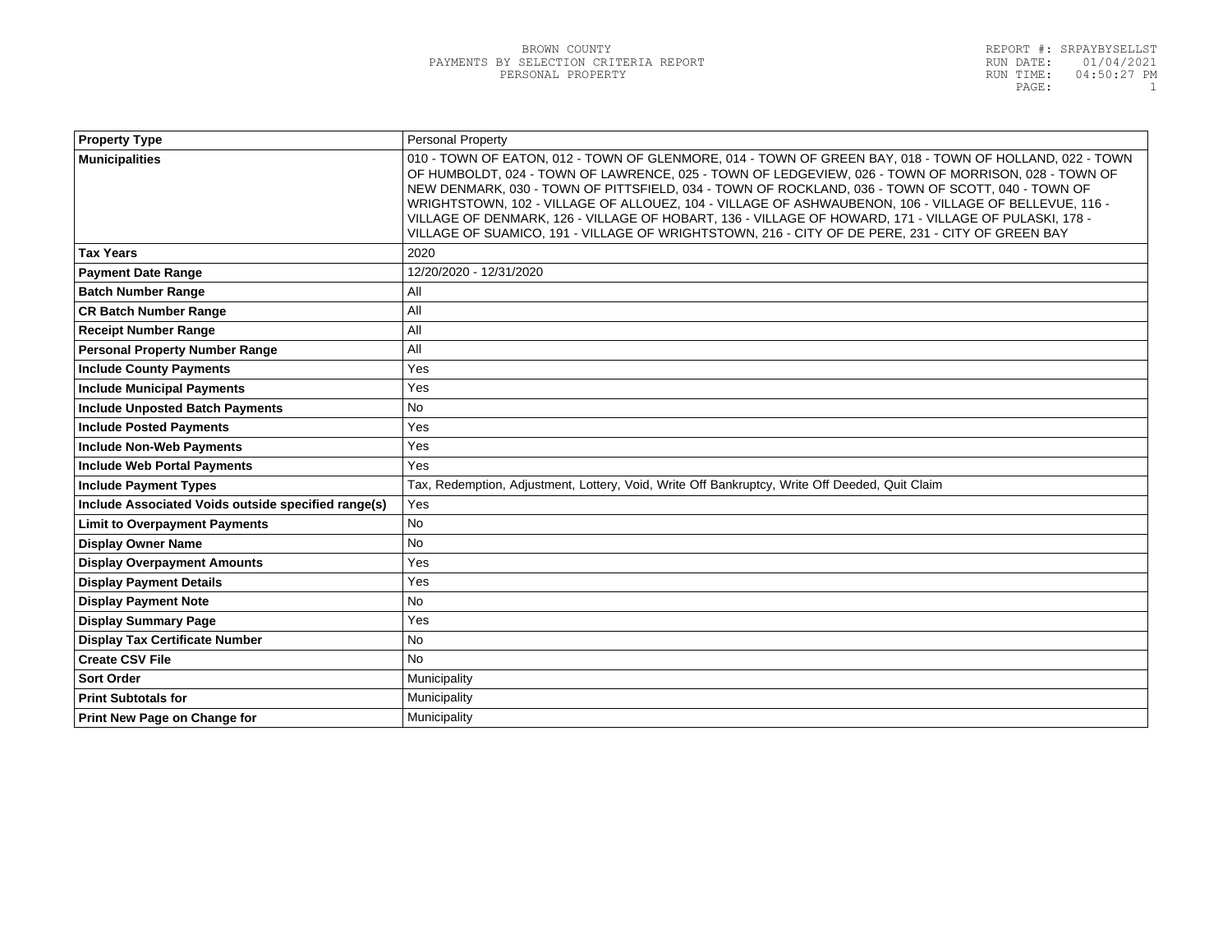|           | REPORT #: SRPAYBYSELLST |
|-----------|-------------------------|
|           | RUN DATE: 01/04/2021    |
| RUN TIME: | $04:50:27$ PM           |
| PAGE:     |                         |

|                 |            |         | T                     |         |                                 |       |                     |                     |                                    |  |
|-----------------|------------|---------|-----------------------|---------|---------------------------------|-------|---------------------|---------------------|------------------------------------|--|
| PROPERTY NUMBER | YEAR BATCH | RECEIPT | DATE SY<br>R P<br>C E | GENERAL | SPEC ASMT<br>SP CHRG<br>DEL CHG | OCCUP | INT GEN<br>INT SPEC | PEN GEN<br>PEN SPEC | OTHER CHRG<br>TOTAL<br>OVERPAYMENT |  |
| 12796           | 2020       | 104614  | 12/21/2020 C T        | 233.55  | 0.00<br>0.00<br>0.00            | 0.00  | 0.00<br>0.00        | 0.00<br>0.00        | 0.00<br>233.55<br>0.00             |  |
| 21156           | 2020       | 106758  | 12/22/2020 C T        | 3.15    | 0.00<br>0.00<br>0.00            | 0.00  | 0.00<br>0.00        | 0.00<br>0.00        | 0.00<br>3.15<br>0.00               |  |
| 18431           | 2020       | 108178  | 12/23/2020 C T        | 80.12   | 0.00<br>0.00<br>0.00            | 0.00  | 0.00<br>0.00        | 0.00<br>0.00        | 0.00<br>80.12<br>0.00              |  |
| 18436           | 2020       | 108592  | 12/23/2020 C T        | 229.33  | 0.00<br>0.00<br>0.00            | 0.00  | 0.00<br>0.00        | 0.00<br>0.00        | 0.00<br>229.33<br>0.00             |  |
| 12066           | 2020       | 113030  | 12/29/2020 C T        | 204.19  | 0.00<br>0.00<br>0.00            | 0.00  | 0.00<br>0.00        | 0.00<br>0.00        | 0.00<br>204.19<br>0.00             |  |
| 06496           | 2020       | 113195  | 12/29/2020 C T        | 15.72   | 0.00<br>0.00<br>0.00            | 0.00  | 0.00<br>0.00        | 0.00<br>0.00        | 0.00<br>15.72<br>0.00              |  |
| 06489           | 2020       | 113937  | 12/29/2020 C T        | 78.53   | 0.00<br>0.00<br>0.00            | 0.00  | 0.00<br>0.00        | 0.00<br>0.00        | 0.00<br>78.53<br>0.00              |  |
| 24960           | 2020       | 114766  | 12/29/2020 C T        | 20.41   | 0.00<br>0.00<br>0.00            | 0.00  | 0.00<br>0.00        | 0.00<br>0.00        | 0.00<br>20.41<br>0.00              |  |
| 06493           | 2020       | 115234  | 12/29/2020 C T        | 94.25   | 0.00<br>0.00<br>0.00            | 0.00  | 0.00<br>0.00        | 0.00<br>0.00        | 0.00<br>94.25<br>0.00              |  |
| 15322           | 2020       | 115249  | 12/29/2020 C T        | 6.28    | 0.00<br>0.00<br>0.00            | 0.00  | 0.00<br>0.00        | 0.00<br>0.00        | 0.00<br>6.28<br>0.00               |  |
| 15323           | 2020       | 115730  | 12/29/2020 C T        | 179.07  | 0.00<br>0.00<br>0.00            | 0.00  | 0.00<br>0.00        | 0.00<br>0.00        | 0.00<br>179.07<br>0.00             |  |
| 25581           | 2020       | 120881  | 12/31/2020 C T        | 16.93   | 0.00<br>0.00<br>0.00            | 0.00  | 0.00<br>0.00        | 0.00<br>0.00        | 0.00<br>16.93<br>0.00              |  |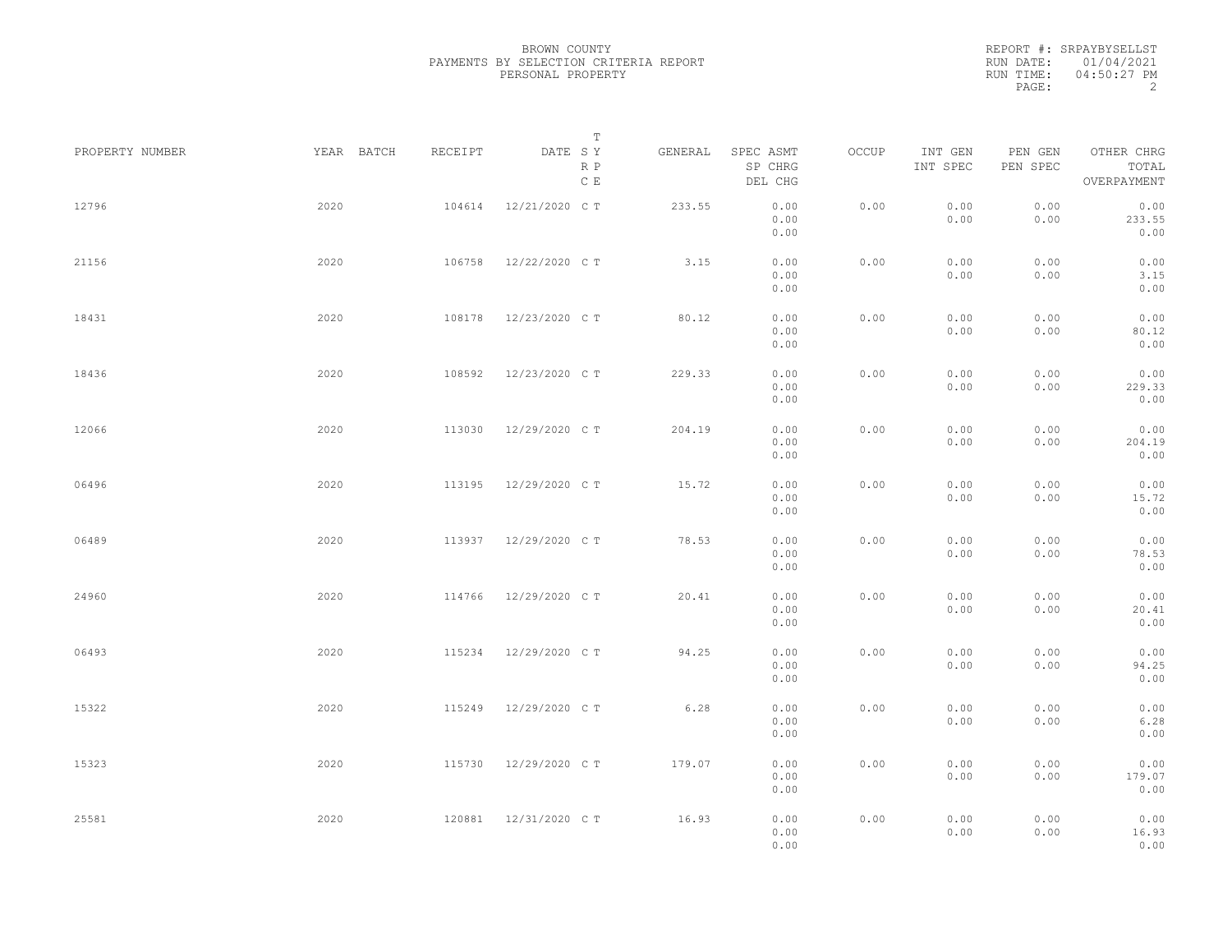| REPORT #: SRPAYBYSELLST |
|-------------------------|
| RUN DATE: 01/04/2021    |
| $04:50:28$ PM           |
| 3                       |
|                         |

| PROPERTY NUMBER | YEAR | <b>BATCH</b> | RECEIPT             | DATE SY | GENERAL  | SPEC ASMT | OCCUP | INT<br>GEN | PEN GEN  | OTHER CHRG  |  |
|-----------------|------|--------------|---------------------|---------|----------|-----------|-------|------------|----------|-------------|--|
|                 |      |              |                     | R P     |          | SP CHRG   |       | INT SPEC   | PEN SPEC | TOTAL       |  |
|                 |      |              |                     | C E     |          | DEL CHG   |       |            |          | OVERPAYMENT |  |
|                 |      |              | TOWN OF EATON TOTAL |         | 1,161.53 | 0.00      | 0.00  | 0.00       | 0.00     | 0.00        |  |
|                 |      |              |                     |         |          | 0.00      |       | 0.00       | 0.00     | 1,161.53    |  |
|                 |      |              |                     |         |          | 0.00      |       |            |          | 0.00        |  |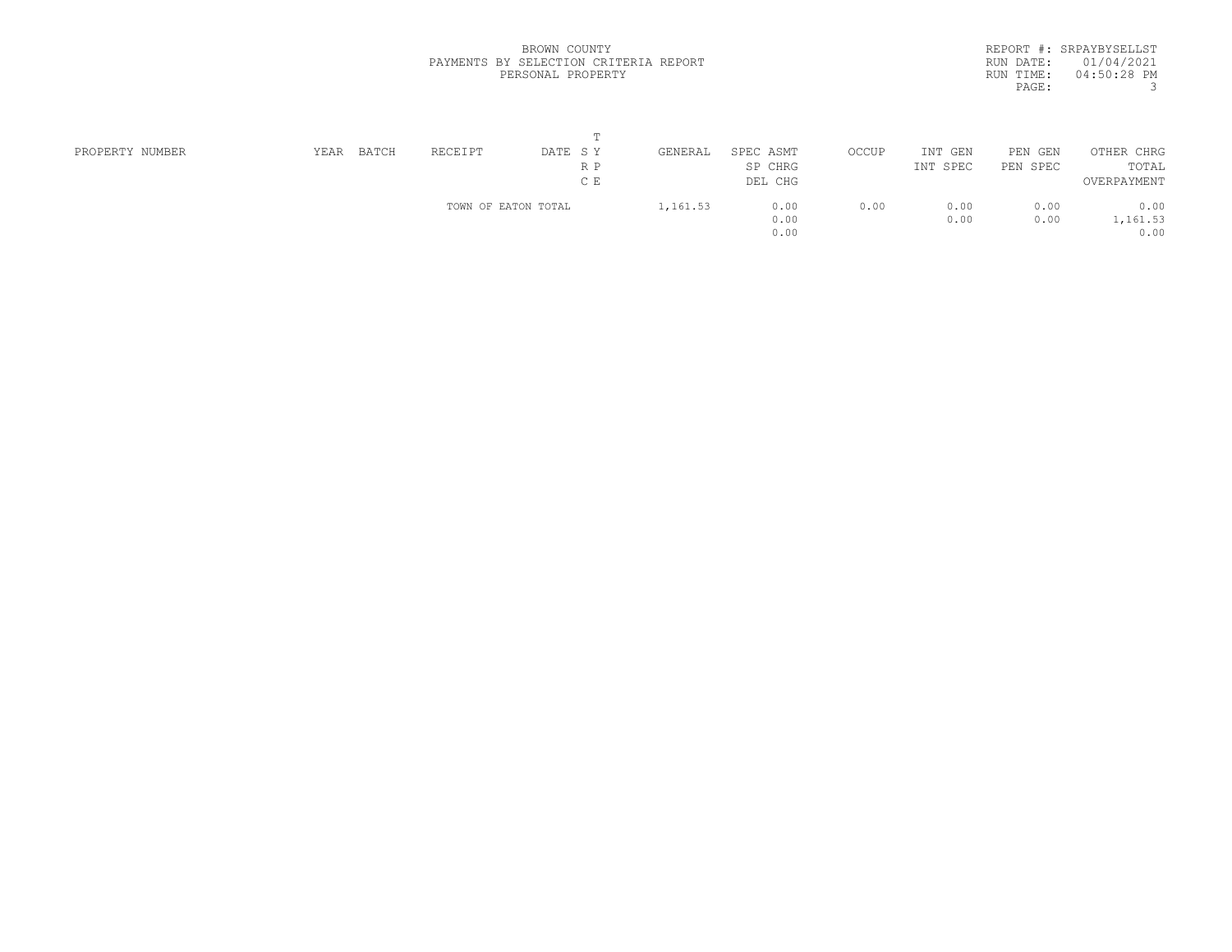REPORT #: SRPAYBYSELLST RUN DATE: 01/04/2021 RUN TIME: 04:50:28 PM PAGE: 4

|                 |               |         |                        | m.  |          |           |       |          |          |             |  |
|-----------------|---------------|---------|------------------------|-----|----------|-----------|-------|----------|----------|-------------|--|
| PROPERTY NUMBER | YEAR<br>BATCH | RECEIPT | DATE SY                |     | GENERAL  | SPEC ASMT | OCCUP | INT GEN  | PEN GEN  | OTHER CHRG  |  |
|                 |               |         |                        | R P |          | SP CHRG   |       | INT SPEC | PEN SPEC | TOTAL       |  |
|                 |               |         |                        | C E |          | DEL CHG   |       |          |          | OVERPAYMENT |  |
| 07118           | 2020          | 104829  | 12/21/2020 C T         |     | 334.18   | 0.00      | 0.00  | 0.00     | 0.00     | 0.00        |  |
|                 |               |         |                        |     |          | 0.00      |       | 0.00     | 0.00     | 334.18      |  |
|                 |               |         |                        |     |          | 0.00      |       |          |          | 0.00        |  |
| 07120           | 2020          | 110647  | 12/28/2020 C T         |     | 1,128.75 | 0.00      | 0.00  | 0.00     | 0.00     | 0.00        |  |
|                 |               |         |                        |     |          | 0.00      |       | 0.00     | 0.00     | 1,128.75    |  |
|                 |               |         |                        |     |          | 0.00      |       |          |          | 0.00        |  |
|                 |               |         | TOWN OF GLENMORE TOTAL |     | 1,462.93 | 0.00      | 0.00  | 0.00     | 0.00     | 0.00        |  |
|                 |               |         |                        |     |          | 0.00      |       | 0.00     | 0.00     | 1,462.93    |  |
|                 |               |         |                        |     |          | 0.00      |       |          |          | 0.00        |  |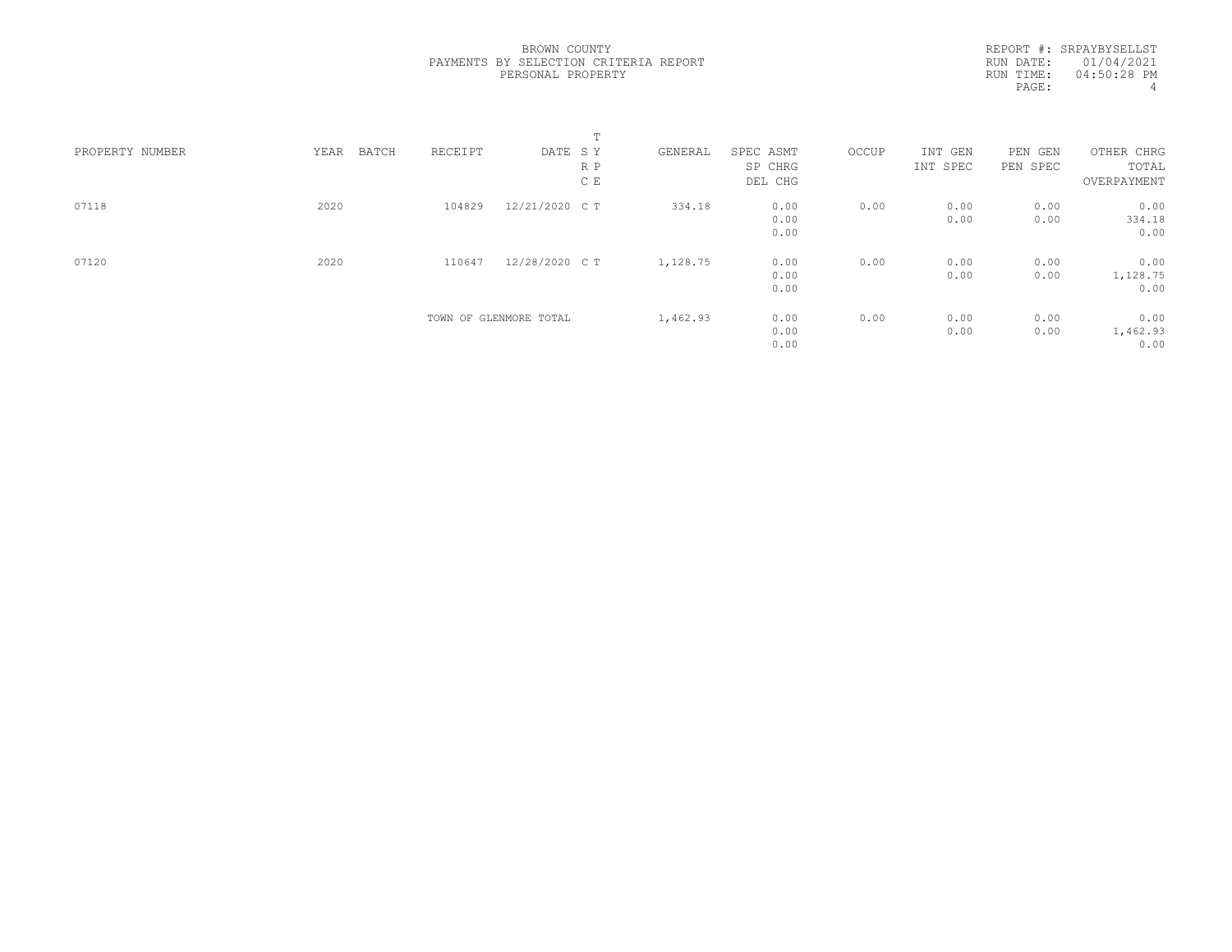|           | REPORT #: SRPAYBYSELLST |
|-----------|-------------------------|
|           | RUN DATE: 01/04/2021    |
| RUN TIME: | $04:50:28$ PM           |
| PAGE:     | .5                      |

|                 |             |         | $\mathbb T$           |         |                                 |       |                     |                     |                                    |
|-----------------|-------------|---------|-----------------------|---------|---------------------------------|-------|---------------------|---------------------|------------------------------------|
| PROPERTY NUMBER | YEAR BATCH  | RECEIPT | DATE SY<br>R P<br>C E | GENERAL | SPEC ASMT<br>SP CHRG<br>DEL CHG | OCCUP | INT GEN<br>INT SPEC | PEN GEN<br>PEN SPEC | OTHER CHRG<br>TOTAL<br>OVERPAYMENT |
| 15870           | 2020        | 104153  | 12/21/2020 C T        | 33.22   | 0.00<br>0.00<br>0.00            | 0.00  | 0.00<br>0.00        | 0.00<br>0.00        | 0.00<br>33.22<br>0.00              |
| 16772           | 2020        | 104840  | 12/21/2020 C T        | 15.11   | 0.00<br>0.00<br>0.00            | 0.00  | 0.00<br>0.00        | 0.00<br>0.00        | 0.00<br>15.11<br>0.00              |
| 10548           | 2020        | 105051  | 12/21/2020 C T        | 61.90   | 0.00<br>0.00<br>0.00            | 0.00  | 0.00<br>0.00        | 0.00<br>0.00        | 0.00<br>61.90<br>0.00              |
| 17275           | 2020        | 105215  | 12/21/2020 C T        | 187.25  | 0.00<br>0.00<br>0.00            | 0.00  | 0.00<br>0.00        | 0.00<br>0.00        | 0.00<br>187.25<br>0.00             |
| 25720           | 2020        | 106010  | 12/22/2020 C T        | 70.96   | 0.00<br>0.00<br>0.00            | 0.00  | 0.00<br>0.00        | 0.00<br>0.00        | 0.00<br>70.96<br>0.00              |
| 16774           | 2020        | 107615  | 12/23/2020 C T        | 21.13   | 0.00<br>0.00<br>0.00            | 0.00  | 0.00<br>0.00        | 0.00<br>0.00        | 0.00<br>21.13<br>0.00              |
| 07258           | 2020        | 107968  | 12/23/2020 C T        | 104.31  | 0.00<br>0.00<br>0.00            | 0.00  | 0.00<br>0.00        | 0.00<br>0.00        | 0.00<br>104.31<br>0.00             |
| 14503           | 2020        | 113158  | 12/29/2020 C T        | 97.67   | 0.00<br>0.00<br>0.00            | 0.00  | 0.00<br>0.00        | 0.00<br>0.00        | 0.00<br>97.67<br>0.00              |
| 22328           | 2020        | 113899  | 12/29/2020 C T        | 6.04    | 0.00<br>0.00<br>0.00            | 0.00  | 0.00<br>0.00        | 0.00<br>0.00        | 0.00<br>6.04<br>0.00               |
| 23564           | 2020        | 114769  | 12/29/2020 C T        | 31.71   | 0.00<br>0.00<br>0.00            | 0.00  | 0.00<br>0.00        | 0.00<br>0.00        | 0.00<br>31.71<br>0.00              |
| 15877           | 2020        | 115011  | 12/29/2020 C T        | 8.15    | 0.00<br>0.00<br>0.00            | 0.00  | 0.00<br>0.00        | 0.00<br>0.00        | 0.00<br>8.15<br>0.00               |
| 07244           | 2020 201229 |         | 8010 12/29/2020 CT    | 92.12   | 0.00<br>0.00<br>0.00            | 0.00  | 0.00<br>0.00        | 0.00<br>0.00        | 0.00<br>92.12<br>0.00              |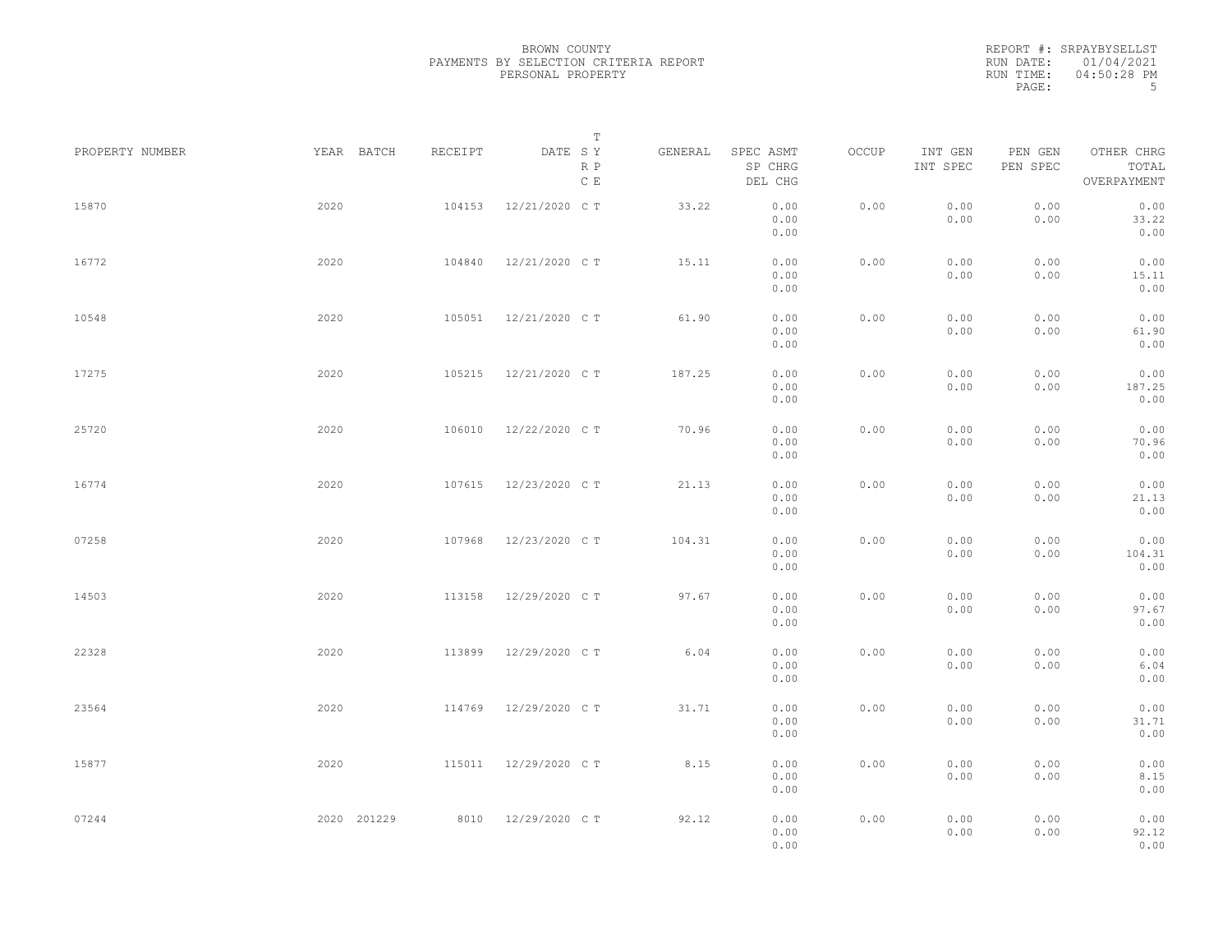REPORT #: SRPAYBYSELLST RUN DATE: 01/04/2021 RUN TIME: 04:50:28 PM<br>PAGE: 6 PAGE:

|                 |               |         | $\mathbb T$                     |          |                                 |       |                     |                     |                                    |
|-----------------|---------------|---------|---------------------------------|----------|---------------------------------|-------|---------------------|---------------------|------------------------------------|
| PROPERTY NUMBER | YEAR<br>BATCH | RECEIPT | DATE SY<br>R P<br>$\mathbb C$ E | GENERAL  | SPEC ASMT<br>SP CHRG<br>DEL CHG | OCCUP | INT GEN<br>INT SPEC | PEN GEN<br>PEN SPEC | OTHER CHRG<br>TOTAL<br>OVERPAYMENT |
| 10546           | 2020          | 116623  | 12/30/2020 C T                  | 181.21   | 0.00<br>0.00<br>0.00            | 0.00  | 0.00<br>0.00        | 0.00<br>0.00        | 0.00<br>181.21<br>0.00             |
| 12556           | 2020          | 116632  | 12/30/2020 C T                  | 49.66    | 0.00<br>0.00<br>0.00            | 0.00  | 0.00<br>0.00        | 0.00<br>0.00        | 0.00<br>49.66<br>0.00              |
| 21117           | 2020          | 118066  | 12/30/2020 C T                  | 15.11    | 0.00<br>0.00<br>0.00            | 0.00  | 0.00<br>0.00        | 0.00<br>0.00        | 0.00<br>15.11<br>0.00              |
| 15879           | 2020          | 120312  | 12/31/2020 C T                  | 172.14   | 0.00<br>0.00<br>0.00            | 0.00  | 0.00<br>0.00        | 0.00<br>0.00        | 0.00<br>172.14<br>0.00             |
| 13354           | 2020          | 120520  | 12/31/2020 C T                  | 78.53    | 0.00<br>0.00<br>0.00            | 0.00  | 0.00<br>0.00        | 0.00<br>0.00        | 0.00<br>78.53<br>0.00              |
|                 |               |         | TOWN OF GREEN BAY TOTAL         | 1,226.22 | 0.00<br>0.00<br>0.00            | 0.00  | 0.00<br>0.00        | 0.00<br>0.00        | 0.00<br>1,226.22<br>0.00           |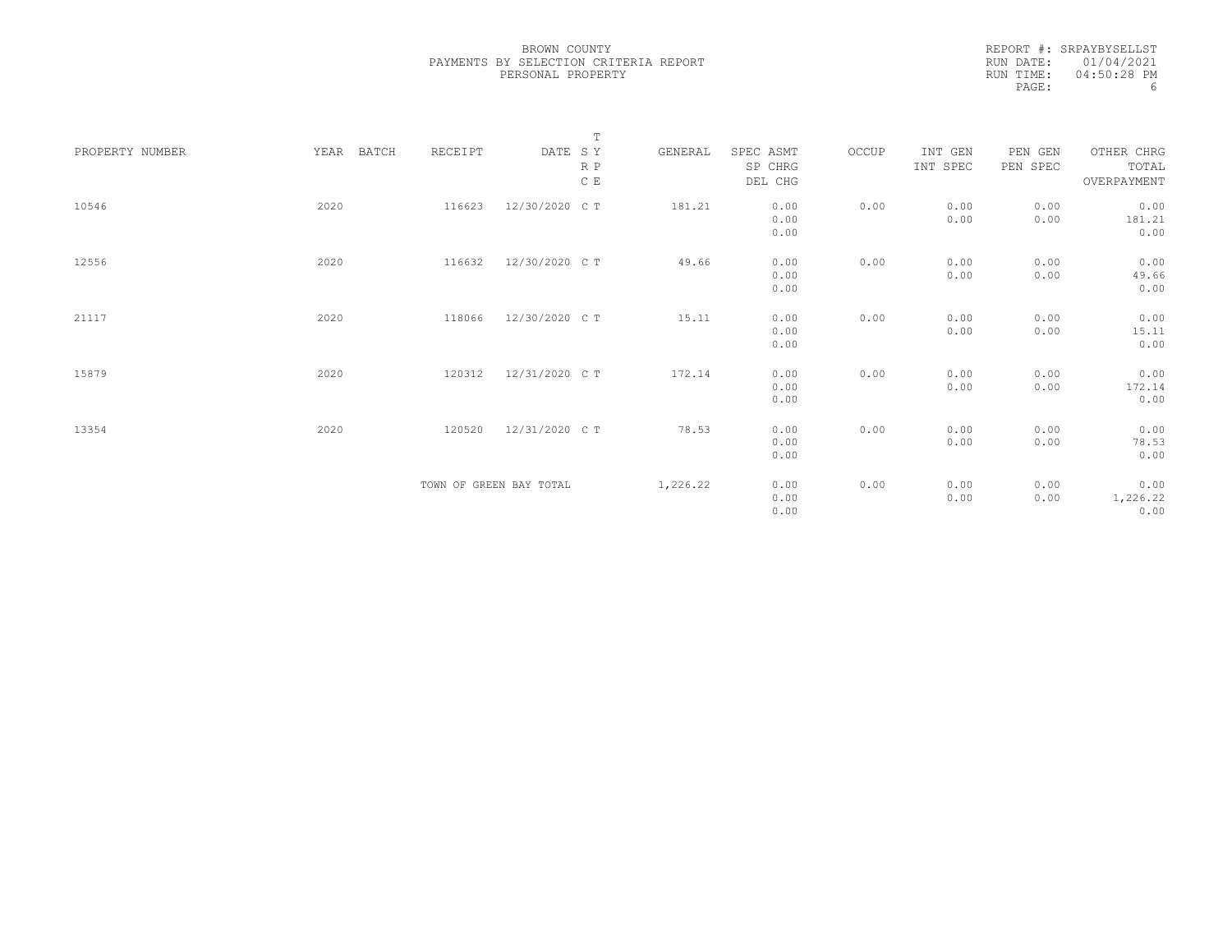REPORT #: SRPAYBYSELLST RUN DATE: 01/04/2021 RUN TIME: 04:50:28 PM PAGE: 7

| PROPERTY NUMBER | YEAR BATCH  | RECEIPT | $\mathbb T$<br>DATE SY | GENERAL    | SPEC ASMT | OCCUP | INT GEN  | PEN GEN  | OTHER CHRG  |
|-----------------|-------------|---------|------------------------|------------|-----------|-------|----------|----------|-------------|
|                 |             |         | R P                    |            | SP CHRG   |       | INT SPEC | PEN SPEC | TOTAL       |
|                 |             |         | $\,$ C $\,$ E          |            | DEL CHG   |       |          |          | OVERPAYMENT |
| 04470           | 2020        | 107893  | 12/23/2020 C T         | 115.06     | 0.00      | 0.00  | 0.00     | 0.00     | 0.00        |
|                 |             |         |                        |            | 0.00      |       | 0.00     | 0.00     | 115.06      |
|                 |             |         |                        |            | 0.00      |       |          |          | 0.00        |
| 25661           | 2020        | 111220  | 12/28/2020 C T         | 826.94     | 0.00      | 0.00  | 0.00     | 0.00     | 0.00        |
|                 |             |         |                        |            | 0.00      |       | 0.00     | 0.00     | 826.94      |
|                 |             |         |                        |            | 0.00      |       |          |          | 0.00        |
| 19727           | 2020        | 111619  | 12/28/2020 C T         | 43,395.96  | 0.00      | 0.00  | 0.00     | 0.00     | 0.00        |
|                 |             |         |                        |            | 0.00      |       | 0.00     | 0.00     | 43,395.96   |
|                 |             |         |                        |            | 0.00      |       |          |          | 0.00        |
| 04468           | 2020 201230 | 8124    | 12/30/2020 C T         | 3.10       | 0.00      | 0.00  | 0.00     | 0.00     | 0.00        |
|                 |             |         |                        |            | 0.00      |       | 0.00     | 0.00     | 3.10        |
|                 |             |         |                        |            | 0.00      |       |          |          | 0.00        |
| 21236           | 2020        | 119710  | 12/31/2020 C T         | 7.33       | 0.00      | 0.00  | 0.00     | 0.00     | 0.00        |
|                 |             |         |                        |            | 0.00      |       | 0.00     | 0.00     | 7.33        |
|                 |             |         |                        |            | 0.00      |       |          |          | 0.00        |
| 21980           | 2020        | 120660  | 12/31/2020 C T         | 142.76     | 0.00      | 0.00  | 0.00     | 0.00     | 0.00        |
|                 |             |         |                        |            | 0.00      |       | 0.00     | 0.00     | 142.76      |
|                 |             |         |                        |            | 0.00      |       |          |          | 0.00        |
|                 |             |         | TOWN OF HOLLAND TOTAL  | 44, 491.15 | 0.00      | 0.00  | 0.00     | 0.00     | 0.00        |
|                 |             |         |                        |            | 0.00      |       | 0.00     | 0.00     | 44, 491.15  |
|                 |             |         |                        |            | 0.00      |       |          |          | 0.00        |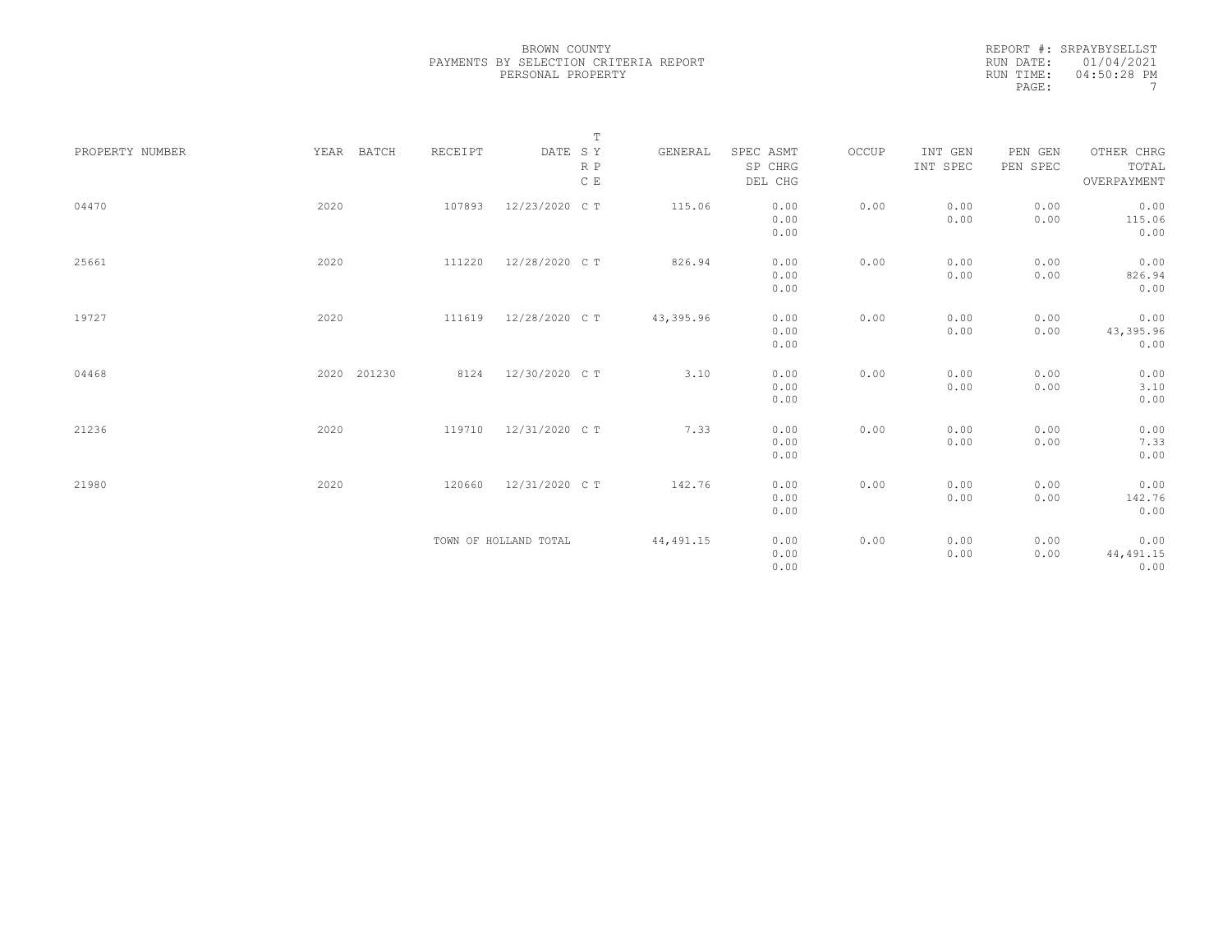|           | REPORT #: SRPAYBYSELLST |
|-----------|-------------------------|
|           | RUN DATE: 01/04/2021    |
| RUN TIME: | 04:50:28 PM             |
| PAGE:     | 8                       |

|                 |            |         | $\mathbb T$           |         |                                 |       |                     |                     |                                    |
|-----------------|------------|---------|-----------------------|---------|---------------------------------|-------|---------------------|---------------------|------------------------------------|
| PROPERTY NUMBER | YEAR BATCH | RECEIPT | DATE SY<br>R P<br>C E | GENERAL | SPEC ASMT<br>SP CHRG<br>DEL CHG | OCCUP | INT GEN<br>INT SPEC | PEN GEN<br>PEN SPEC | OTHER CHRG<br>TOTAL<br>OVERPAYMENT |
| 05687           | 2020       | 104834  | 12/21/2020 C T        | 2.98    | 0.00<br>0.00<br>0.00            | 0.00  | 0.00<br>0.00        | 0.00<br>0.00        | 0.00<br>2.98<br>0.00               |
| 05681           | 2020       | 104938  | 12/21/2020 C T        | 4.08    | 0.00<br>0.00<br>0.00            | 0.00  | 0.00<br>0.00        | 0.00<br>0.00        | 0.00<br>4.08<br>0.00               |
| 13490           | 2020       | 106773  | 12/22/2020 C T        | 1.49    | 0.00<br>0.00<br>0.00            | 0.00  | 0.00<br>0.00        | 0.00<br>0.00        | 0.00<br>1.49<br>0.00               |
| 05690           | 2020       |         | 107773 12/23/2020 CT  | 13.59   | 0.00<br>0.00<br>0.00            | 0.00  | 0.00<br>0.00        | 0.00<br>0.00        | 0.00<br>13.59<br>0.00              |
| 15402           | 2020       | 107907  | 12/23/2020 C T        | 101.43  | 0.00<br>0.00<br>0.00            | 0.00  | 0.00<br>0.00        | 0.00<br>0.00        | 0.00<br>101.43<br>0.00             |
| 25591           | 2020       | 108139  | 12/23/2020 C T        | 31.32   | 0.00<br>0.00<br>0.00            | 0.00  | 0.00<br>0.00        | 0.00<br>0.00        | 0.00<br>31.32<br>0.00              |
| 21143           | 2020       | 108479  | 12/23/2020 C T        | 7.46    | 0.00<br>0.00<br>0.00            | 0.00  | 0.00<br>0.00        | 0.00<br>0.00        | 0.00<br>7.46<br>0.00               |
| 05692           | 2020       | 109626  | 12/28/2020 C T        | 2.98    | 0.00<br>0.00<br>0.00            | 0.00  | 0.00<br>0.00        | 0.00<br>0.00        | 0.00<br>2.98<br>0.00               |
| 05685           | 2020       | 114185  | 12/29/2020 C T        | 57.08   | 0.00<br>0.00<br>0.00            | 0.00  | 0.00<br>0.00        | 0.00<br>0.00        | 0.00<br>57.08<br>0.00              |
| 14512           | 2020       | 116933  | 12/30/2020 C T        | 7.46    | 0.00<br>0.00<br>0.00            | 0.00  | 0.00<br>0.00        | 0.00<br>0.00        | 0.00<br>7.46<br>0.00               |
| 05676           | 2020       | 117867  | 12/30/2020 C T        | 14.92   | 0.00<br>0.00<br>0.00            | 0.00  | 0.00<br>0.00        | 0.00<br>0.00        | 0.00<br>14.92<br>0.00              |
| 15403           | 2020       | 117980  | 12/30/2020 C T        | 8.95    | 0.00<br>0.00<br>0.00            | 0.00  | 0.00<br>0.00        | 0.00<br>0.00        | 0.00<br>8.95<br>0.00               |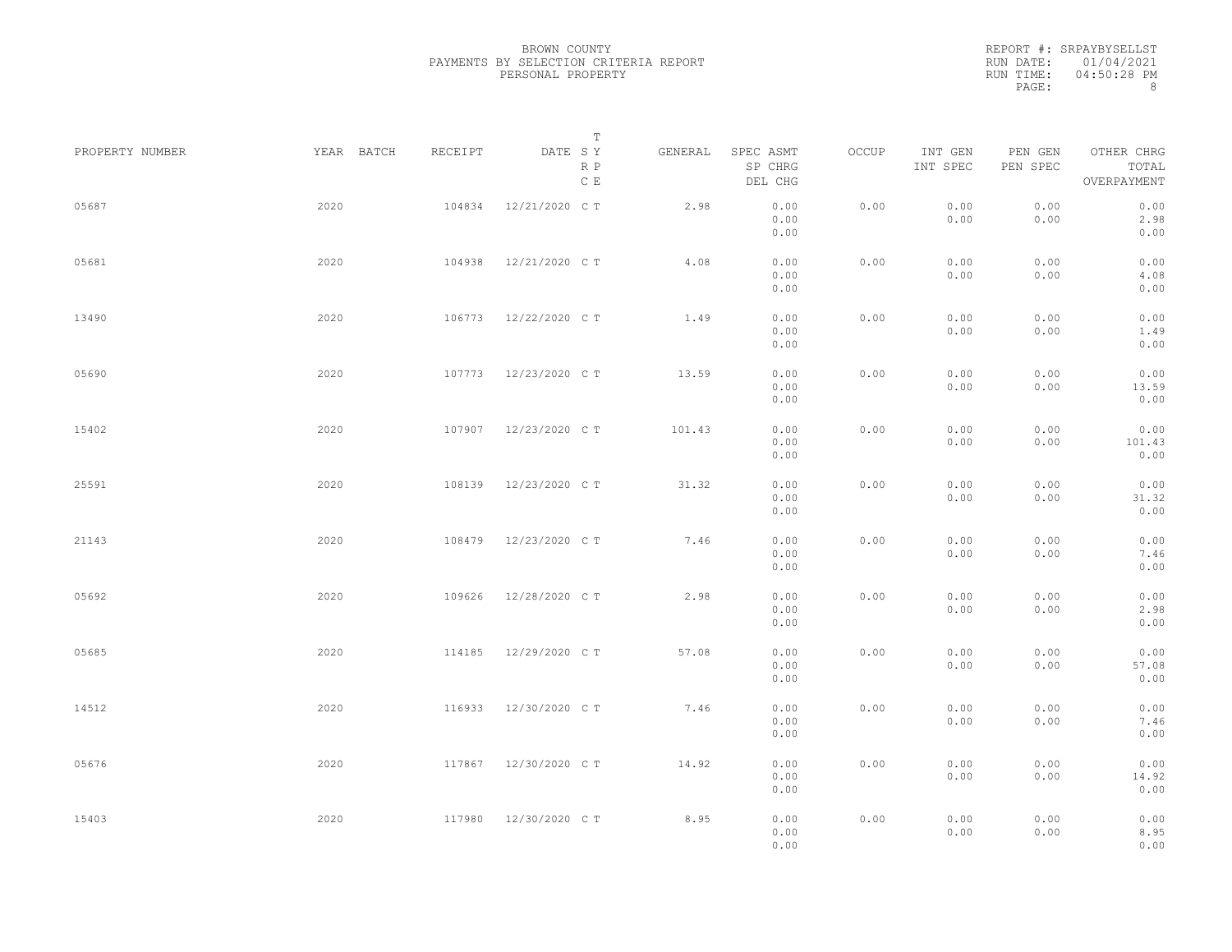REPORT #: SRPAYBYSELLST RUN DATE: 01/04/2021 RUN TIME: 04:50:28 PM<br>PAGE: 9 PAGE:

|                 |               |         |                        | T   |         |           |       |          |          |             |  |
|-----------------|---------------|---------|------------------------|-----|---------|-----------|-------|----------|----------|-------------|--|
| PROPERTY NUMBER | YEAR<br>BATCH | RECEIPT | DATE SY                |     | GENERAL | SPEC ASMT | OCCUP | INT GEN  | PEN GEN  | OTHER CHRG  |  |
|                 |               |         |                        | R P |         | SP CHRG   |       | INT SPEC | PEN SPEC | TOTAL       |  |
|                 |               |         |                        | C E |         | DEL CHG   |       |          |          | OVERPAYMENT |  |
| 23034           | 2020          | 119058  | 12/31/2020 C T         |     | 2.98    | 0.00      | 0.00  | 0.00     | 0.00     | 0.00        |  |
|                 |               |         |                        |     |         | 0.00      |       | 0.00     | 0.00     | 2.98        |  |
|                 |               |         |                        |     |         | 0.00      |       |          |          | 0.00        |  |
| 21137           | 2020          | 119121  | 12/31/2020 C T         |     | 2.98    | 0.00      | 0.00  | 0.00     | 0.00     | 0.00        |  |
|                 |               |         |                        |     |         | 0.00      |       | 0.00     | 0.00     | 2.98        |  |
|                 |               |         |                        |     |         | 0.00      |       |          |          | 0.00        |  |
| 26359           | 2020          | 120572  | 12/31/2020 C T         |     | 85.01   | 0.00      | 0.00  | 0.00     | 0.00     | 0.00        |  |
|                 |               |         |                        |     |         | 0.00      |       | 0.00     | 0.00     | 85.01       |  |
|                 |               |         |                        |     |         | 0.00      |       |          |          | 0.00        |  |
|                 |               |         | TOWN OF HUMBOLDT TOTAL |     | 344.71  | 0.00      | 0.00  | 0.00     | 0.00     | 0.00        |  |
|                 |               |         |                        |     |         | 0.00      |       | 0.00     | 0.00     | 344.71      |  |
|                 |               |         |                        |     |         | 0.00      |       |          |          | 0.00        |  |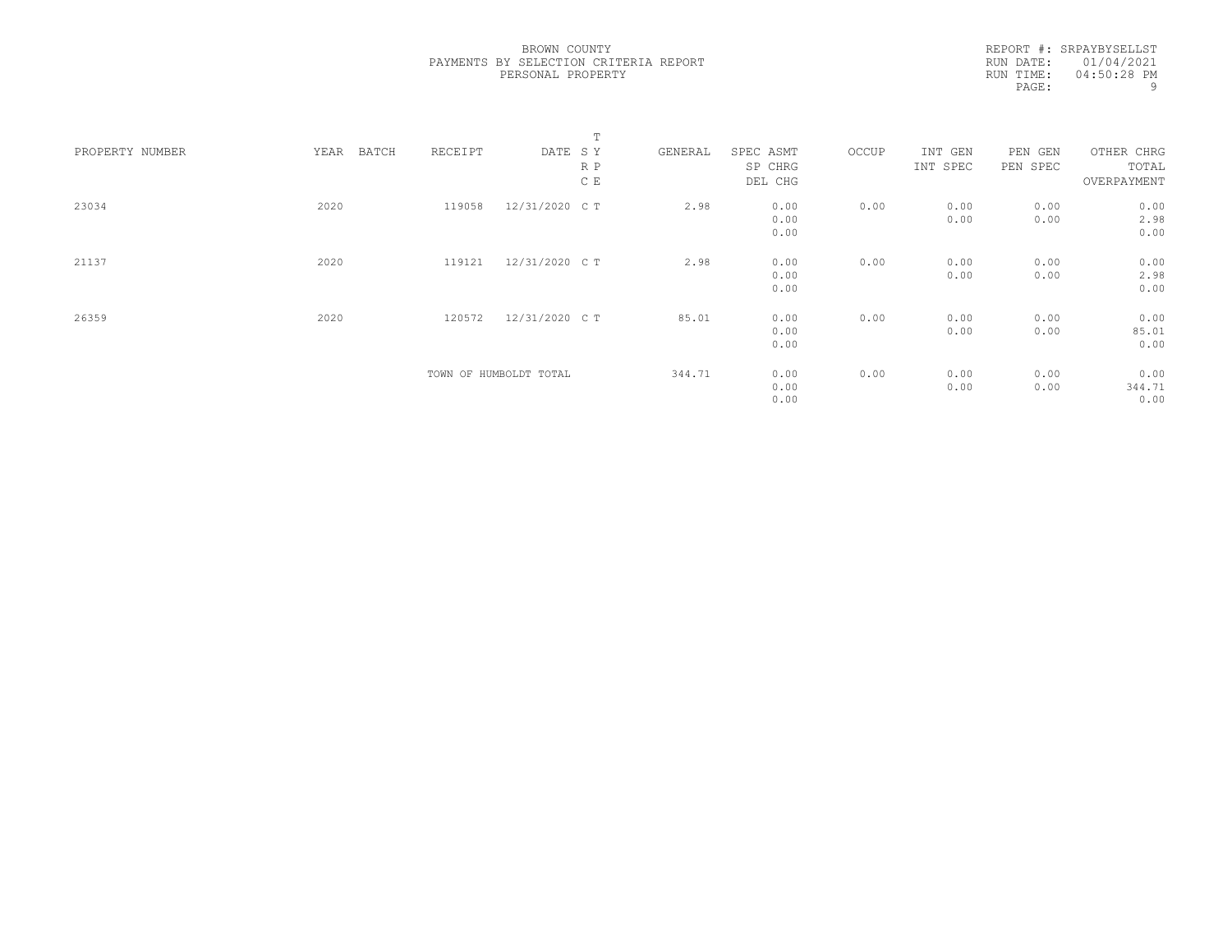|           | REPORT #: SRPAYBYSELLST |
|-----------|-------------------------|
|           | RUN DATE: 01/04/2021    |
| RUN TIME: | 04:50:29 PM             |
| PAGE:     | 10                      |

|                 |             |         | T                               |          |                                 |       |                     |                     |                                    |  |
|-----------------|-------------|---------|---------------------------------|----------|---------------------------------|-------|---------------------|---------------------|------------------------------------|--|
| PROPERTY NUMBER | YEAR BATCH  | RECEIPT | DATE SY<br>R P<br>$\,$ C $\,$ E | GENERAL  | SPEC ASMT<br>SP CHRG<br>DEL CHG | OCCUP | INT GEN<br>INT SPEC | PEN GEN<br>PEN SPEC | OTHER CHRG<br>TOTAL<br>OVERPAYMENT |  |
| 24412           | 2020        | 104649  | 12/21/2020 C T                  | 20.99    | 0.00<br>0.00<br>0.00            | 0.00  | 0.00<br>0.00        | 0.00<br>0.00        | 0.00<br>20.99<br>0.00              |  |
| 18562           | 2020        | 104818  | 12/21/2020 C T                  | 190.06   | 0.00<br>0.00<br>0.00            | 0.00  | 0.00<br>0.00        | 0.00<br>0.00        | 0.00<br>190.06<br>0.00             |  |
| 06269           | 2020        | 105000  | 12/21/2020 C T                  | 82.05    | 0.00<br>0.00<br>0.00            | 0.00  | 0.00<br>0.00        | 0.00<br>0.00        | 0.00<br>82.05<br>0.00              |  |
| 41630           | 2020        | 105258  | 12/21/2020 C T                  | 108.76   | 0.00<br>0.00<br>0.00            | 0.00  | 0.00<br>0.00        | 0.00<br>0.00        | 0.00<br>108.76<br>0.00             |  |
| 17715           | 2020        | 105762  | 12/22/2020 C T                  | 11.44    | 0.00<br>0.00<br>0.00            | 0.00  | 0.00<br>0.00        | 0.00<br>0.00        | 0.00<br>11.44<br>0.00              |  |
| 24409           | 2020        | 106354  | 12/22/2020 C T                  | 22.89    | 0.00<br>0.00<br>0.00            | 0.00  | 0.00<br>0.00        | 0.00<br>0.00        | 0.00<br>22.89<br>0.00              |  |
| 27071           | 2020 201222 | 7521    | 12/22/2020 C T                  | 364.45   | 0.00<br>0.00<br>0.00            | 0.00  | 0.00<br>0.00        | 0.00<br>0.00        | 0.00<br>364.45<br>0.00             |  |
| 27063           | 2020        | 106706  | 12/22/2020 C T                  | 1,715.42 | 0.00<br>0.00<br>0.00            | 0.00  | 0.00<br>0.00        | 0.00<br>0.00        | 0.00<br>1,715.42<br>0.00           |  |
| 20444           | 2020        | 107051  | 12/22/2020 C T                  | 99.22    | 0.00<br>0.00<br>0.00            | 0.00  | 0.00<br>0.00        | 0.00<br>0.00        | 0.00<br>99.22<br>0.00              |  |
| 10592           | 2020 201223 | 7555    | 12/23/2020 C T                  | 34.34    | 0.00<br>0.00<br>0.00            | 0.00  | 0.00<br>0.00        | 0.00<br>0.00        | 0.00<br>34.34<br>0.00              |  |
| 21293           | 2020        | 107876  | 12/23/2020 C T                  | 213.59   | 0.00<br>0.00<br>0.00            | 0.00  | 0.00<br>0.00        | 0.00<br>0.00        | 0.00<br>213.59<br>0.00             |  |
| 18563           | 2020        |         | 107919 12/23/2020 CT            | 104.96   | 0.00<br>0.00<br>0.00            | 0.00  | 0.00<br>0.00        | 0.00<br>0.00        | 0.00<br>104.96<br>0.00             |  |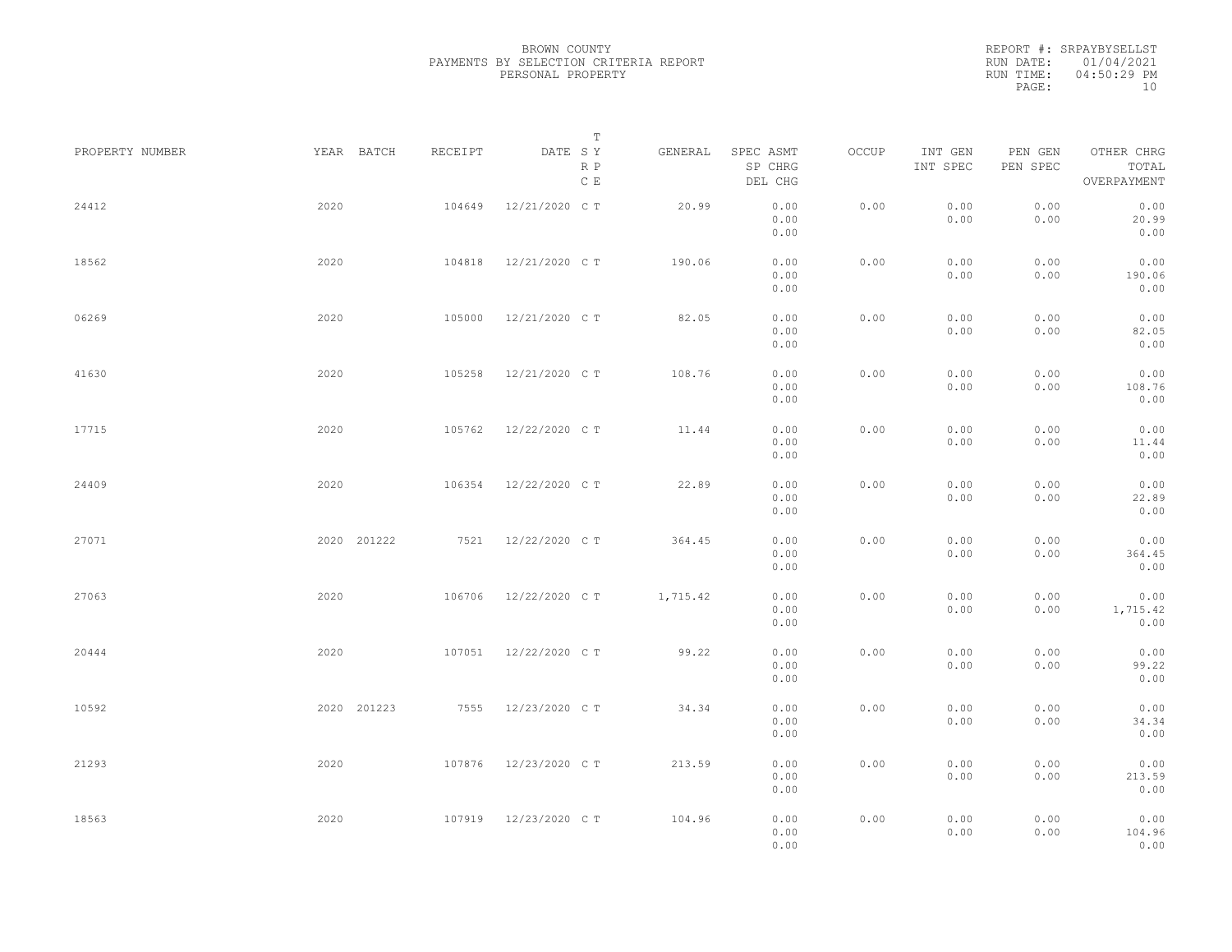|           | REPORT #: SRPAYBYSELLST |
|-----------|-------------------------|
|           | RUN DATE: 01/04/2021    |
| RUN TIME: | 04:50:29 PM             |
| PAGE:     | 11                      |

|                 |            |         | $\mathbb T$                     |          |                                 |       |                     |                     |                                    |  |
|-----------------|------------|---------|---------------------------------|----------|---------------------------------|-------|---------------------|---------------------|------------------------------------|--|
| PROPERTY NUMBER | YEAR BATCH | RECEIPT | DATE SY<br>R P<br>$\,$ C $\,$ E | GENERAL  | SPEC ASMT<br>SP CHRG<br>DEL CHG | OCCUP | INT GEN<br>INT SPEC | PEN GEN<br>PEN SPEC | OTHER CHRG<br>TOTAL<br>OVERPAYMENT |  |
| 25620           | 2020       | 110261  | 12/28/2020 C T                  | 19.09    | 0.00<br>0.00<br>0.00            | 0.00  | 0.00<br>0.00        | 0.00<br>0.00        | 0.00<br>19.09<br>0.00              |  |
| 27065           | 2020       | 110340  | 12/28/2020 C T                  | 59.15    | 0.00<br>0.00<br>0.00            | 0.00  | 0.00<br>0.00        | 0.00<br>0.00        | 0.00<br>59.15<br>0.00              |  |
| 17712           | 2020       | 110514  | 12/28/2020 C T                  | 389.17   | 0.00<br>0.00<br>0.00            | 0.00  | 0.00<br>0.00        | 0.00<br>0.00        | 0.00<br>389.17<br>0.00             |  |
| 00011           | 2020       | 111938  | 12/28/2020 C T                  | 3,281.68 | 0.00<br>0.00<br>0.00            | 0.00  | 0.00<br>0.00        | 0.00<br>0.00        | 0.00<br>3,281.68<br>0.00           |  |
| 21289           | 2020       | 112033  | 12/28/2020 C T                  | 162.19   | 0.00<br>0.00<br>0.00            | 0.00  | 0.00<br>0.00        | 0.00<br>0.00        | 0.00<br>162.19<br>0.00             |  |
| 17695           | 2020       | 112682  | 12/29/2020 C T                  | 1,761.21 | 0.00<br>0.00<br>0.00            | 0.00  | 0.00<br>0.00        | 0.00<br>0.00        | 0.00<br>1,761.21<br>0.00           |  |
| 19665           | 2020       | 113183  | 12/29/2020 C T                  | 1,599.01 | 0.00<br>0.00<br>0.00            | 0.00  | 0.00<br>0.00        | 0.00<br>0.00        | 0.00<br>1,599.01<br>0.00           |  |
| 27079           | 2020       | 113356  | 12/29/2020 C T                  | 286.22   | 0.00<br>0.00<br>0.00            | 0.00  | 0.00<br>0.00        | 0.00<br>0.00        | 0.00<br>286.22<br>0.00             |  |
| 25618           | 2020       | 113820  | 12/29/2020 C T                  | 1,812.72 | 0.00<br>0.00<br>0.00            | 0.00  | 0.00<br>0.00        | 0.00<br>0.00        | 0.00<br>1,812.72<br>0.00           |  |
| 17239           | 2020       | 114244  | 12/29/2020 C T                  | 167.92   | 0.00<br>0.00<br>0.00            | 0.00  | 0.00<br>0.00        | 0.00<br>0.00        | 0.00<br>167.92<br>0.00             |  |
| 25064           | 2020       |         | 114511 12/29/2020 CT            | 101.14   | 0.00<br>0.00<br>0.00            | 0.00  | 0.00<br>0.00        | 0.00<br>0.00        | 0.00<br>101.14<br>0.00             |  |
| 25624           | 2020       |         | 114577 12/29/2020 CT            | 368.27   | 0.00<br>0.00<br>0.00            | 0.00  | 0.00<br>0.00        | 0.00<br>0.00        | 0.00<br>368.27<br>0.00             |  |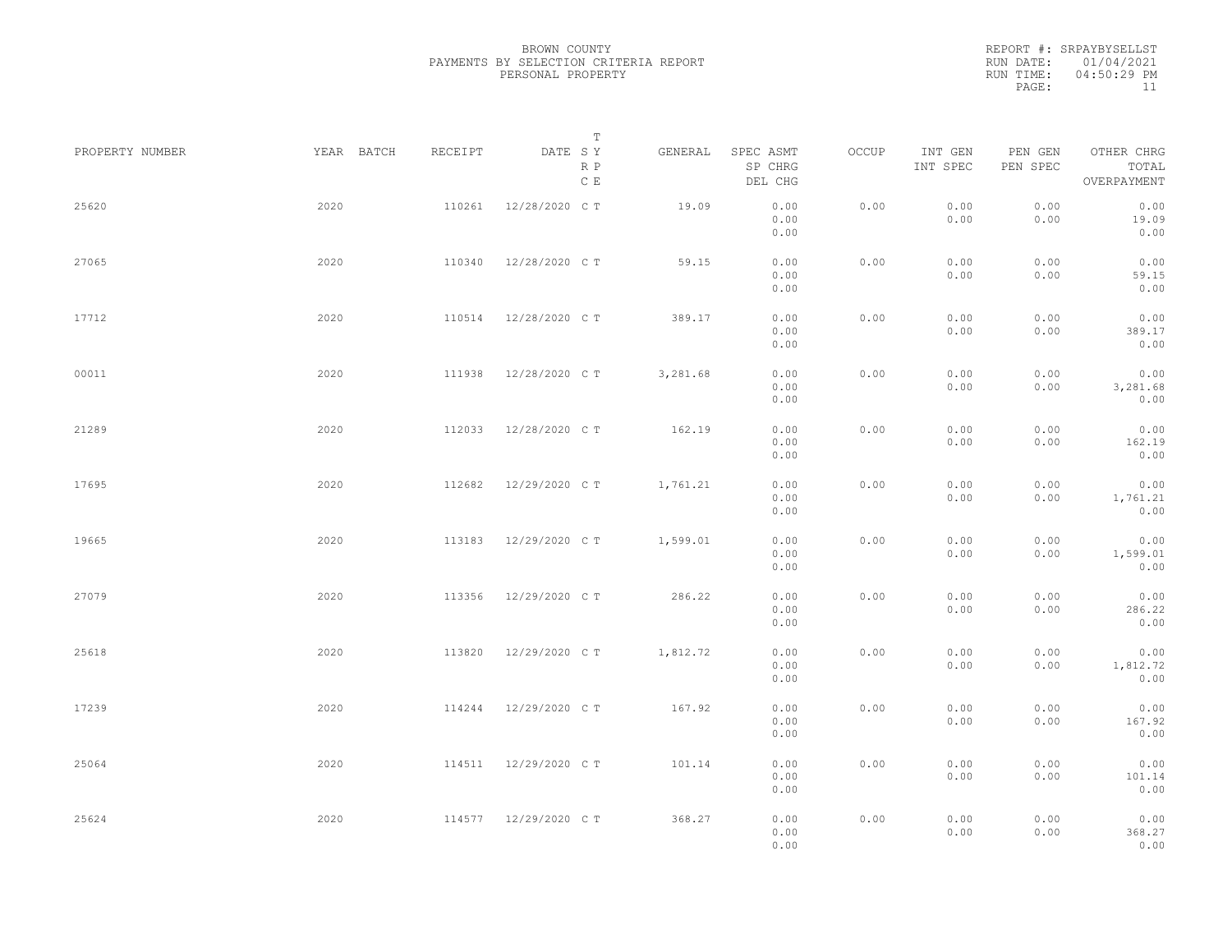|           | REPORT #: SRPAYBYSELLST |
|-----------|-------------------------|
|           | RUN DATE: 01/04/2021    |
| RUN TIME: | $04:50:29$ PM           |
| PAGE:     | 12                      |

|                 |            |         | $\mathbb T$           |          |                                 |       |                     |                     |                                    |  |
|-----------------|------------|---------|-----------------------|----------|---------------------------------|-------|---------------------|---------------------|------------------------------------|--|
| PROPERTY NUMBER | YEAR BATCH | RECEIPT | DATE SY<br>R P<br>C E | GENERAL  | SPEC ASMT<br>SP CHRG<br>DEL CHG | OCCUP | INT GEN<br>INT SPEC | PEN GEN<br>PEN SPEC | OTHER CHRG<br>TOTAL<br>OVERPAYMENT |  |
| 26481           | 2020       | 114578  | 12/29/2020 C T        | 181.28   | 0.00<br>0.00<br>0.00            | 0.00  | 0.00<br>0.00        | 0.00<br>0.00        | 0.00<br>181.28<br>0.00             |  |
| 25628           | 2020       | 114579  | 12/29/2020 C T        | 85.87    | 0.00<br>0.00<br>0.00            | 0.00  | 0.00<br>0.00        | 0.00<br>0.00        | 0.00<br>85.87<br>0.00              |  |
| 25627           | 2020       | 114580  | 12/29/2020 C T        | 78.23    | 0.00<br>0.00<br>0.00            | 0.00  | 0.00<br>0.00        | 0.00<br>0.00        | 0.00<br>78.23<br>0.00              |  |
| 27080           | 2020       | 114581  | 12/29/2020 C T        | 41.97    | 0.00<br>0.00<br>0.00            | 0.00  | 0.00<br>0.00        | 0.00<br>0.00        | 0.00<br>41.97<br>0.00              |  |
| 24413           | 2020       | 114582  | 12/29/2020 C T        | 117.65   | 0.00<br>0.00<br>0.00            | 0.00  | 0.00<br>0.00        | 0.00<br>0.00        | 0.00<br>117.65<br>0.00             |  |
| 25622           | 2020       | 114583  | 12/29/2020 C T        | 204.17   | 0.00<br>0.00<br>0.00            | 0.00  | 0.00<br>0.00        | 0.00<br>0.00        | 0.00<br>204.17<br>0.00             |  |
| 09941           | 2020       | 115298  | 12/29/2020 C T        | 89.68    | 0.00<br>0.00<br>0.00            | 0.00  | 0.00<br>0.00        | 0.00<br>0.00        | 0.00<br>89.68<br>0.00              |  |
| 20457           | 2020       | 116605  | 12/30/2020 C T        | 13.36    | 0.00<br>0.00<br>0.00            | 0.00  | 0.00<br>0.00        | 0.00<br>0.00        | 0.00<br>13.36<br>0.00              |  |
| 27075           | 2020       | 117002  | 12/30/2020 C T        | 1,599.01 | 0.00<br>0.00<br>0.00            | 0.00  | 0.00<br>0.00        | 0.00<br>0.00        | 0.00<br>1,599.01<br>0.00           |  |
| 19729           | 2020       | 118641  | 12/30/2020 C T        | 1,192.58 | 0.00<br>0.00<br>0.00            | 0.00  | 0.00<br>0.00        | 0.00<br>0.00        | 0.00<br>1,192.58<br>0.00           |  |
| 22994           | 2020       | 119218  | 12/31/2020 C T        | 988.30   | 0.00<br>0.00<br>0.00            | 0.00  | 0.00<br>0.00        | 0.00<br>0.00        | 0.00<br>988.30<br>0.00             |  |
| 20450           | 2020       |         | 119944 12/31/2020 CT  | 616.33   | 0.00<br>0.00<br>0.00            | 0.00  | 0.00<br>0.00        | 0.00<br>0.00        | 0.00<br>616.33<br>0.00             |  |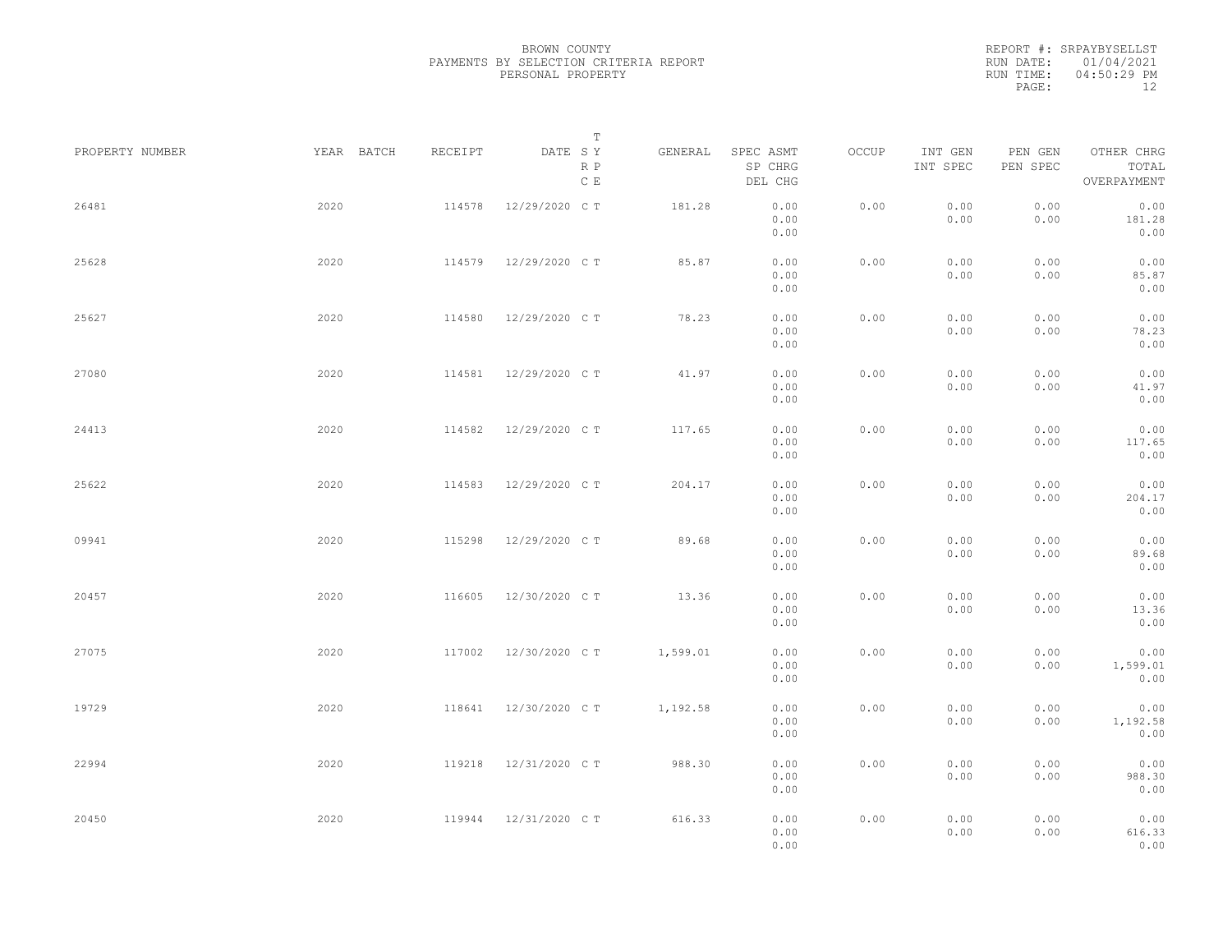REPORT #: SRPAYBYSELLST RUN DATE: 01/04/2021 RUN TIME: 04:50:29 PM PAGE: 13

|                 |      |       |         |                        | T   |           |           |       |          |          |             |  |
|-----------------|------|-------|---------|------------------------|-----|-----------|-----------|-------|----------|----------|-------------|--|
| PROPERTY NUMBER | YEAR | BATCH | RECEIPT | DATE SY                |     | GENERAL   | SPEC ASMT | OCCUP | INT GEN  | PEN GEN  | OTHER CHRG  |  |
|                 |      |       |         |                        | R P |           | SP CHRG   |       | INT SPEC | PEN SPEC | TOTAL       |  |
|                 |      |       |         |                        | C E |           | DEL CHG   |       |          |          | OVERPAYMENT |  |
| 15606           | 2020 |       | 120394  | 12/31/2020 C T         |     | 5.73      | 0.00      | 0.00  | 0.00     | 0.00     | 0.00        |  |
|                 |      |       |         |                        |     |           | 0.00      |       | 0.00     | 0.00     | 5.73        |  |
|                 |      |       |         |                        |     |           | 0.00      |       |          |          | 0.00        |  |
| 18151           | 2020 |       | 120754  | 12/31/2020 C T         |     | 7,869.15  | 0.00      | 0.00  | 0.00     | 0.00     | 0.00        |  |
|                 |      |       |         |                        |     |           | 0.00      |       | 0.00     | 0.00     | 7,869.15    |  |
|                 |      |       |         |                        |     |           | 0.00      |       |          |          | 0.00        |  |
| 21296           | 2020 |       | 120856  | 12/31/2020 CT          |     | 305.31    | 0.00      | 0.00  | 0.00     | 0.00     | 0.00        |  |
|                 |      |       |         |                        |     |           | 0.00      |       | 0.00     | 0.00     | 305.31      |  |
|                 |      |       |         |                        |     |           | 0.00      |       |          |          | 0.00        |  |
|                 |      |       |         | TOWN OF LAWRENCE TOTAL |     | 26,364.56 | 0.00      | 0.00  | 0.00     | 0.00     | 0.00        |  |
|                 |      |       |         |                        |     |           | 0.00      |       | 0.00     | 0.00     | 26,364.56   |  |
|                 |      |       |         |                        |     |           | 0.00      |       |          |          | 0.00        |  |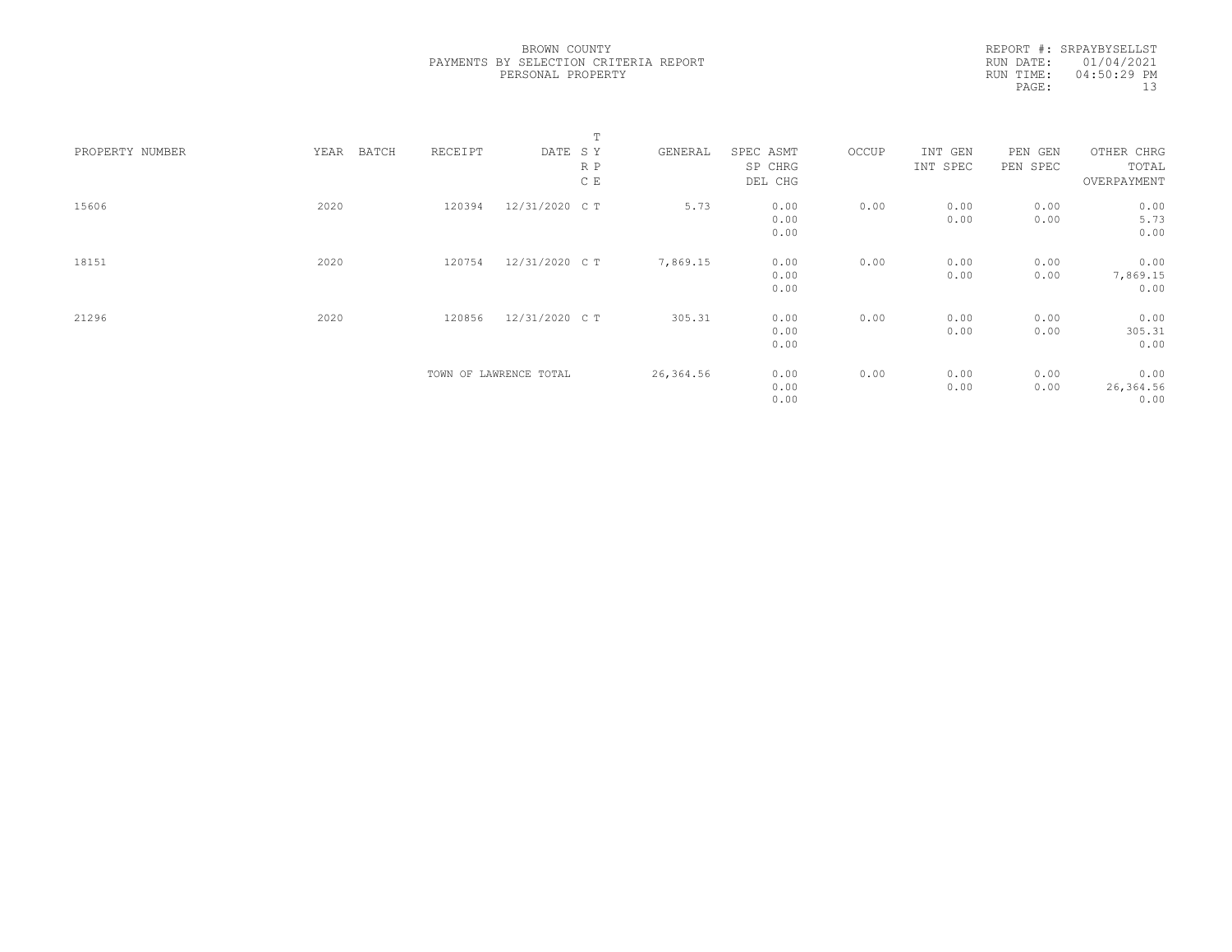|           | REPORT #: SRPAYBYSELLST |
|-----------|-------------------------|
|           | RUN DATE: 01/04/2021    |
| RUN TIME: | $04:50:29$ PM           |
| PAGE:     | 14                      |

|                 |            |         | Т                               |         |                                 |       |                     |                     |                                    |  |
|-----------------|------------|---------|---------------------------------|---------|---------------------------------|-------|---------------------|---------------------|------------------------------------|--|
| PROPERTY NUMBER | YEAR BATCH | RECEIPT | DATE SY<br>R P<br>$\,$ C $\,$ E | GENERAL | SPEC ASMT<br>SP CHRG<br>DEL CHG | OCCUP | INT GEN<br>INT SPEC | PEN GEN<br>PEN SPEC | OTHER CHRG<br>TOTAL<br>OVERPAYMENT |  |
| 20843           | 2020       | 104262  | 12/21/2020 C T                  | 51.95   | 0.00<br>0.00<br>0.00            | 0.00  | 0.00<br>0.00        | 0.00<br>0.00        | 0.00<br>51.95<br>0.00              |  |
| 11246           | 2020       | 104322  | 12/21/2020 C T                  | 244.97  | 0.00<br>0.00<br>0.00            | 0.00  | 0.00<br>0.00        | 0.00<br>0.00        | 0.00<br>244.97<br>0.00             |  |
| 18592           | 2020       | 104529  | 12/21/2020 C T                  | 328.10  | 0.00<br>0.00<br>0.00            | 0.00  | 0.00<br>0.00        | 0.00<br>0.00        | 0.00<br>328.10<br>0.00             |  |
| 10137           | 2020       | 104654  | 12/21/2020 C T                  | 307.30  | 0.00<br>0.00<br>0.00            | 0.00  | 0.00<br>0.00        | 0.00<br>0.00        | 0.00<br>307.30<br>0.00             |  |
| 11253           | 2020       | 104705  | 12/21/2020 C T                  | 331.42  | 0.00<br>0.00<br>0.00            | 0.00  | 0.00<br>0.00        | 0.00<br>0.00        | 0.00<br>331.42<br>0.00             |  |
| 10054           | 2020       | 104990  | 12/21/2020 C T                  | 106.89  | 0.00<br>0.00<br>0.00            | 0.00  | 0.00<br>0.00        | 0.00<br>0.00        | 0.00<br>106.89<br>0.00             |  |
| 10026           | 2020       | 105156  | 12/21/2020 C T                  | 544.85  | 0.00<br>0.00<br>0.00            | 0.00  | 0.00<br>0.00        | 0.00<br>0.00        | 0.00<br>544.85<br>0.00             |  |
| 17361           | 2020       | 105252  | 12/21/2020 C T                  | 20.79   | 0.00<br>0.00<br>0.00            | 0.00  | 0.00<br>0.00        | 0.00<br>0.00        | 0.00<br>20.79<br>0.00              |  |
| 13610           | 2020       | 105998  | 12/22/2020 C T                  | 507.73  | 0.00<br>0.00                    | 0.00  | 0.00<br>0.00        | 0.00<br>0.00        | 0.00<br>507.73                     |  |
| 23081           | 2020       | 106029  | 12/22/2020 C T                  | 72.43   | 0.00<br>0.00<br>0.00            | 0.00  | 0.00<br>0.00        | 0.00<br>0.00        | 0.00<br>0.00<br>72.43<br>0.00      |  |
| 25943           | 2020       | 106419  | 12/22/2020 C T                  | 108.38  | 0.00<br>0.00<br>0.00            | 0.00  | 0.00<br>0.00        | 0.00<br>0.00        | 0.00<br>108.38                     |  |
| 26993           | 2020       | 106619  | 12/22/2020 C T                  | 466.16  | 0.00<br>0.00<br>0.00<br>0.00    | 0.00  | 0.00<br>0.00        | 0.00<br>0.00        | 0.00<br>0.00<br>466.16<br>0.00     |  |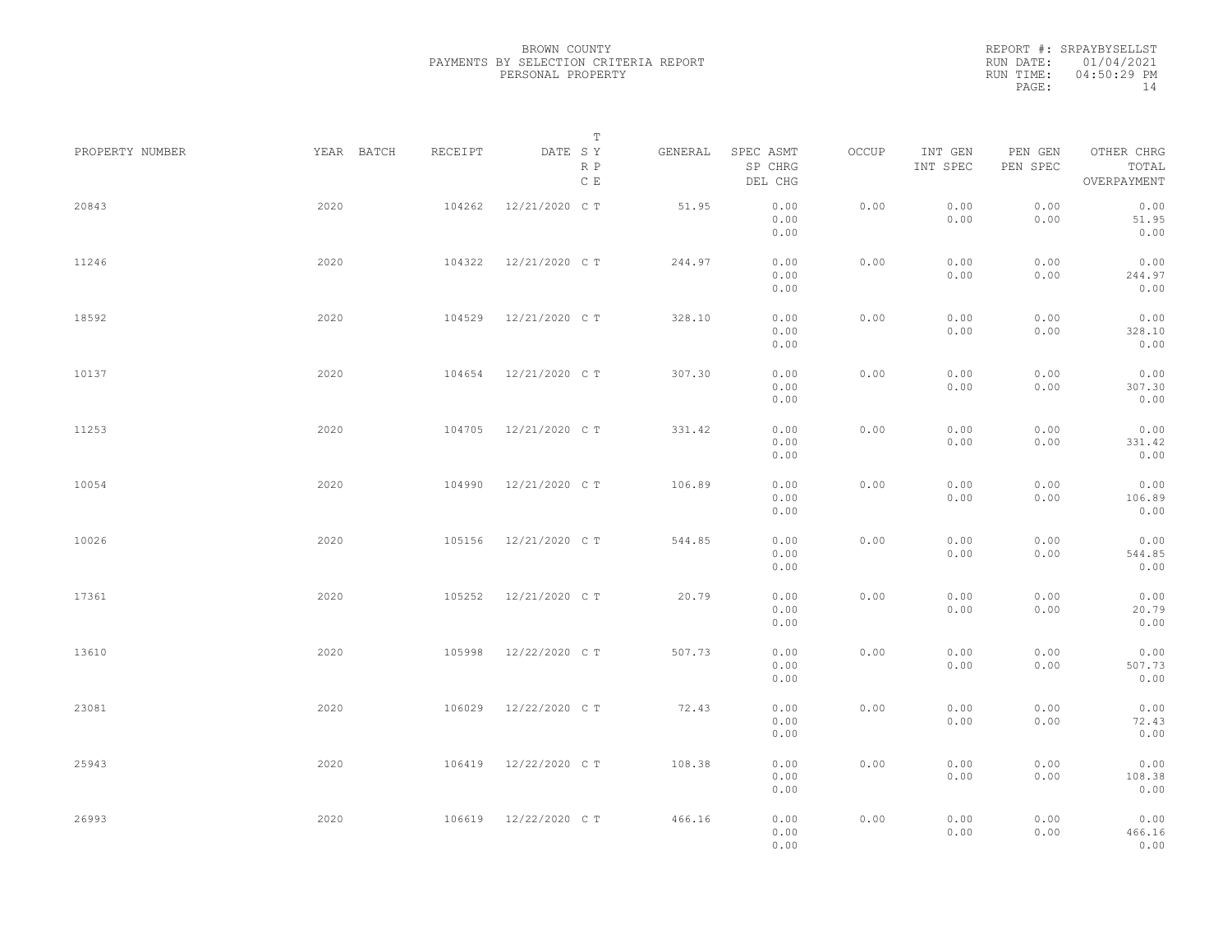|           | REPORT #: SRPAYBYSELLST |
|-----------|-------------------------|
|           | RUN DATE: 01/04/2021    |
| RUN TIME: | 04:50:30 PM             |
| PAGE:     | 15                      |

|                 |            |         | T                     |          |                                 |       |                     |                     |                                    |  |
|-----------------|------------|---------|-----------------------|----------|---------------------------------|-------|---------------------|---------------------|------------------------------------|--|
| PROPERTY NUMBER | YEAR BATCH | RECEIPT | DATE SY<br>R P<br>C E | GENERAL  | SPEC ASMT<br>SP CHRG<br>DEL CHG | OCCUP | INT GEN<br>INT SPEC | PEN GEN<br>PEN SPEC | OTHER CHRG<br>TOTAL<br>OVERPAYMENT |  |
| 27503           | 2020       | 107119  | 12/22/2020 C T        | 2,272.90 | 0.00<br>0.00<br>0.00            | 0.00  | 0.00<br>0.00        | 0.00<br>0.00        | 0.00<br>2,272.90<br>0.00           |  |
| 04221           | 2020       | 107522  | 12/23/2020 C T        | 828.40   | 0.00<br>0.00<br>0.00            | 0.00  | 0.00<br>0.00        | 0.00<br>0.00        | 0.00<br>828.40<br>0.00             |  |
| 07952           | 2020       | 108280  | 12/23/2020 C T        | 96.50    | 0.00<br>0.00<br>0.00            | 0.00  | 0.00<br>0.00        | 0.00<br>0.00        | 0.00<br>96.50<br>0.00              |  |
| 10585           | 2020       | 108354  | 12/23/2020 C T        | 16.33    | 0.00<br>0.00<br>0.00            | 0.00  | 0.00<br>0.00        | 0.00<br>0.00        | 0.00<br>16.33<br>0.00              |  |
| 18596           | 2020       | 108602  | 12/23/2020 C T        | 681.42   | 0.00<br>0.00<br>0.00            | 0.00  | 0.00<br>0.00        | 0.00<br>0.00        | 0.00<br>681.42<br>0.00             |  |
| 18595           | 2020       | 110110  | 12/28/2020 C T        | 259.80   | 0.00<br>0.00<br>0.00            | 0.00  | 0.00<br>0.00        | 0.00<br>0.00        | 0.00<br>259.80<br>0.00             |  |
| 10025           | 2020       | 110316  | 12/28/2020 C T        | 182.61   | 0.00<br>0.00<br>0.00            | 0.00  | 0.00<br>0.00        | 0.00<br>0.00        | 0.00<br>182.61<br>0.00             |  |
| 12824           | 2020       | 110551  | 12/28/2020 C T        | 670.76   | 0.00<br>0.00<br>0.00            | 0.00  | 0.00<br>0.00        | 0.00<br>0.00        | 0.00<br>670.76<br>0.00             |  |
| 20885           | 2020       | 110636  | 12/28/2020 C T        | 281.99   | 0.00<br>0.00                    | 0.00  | 0.00<br>0.00        | 0.00<br>0.00        | 0.00<br>281.99                     |  |
| 19525           | 2020       | 110795  | 12/28/2020 C T        | 118.77   | 0.00<br>0.00<br>0.00<br>0.00    | 0.00  | 0.00<br>0.00        | 0.00<br>0.00        | 0.00<br>0.00<br>118.77<br>0.00     |  |
| 04192           | 2020       |         | 111131 12/28/2020 CT  | 5.93     | 0.00<br>0.00<br>0.00            | 0.00  | 0.00<br>0.00        | 0.00<br>0.00        | 0.00<br>5.93<br>0.00               |  |
| 23351           | 2020       |         | 111162 12/28/2020 CT  | 576.03   | 0.00<br>0.00<br>0.00            | 0.00  | 0.00<br>0.00        | 0.00<br>0.00        | 0.00<br>576.03<br>0.00             |  |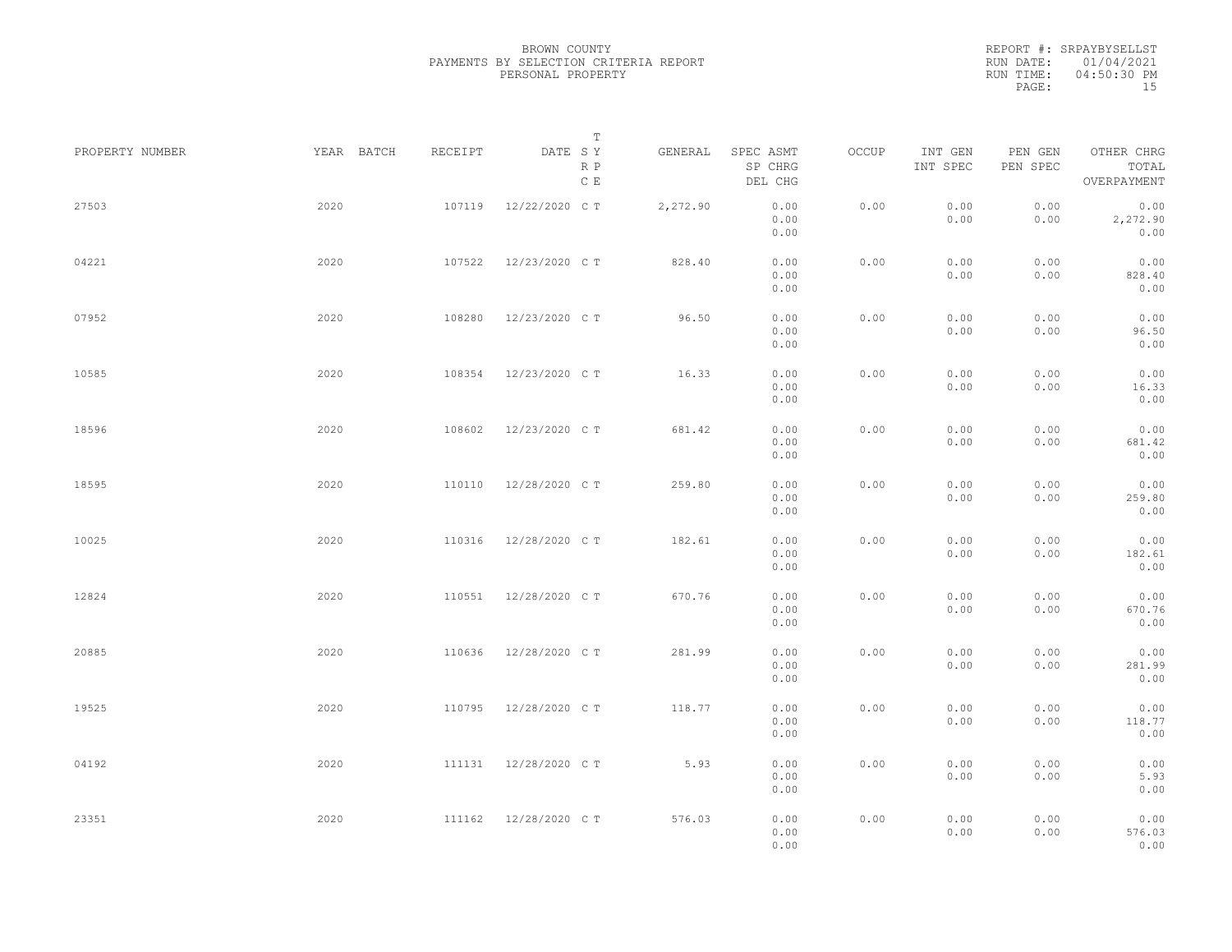|           | REPORT #: SRPAYBYSELLST |
|-----------|-------------------------|
|           | RUN DATE: 01/04/2021    |
| RUN TIME: | 04:50:30 PM             |
| PAGE:     | 16                      |

|                 |            |         | T                               |         |                                 |       |                     |                     |                                    |  |
|-----------------|------------|---------|---------------------------------|---------|---------------------------------|-------|---------------------|---------------------|------------------------------------|--|
| PROPERTY NUMBER | YEAR BATCH | RECEIPT | DATE SY<br>R P<br>$\,$ C $\,$ E | GENERAL | SPEC ASMT<br>SP CHRG<br>DEL CHG | OCCUP | INT GEN<br>INT SPEC | PEN GEN<br>PEN SPEC | OTHER CHRG<br>TOTAL<br>OVERPAYMENT |  |
| 10047           | 2020       | 111393  | 12/28/2020 C T                  | 757.15  | 0.00<br>0.00<br>0.00            | 0.00  | 0.00<br>0.00        | 0.00<br>0.00        | 0.00<br>757.15<br>0.00             |  |
| 08741           | 2020       | 112042  | 12/28/2020 C T                  | 8.90    | 0.00<br>0.00<br>0.00            | 0.00  | 0.00<br>0.00        | 0.00<br>0.00        | 0.00<br>8.90<br>0.00               |  |
| 24944           | 2020       | 113315  | 12/29/2020 C T                  | 224.17  | 0.00<br>0.00<br>0.00            | 0.00  | 0.00<br>0.00        | 0.00<br>0.00        | 0.00<br>224.17<br>0.00             |  |
| 06291           | 2020       | 113603  | 12/29/2020 C T                  | 26.72   | 0.00<br>0.00<br>0.00            | 0.00  | 0.00<br>0.00        | 0.00<br>0.00        | 0.00<br>26.72<br>0.00              |  |
| 22924           | 2020       | 114237  | 12/29/2020 C T                  | 41.56   | 0.00<br>0.00<br>0.00            | 0.00  | 0.00<br>0.00        | 0.00<br>0.00        | 0.00<br>41.56<br>0.00              |  |
| 22263           | 2020       | 114593  | 12/29/2020 C T                  | 764.57  | 0.00<br>0.00<br>0.00            | 0.00  | 0.00<br>0.00        | 0.00<br>0.00        | 0.00<br>764.57<br>0.00             |  |
| 25600           | 2020       | 114595  | 12/29/2020 C T                  | 708.14  | 0.00<br>0.00<br>0.00            | 0.00  | 0.00<br>0.00        | 0.00<br>0.00        | 0.00<br>708.14<br>0.00             |  |
| 17362           | 2020       | 116250  | 12/29/2020 C T                  | 19.30   | 0.00<br>0.00<br>0.00            | 0.00  | 0.00<br>0.00        | 0.00<br>0.00        | 0.00<br>19.30<br>0.00              |  |
| 15100           | 2020       | 116461  | 12/30/2020 C T                  | 53.44   | 0.00<br>0.00<br>0.00            | 0.00  | 0.00<br>0.00        | 0.00<br>0.00        | 0.00<br>53.44<br>0.00              |  |
| 26505           | 2020       | 116673  | 12/30/2020 C T                  | 687.37  | 0.00<br>0.00<br>0.00            | 0.00  | 0.00<br>0.00        | 0.00<br>0.00        | 0.00<br>687.37<br>0.00             |  |
| 22572           | 2020       | 116681  | 12/30/2020 C T                  | 114.32  | 0.00<br>0.00<br>0.00            | 0.00  | 0.00<br>0.00        | 0.00<br>0.00        | 0.00<br>114.32<br>0.00             |  |
| 17823           | 2020       | 118074  | 12/30/2020 C T                  | 148.46  | 0.00<br>0.00<br>0.00            | 0.00  | 0.00<br>0.00        | 0.00<br>0.00        | 0.00<br>148.46<br>0.00             |  |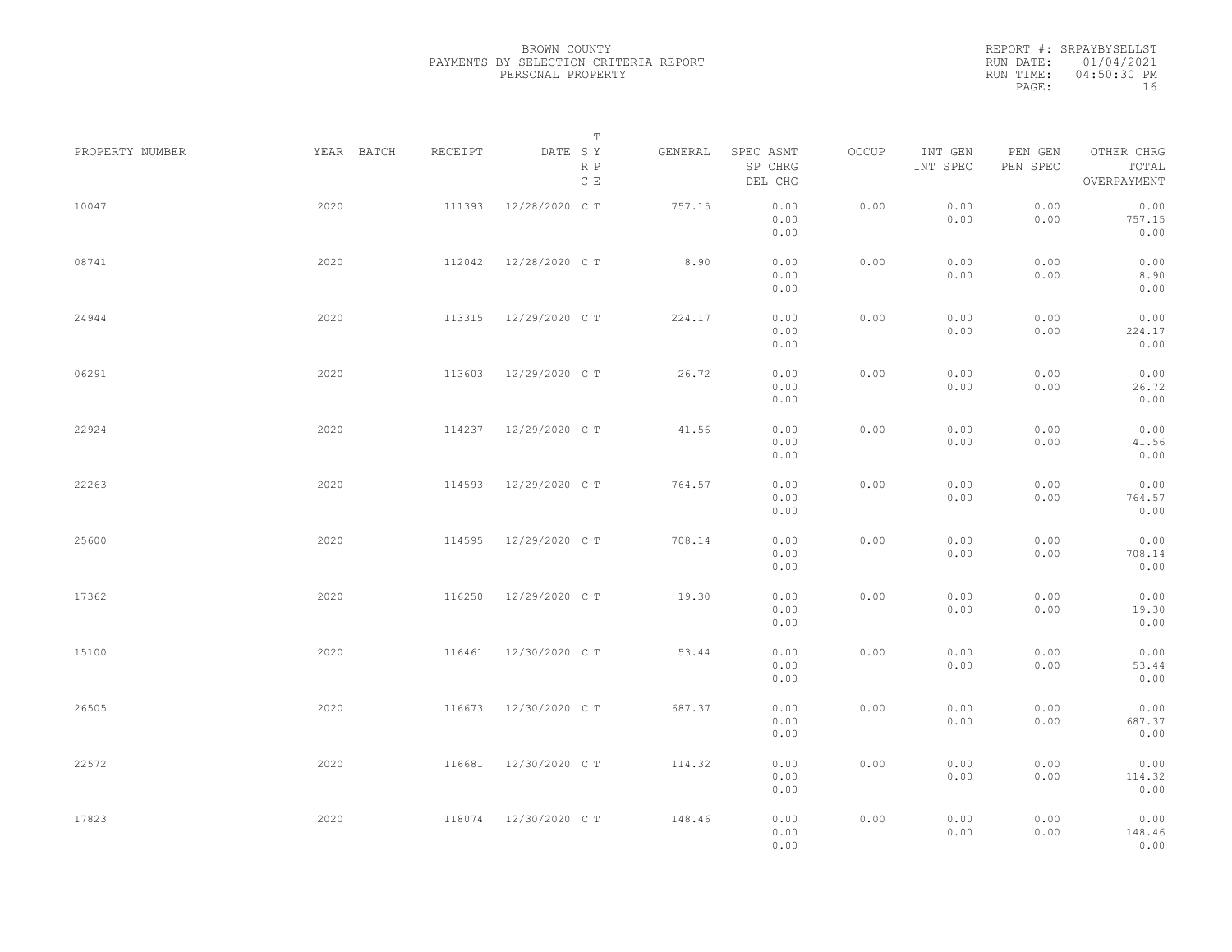| REPORT #: SRPAYBYSELLST |
|-------------------------|
| RUN DATE: 01/04/2021    |
| $04:50:30$ PM           |
| 17                      |
|                         |

| PROPERTY NUMBER | YEAR BATCH | RECEIPT | $\mathbb T$<br>DATE SY<br>R P<br>$\,$ C $\,$ E | GENERAL   | SPEC ASMT<br>SP CHRG<br>DEL CHG | OCCUP | INT GEN<br>INT SPEC | PEN GEN<br>PEN SPEC | OTHER CHRG<br>TOTAL<br>OVERPAYMENT |
|-----------------|------------|---------|------------------------------------------------|-----------|---------------------------------|-------|---------------------|---------------------|------------------------------------|
| 10133           | 2020       | 118262  | 12/30/2020 C T                                 | 63.84     | 0.00<br>0.00<br>0.00            | 0.00  | 0.00<br>0.00        | 0.00<br>0.00        | 0.00<br>63.84<br>0.00              |
| 11900           | 2020       | 119857  | 12/31/2020 C T                                 | 25.26     | 0.00<br>0.00<br>0.00            | 0.00  | 0.00<br>0.00        | 0.00<br>0.00        | 0.00<br>25.26<br>0.00              |
| 22965           | 2020       | 120682  | 12/31/2020 C T                                 | 215.26    | 0.00<br>0.00<br>0.00            | 0.00  | 0.00<br>0.00        | 0.00<br>0.00        | 0.00<br>215.26<br>0.00             |
| 27502           | 2020       | 120762  | 12/31/2020 C T                                 | 148.46    | 0.00<br>0.00<br>0.00            | 0.00  | 0.00<br>0.00        | 0.00<br>0.00        | 0.00<br>148.46<br>0.00             |
| 04168           | 2020       | 120858  | 12/31/2020 C T                                 | 207.83    | 0.00<br>0.00<br>0.00            | 0.00  | 0.00<br>0.00        | 0.00<br>0.00        | 0.00<br>207.83<br>0.00             |
| 26508           | 2020       | 120865  | 12/31/2020 C T                                 | 4.45      | 0.00<br>0.00<br>0.00            | 0.00  | 0.00<br>0.00        | 0.00<br>0.00        | 0.00<br>4.45<br>0.00               |
|                 |            |         | TOWN OF LEDGEVIEW TOTAL                        | 13,301.61 | 0.00<br>0.00<br>0.00            | 0.00  | 0.00<br>0.00        | 0.00<br>0.00        | 0.00<br>13,301.61<br>0.00          |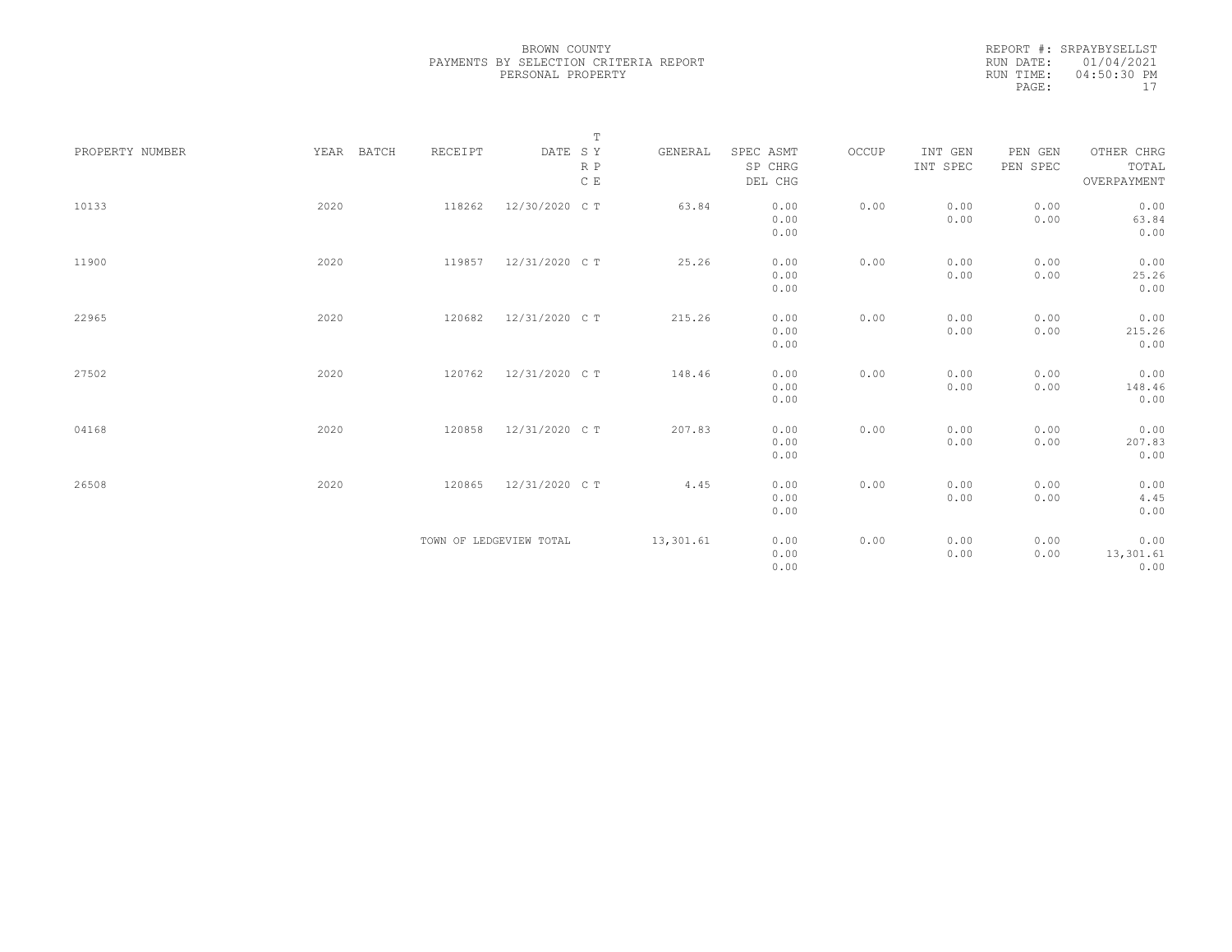REPORT #: SRPAYBYSELLST RUN DATE: 01/04/2021 RUN TIME: 04:50:30 PM PAGE: 18

|                 |      |       |         |                        | $\mathbb T$ |         |           |       |          |          |             |  |
|-----------------|------|-------|---------|------------------------|-------------|---------|-----------|-------|----------|----------|-------------|--|
| PROPERTY NUMBER | YEAR | BATCH | RECEIPT | DATE SY                |             | GENERAL | SPEC ASMT | OCCUP | INT GEN  | PEN GEN  | OTHER CHRG  |  |
|                 |      |       |         |                        | R P         |         | SP CHRG   |       | INT SPEC | PEN SPEC | TOTAL       |  |
|                 |      |       |         |                        | C E         |         | DEL CHG   |       |          |          | OVERPAYMENT |  |
|                 |      |       |         |                        |             |         |           |       |          |          |             |  |
| 04085           | 2020 |       | 107592  | 12/23/2020 C T         |             | 171.59  | 0.00      | 0.00  | 0.00     | 0.00     | 0.00        |  |
|                 |      |       |         |                        |             |         | 0.00      |       | 0.00     | 0.00     | 171.59      |  |
|                 |      |       |         |                        |             |         | 0.00      |       |          |          | 0.00        |  |
|                 |      |       |         |                        |             |         |           |       |          |          |             |  |
| 27110           | 2020 |       | 110327  | 12/28/2020 C T         |             | 113.00  | 0.00      | 0.00  | 0.00     | 0.00     | 0.00        |  |
|                 |      |       |         |                        |             |         | 0.00      |       | 0.00     | 0.00     | 113.00      |  |
|                 |      |       |         |                        |             |         | 0.00      |       |          |          | 0.00        |  |
|                 |      |       |         |                        |             |         |           |       |          |          |             |  |
| 05603           | 2020 |       | 113037  | 12/29/2020 C T         |             | 355.70  | 0.00      | 0.00  | 0.00     | 0.00     | 0.00        |  |
|                 |      |       |         |                        |             |         | 0.00      |       | 0.00     | 0.00     | 355.70      |  |
|                 |      |       |         |                        |             |         | 0.00      |       |          |          | 0.00        |  |
|                 |      |       |         |                        |             |         |           |       |          |          |             |  |
| 22352           | 2020 |       | 114652  | 12/29/2020 C T         |             | 148.56  | 0.00      | 0.00  | 0.00     | 0.00     | 0.00        |  |
|                 |      |       |         |                        |             |         | 0.00      |       | 0.00     | 0.00     | 148.56      |  |
|                 |      |       |         |                        |             |         | 0.00      |       |          |          | 0.00        |  |
|                 |      |       |         |                        |             |         |           |       |          |          |             |  |
|                 |      |       |         | TOWN OF MORRISON TOTAL |             | 788.85  | 0.00      | 0.00  | 0.00     | 0.00     | 0.00        |  |
|                 |      |       |         |                        |             |         | 0.00      |       | 0.00     | 0.00     | 788.85      |  |
|                 |      |       |         |                        |             |         | 0.00      |       |          |          | 0.00        |  |
|                 |      |       |         |                        |             |         |           |       |          |          |             |  |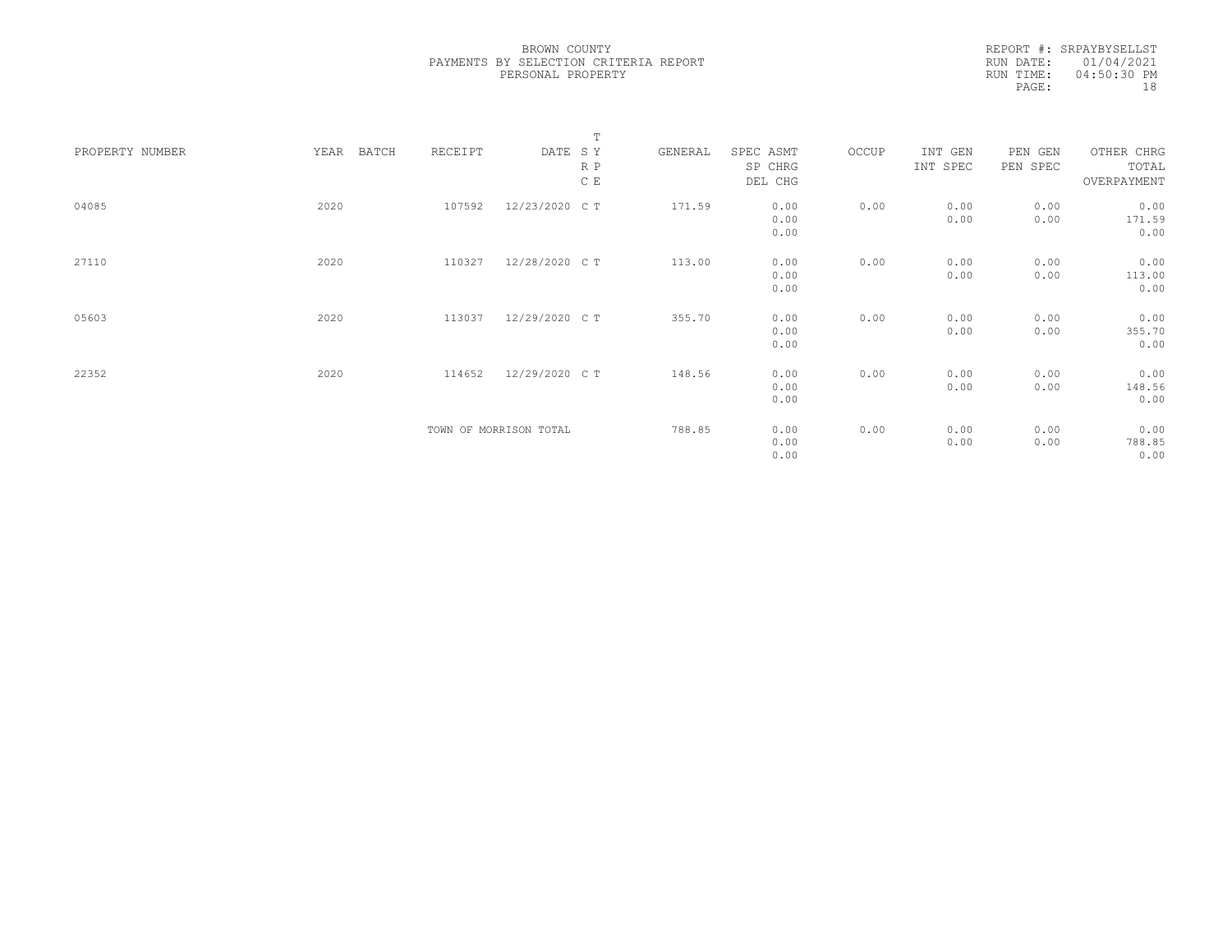| REPORT #: SRPAYBYSELLST |
|-------------------------|
| RUN DATE: 01/04/2021    |
| $04:50:31$ PM           |
| 1 Q                     |
|                         |

| PROPERTY NUMBER | YEAR BATCH  | RECEIPT                   | $\mathbb T$<br>DATE SY<br>R P<br>C E | GENERAL | SPEC ASMT<br>SP CHRG<br>DEL CHG | OCCUP | INT GEN<br>INT SPEC | PEN GEN<br>PEN SPEC | OTHER CHRG<br>TOTAL<br>OVERPAYMENT |
|-----------------|-------------|---------------------------|--------------------------------------|---------|---------------------------------|-------|---------------------|---------------------|------------------------------------|
| 09774           | 2020        | 110285                    | 12/28/2020 C T                       | 1.48    | 0.00<br>0.00<br>0.00            | 0.00  | 0.00<br>0.00        | 0.00<br>0.00        | 0.00<br>1.48<br>0.00               |
| 24968           | 2020        | 110421                    | 12/28/2020 C T                       | 17.81   | 0.00<br>0.00<br>0.00            | 0.00  | 0.00<br>0.00        | 0.00<br>0.00        | 0.00<br>17.81<br>0.00              |
| 07281           | 2020        | 111397                    | 12/28/2020 C T                       | 360.76  | 0.00<br>0.00<br>0.00            | 0.00  | 0.00<br>0.00        | 0.00<br>0.00        | 0.00<br>360.76<br>0.00             |
| 16055           | 2020        | 113076                    | 12/29/2020 C T                       | 23.75   | 0.00<br>0.00<br>0.00            | 0.00  | 0.00<br>0.00        | 0.00<br>0.00        | 0.00<br>23.75<br>0.00              |
| 14795           | 2020        |                           | 119179 12/31/2020 CT                 | 47.50   | 0.00<br>0.00<br>0.00            | 0.00  | 0.00<br>0.00        | 0.00<br>0.00        | 0.00<br>47.50<br>0.00              |
| 24309           | 2020 201231 | 8306                      | 12/31/2020 C T                       | 305.82  | 0.00<br>0.00<br>0.00            | 0.00  | 0.00<br>0.00        | 0.00<br>0.00        | 0.00<br>305.82<br>0.00             |
|                 |             | TOWN OF NEW DENMARK TOTAL |                                      | 757.12  | 0.00<br>0.00<br>0.00            | 0.00  | 0.00<br>0.00        | 0.00<br>0.00        | 0.00<br>757.12<br>0.00             |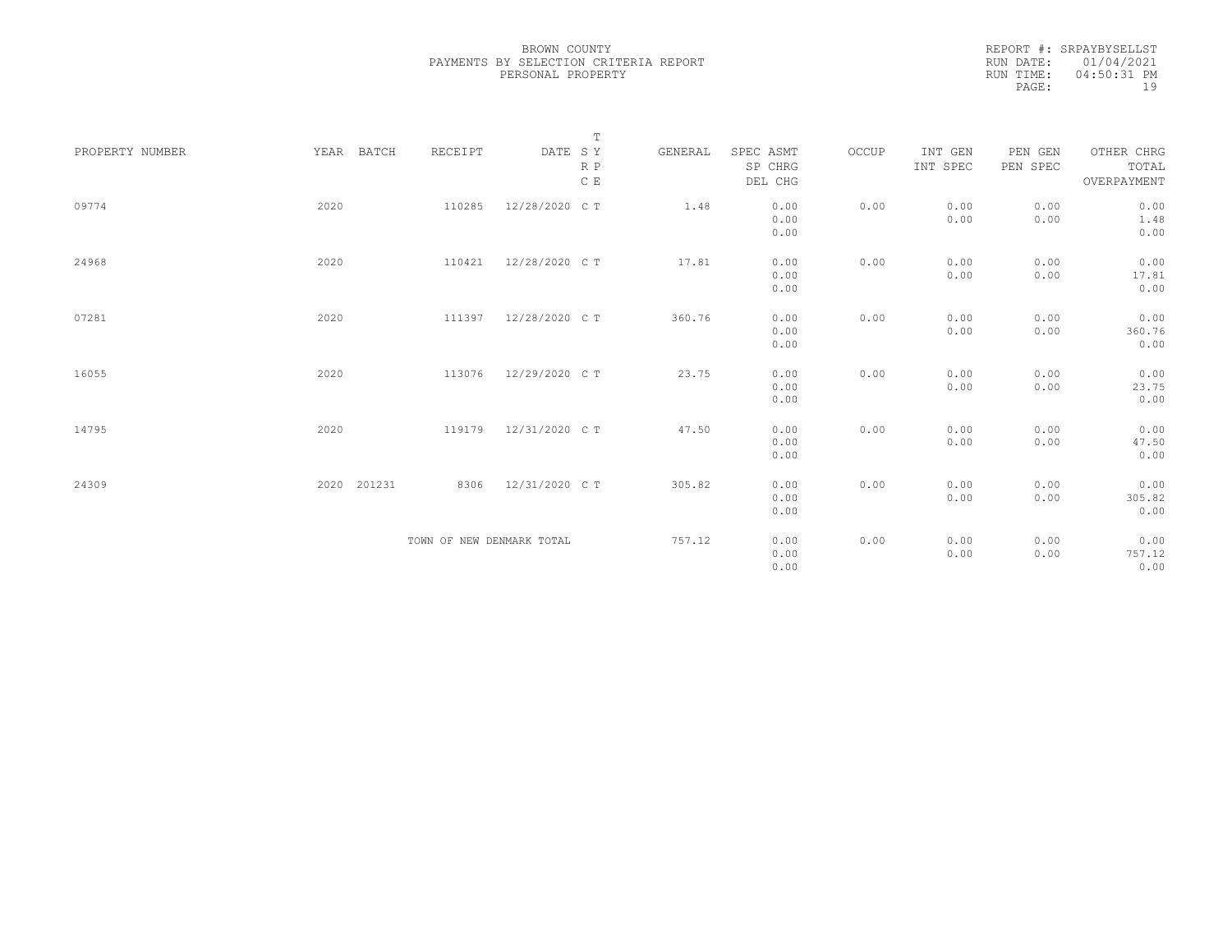|           | REPORT #: SRPAYBYSELLST |
|-----------|-------------------------|
|           | RUN DATE: 01/04/2021    |
| RUN TIME: | 04:50:31 PM             |
| PAGE:     | 20                      |

|                 |            |         | T                     |         |                                 |       |                     |                     |                                    |  |
|-----------------|------------|---------|-----------------------|---------|---------------------------------|-------|---------------------|---------------------|------------------------------------|--|
| PROPERTY NUMBER | YEAR BATCH | RECEIPT | DATE SY<br>R P<br>C E | GENERAL | SPEC ASMT<br>SP CHRG<br>DEL CHG | OCCUP | INT GEN<br>INT SPEC | PEN GEN<br>PEN SPEC | OTHER CHRG<br>TOTAL<br>OVERPAYMENT |  |
| 08612           | 2020       | 104419  | 12/21/2020 C T        | 93.73   | 0.00<br>0.00<br>0.00            | 0.00  | 0.00<br>0.00        | 0.00<br>0.00        | 0.00<br>93.73<br>0.00              |  |
| 15866           | 2020       | 104448  | 12/21/2020 C T        | 1.37    | 0.00<br>0.00<br>0.00            | 0.00  | 0.00<br>0.00        | 0.00<br>0.00        | 0.00<br>1.37<br>0.00               |  |
| 06446           | 2020       | 104464  | 12/21/2020 C T        | 709.14  | 0.00<br>0.00<br>0.00            | 0.00  | 0.00<br>0.00        | 0.00<br>0.00        | 0.00<br>709.14<br>0.00             |  |
| 15187           | 2020       | 104751  | 12/21/2020 C T        | 13.59   | 0.00<br>0.00<br>0.00            | 0.00  | 0.00<br>0.00        | 0.00<br>0.00        | 0.00<br>13.59<br>0.00              |  |
| 06396           | 2020       | 108291  | 12/23/2020 C T        | 61.14   | 0.00<br>0.00<br>0.00            | 0.00  | 0.00<br>0.00        | 0.00<br>0.00        | 0.00<br>61.14<br>0.00              |  |
| 24328           | 2020       | 110596  | 12/28/2020 C T        | 71.99   | 0.00<br>0.00<br>0.00            | 0.00  | 0.00<br>0.00        | 0.00<br>0.00        | 0.00<br>71.99<br>0.00              |  |
| 24720           | 2020       | 111899  | 12/28/2020 C T        | 14.95   | 0.00<br>0.00<br>0.00            | 0.00  | 0.00<br>0.00        | 0.00<br>0.00        | 0.00<br>14.95<br>0.00              |  |
| 26387           | 2020       | 113338  | 12/29/2020 C T        | 27.17   | 0.00<br>0.00<br>0.00            | 0.00  | 0.00<br>0.00        | 0.00<br>0.00        | 0.00<br>27.17<br>0.00              |  |
| 06412           | 2020       | 113620  | 12/29/2020 C T        | 176.61  | 0.00<br>0.00<br>0.00            | 0.00  | 0.00<br>0.00        | 0.00<br>0.00        | 0.00<br>176.61<br>0.00             |  |
| 25016           | 2020       | 116946  | 12/30/2020 C T        | 118.18  | 0.00<br>0.00<br>0.00            | 0.00  | 0.00<br>0.00        | 0.00<br>0.00        | 0.00<br>118.18<br>0.00             |  |
| 18415           | 2020       |         | 117396 12/30/2020 CT  | 47.55   | 0.00<br>0.00<br>0.00            | 0.00  | 0.00<br>0.00        | 0.00<br>0.00        | 0.00<br>47.55<br>0.00              |  |
| 22943           | 2020       | 117698  | 12/30/2020 C T        | 13.59   | 0.00<br>0.00<br>0.00            | 0.00  | 0.00<br>0.00        | 0.00<br>0.00        | 0.00<br>13.59<br>0.00              |  |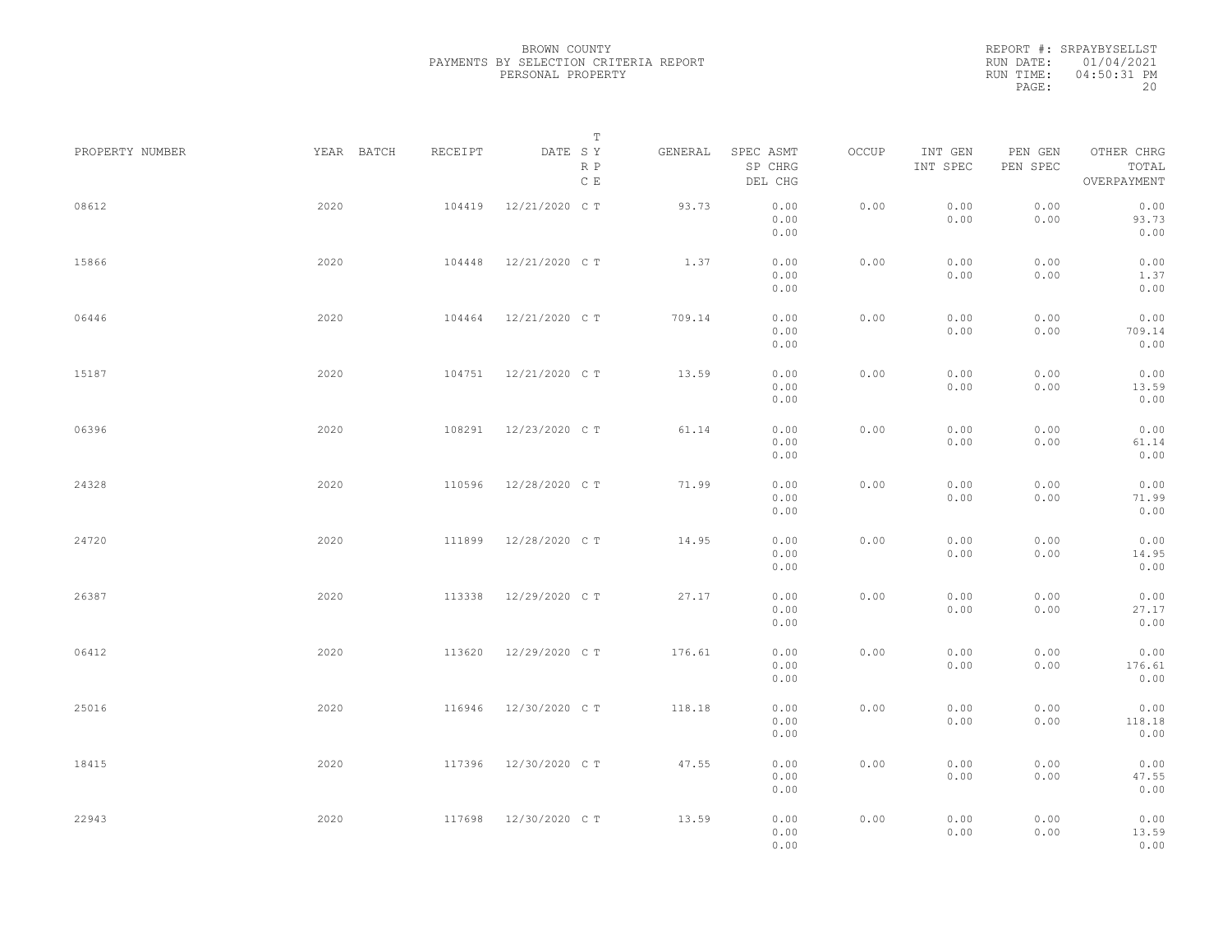REPORT #: SRPAYBYSELLST RUN DATE: 01/04/2021 RUN TIME: 04:50:31 PM PAGE: 21

| PROPERTY NUMBER | BATCH<br>YEAR | RECEIPT                  | DATE SY        | GENERAL  | SPEC ASMT | OCCUP | INT GEN  | PEN GEN  | OTHER CHRG  |  |
|-----------------|---------------|--------------------------|----------------|----------|-----------|-------|----------|----------|-------------|--|
|                 |               |                          | R P            |          | SP CHRG   |       | INT SPEC | PEN SPEC | TOTAL       |  |
|                 |               |                          | C E            |          | DEL CHG   |       |          |          | OVERPAYMENT |  |
| 13266           | 2020          | 117995                   | 12/30/2020 C T | 59.77    | 0.00      | 0.00  | 0.00     | 0.00     | 0.00        |  |
|                 |               |                          |                |          | 0.00      |       | 0.00     | 0.00     | 59.77       |  |
|                 |               |                          |                |          | 0.00      |       |          |          | 0.00        |  |
|                 |               | TOWN OF PITTSFIELD TOTAL |                | 1,408.78 | 0.00      | 0.00  | 0.00     | 0.00     | 0.00        |  |
|                 |               |                          |                |          | 0.00      |       | 0.00     | 0.00     | 1,408.78    |  |
|                 |               |                          |                |          | 0.00      |       |          |          | 0.00        |  |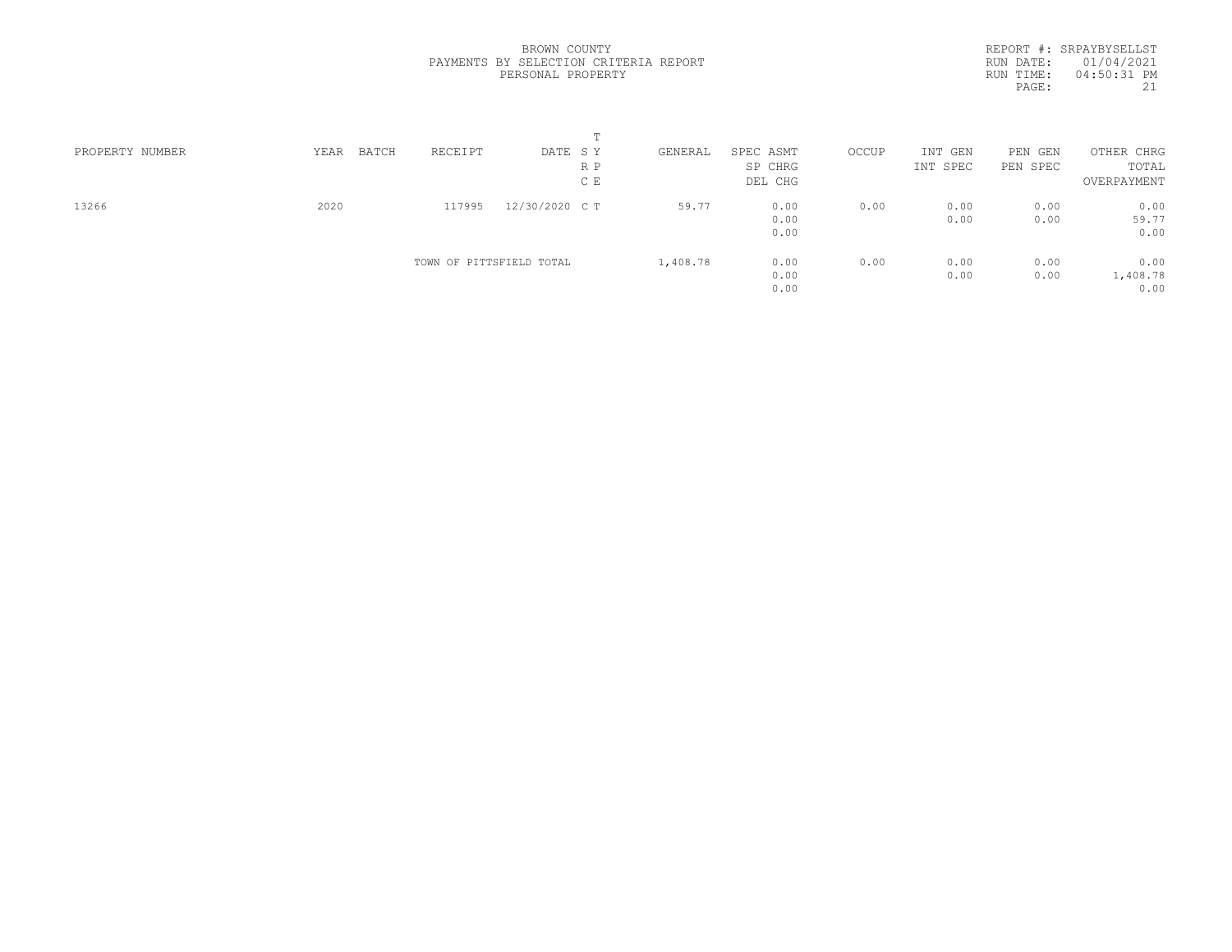| REPORT #: SRPAYBYSELLST |
|-------------------------|
| RUN DATE: 01/04/2021    |
| $04:50:31$ PM           |
| フフ                      |
|                         |

|                 |            |         | $\mathbb T$                                                                 |          |                      |       |                     |                     |                     |
|-----------------|------------|---------|-----------------------------------------------------------------------------|----------|----------------------|-------|---------------------|---------------------|---------------------|
| PROPERTY NUMBER | YEAR BATCH | RECEIPT | $\begin{tabular}{lllll} \bf{DATE} & \tt S & \tt Y \end{tabular}$<br>$R$ $P$ | GENERAL  | SPEC ASMT<br>SP CHRG | OCCUP | INT GEN<br>INT SPEC | PEN GEN<br>PEN SPEC | OTHER CHRG<br>TOTAL |
|                 |            |         | C E                                                                         |          | DEL CHG              |       |                     |                     | OVERPAYMENT         |
| 20337           | 2020       | 104841  | 12/21/2020 C T                                                              | 60.65    | 0.00                 | 0.00  | 0.00                | 0.00                | 0.00                |
|                 |            |         |                                                                             |          | 0.00                 |       | 0.00                | 0.00                | 60.65               |
|                 |            |         |                                                                             |          | 0.00                 |       |                     |                     | 0.00                |
| 06285           | 2020       | 105250  | 12/21/2020 C T                                                              | 437.70   | 0.00                 | 0.00  | 0.00                | 0.00                | 0.00                |
|                 |            |         |                                                                             |          | 0.00                 |       | 0.00                | 0.00                | 437.70              |
|                 |            |         |                                                                             |          | 0.00                 |       |                     |                     | 0.00                |
| 15918           | 2020       | 105955  | 12/22/2020 C T                                                              | 6.59     | 0.00                 | 0.00  | 0.00                | 0.00                | 0.00                |
|                 |            |         |                                                                             |          | 0.00                 |       | 0.00                | 0.00                | 6.59                |
|                 |            |         |                                                                             |          | 0.00                 |       |                     |                     | 0.00                |
| 22484           | 2020       | 109583  | 12/28/2020 C T                                                              | 9.23     | 0.00                 | 0.00  | 0.00                | 0.00                | 0.00                |
|                 |            |         |                                                                             |          | 0.00                 |       | 0.00                | 0.00                | 9.23                |
|                 |            |         |                                                                             |          | 0.00                 |       |                     |                     | 0.00                |
| 4387            | 2020       | 114376  | 12/29/2020 C T                                                              | 1,687.48 | 0.00                 | 0.00  | 0.00                | 0.00                | 0.00                |
|                 |            |         |                                                                             |          | 0.00                 |       | 0.00                | 0.00                | 1,687.48            |
|                 |            |         |                                                                             |          | 0.00                 |       |                     |                     | 0.00                |
| 15345           | 2020       | 114547  | 12/29/2020 C T                                                              | 39.55    | 0.00                 | 0.00  | 0.00                | 0.00                | 0.00                |
|                 |            |         |                                                                             |          | 0.00                 |       | 0.00                | 0.00                | 39.55               |
|                 |            |         |                                                                             |          | 0.00                 |       |                     |                     | 0.00                |
| 24958           | 2020       | 116684  | 12/30/2020 C T                                                              | 14.50    | 0.00                 | 0.00  | 0.00                | 0.00                | 0.00                |
|                 |            |         |                                                                             |          | 0.00                 |       | 0.00                | 0.00                | 14.50               |
|                 |            |         |                                                                             |          | 0.00                 |       |                     |                     | 0.00                |
|                 |            |         | TOWN OF ROCKLAND TOTAL                                                      | 2,255.70 | 0.00                 | 0.00  | 0.00                | 0.00                | 0.00                |
|                 |            |         |                                                                             |          | 0.00                 |       | 0.00                | 0.00                | 2,255.70            |
|                 |            |         |                                                                             |          | 0.00                 |       |                     |                     | 0.00                |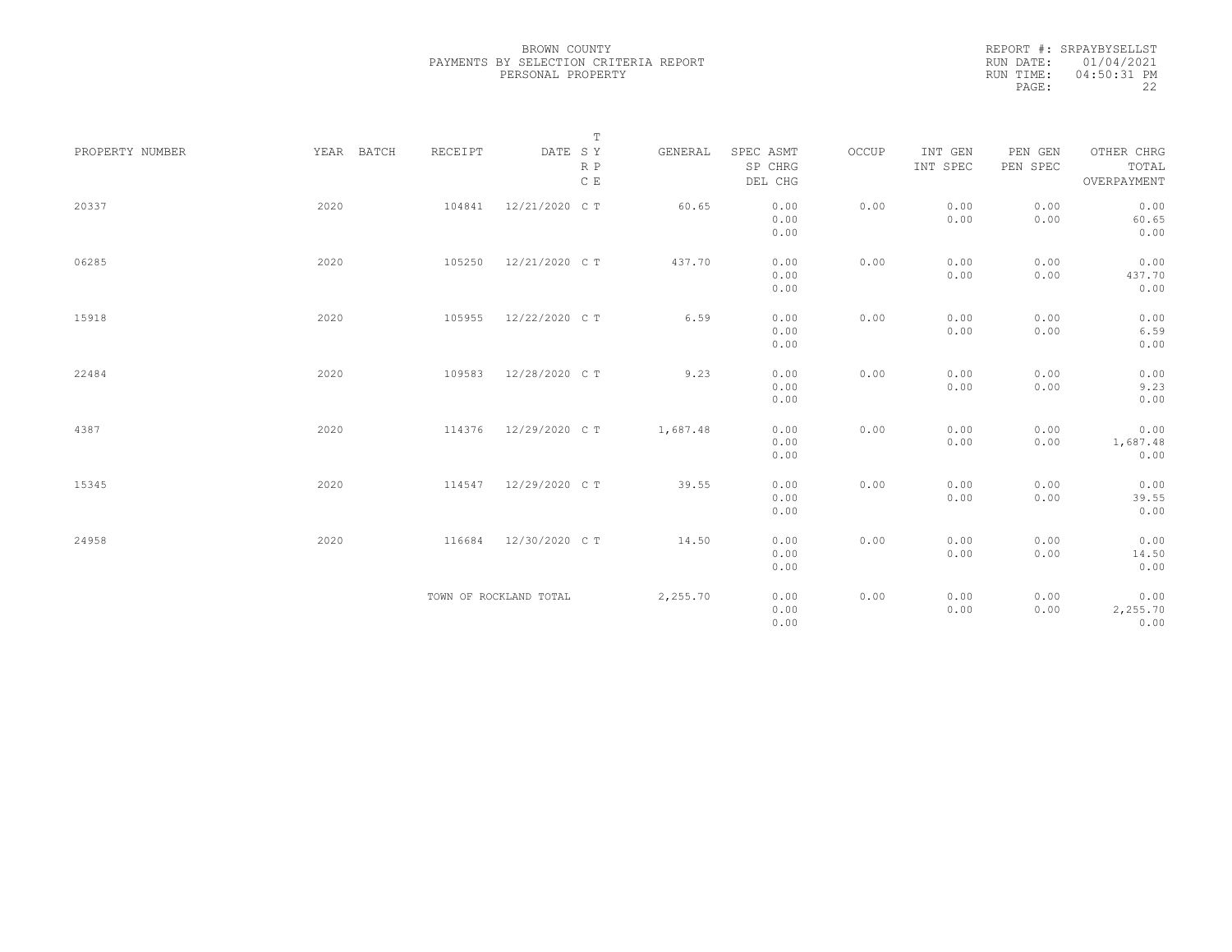|           | REPORT #: SRPAYBYSELLST |
|-----------|-------------------------|
|           | RUN DATE: 01/04/2021    |
| RUN TIME: | $04:50:31$ PM           |
| PAGE:     | 23                      |

|                 |            |         | $\mathbb T$         |          |                      |       |                     |                     |                     |
|-----------------|------------|---------|---------------------|----------|----------------------|-------|---------------------|---------------------|---------------------|
| PROPERTY NUMBER | YEAR BATCH | RECEIPT | DATE SY<br>$R$ $P$  | GENERAL  | SPEC ASMT<br>SP CHRG | OCCUP | INT GEN<br>INT SPEC | PEN GEN<br>PEN SPEC | OTHER CHRG<br>TOTAL |
|                 |            |         | C E                 |          | DEL CHG              |       |                     |                     | OVERPAYMENT         |
| 18448           | 2020       | 104516  | 12/21/2020 C T      | 3.25     | 0.00                 | 0.00  | 0.00                | 0.00                | 0.00                |
|                 |            |         |                     |          | 0.00                 |       | 0.00                | 0.00                | 3.25                |
|                 |            |         |                     |          | 0.00                 |       |                     |                     | 0.00                |
| 06330           | 2020       | 106486  | 12/22/2020 C T      | 159.27   | 0.00                 | 0.00  | 0.00                | 0.00                | 0.00                |
|                 |            |         |                     |          | 0.00                 |       | 0.00                | 0.00                | 159.27              |
|                 |            |         |                     |          | 0.00                 |       |                     |                     | 0.00                |
| 06355           | 2020       | 106490  | 12/22/2020 C T      | 73.13    | 0.00                 | 0.00  | 0.00                | 0.00                | 0.00                |
|                 |            |         |                     |          | 0.00                 |       | 0.00                | 0.00                | 73.13               |
|                 |            |         |                     |          | 0.00                 |       |                     |                     | 0.00                |
| 06324           | 2020       | 109993  | 12/28/2020 C T      | 81.26    | 0.00                 | 0.00  | 0.00                | 0.00                | 0.00                |
|                 |            |         |                     |          | 0.00                 |       | 0.00                | 0.00                | 81.26               |
|                 |            |         |                     |          | 0.00                 |       |                     |                     | 0.00                |
| 24323           | 2020       | 110602  | 12/28/2020 C T      | 284.41   | 0.00                 | 0.00  | 0.00                | 0.00                | 0.00                |
|                 |            |         |                     |          | 0.00                 |       | 0.00                | 0.00                | 284.41              |
|                 |            |         |                     |          | 0.00                 |       |                     |                     | 0.00                |
| 26977           | 2020       | 117668  | 12/30/2020 C T      | 97.51    | 0.00                 | 0.00  | 0.00                | 0.00                | 0.00                |
|                 |            |         |                     |          | 0.00                 |       | 0.00                | 0.00                | 97.51               |
|                 |            |         |                     |          | 0.00                 |       |                     |                     | 0.00                |
| 18449           | 2020       | 119717  | 12/31/2020 C T      | 1,262.80 | 0.00                 | 0.00  | 0.00                | 0.00                | 0.00                |
|                 |            |         |                     |          | 0.00                 |       | 0.00                | 0.00                | 1,262.80            |
|                 |            |         |                     |          | 0.00                 |       |                     |                     | 0.00                |
|                 |            |         | TOWN OF SCOTT TOTAL | 1,961.63 | 0.00                 | 0.00  | 0.00                | 0.00                | 0.00                |
|                 |            |         |                     |          | 0.00                 |       | 0.00                | 0.00                | 1,961.63            |
|                 |            |         |                     |          | 0.00                 |       |                     |                     | 0.00                |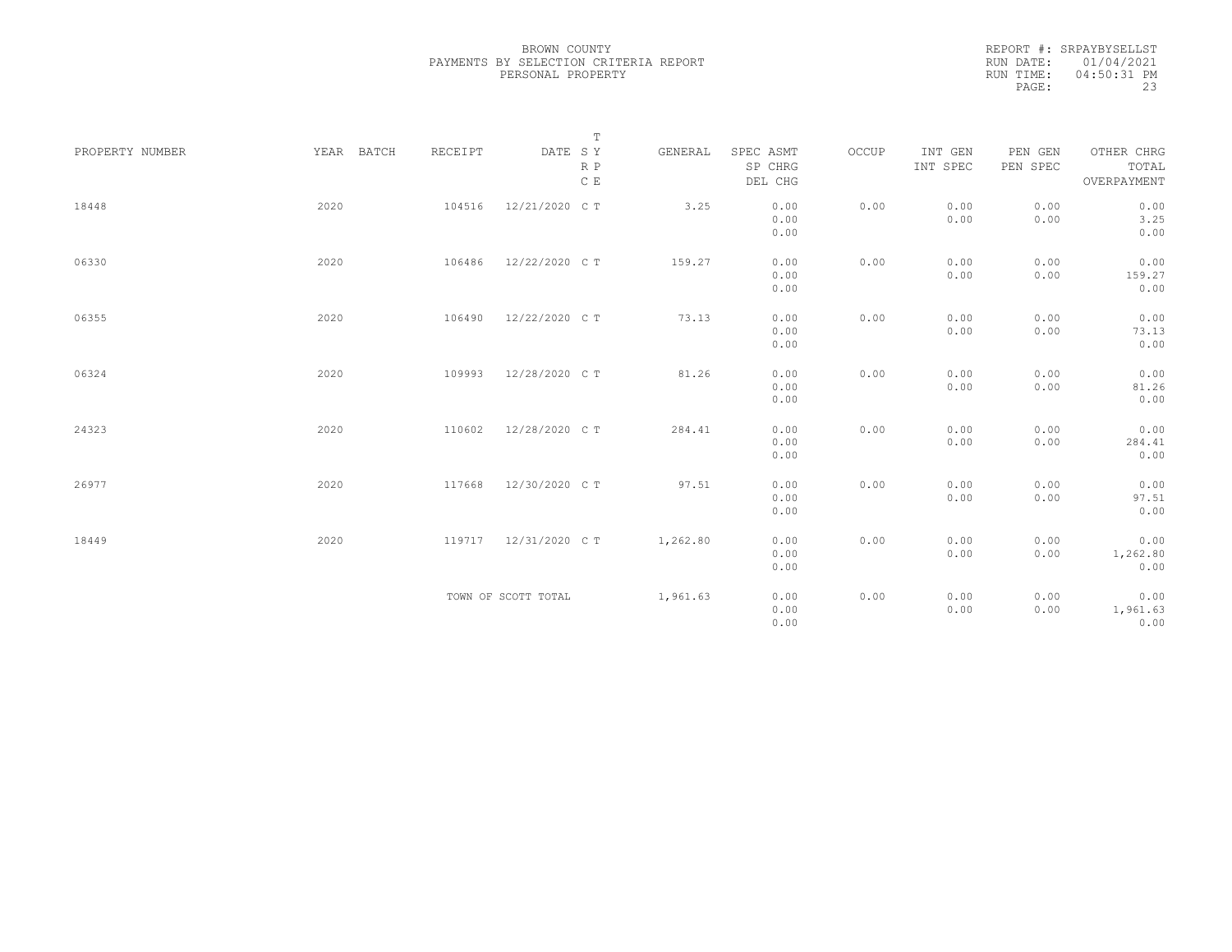| REPORT #: SRPAYBYSELLST |
|-------------------------|
| RUN DATE: 01/04/2021    |
| $04:50:31$ PM           |
| 24                      |
|                         |

|                 |            |                           | $\mathbb T$                                                                 |          |                      |       |                     |                     |                     |
|-----------------|------------|---------------------------|-----------------------------------------------------------------------------|----------|----------------------|-------|---------------------|---------------------|---------------------|
| PROPERTY NUMBER | YEAR BATCH | RECEIPT                   | $\begin{tabular}{lllll} \bf{DATE} & \tt S & \tt Y \end{tabular}$<br>$R$ $P$ | GENERAL  | SPEC ASMT<br>SP CHRG | OCCUP | INT GEN<br>INT SPEC | PEN GEN<br>PEN SPEC | OTHER CHRG<br>TOTAL |
|                 |            |                           | C E                                                                         |          | DEL CHG              |       |                     |                     | OVERPAYMENT         |
| 19636           | 2020       | 104826                    | 12/21/2020 C T                                                              | 147.78   | 0.00                 | 0.00  | 0.00                | 0.00                | 0.00                |
|                 |            |                           |                                                                             |          | 0.00                 |       | 0.00                | 0.00                | 147.78              |
|                 |            |                           |                                                                             |          | 0.00                 |       |                     |                     | 0.00                |
| 25022           | 2020       | 110605                    | 12/28/2020 C T                                                              | 145.97   | 0.00                 | 0.00  | 0.00                | 0.00                | 0.00                |
|                 |            |                           |                                                                             |          | 0.00                 |       | 0.00                | 0.00                | 145.97              |
|                 |            |                           |                                                                             |          | 0.00                 |       |                     |                     | 0.00                |
| 17005           | 2020       | 113318                    | 12/29/2020 C T                                                              | 17.51    | 0.00                 | 0.00  | 0.00                | 0.00                | 0.00                |
|                 |            |                           |                                                                             |          | 0.00                 |       | 0.00                | 0.00                | 17.51               |
|                 |            |                           |                                                                             |          | 0.00                 |       |                     |                     | 0.00                |
| 16002           | 2020       | 114365                    | 12/29/2020 C T                                                              | 61.26    | 0.00                 | 0.00  | 0.00                | 0.00                | 0.00                |
|                 |            |                           |                                                                             |          | 0.00                 |       | 0.00                | 0.00                | 61.26               |
|                 |            |                           |                                                                             |          | 0.00                 |       |                     |                     | 0.00                |
| 26390           | 2020       | 114722                    | 12/29/2020 C T                                                              | 14.42    | 0.00                 | 0.00  | 0.00                | 0.00                | 0.00                |
|                 |            |                           |                                                                             |          | 0.00                 |       | 0.00                | 0.00                | 14.42               |
|                 |            |                           |                                                                             |          | 0.00                 |       |                     |                     | 0.00                |
| 03816           | 2020       | 114753                    | 12/29/2020 C T                                                              | 737.61   | 0.00                 | 0.00  | 0.00                | 0.00                | 0.00                |
|                 |            |                           |                                                                             |          | 0.00                 |       | 0.00                | 0.00                | 737.61              |
|                 |            |                           |                                                                             |          | 0.00                 |       |                     |                     | 0.00                |
| 22944           | 2020       | 117987                    | 12/30/2020 C T                                                              | 25.23    | 0.00                 | 0.00  | 0.00                | 0.00                | 0.00                |
|                 |            |                           |                                                                             |          | 0.00                 |       | 0.00                | 0.00                | 25.23               |
|                 |            |                           |                                                                             |          | 0.00                 |       |                     |                     | 0.00                |
|                 |            | TOWN OF WRIGHTSTOWN TOTAL |                                                                             | 1,149.78 | 0.00                 | 0.00  | 0.00                | 0.00                | 0.00                |
|                 |            |                           |                                                                             |          | 0.00                 |       | 0.00                | 0.00                | 1,149.78            |
|                 |            |                           |                                                                             |          | 0.00                 |       |                     |                     | 0.00                |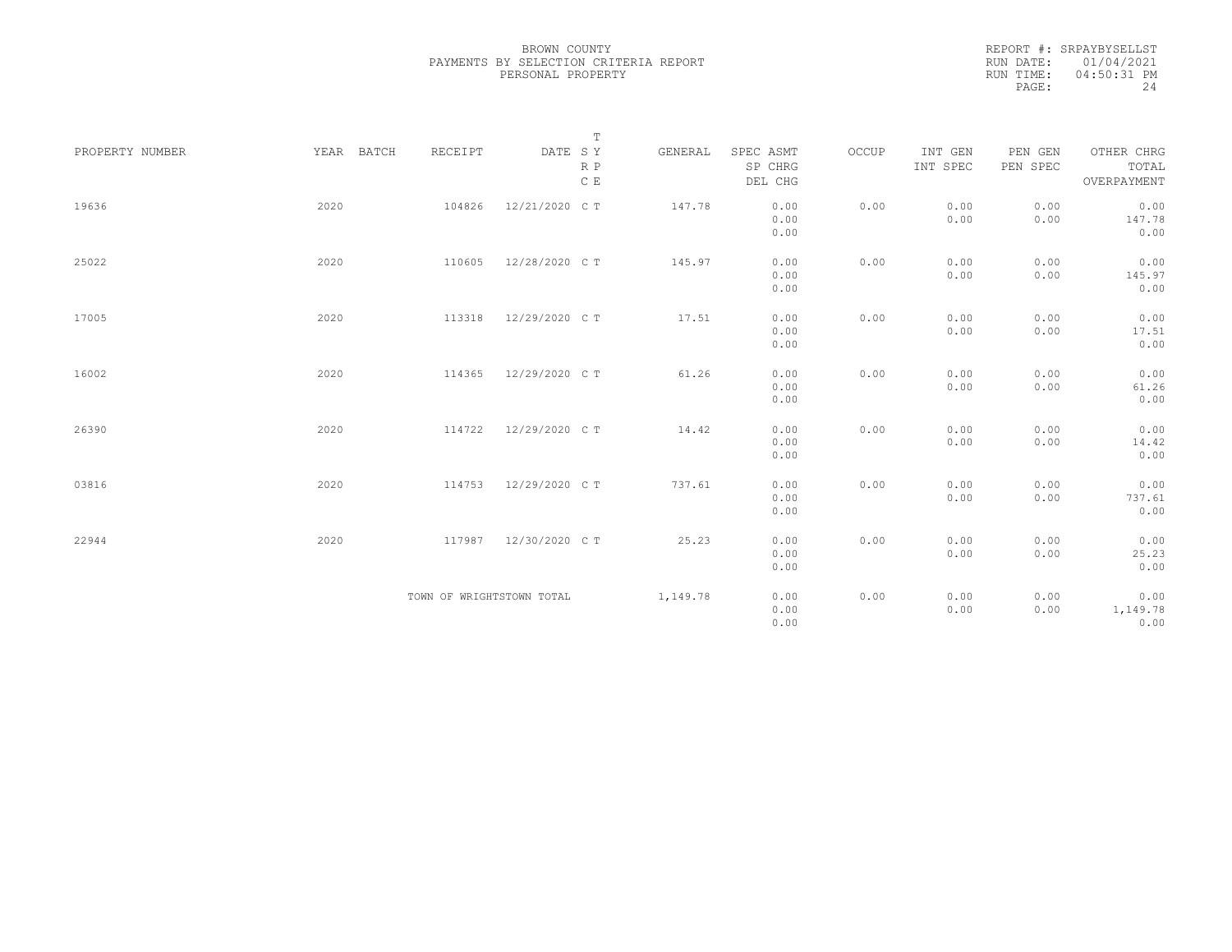|           | REPORT #: SRPAYBYSELLST |
|-----------|-------------------------|
|           | RUN DATE: 01/04/2021    |
| RUN TIME: | $04:50:32$ PM           |
| PAGE:     | 25                      |

|                 |            |         | T                     |          |                                 |       |                     |                     |                                    |  |
|-----------------|------------|---------|-----------------------|----------|---------------------------------|-------|---------------------|---------------------|------------------------------------|--|
| PROPERTY NUMBER | YEAR BATCH | RECEIPT | DATE SY<br>R P<br>C E | GENERAL  | SPEC ASMT<br>SP CHRG<br>DEL CHG | OCCUP | INT GEN<br>INT SPEC | PEN GEN<br>PEN SPEC | OTHER CHRG<br>TOTAL<br>OVERPAYMENT |  |
| 00145           | 2020       | 104108  | 12/21/2020 C T        | 84.61    | 0.00<br>0.00<br>0.00            | 0.00  | 0.00<br>0.00        | 0.00<br>0.00        | 0.00<br>84.61<br>0.00              |  |
| 10444           | 2020       | 104522  | 12/21/2020 C T        | 22.87    | 0.00<br>0.00<br>0.00            | 0.00  | 0.00<br>0.00        | 0.00<br>0.00        | 0.00<br>22.87<br>0.00              |  |
| 04836           | 2020       | 104609  | 12/21/2020 C T        | 52.59    | 0.00<br>0.00<br>0.00            | 0.00  | 0.00<br>0.00        | 0.00<br>0.00        | 0.00<br>52.59<br>0.00              |  |
| 25713           | 2020       | 104865  | 12/21/2020 C T        | 814.10   | 0.00<br>0.00<br>0.00            | 0.00  | 0.00<br>0.00        | 0.00<br>0.00        | 0.00<br>814.10<br>0.00             |  |
| 05656           | 2020       | 105126  | 12/21/2020 C T        | 50.31    | 0.00<br>0.00<br>0.00            | 0.00  | 0.00<br>0.00        | 0.00<br>0.00        | 0.00<br>50.31<br>0.00              |  |
| 24719           | 2020       | 105189  | 12/21/2020 C T        | 11.43    | 0.00<br>0.00<br>0.00            | 0.00  | 0.00<br>0.00        | 0.00<br>0.00        | 0.00<br>11.43<br>0.00              |  |
| 25939           | 2020       | 105633  | 12/22/2020 C T        | 6.86     | 0.00<br>0.00<br>0.00            | 0.00  | 0.00<br>0.00        | 0.00<br>0.00        | 0.00<br>6.86<br>0.00               |  |
| 11199           | 2020       | 106009  | 12/22/2020 C T        | 237.82   | 0.00<br>0.00<br>0.00            | 0.00  | 0.00<br>0.00        | 0.00<br>0.00        | 0.00<br>237.82<br>0.00             |  |
| 17845           | 2020       | 106024  | 12/22/2020 C T        | 36.59    | 0.00<br>0.00<br>0.00            | 0.00  | 0.00<br>0.00        | 0.00<br>0.00        | 0.00<br>36.59<br>0.00              |  |
| 15211           | 2020       | 106028  | 12/22/2020 C T        | 171.51   | 0.00<br>0.00<br>0.00            | 0.00  | 0.00<br>0.00        | 0.00<br>0.00        | 0.00<br>171.51<br>0.00             |  |
| 02662           | 2020       | 106032  | 12/22/2020 C T        | 2,369.14 | 0.00<br>0.00<br>0.00            | 0.00  | 0.00<br>0.00        | 0.00<br>0.00        | 0.00<br>2,369.14<br>0.00           |  |
| 25711           | 2020       |         | 106124 12/22/2020 CT  | 25.15    | 0.00<br>0.00<br>0.00            | 0.00  | 0.00<br>0.00        | 0.00<br>0.00        | 0.00<br>25.15<br>0.00              |  |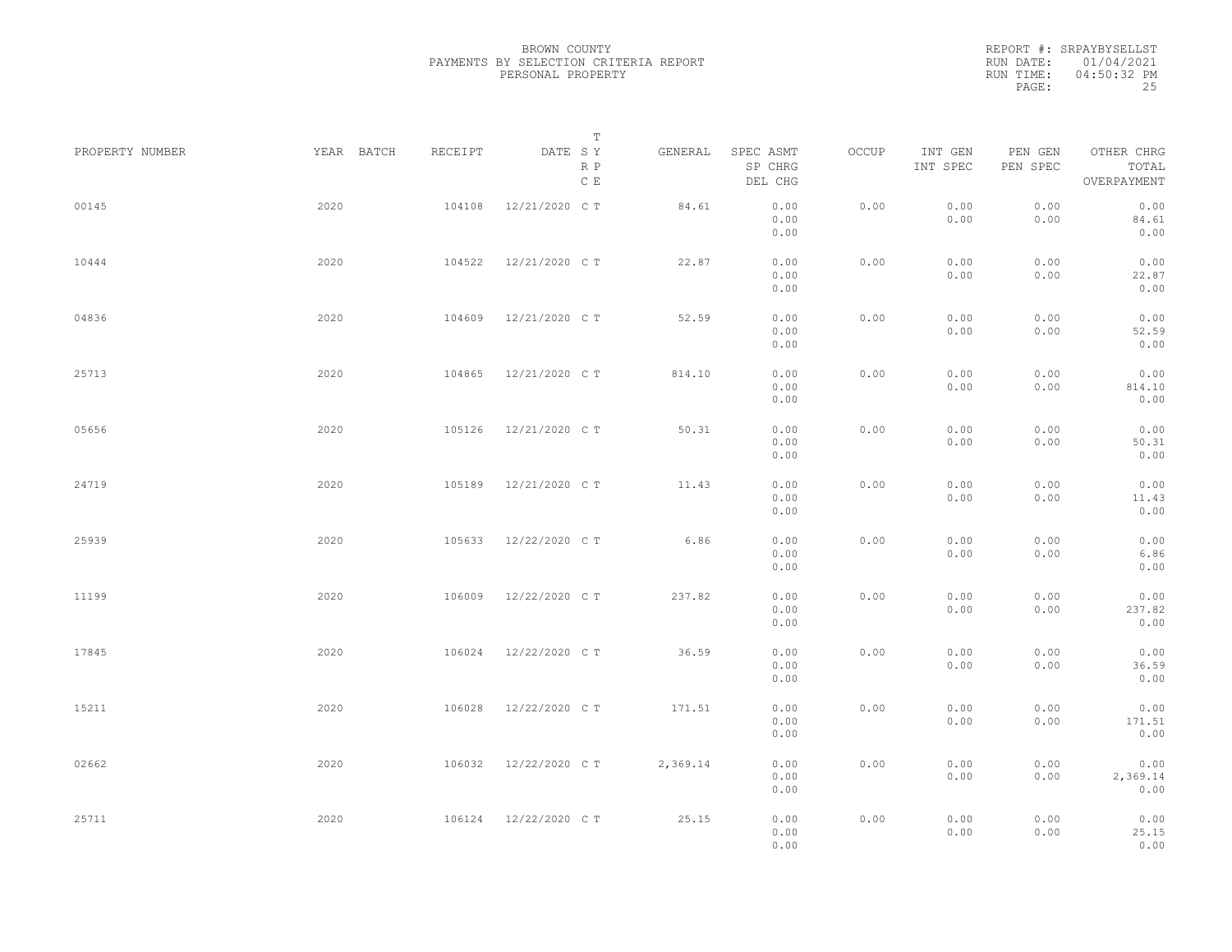|                 |             |         | $\mathbb T$                     |          |                                 |       |                     |                     |                                    |  |
|-----------------|-------------|---------|---------------------------------|----------|---------------------------------|-------|---------------------|---------------------|------------------------------------|--|
| PROPERTY NUMBER | YEAR BATCH  | RECEIPT | DATE SY<br>R P<br>$\,$ C $\,$ E | GENERAL  | SPEC ASMT<br>SP CHRG<br>DEL CHG | OCCUP | INT GEN<br>INT SPEC | PEN GEN<br>PEN SPEC | OTHER CHRG<br>TOTAL<br>OVERPAYMENT |  |
| 20390           | 2020        | 106507  | 12/22/2020 C T                  | 699.76   | 0.00<br>0.00<br>0.00            | 0.00  | 0.00<br>0.00        | 0.00<br>0.00        | 0.00<br>699.76<br>0.00             |  |
| 11121           | 2020        | 106727  | 12/22/2020 C T                  | 466.51   | 0.00<br>0.00<br>0.00            | 0.00  | 0.00<br>0.00        | 0.00<br>0.00        | 0.00<br>466.51<br>0.00             |  |
| 21921           | 2020        | 107064  | 12/22/2020 C T                  | 182.95   | 0.00<br>0.00<br>0.00            | 0.00  | 0.00<br>0.00        | 0.00<br>0.00        | 0.00<br>182.95<br>0.00             |  |
| 25712           | 2020        | 107521  | 12/23/2020 C T                  | 25.15    | 0.00<br>0.00<br>0.00            | 0.00  | 0.00<br>0.00        | 0.00<br>0.00        | 0.00<br>25.15<br>0.00              |  |
| 08631           | 2020        | 107627  | 12/23/2020 C T                  | 525.97   | 0.00<br>0.00<br>0.00            | 0.00  | 0.00<br>0.00        | 0.00<br>0.00        | 0.00<br>525.97<br>0.00             |  |
| 13429           | 2020        | 107879  | 12/23/2020 C T                  | 132.63   | 0.00<br>0.00<br>0.00            | 0.00  | 0.00<br>0.00        | 0.00<br>0.00        | 0.00<br>132.63<br>0.00             |  |
| 06386           | 2020        | 108045  | 12/23/2020 C T                  | 121.19   | 0.00<br>0.00<br>0.00            | 0.00  | 0.00<br>0.00        | 0.00<br>0.00        | 0.00<br>121.19<br>0.00             |  |
| 25133           | 2020        | 108307  | 12/23/2020 C T                  | 141.78   | 0.00<br>0.00<br>0.00            | 0.00  | 0.00<br>0.00        | 0.00<br>0.00        | 0.00<br>141.78<br>0.00             |  |
| 26703           | 2020 201223 | 7603    | 12/23/2020 C T                  | 1,045.07 | 0.00<br>0.00<br>0.00            | 0.00  | 0.00<br>0.00        | 0.00<br>0.00        | 0.00<br>1,045.07<br>0.00           |  |
| 11923           | 2020        | 109723  | 12/28/2020 C T                  | 50.31    | 0.00<br>0.00<br>0.00            | 0.00  | 0.00<br>0.00        | 0.00<br>0.00        | 0.00<br>50.31<br>0.00              |  |
| 00026           | 2020        | 109834  | 12/28/2020 C T                  | 379.60   | 0.00<br>0.00<br>0.00            | 0.00  | 0.00<br>0.00        | 0.00<br>0.00        | 0.00<br>379.60<br>0.00             |  |
| 00038           | 2020        | 109970  | 12/28/2020 C T                  | 105.20   | 0.00<br>0.00<br>0.00            | 0.00  | 0.00<br>0.00        | 0.00<br>0.00        | 0.00<br>105.20<br>0.00             |  |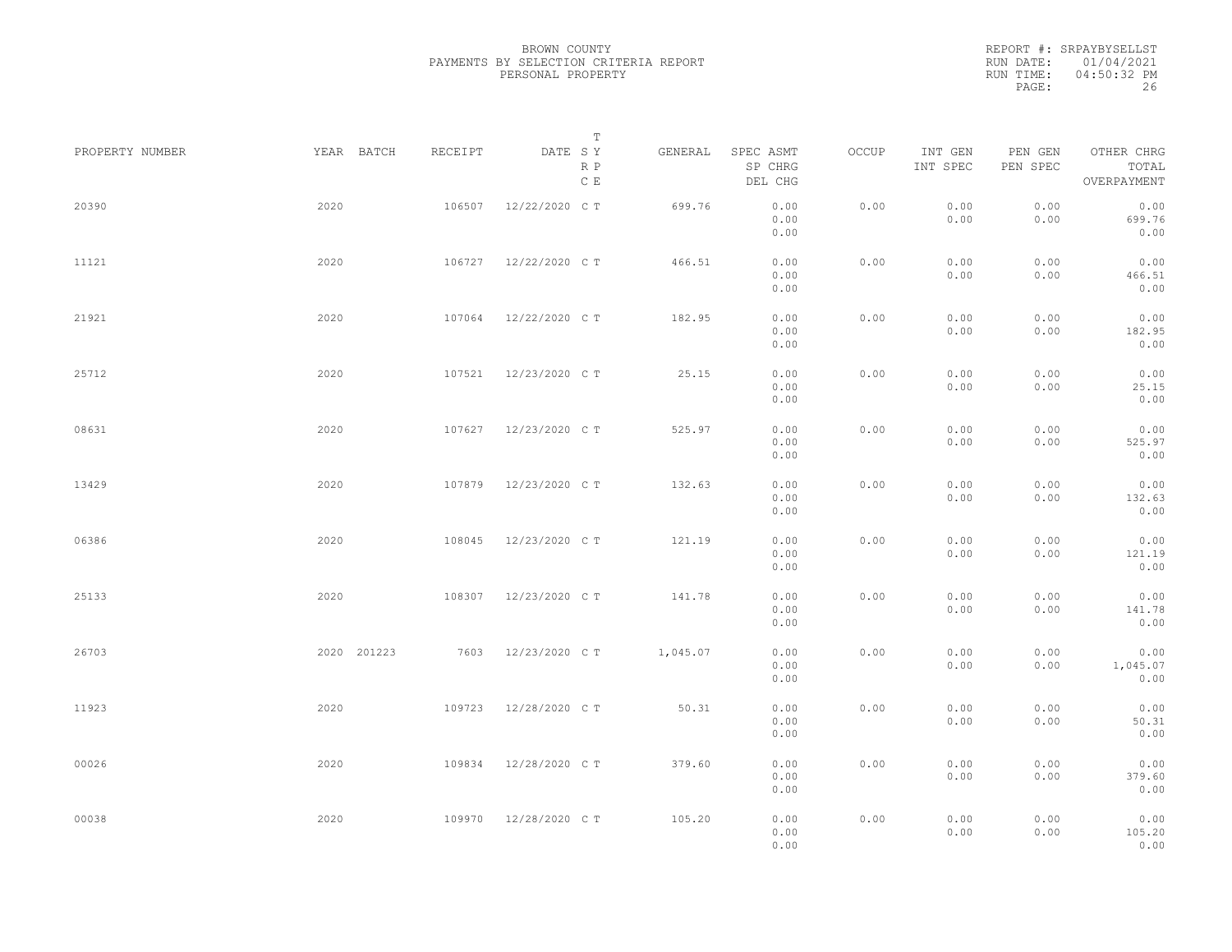|           | REPORT #: SRPAYBYSELLST |
|-----------|-------------------------|
|           | RUN DATE: 01/04/2021    |
| RUN TIME: | 04:50:32 PM             |
| PAGE:     | 27                      |

|                 |            |         | T                     |          |                                 |       |                     |                     |                                    |  |
|-----------------|------------|---------|-----------------------|----------|---------------------------------|-------|---------------------|---------------------|------------------------------------|--|
| PROPERTY NUMBER | YEAR BATCH | RECEIPT | DATE SY<br>R P<br>C E | GENERAL  | SPEC ASMT<br>SP CHRG<br>DEL CHG | OCCUP | INT GEN<br>INT SPEC | PEN GEN<br>PEN SPEC | OTHER CHRG<br>TOTAL<br>OVERPAYMENT |  |
| 10092           | 2020       | 110229  | 12/28/2020 C T        | 25.15    | 0.00<br>0.00<br>0.00            | 0.00  | 0.00<br>0.00        | 0.00<br>0.00        | 0.00<br>25.15<br>0.00              |  |
| 19615           | 2020       | 110345  | 12/28/2020 C T        | 68.61    | 0.00<br>0.00<br>0.00            | 0.00  | 0.00<br>0.00        | 0.00<br>0.00        | 0.00<br>68.61<br>0.00              |  |
| 00088           | 2020       | 110608  | 12/28/2020 C T        | 4,459.28 | 0.00<br>0.00<br>0.00            | 0.00  | 0.00<br>0.00        | 0.00<br>0.00        | 0.00<br>4,459.28<br>0.00           |  |
| 00129           | 2020       | 110689  | 12/28/2020 C T        | 4.57     | 0.00<br>0.00<br>0.00            | 0.00  | 0.00<br>0.00        | 0.00<br>0.00        | 0.00<br>4.57<br>0.00               |  |
| 25709           | 2020       | 111072  | 12/28/2020 C T        | 112.05   | 0.00<br>0.00<br>0.00            | 0.00  | 0.00<br>0.00        | 0.00<br>0.00        | 0.00<br>112.05<br>0.00             |  |
| 25142           | 2020       | 111407  | 12/28/2020 C T        | 96.05    | 0.00<br>0.00<br>0.00            | 0.00  | 0.00<br>0.00        | 0.00<br>0.00        | 0.00<br>96.05<br>0.00              |  |
| 22345           | 2020       | 111931  | 12/28/2020 C T        | 153.21   | 0.00<br>0.00<br>0.00            | 0.00  | 0.00<br>0.00        | 0.00<br>0.00        | 0.00<br>153.21<br>0.00             |  |
| 15038           | 2020       | 113079  | 12/29/2020 C T        | 594.58   | 0.00<br>0.00<br>0.00            | 0.00  | 0.00<br>0.00        | 0.00<br>0.00        | 0.00<br>594.58<br>0.00             |  |
| 19632           | 2020       | 113155  | 12/29/2020 C T        | 16.00    | 0.00<br>0.00<br>0.00            | 0.00  | 0.00<br>0.00        | 0.00<br>0.00        | 0.00<br>16.00<br>0.00              |  |
| 27578           | 2020       | 113491  | 12/29/2020 C T        | 343.01   | 0.00<br>0.00<br>0.00            | 0.00  | 0.00<br>0.00        | 0.00<br>0.00        | 0.00<br>343.01<br>0.00             |  |
| 02673           | 2020       | 113752  | 12/29/2020 C T        | 258.41   | 0.00<br>0.00<br>0.00            | 0.00  | 0.00<br>0.00        | 0.00<br>0.00        | 0.00<br>258.41<br>0.00             |  |
| 07957           | 2020       |         | 114389 12/29/2020 CT  | 77.76    | 0.00<br>0.00<br>0.00            | 0.00  | 0.00<br>0.00        | 0.00<br>0.00        | 0.00<br>77.76<br>0.00              |  |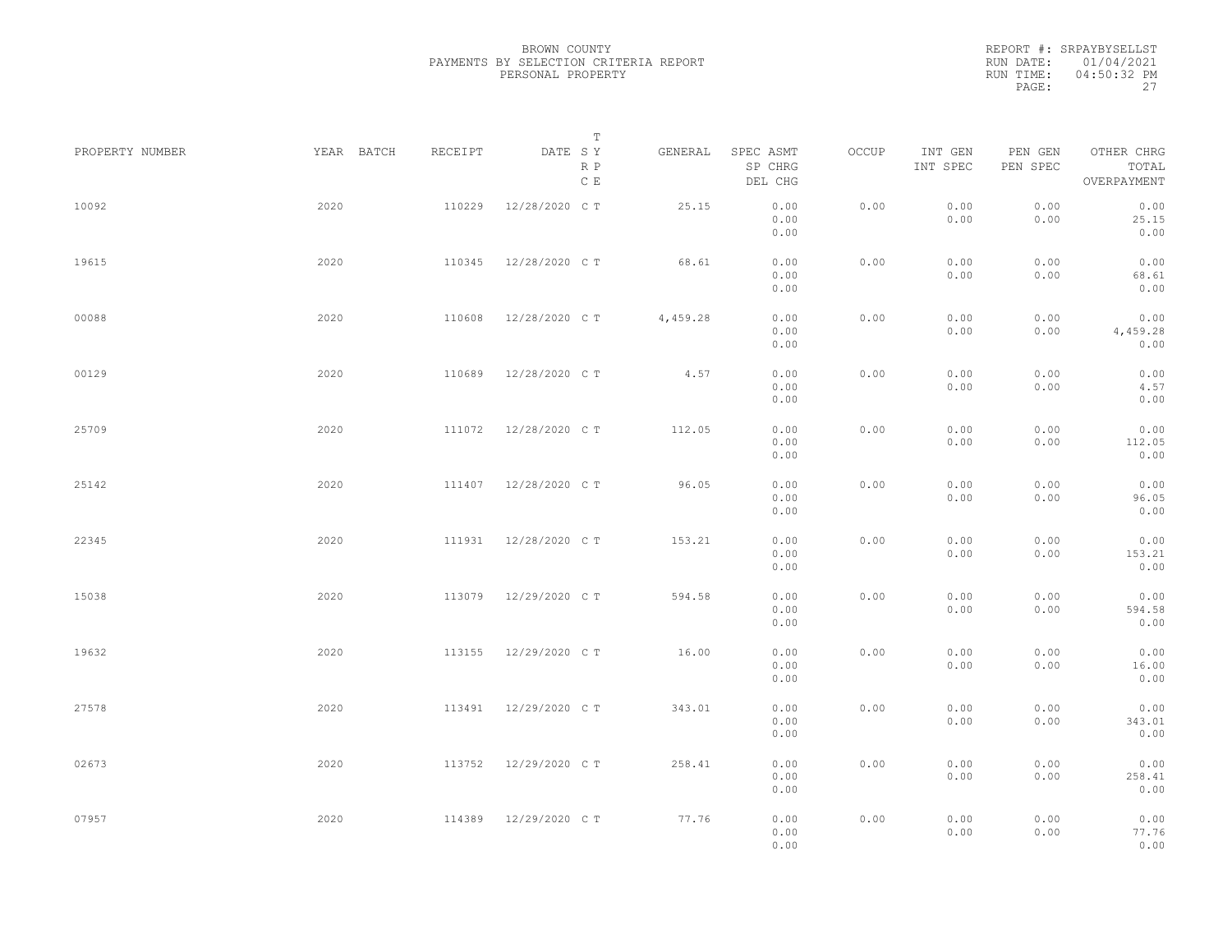REPORT #: SRPAYBYSELLST RUN DATE: 01/04/2021 RUN TIME: 04:50:32 PM PAGE: 28

|                 |             |         | $\mathbb T$                     |          |                                 |       |                     |                     |                                    |  |
|-----------------|-------------|---------|---------------------------------|----------|---------------------------------|-------|---------------------|---------------------|------------------------------------|--|
| PROPERTY NUMBER | YEAR BATCH  | RECEIPT | DATE SY<br>R P<br>$\,$ C $\,$ E | GENERAL  | SPEC ASMT<br>SP CHRG<br>DEL CHG | OCCUP | INT GEN<br>INT SPEC | PEN GEN<br>PEN SPEC | OTHER CHRG<br>TOTAL<br>OVERPAYMENT |  |
| 02670           | 2020        | 114772  | 12/29/2020 C T                  | 2,456.05 | 0.00<br>0.00<br>0.00            | 0.00  | 0.00<br>0.00        | 0.00<br>0.00        | 0.00<br>2,456.05<br>0.00           |  |
| 24777           | 2020 201229 | 8006    | 12/29/2020 C T                  | 150.93   | 0.00<br>0.00<br>0.00            | 0.00  | 0.00<br>0.00        | 0.00<br>0.00        | 0.00<br>150.93<br>0.00             |  |
| 19617           | 2020        | 115328  | 12/29/2020 C T                  | 52.59    | 0.00<br>0.00<br>0.00            | 0.00  | 0.00<br>0.00        | 0.00<br>0.00        | 0.00<br>52.59<br>0.00              |  |
| 25960           | 2020        | 115653  | 12/29/2020 C T                  | 1,298.90 | 0.00<br>0.00<br>0.00            | 0.00  | 0.00<br>0.00        | 0.00<br>0.00        | 0.00<br>1,298.90<br>0.00           |  |
| 17046           | 2020        | 116213  | 12/29/2020 C T                  | 555.69   | 0.00<br>0.00<br>0.00            | 0.00  | 0.00<br>0.00        | 0.00<br>0.00        | 0.00<br>555.69<br>0.00             |  |
| 10082           | 2020        | 116257  | 12/29/2020 C T                  | 192.09   | 0.00<br>0.00<br>0.00            | 0.00  | 0.00<br>0.00        | 0.00<br>0.00        | 0.00<br>192.09<br>0.00             |  |
| 18747           | 2020        | 116640  | 12/30/2020 C T                  | 36.59    | 0.00<br>0.00<br>0.00            | 0.00  | 0.00<br>0.00        | 0.00<br>0.00        | 0.00<br>36.59<br>0.00              |  |
| 25703           | 2020        | 116689  | 12/30/2020 C T                  | 196.67   | 0.00<br>0.00<br>0.00            | 0.00  | 0.00<br>0.00        | 0.00<br>0.00        | 0.00<br>196.67<br>0.00             |  |
| 08791           | 2020        | 116953  | 12/30/2020 C T                  | 13.72    | 0.00<br>0.00<br>0.00            | 0.00  | 0.00<br>0.00        | 0.00<br>0.00        | 0.00<br>13.72<br>0.00              |  |
| 12761           | 2020        | 117000  | 12/30/2020 C T                  | 2,554.36 | 0.00<br>0.00<br>0.00            | 0.00  | 0.00<br>0.00        | 0.00<br>0.00        | 0.00<br>2,554.36<br>0.00           |  |
| 15010           | 2020        | 117250  | 12/30/2020 C T                  | 11.43    | 0.00<br>0.00<br>0.00            | 0.00  | 0.00<br>0.00        | 0.00<br>0.00        | 0.00<br>11.43<br>0.00              |  |
| 26489           | 2020        |         | 117579 12/30/2020 CT            | 249.26   | 0.00<br>0.00<br>0.00            | 0.00  | 0.00<br>0.00        | 0.00<br>0.00        | 0.00<br>249.26<br>0.00             |  |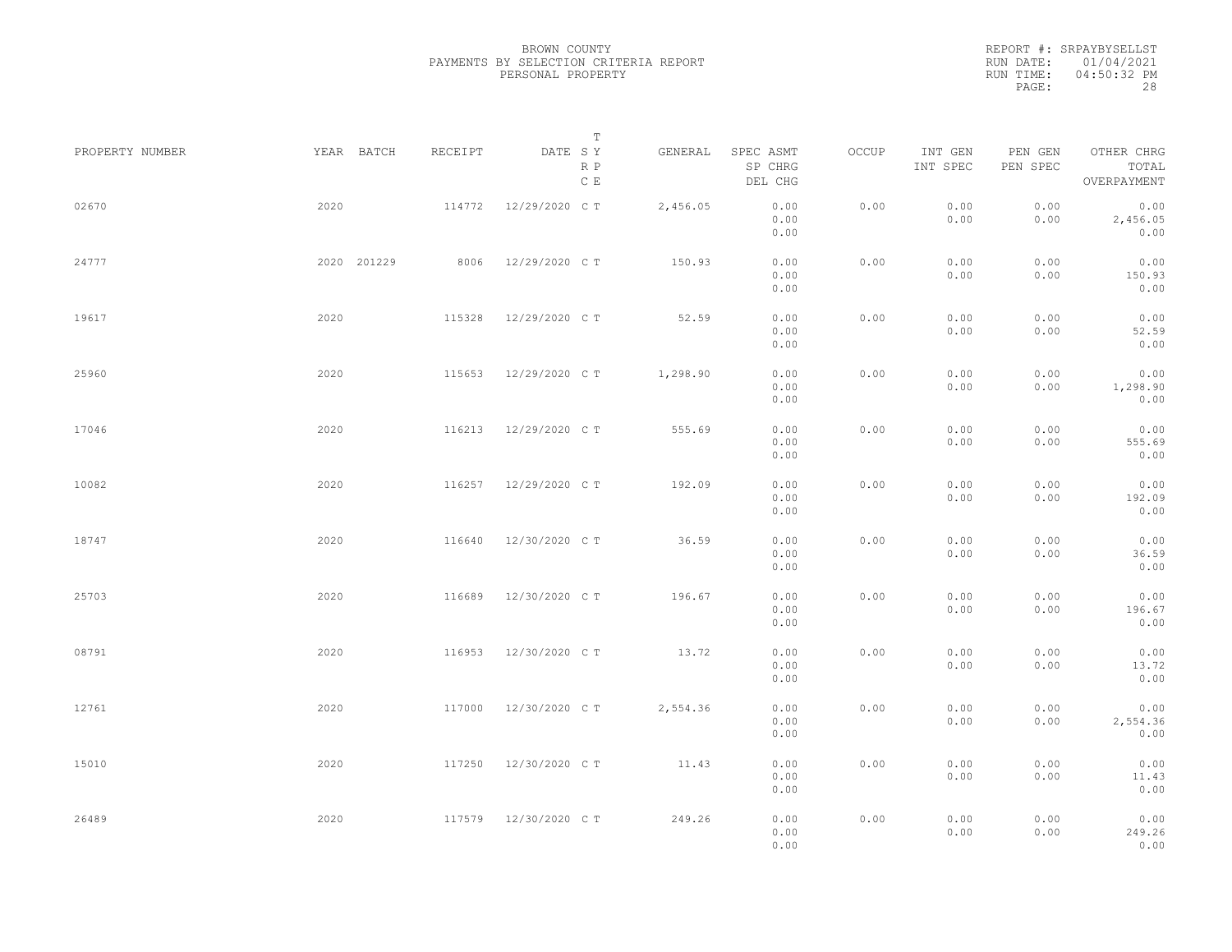|                 |            |                          | $\mathbb T$                     |           |                                 |       |                     |                     |                                    |
|-----------------|------------|--------------------------|---------------------------------|-----------|---------------------------------|-------|---------------------|---------------------|------------------------------------|
| PROPERTY NUMBER | YEAR BATCH | RECEIPT                  | DATE SY<br>R P<br>$\,$ C $\,$ E | GENERAL   | SPEC ASMT<br>SP CHRG<br>DEL CHG | OCCUP | INT GEN<br>INT SPEC | PEN GEN<br>PEN SPEC | OTHER CHRG<br>TOTAL<br>OVERPAYMENT |
| 07061           | 2020       | 118024                   | 12/30/2020 C T                  | 16.00     | 0.00<br>0.00<br>0.00            | 0.00  | 0.00<br>0.00        | 0.00<br>0.00        | 0.00<br>16.00<br>0.00              |
| 10067           | 2020       | 118037                   | 12/30/2020 C T                  | 1,982.66  | 0.00<br>0.00<br>0.00            | 0.00  | 0.00<br>0.00        | 0.00<br>0.00        | 0.00<br>1,982.66<br>0.00           |
| 25144           | 2020       | 118739                   | 12/30/2020 C T                  | 251.54    | 0.00<br>0.00<br>0.00            | 0.00  | 0.00<br>0.00        | 0.00<br>0.00        | 0.00<br>251.54<br>0.00             |
| 00123           | 2020       | 118835                   | 12/31/2020 C T                  | 230.98    | 0.00<br>0.00<br>0.00            | 0.00  | 0.00<br>0.00        | 0.00<br>0.00        | 0.00<br>230.98<br>0.00             |
| 11112           | 2020       | 118966                   | 12/31/2020 C T                  | 304.15    | 0.00<br>0.00<br>0.00            | 0.00  | 0.00<br>0.00        | 0.00<br>0.00        | 0.00<br>304.15<br>0.00             |
| 17035           | 2020       | 118990                   | 12/31/2020 C T                  | 256.13    | 0.00<br>0.00<br>0.00            | 0.00  | 0.00<br>0.00        | 0.00<br>0.00        | 0.00<br>256.13<br>0.00             |
| 21251           | 2020       | 120605                   | 12/31/2020 C T                  | 395.62    | 0.00<br>0.00<br>0.00            | 0.00  | 0.00<br>0.00        | 0.00<br>0.00        | 0.00<br>395.62<br>0.00             |
| 10068           | 2020       | 120719                   | 12/31/2020 C T                  | 235.55    | 0.00<br>0.00<br>0.00            | 0.00  | 0.00<br>0.00        | 0.00<br>0.00        | 0.00<br>235.55<br>0.00             |
| 15042           | 2020       | 120790                   | 12/31/2020 C T                  | 61.74     | 0.00<br>0.00<br>0.00            | 0.00  | 0.00<br>0.00        | 0.00<br>0.00        | 0.00<br>61.74<br>0.00              |
| 26707           | 2020       | 120822                   | 12/31/2020 C T                  | 27.44     | 0.00<br>0.00<br>0.00            | 0.00  | 0.00<br>0.00        | 0.00<br>0.00        | 0.00<br>27.44<br>0.00              |
|                 |            | VILLAGE OF ALLOUEZ TOTAL |                                 | 25,497.87 | 0.00<br>0.00<br>0.00            | 0.00  | 0.00<br>0.00        | 0.00<br>0.00        | 0.00<br>25, 497.87<br>0.00         |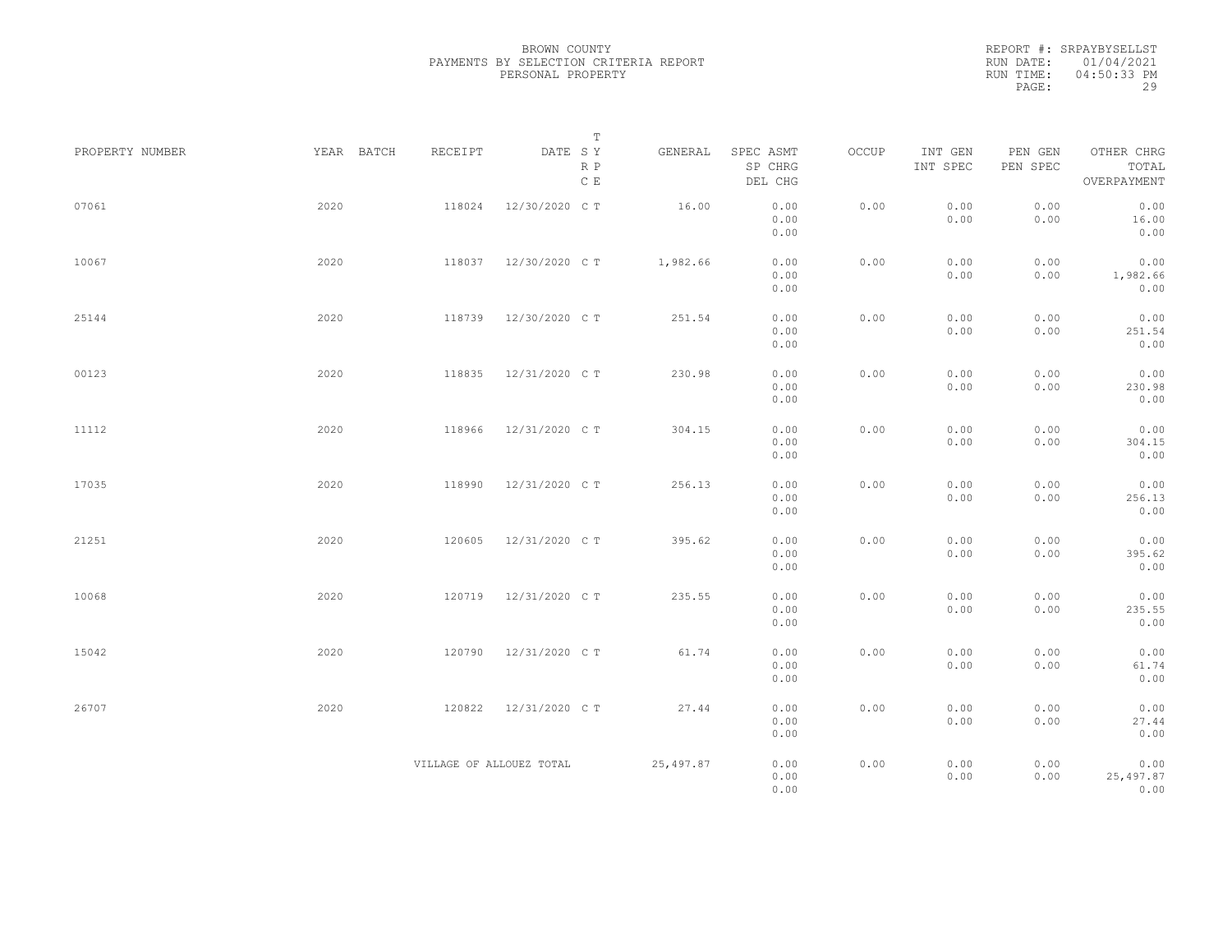|                 |      |             |         | $\mathbb T$                     |            |                                 |       |                     |                     |                                    |  |
|-----------------|------|-------------|---------|---------------------------------|------------|---------------------------------|-------|---------------------|---------------------|------------------------------------|--|
| PROPERTY NUMBER |      | YEAR BATCH  | RECEIPT | DATE SY<br>R P<br>$\,$ C $\,$ E | GENERAL    | SPEC ASMT<br>SP CHRG<br>DEL CHG | OCCUP | INT GEN<br>INT SPEC | PEN GEN<br>PEN SPEC | OTHER CHRG<br>TOTAL<br>OVERPAYMENT |  |
| 03253           | 2020 |             | 104163  | 12/21/2020 C T                  | 1,059.00   | 0.00<br>0.00<br>0.00            | 0.00  | 0.00<br>0.00        | 0.00<br>0.00        | 0.00<br>1,059.00<br>0.00           |  |
| 25833           | 2020 |             | 104232  | 12/21/2020 C T                  | 23.53      | 0.00<br>0.00<br>0.00            | 0.00  | 0.00<br>0.00        | 0.00<br>0.00        | 0.00<br>23.53<br>0.00              |  |
| 26640           |      | 2020 201221 |         | 7417 12/21/2020 CT              | 157.49     | 0.00<br>0.00<br>0.00            | 0.00  | 0.00<br>0.00        | 0.00<br>0.00        | 0.00<br>157.49<br>0.00             |  |
| 25881           | 2020 |             | 104452  | 12/21/2020 C T                  | 144.81     | 0.00<br>0.00<br>0.00            | 0.00  | 0.00<br>0.00        | 0.00<br>0.00        | 0.00<br>144.81<br>0.00             |  |
| 24614           | 2020 |             | 104467  | 12/21/2020 C T                  | 181.03     | 0.00<br>0.00<br>0.00            | 0.00  | 0.00<br>0.00        | 0.00<br>0.00        | 0.00<br>181.03<br>0.00             |  |
| 12888           |      | 2020 201221 | 7430    | 12/21/2020 C T                  | 5.43       | 0.00<br>0.00<br>0.00            | 0.00  | 0.00<br>0.00        | 0.00<br>0.00        | 0.00<br>5.43<br>0.00               |  |
| 27586           | 2020 |             | 104615  | 12/21/2020 C T                  | 21.72      | 0.00<br>0.00<br>0.00            | 0.00  | 0.00<br>0.00        | 0.00<br>0.00        | 0.00<br>21.72<br>0.00              |  |
| 05221           | 2020 |             | 104653  | 12/21/2020 C T                  | 30, 971.46 | 0.00<br>0.00<br>0.00            | 0.00  | 0.00<br>0.00        | 0.00<br>0.00        | 0.00<br>30,971.46<br>0.00          |  |
| 25264           | 2020 |             | 104658  | 12/21/2020 C T                  | 141.21     | 0.00<br>0.00<br>0.00            | 0.00  | 0.00<br>0.00        | 0.00<br>0.00        | 0.00<br>141.21<br>0.00             |  |
| 26743           | 2020 |             | 104664  | 12/21/2020 C T                  | 508.67     | 0.00<br>0.00<br>0.00            | 0.00  | 0.00<br>0.00        | 0.00<br>0.00        | 0.00<br>508.67<br>0.00             |  |
| 22330           | 2020 |             | 104814  | 12/21/2020 C T                  | 59.74      | 0.00<br>0.00<br>0.00            | 0.00  | 0.00<br>0.00        | 0.00<br>0.00        | 0.00<br>59.74<br>0.00              |  |
| 11434           | 2020 |             | 104815  | 12/21/2020 C T                  | 72.41      | 0.00<br>0.00<br>0.00            | 0.00  | 0.00<br>0.00        | 0.00<br>0.00        | 0.00<br>72.41<br>0.00              |  |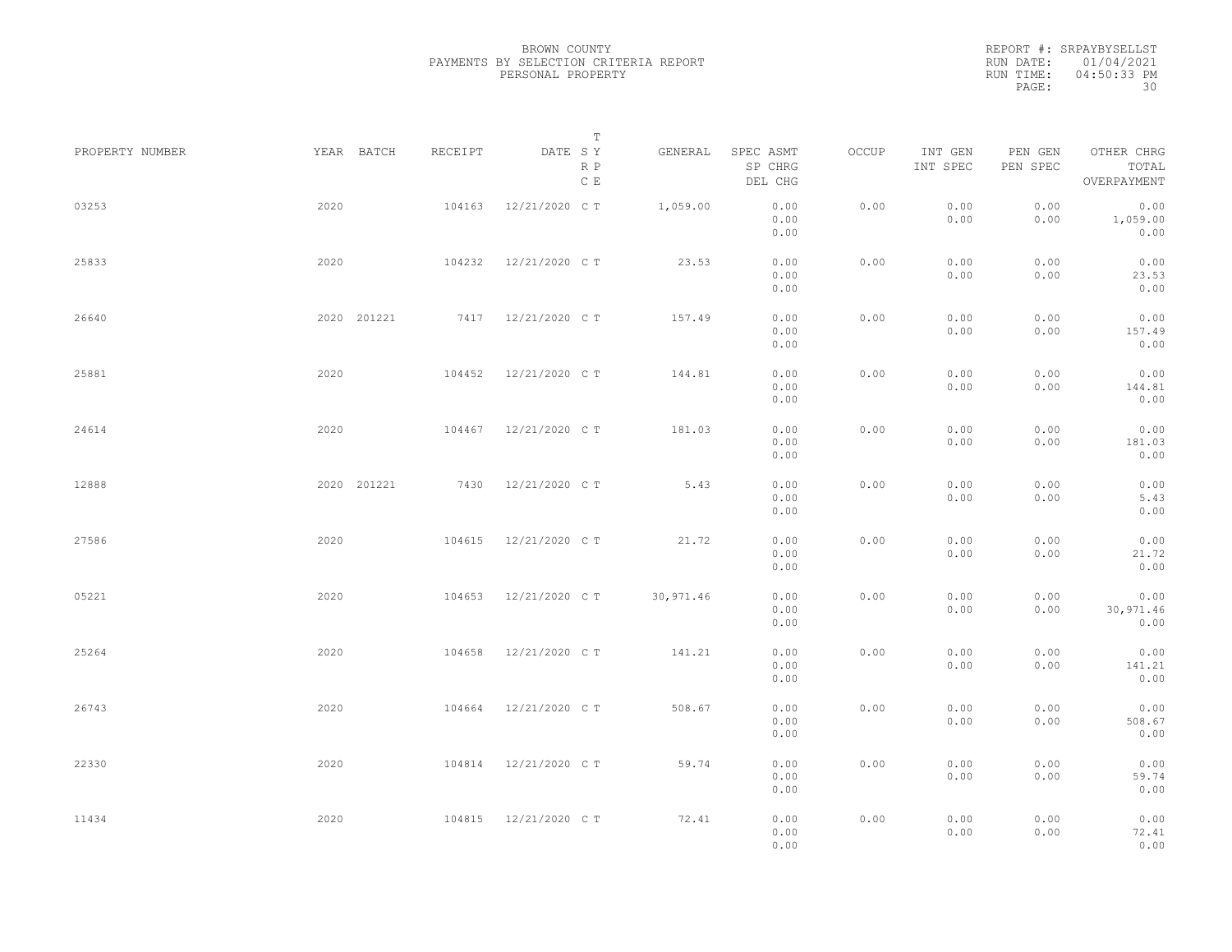|           | REPORT #: SRPAYBYSELLST |
|-----------|-------------------------|
|           | RUN DATE: 01/04/2021    |
| RUN TIME: | 04:50:33 PM             |
| PAGE:     | 31                      |

|                 |             |         | T                               |          |                                 |       |                     |                     |                                    |  |
|-----------------|-------------|---------|---------------------------------|----------|---------------------------------|-------|---------------------|---------------------|------------------------------------|--|
| PROPERTY NUMBER | YEAR BATCH  | RECEIPT | DATE SY<br>R P<br>$\,$ C $\,$ E | GENERAL  | SPEC ASMT<br>SP CHRG<br>DEL CHG | OCCUP | INT GEN<br>INT SPEC | PEN GEN<br>PEN SPEC | OTHER CHRG<br>TOTAL<br>OVERPAYMENT |  |
| 02987           | 2020        | 104821  | 12/21/2020 C T                  | 1,372.16 | 0.00<br>0.00<br>0.00            | 0.00  | 0.00<br>0.00        | 0.00<br>0.00        | 0.00<br>1,372.16<br>0.00           |  |
| 13954           | 2020        | 104986  | 12/21/2020 C T                  | 123.09   | 0.00<br>0.00<br>0.00            | 0.00  | 0.00<br>0.00        | 0.00<br>0.00        | 0.00<br>123.09<br>0.00             |  |
| 16545           | 2020        | 104995  | 12/21/2020 C T                  | 302.33   | 0.00<br>0.00<br>0.00            | 0.00  | 0.00<br>0.00        | 0.00<br>0.00        | 0.00<br>302.33<br>0.00             |  |
| 24617           | 2020        | 105081  | 12/21/2020 C T                  | 769.35   | 0.00<br>0.00<br>0.00            | 0.00  | 0.00<br>0.00        | 0.00<br>0.00        | 0.00<br>769.35<br>0.00             |  |
| 22589           | 2020        | 105083  | 12/21/2020 C T                  | 5.43     | 0.00<br>0.00<br>0.00            | 0.00  | 0.00<br>0.00        | 0.00<br>0.00        | 0.00<br>5.43<br>0.00               |  |
| 24600           | 2020        | 105085  | 12/21/2020 C T                  | 32.59    | 0.00<br>0.00<br>0.00            | 0.00  | 0.00<br>0.00        | 0.00<br>0.00        | 0.00<br>32.59<br>0.00              |  |
| 06146           | 2020        | 105129  | 12/21/2020 C T                  | 200.93   | 0.00<br>0.00<br>0.00            | 0.00  | 0.00<br>0.00        | 0.00<br>0.00        | 0.00<br>200.93<br>0.00             |  |
| 03405           | 2020        | 105174  | 12/21/2020 C T                  | 14.47    | 0.00<br>0.00<br>0.00            | 0.00  | 0.00<br>0.00        | 0.00<br>0.00        | 0.00<br>14.47<br>0.00              |  |
| 27581           | 2020        | 105184  | 12/21/2020 C T                  | 5.43     | 0.00<br>0.00<br>0.00            | 0.00  | 0.00<br>0.00        | 0.00<br>0.00        | 0.00<br>5.43<br>0.00               |  |
| 03130           | 2020        | 105193  | 12/21/2020 C T                  | 139.40   | 0.00<br>0.00<br>0.00            | 0.00  | 0.00<br>0.00        | 0.00<br>0.00        | 0.00<br>139.40<br>0.00             |  |
| 16523           | 2020        | 105204  | 12/21/2020 C T                  | 472.47   | 0.00<br>0.00<br>0.00            | 0.00  | 0.00<br>0.00        | 0.00<br>0.00        | 0.00<br>472.47<br>0.00             |  |
| 26619           | 2020 201221 |         | 7463 12/21/2020 CT              | 54.31    | 0.00<br>0.00<br>0.00            | 0.00  | 0.00<br>0.00        | 0.00<br>0.00        | 0.00<br>54.31<br>0.00              |  |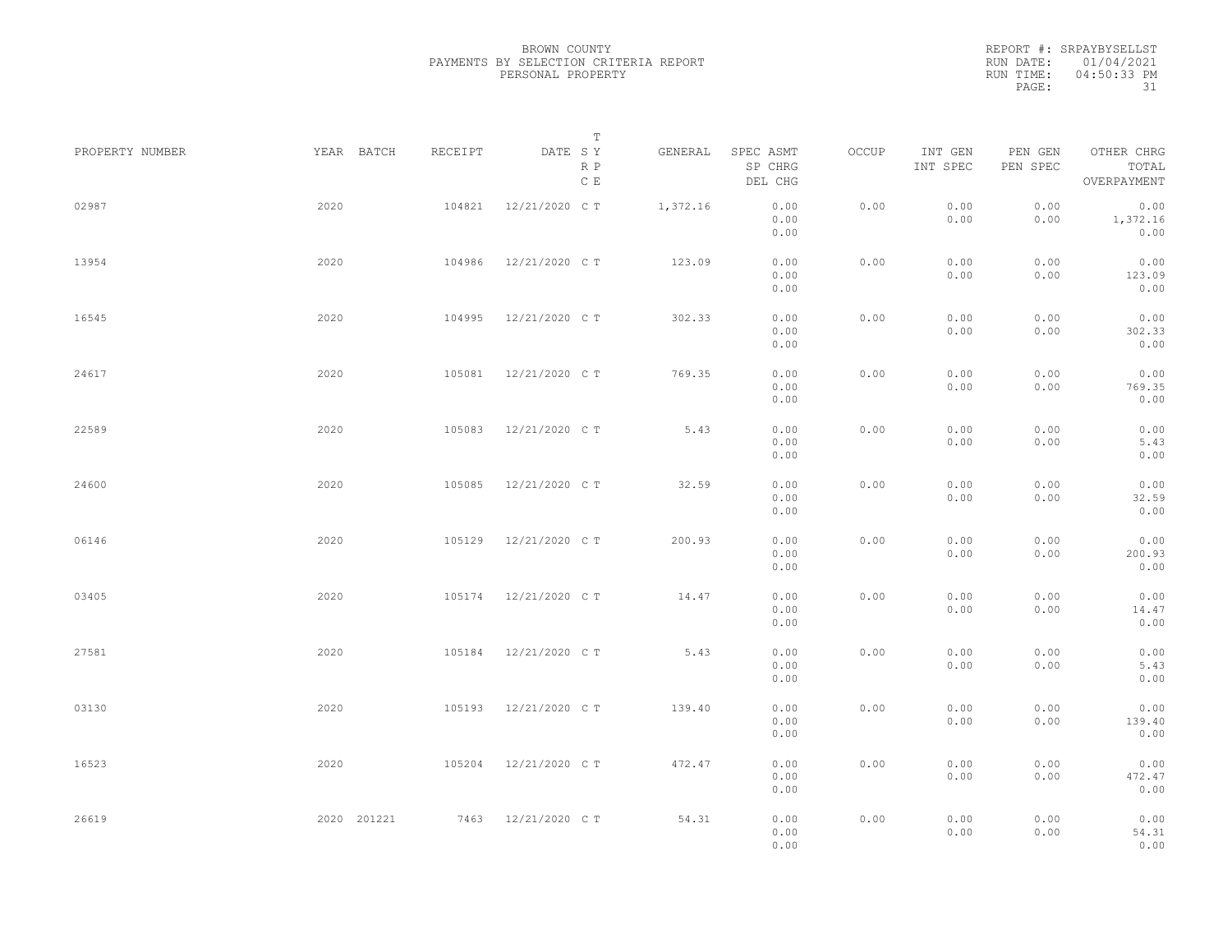|                 |            |         | $\mathbb T$           |           |                                 |       |                     |                     |                                    |  |
|-----------------|------------|---------|-----------------------|-----------|---------------------------------|-------|---------------------|---------------------|------------------------------------|--|
| PROPERTY NUMBER | YEAR BATCH | RECEIPT | DATE SY<br>R P<br>C E | GENERAL   | SPEC ASMT<br>SP CHRG<br>DEL CHG | OCCUP | INT GEN<br>INT SPEC | PEN GEN<br>PEN SPEC | OTHER CHRG<br>TOTAL<br>OVERPAYMENT |  |
| 13745           | 2020       | 105627  | 12/22/2020 C T        | 12.68     | 0.00<br>0.00<br>0.00            | 0.00  | 0.00<br>0.00        | 0.00<br>0.00        | 0.00<br>12.68<br>0.00              |  |
| 40069           | 2020       | 105783  | 12/22/2020 C T        | 3.61      | 0.00<br>0.00<br>0.00            | 0.00  | 0.00<br>0.00        | 0.00<br>0.00        | 0.00<br>3.61<br>0.00               |  |
| 03434           | 2020       | 105853  | 12/22/2020 C T        | 342.13    | 0.00<br>0.00<br>0.00            | 0.00  | 0.00<br>0.00        | 0.00<br>0.00        | 0.00<br>342.13<br>0.00             |  |
| 05492           | 2020       | 105943  | 12/22/2020 C T        | 56.11     | 0.00<br>0.00<br>0.00            | 0.00  | 0.00<br>0.00        | 0.00<br>0.00        | 0.00<br>56.11<br>0.00              |  |
| 20566           | 2020       | 105970  | 12/22/2020 C T        | 1,145.88  | 0.00<br>0.00<br>0.00            | 0.00  | 0.00<br>0.00        | 0.00<br>0.00        | 0.00<br>1,145.88<br>0.00           |  |
| 03087           | 2020       | 105985  | 12/22/2020 C T        | 50.69     | 0.00<br>0.00<br>0.00            | 0.00  | 0.00<br>0.00        | 0.00<br>0.00        | 0.00<br>50.69<br>0.00              |  |
| 40082           | 2020       | 106048  | 12/22/2020 C T        | 276.96    | 0.00<br>0.00<br>0.00            | 0.00  | 0.00<br>0.00        | 0.00<br>0.00        | 0.00<br>276.96<br>0.00             |  |
| 5064            | 2020       | 106065  | 12/22/2020 C T        | 30.78     | 0.00<br>0.00<br>0.00            | 0.00  | 0.00<br>0.00        | 0.00<br>0.00        | 0.00<br>30.78<br>0.00              |  |
| 07384           | 2020       | 106099  | 12/22/2020 C T        | 5,459.70  | 0.00<br>0.00<br>0.00            | 0.00  | 0.00<br>0.00        | 0.00<br>0.00        | 0.00<br>5,459.70<br>0.00           |  |
| 04406           | 2020       | 106118  | 12/22/2020 C T        | 32,148.11 | 0.00<br>0.00<br>0.00            | 0.00  | 0.00<br>0.00        | 0.00<br>0.00        | 0.00<br>32, 148.11<br>0.00         |  |
| 27438           | 2020       | 106123  | 12/22/2020 C T        | 74.22     | 0.00<br>0.00<br>0.00            | 0.00  | 0.00<br>0.00        | 0.00<br>0.00        | 0.00<br>74.22<br>0.00              |  |
| 24597           | 2020       | 106125  | 12/22/2020 C T        | 20.09     | 0.00<br>0.00<br>0.00            | 0.00  | 0.00<br>0.00        | 0.00<br>0.00        | 0.00<br>20.09<br>0.00              |  |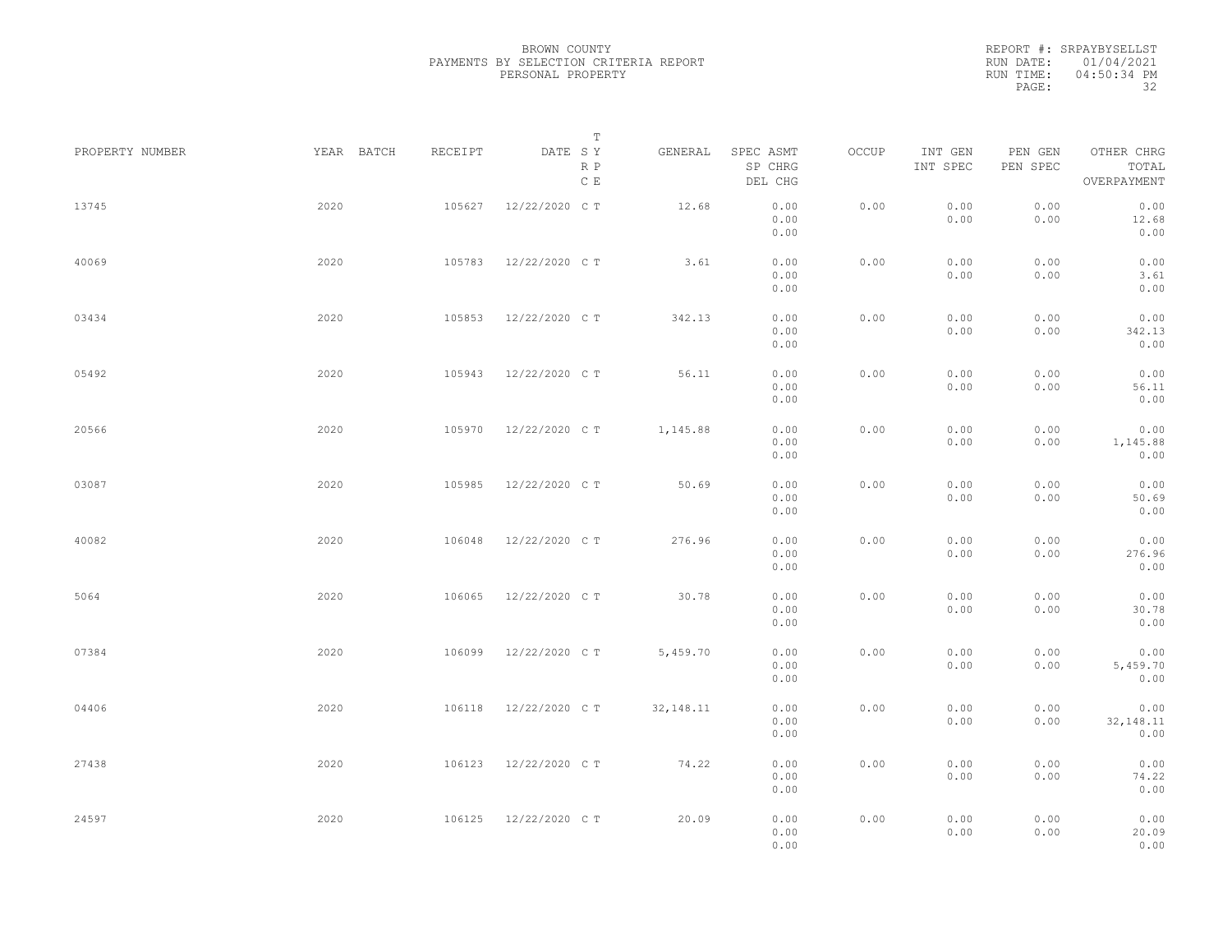|                 |             |         | $\mathbb T$           |           |                                 |       |                     |                     |                                    |  |
|-----------------|-------------|---------|-----------------------|-----------|---------------------------------|-------|---------------------|---------------------|------------------------------------|--|
| PROPERTY NUMBER | YEAR BATCH  | RECEIPT | DATE SY<br>R P<br>C E | GENERAL   | SPEC ASMT<br>SP CHRG<br>DEL CHG | OCCUP | INT GEN<br>INT SPEC | PEN GEN<br>PEN SPEC | OTHER CHRG<br>TOTAL<br>OVERPAYMENT |  |
| 03349           | 2020        | 106147  | 12/22/2020 C T        | 77.83     | 0.00<br>0.00<br>0.00            | 0.00  | 0.00<br>0.00        | 0.00<br>0.00        | 0.00<br>77.83<br>0.00              |  |
| 24688           | 2020        | 106217  | 12/22/2020 C T        | 32.59     | 0.00<br>0.00<br>0.00            | 0.00  | 0.00<br>0.00        | 0.00<br>0.00        | 0.00<br>32.59<br>0.00              |  |
| 13751           | 2020        | 106278  | 12/22/2020 C T        | 693.32    | 0.00<br>0.00<br>0.00            | 0.00  | 0.00<br>0.00        | 0.00<br>0.00        | 0.00<br>693.32<br>0.00             |  |
| 22569           | 2020        | 106287  | 12/22/2020 C T        | 45.25     | 0.00<br>0.00<br>0.00            | 0.00  | 0.00<br>0.00        | 0.00<br>0.00        | 0.00<br>45.25<br>0.00              |  |
| 25868           | 2020 201222 | 7500    | 12/22/2020 C T        | 38.02     | 0.00<br>0.00<br>0.00            | 0.00  | 0.00<br>0.00        | 0.00<br>0.00        | 0.00<br>38.02<br>0.00              |  |
| 22331           | 2020        | 106568  | 12/22/2020 C T        | 42.18     | 0.00<br>0.00<br>0.00            | 0.00  | 0.00<br>0.00        | 0.00<br>0.00        | 0.00<br>42.18<br>0.00              |  |
| 26635           | 2020        | 106656  | 12/22/2020 C T        | 172.75    | 0.00<br>0.00<br>0.00            | 0.00  | 0.00<br>0.00        | 0.00<br>0.00        | 0.00<br>172.75<br>0.00             |  |
| 03459           | 2020        | 106658  | 12/22/2020 C T        | 2, 411.24 | 0.00<br>0.00<br>0.00            | 0.00  | 0.00<br>0.00        | 0.00<br>0.00        | 0.00<br>2, 411.24<br>0.00          |  |
| 12148           | 2020        | 106668  | 12/22/2020 C T        | 19.91     | 0.00<br>0.00<br>0.00            | 0.00  | 0.00<br>0.00        | 0.00<br>0.00        | 0.00<br>19.91<br>0.00              |  |
| 26653           | 2020        | 106672  | 12/22/2020 C T        | 25.33     | 0.00<br>0.00<br>0.00            | 0.00  | 0.00<br>0.00        | 0.00<br>0.00        | 0.00<br>25.33<br>0.00              |  |
| 13687           | 2020        | 106675  | 12/22/2020 C T        | 1,404.11  | 0.00<br>0.00<br>0.00            | 0.00  | 0.00<br>0.00        | 0.00<br>0.00        | 0.00<br>1,404.11<br>0.00           |  |
| 23254           | 2020        | 106676  | 12/22/2020 C T        | 68.78     | 0.00<br>0.00<br>0.00            | 0.00  | 0.00<br>0.00        | 0.00<br>0.00        | 0.00<br>68.78<br>0.00              |  |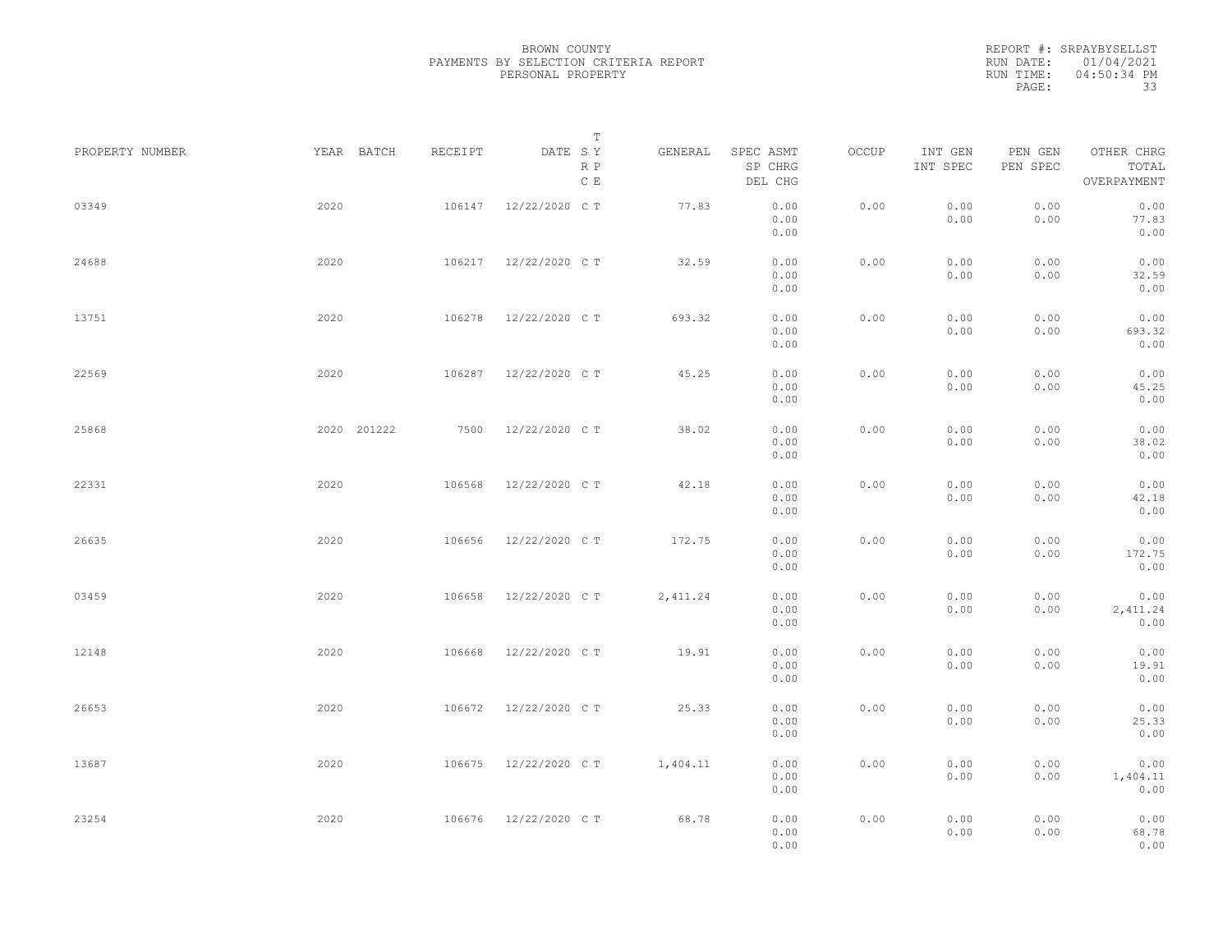|                 |             |         | $\mathbb T$           |          |                                 |       |                     |                     |                                    |  |
|-----------------|-------------|---------|-----------------------|----------|---------------------------------|-------|---------------------|---------------------|------------------------------------|--|
| PROPERTY NUMBER | YEAR BATCH  | RECEIPT | DATE SY<br>R P<br>C E | GENERAL  | SPEC ASMT<br>SP CHRG<br>DEL CHG | OCCUP | INT GEN<br>INT SPEC | PEN GEN<br>PEN SPEC | OTHER CHRG<br>TOTAL<br>OVERPAYMENT |  |
| 22028           | 2020        | 106726  | 12/22/2020 C T        | 1,364.93 | 0.00<br>0.00<br>0.00            | 0.00  | 0.00<br>0.00        | 0.00<br>0.00        | 0.00<br>1,364.93<br>0.00           |  |
| 12944           | 2020        | 106740  | 12/22/2020 C T        | 130.35   | 0.00<br>0.00<br>0.00            | 0.00  | 0.00<br>0.00        | 0.00<br>0.00        | 0.00<br>130.35<br>0.00             |  |
| 22600           | 2020        | 106744  | 12/22/2020 C T        | 3.61     | 0.00<br>0.00<br>0.00            | 0.00  | 0.00<br>0.00        | 0.00<br>0.00        | 0.00<br>3.61<br>0.00               |  |
| 08785           | 2020        | 106823  | 12/22/2020 C T        | 4,433.29 | 0.00<br>0.00<br>0.00            | 0.00  | 0.00<br>0.00        | 0.00<br>0.00        | 0.00<br>4,433.29<br>0.00           |  |
| 22555           | 2020        | 107046  | 12/22/2020 C T        | 497.81   | 0.00<br>0.00<br>0.00            | 0.00  | 0.00<br>0.00        | 0.00<br>0.00        | 0.00<br>497.81<br>0.00             |  |
| 21603           | 2020        | 107103  | 12/22/2020 C T        | 57.93    | 0.00<br>0.00<br>0.00            | 0.00  | 0.00<br>0.00        | 0.00<br>0.00        | 0.00<br>57.93<br>0.00              |  |
| 40018           | 2020        | 107117  | 12/22/2020 C T        | 678.83   | 0.00<br>0.00<br>0.00            | 0.00  | 0.00<br>0.00        | 0.00<br>0.00        | 0.00<br>678.83<br>0.00             |  |
| 10728           | 2020        | 107191  | 12/22/2020 C T        | 9,978.06 | 0.00<br>0.00<br>0.00            | 0.00  | 0.00<br>0.00        | 0.00<br>0.00        | 0.00<br>9,978.06<br>0.00           |  |
| 04982           | 2020        | 107202  | 12/22/2020 C T        | 1,258.12 | 0.00<br>0.00<br>0.00            | 0.00  | 0.00<br>0.00        | 0.00<br>0.00        | 0.00<br>1,258.12<br>0.00           |  |
| 20590           | 2020 201222 | 7540    | 12/22/2020 C T        | 124.89   | 0.00<br>0.00<br>0.00            | 0.00  | 0.00<br>0.00        | 0.00<br>0.00        | 0.00<br>124.89<br>0.00             |  |
| 25226           | 2020 201222 | 7541    | 12/22/2020 C T        | 197.33   | 0.00<br>0.00<br>0.00            | 0.00  | 0.00<br>0.00        | 0.00<br>0.00        | 0.00<br>197.33<br>0.00             |  |
| 20540           | 2020        |         | 107507 12/23/2020 CT  | 830.90   | 0.00<br>0.00<br>0.00            | 0.00  | 0.00<br>0.00        | 0.00<br>0.00        | 0.00<br>830.90<br>0.00             |  |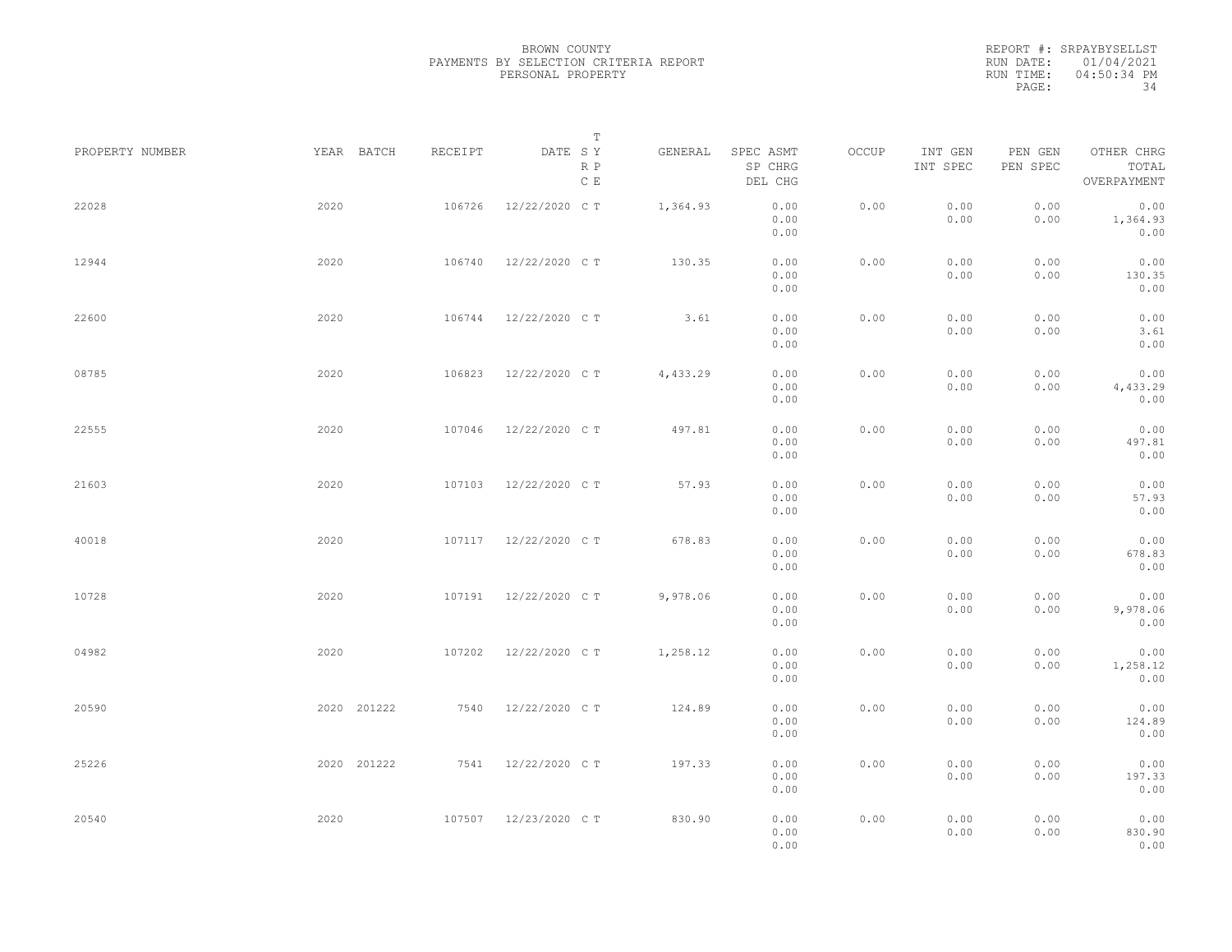|                 |             |         | $\mathbb T$                     |           |                                 |       |                     |                     |                                    |  |
|-----------------|-------------|---------|---------------------------------|-----------|---------------------------------|-------|---------------------|---------------------|------------------------------------|--|
| PROPERTY NUMBER | YEAR BATCH  | RECEIPT | DATE SY<br>R P<br>$\,$ C $\,$ E | GENERAL   | SPEC ASMT<br>SP CHRG<br>DEL CHG | OCCUP | INT GEN<br>INT SPEC | PEN GEN<br>PEN SPEC | OTHER CHRG<br>TOTAL<br>OVERPAYMENT |  |
| 27594           | 2020 201223 | 7561    | 12/23/2020 C T                  | 30.78     | 0.00<br>0.00<br>0.00            | 0.00  | 0.00<br>0.00        | 0.00<br>0.00        | 0.00<br>30.78<br>0.00              |  |
| 03435           | 2020        | 107831  | 12/23/2020 C T                  | 657.12    | 0.00<br>0.00<br>0.00            | 0.00  | 0.00<br>0.00        | 0.00<br>0.00        | 0.00<br>657.12<br>0.00             |  |
| 25313           | 2020        | 107899  | 12/23/2020 C T                  | 18,821.09 | 0.00<br>0.00<br>0.00            | 0.00  | 0.00<br>0.00        | 0.00<br>0.00        | 0.00<br>18,821.09<br>0.00          |  |
| 25301           | 2020        | 107901  | 12/23/2020 C T                  | 215.42    | 0.00<br>0.00<br>0.00            | 0.00  | 0.00<br>0.00        | 0.00<br>0.00        | 0.00<br>215.42<br>0.00             |  |
| 20103           | 2020        | 107904  | 12/23/2020 C T                  | 1,174.84  | 0.00<br>0.00<br>0.00            | 0.00  | 0.00<br>0.00        | 0.00<br>0.00        | 0.00<br>1,174.84<br>0.00           |  |
| 19089           | 2020        | 107908  | 12/23/2020 C T                  | 417.81    | 0.00<br>0.00<br>0.00            | 0.00  | 0.00<br>0.00        | 0.00<br>0.00        | 0.00<br>417.81<br>0.00             |  |
| 24058           | 2020        | 107911  | 12/23/2020 C T                  | 168.35    | 0.00<br>0.00<br>0.00            | 0.00  | 0.00<br>0.00        | 0.00<br>0.00        | 0.00<br>168.35<br>0.00             |  |
| 10600           | 2020        | 107921  | 12/23/2020 C T                  | 137.59    | 0.00<br>0.00<br>0.00            | 0.00  | 0.00<br>0.00        | 0.00<br>0.00        | 0.00<br>137.59<br>0.00             |  |
| 17272           | 2020        | 107935  | 12/23/2020 C T                  | 1,066.22  | 0.00<br>0.00<br>0.00            | 0.00  | 0.00<br>0.00        | 0.00<br>0.00        | 0.00<br>1,066.22<br>0.00           |  |
| 24582           | 2020        | 107942  | 12/23/2020 C T                  | 38.02     | 0.00<br>0.00<br>0.00            | 0.00  | 0.00<br>0.00        | 0.00<br>0.00        | 0.00<br>38.02<br>0.00              |  |
| 24799           | 2020        | 107946  | 12/23/2020 C T                  | 432.66    | 0.00<br>0.00<br>0.00            | 0.00  | 0.00<br>0.00        | 0.00<br>0.00        | 0.00<br>432.66<br>0.00             |  |
| 17560           | 2020        | 107953  | 12/23/2020 C T                  | 10.86     | 0.00<br>0.00<br>0.00            | 0.00  | 0.00<br>0.00        | 0.00<br>0.00        | 0.00<br>10.86<br>0.00              |  |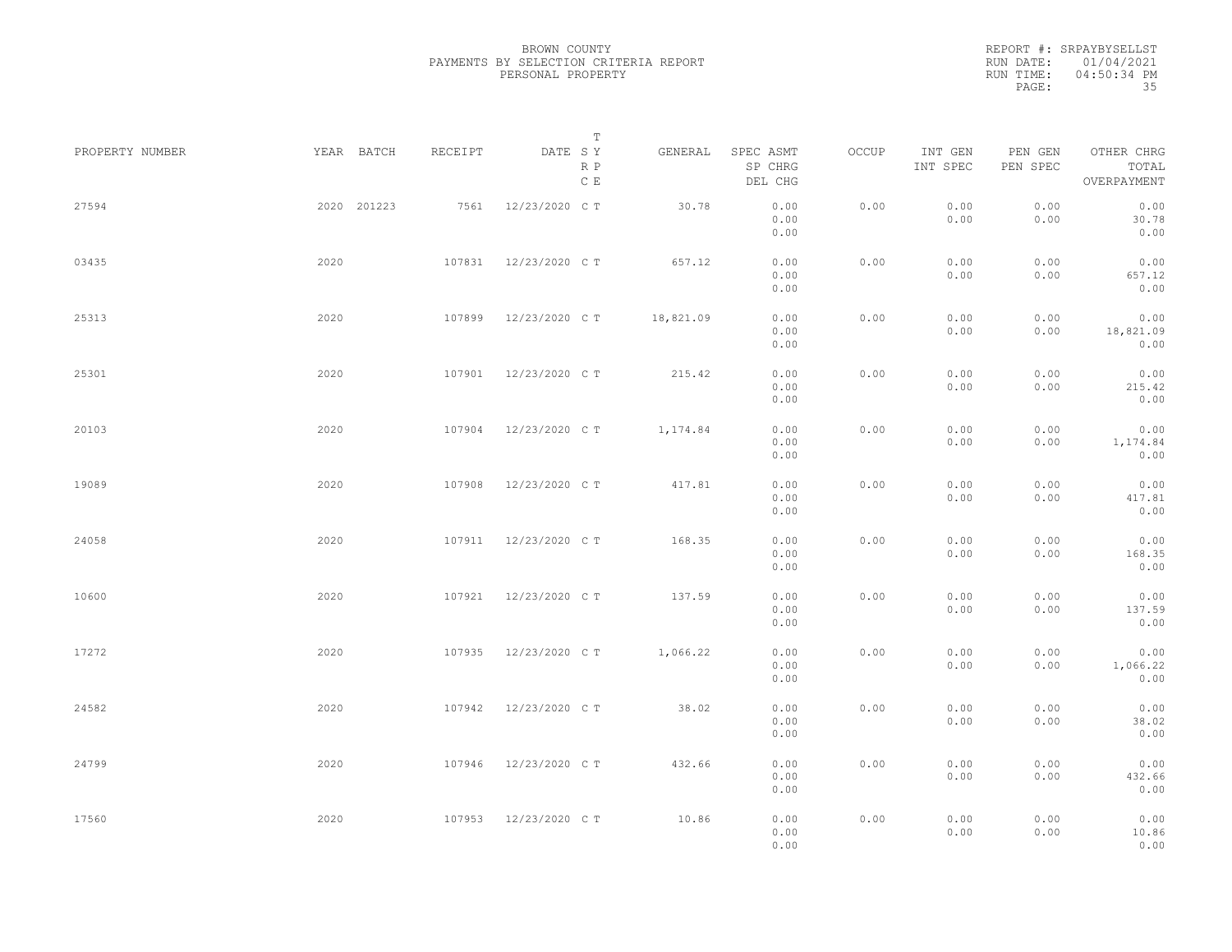|                 |            |                   | $\mathbb T$                     |          |                                 |       |                     |                     |                                    |  |
|-----------------|------------|-------------------|---------------------------------|----------|---------------------------------|-------|---------------------|---------------------|------------------------------------|--|
| PROPERTY NUMBER | YEAR BATCH | RECEIPT           | DATE SY<br>R P<br>$\,$ C $\,$ E | GENERAL  | SPEC ASMT<br>SP CHRG<br>DEL CHG | OCCUP | INT GEN<br>INT SPEC | PEN GEN<br>PEN SPEC | OTHER CHRG<br>TOTAL<br>OVERPAYMENT |  |
| 40044           | 2020       | 107965            | 12/23/2020 C T                  | 2,389.52 | 0.00<br>0.00<br>0.00            | 0.00  | 0.00<br>0.00        | 0.00<br>0.00        | 0.00<br>2,389.52<br>0.00           |  |
| 16487           | 2020       | 108025            | 12/23/2020 C T                  | 1,001.06 | 0.00<br>0.00<br>0.00            | 0.00  | 0.00<br>0.00        | 0.00<br>0.00        | 0.00<br>1,001.06<br>0.00           |  |
| 04805           | 2020       | 108083            | 12/23/2020 C T                  | 6,942.14 | 0.00<br>0.00<br>0.00            | 0.00  | 0.00<br>0.00        | 0.00<br>0.00        | 0.00<br>6,942.14<br>0.00           |  |
| 25331           | 2020       | 108165            | 12/23/2020 C T                  | 38.02    | 0.00<br>0.00<br>0.00            | 0.00  | 0.00<br>0.00        | 0.00<br>0.00        | 0.00<br>38.02<br>0.00              |  |
| 23271           | 2020       | 108170            | 12/23/2020 C T                  | 108.61   | 0.00<br>0.00<br>0.00            | 0.00  | 0.00<br>0.00        | 0.00<br>0.00        | 0.00<br>108.61<br>0.00             |  |
| 17507           | 2020       | 108173            | 12/23/2020 C T                  | 157.49   | 0.00<br>0.00<br>0.00            | 0.00  | 0.00<br>0.00        | 0.00<br>0.00        | 0.00<br>157.49<br>0.00             |  |
| 03155           | 2020       | 108252            | 12/23/2020 C T                  | 38.02    | 0.00<br>0.00<br>0.00            | 0.00  | 0.00<br>0.00        | 0.00<br>0.00        | 0.00<br>38.02<br>0.00              |  |
| 04986           | 2020       | 108290            | 12/23/2020 C T                  | 724.08   | 0.00<br>0.00<br>0.00            | 0.00  | 0.00<br>0.00        | 0.00<br>0.00        | 0.00<br>724.08<br>0.00             |  |
| 20579           | 2020       | 108441            | 12/23/2020 C T                  | 747.64   | 0.00<br>0.00<br>0.00            | 0.00  | 0.00<br>0.00        | 0.00<br>0.00        | 0.00<br>747.64<br>0.00             |  |
| 12140           | 2020       | 108450            | 12/23/2020 C T                  | 5.43     | 0.00<br>0.00<br>0.00            | 0.00  | 0.00<br>0.00        | 0.00<br>0.00        | 0.00<br>5.43<br>0.00               |  |
| 26757           | 2020       | 108455            | 12/23/2020 C T                  | 132.14   | 0.00<br>0.00<br>0.00            | 0.00  | 0.00<br>0.00        | 0.00<br>0.00        | 0.00<br>132.14<br>0.00             |  |
| 03155           | 2020       | Voids #<br>108252 | 12/23/2020 C V                  | $-38.02$ | 0.00<br>0.00<br>0.00            | 0.00  | 0.00<br>0.00        | 0.00<br>0.00        | 0.00<br>$-38.02$<br>0.00           |  |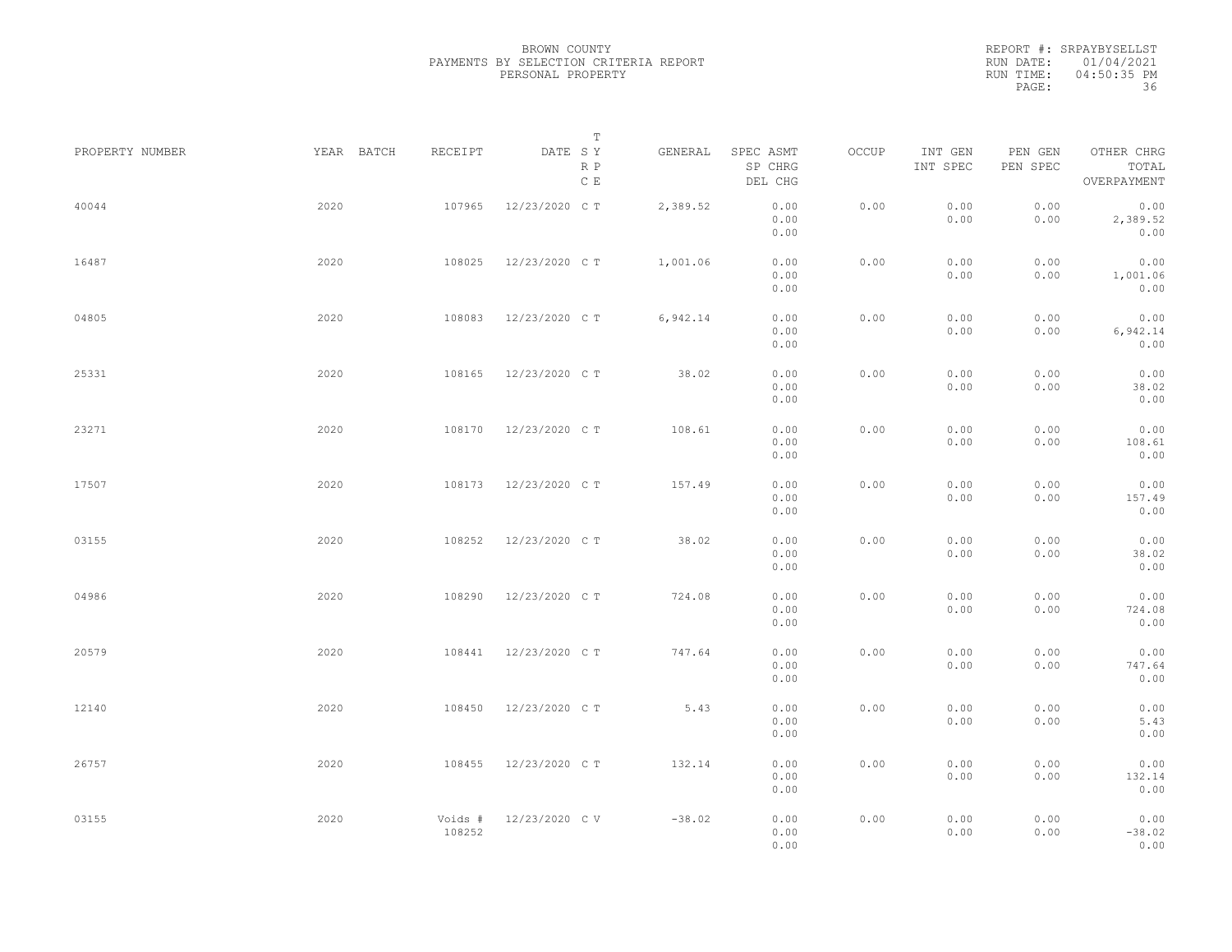|           | REPORT #: SRPAYBYSELLST |
|-----------|-------------------------|
|           | RUN DATE: 01/04/2021    |
| RUN TIME: | 04:50:35 PM             |
| PAGE:     | -37                     |

|                 |            |         | T                               |          |                                 |       |                     |                     |                                    |  |
|-----------------|------------|---------|---------------------------------|----------|---------------------------------|-------|---------------------|---------------------|------------------------------------|--|
| PROPERTY NUMBER | YEAR BATCH | RECEIPT | DATE SY<br>R P<br>$\,$ C $\,$ E | GENERAL  | SPEC ASMT<br>SP CHRG<br>DEL CHG | OCCUP | INT GEN<br>INT SPEC | PEN GEN<br>PEN SPEC | OTHER CHRG<br>TOTAL<br>OVERPAYMENT |  |
| 11615           | 2020       | 108563  | 12/23/2020 C T                  | 358.43   | 0.00<br>0.00<br>0.00            | 0.00  | 0.00<br>0.00        | 0.00<br>0.00        | 0.00<br>358.43<br>0.00             |  |
| 03155           | 2020       | 108568  | 12/23/2020 C T                  | 38.02    | 0.00<br>0.00<br>0.00            | 0.00  | 0.00<br>0.00        | 0.00<br>0.00        | 0.00<br>38.02<br>0.00              |  |
| 25206           | 2020       | 108591  | 12/23/2020 C T                  | 486.96   | 0.00<br>0.00<br>0.00            | 0.00  | 0.00<br>0.00        | 0.00<br>0.00        | 0.00<br>486.96<br>0.00             |  |
| 14936           | 2020       | 108595  | 12/23/2020 C T                  | 637.21   | 0.00<br>0.00<br>0.00            | 0.00  | 0.00<br>0.00        | 0.00<br>0.00        | 0.00<br>637.21<br>0.00             |  |
| 06149           | 2020       | 108605  | 12/23/2020 C T                  | 27.15    | 0.00<br>0.00<br>0.00            | 0.00  | 0.00<br>0.00        | 0.00<br>0.00        | 0.00<br>27.15<br>0.00              |  |
| 03189           | 2020       | 108613  | 12/23/2020 C T                  | 501.44   | 0.00<br>0.00<br>0.00            | 0.00  | 0.00<br>0.00        | 0.00<br>0.00        | 0.00<br>501.44<br>0.00             |  |
| 21365           | 2020       | 108626  | 12/23/2020 C T                  | 2,141.52 | 0.00<br>0.00<br>0.00            | 0.00  | 0.00<br>0.00        | 0.00<br>0.00        | 0.00<br>2,141.52<br>0.00           |  |
| 12944           | 2020       | 108649  | 12/23/2020 C T                  | 65.17    | 0.00<br>0.00<br>0.00            | 0.00  | 0.00<br>0.00        | 0.00<br>0.00        | 0.00<br>65.17<br>0.00              |  |
| 15715           | 2020       | 108654  | 12/23/2020 C T                  | 3.61     | 0.00<br>0.00<br>0.00            | 0.00  | 0.00<br>0.00        | 0.00<br>0.00        | 0.00<br>3.61<br>0.00               |  |
| 27531           | 2020       | 108676  | 12/23/2020 C T                  | 486.96   | 0.00<br>0.00<br>0.00            | 0.00  | 0.00<br>0.00        | 0.00<br>0.00        | 0.00<br>486.96<br>0.00             |  |
| 06547           | 2020       | 108868  | 12/23/2020 C T                  | 3.61     | 0.00<br>0.00<br>0.00            | 0.00  | 0.00<br>0.00        | 0.00<br>0.00        | 0.00<br>3.61<br>0.00               |  |
| 14763           | 2020       | 108908  | 12/23/2020 C T                  | 528.60   | 0.00<br>0.00<br>0.00            | 0.00  | 0.00<br>0.00        | 0.00<br>0.00        | 0.00<br>528.60<br>0.00             |  |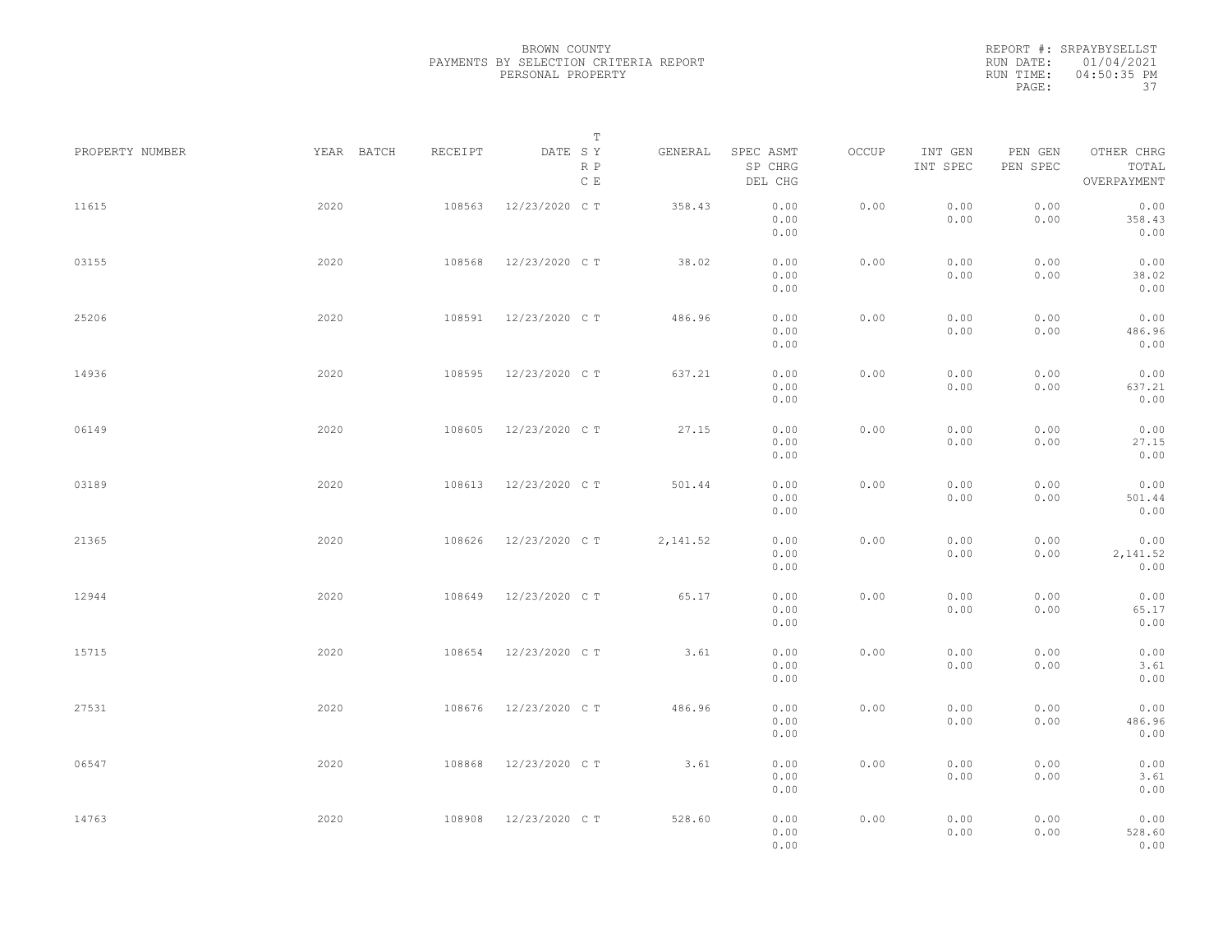REPORT #: SRPAYBYSELLST RUN DATE: 01/04/2021 RUN TIME: 04:50:35 PM PAGE: 38

|                 |      |             |         |                    | $\mathbb T$ |          |                                 |       |                     |                     |                                    |  |
|-----------------|------|-------------|---------|--------------------|-------------|----------|---------------------------------|-------|---------------------|---------------------|------------------------------------|--|
| PROPERTY NUMBER |      | YEAR BATCH  | RECEIPT | DATE SY            | R P<br>C E  | GENERAL  | SPEC ASMT<br>SP CHRG<br>DEL CHG | OCCUP | INT GEN<br>INT SPEC | PEN GEN<br>PEN SPEC | OTHER CHRG<br>TOTAL<br>OVERPAYMENT |  |
| 19921           |      | 2020 201223 | 7594    | 12/23/2020 C T     |             | 240.76   | 0.00<br>0.00<br>0.00            | 0.00  | 0.00<br>0.00        | 0.00<br>0.00        | 0.00<br>240.76<br>0.00             |  |
| 11418           |      | 2020 201227 |         | 7718 12/27/2020 CT |             | 1.81     | 0.00<br>0.00<br>0.00            | 0.00  | 0.00<br>0.00        | 0.00<br>0.00        | 0.00<br>1.81<br>0.00               |  |
| 03581           | 2020 |             | 109388  | 12/28/2020 C T     |             | 3,401.45 | 0.00<br>0.00<br>0.00            | 0.00  | 0.00<br>0.00        | 0.00<br>0.00        | 0.00<br>3,401.45<br>0.00           |  |
| 02953           | 2020 |             | 109395  | 12/28/2020 C T     |             | 1,026.41 | 0.00<br>0.00<br>0.00            | 0.00  | 0.00<br>0.00        | 0.00<br>0.00        | 0.00<br>1,026.41<br>0.00           |  |
| 19119           | 2020 |             | 109396  | 12/28/2020 C T     |             | 963.05   | 0.00<br>0.00<br>0.00            | 0.00  | 0.00<br>0.00        | 0.00<br>0.00        | 0.00<br>963.05<br>0.00             |  |
| 40102           | 2020 |             | 109625  | 12/28/2020 C T     |             | 32.59    | 0.00<br>0.00<br>0.00            | 0.00  | 0.00<br>0.00        | 0.00<br>0.00        | 0.00<br>32.59<br>0.00              |  |
| 25278           | 2020 |             | 109714  | 12/28/2020 C T     |             | 534.03   | 0.00<br>0.00<br>0.00            | 0.00  | 0.00<br>0.00        | 0.00<br>0.00        | 0.00<br>534.03<br>0.00             |  |
| 25205           | 2020 |             | 109720  | 12/28/2020 C T     |             | 537.65   | 0.00<br>0.00<br>0.00            | 0.00  | 0.00<br>0.00        | 0.00<br>0.00        | 0.00<br>537.65<br>0.00             |  |
| 40015           | 2020 |             | 109767  | 12/28/2020 C T     |             | 81.46    | 0.00<br>0.00<br>0.00            | 0.00  | 0.00<br>0.00        | 0.00<br>0.00        | 0.00<br>81.46<br>0.00              |  |
| 22023           |      | 2020 201228 |         | 7774 12/28/2020 CT |             | 7,988.61 | 0.00<br>0.00<br>0.00            | 0.00  | 0.00<br>0.00        | 0.00<br>0.00        | 0.00<br>7,988.61<br>0.00           |  |
| 22570           |      | 2020 201228 |         | 7780 12/28/2020 CT |             | 278.77   | 0.00<br>0.00<br>0.00            | 0.00  | 0.00<br>0.00        | 0.00<br>0.00        | 0.00<br>278.77<br>0.00             |  |
| 40053           |      | 2020 201228 |         | 7798 12/28/2020 CT |             | 686.09   | 0.00<br>0.00<br>0.00            | 0.00  | 0.00<br>0.00        | 0.00<br>0.00        | 0.00<br>686.09<br>0.00             |  |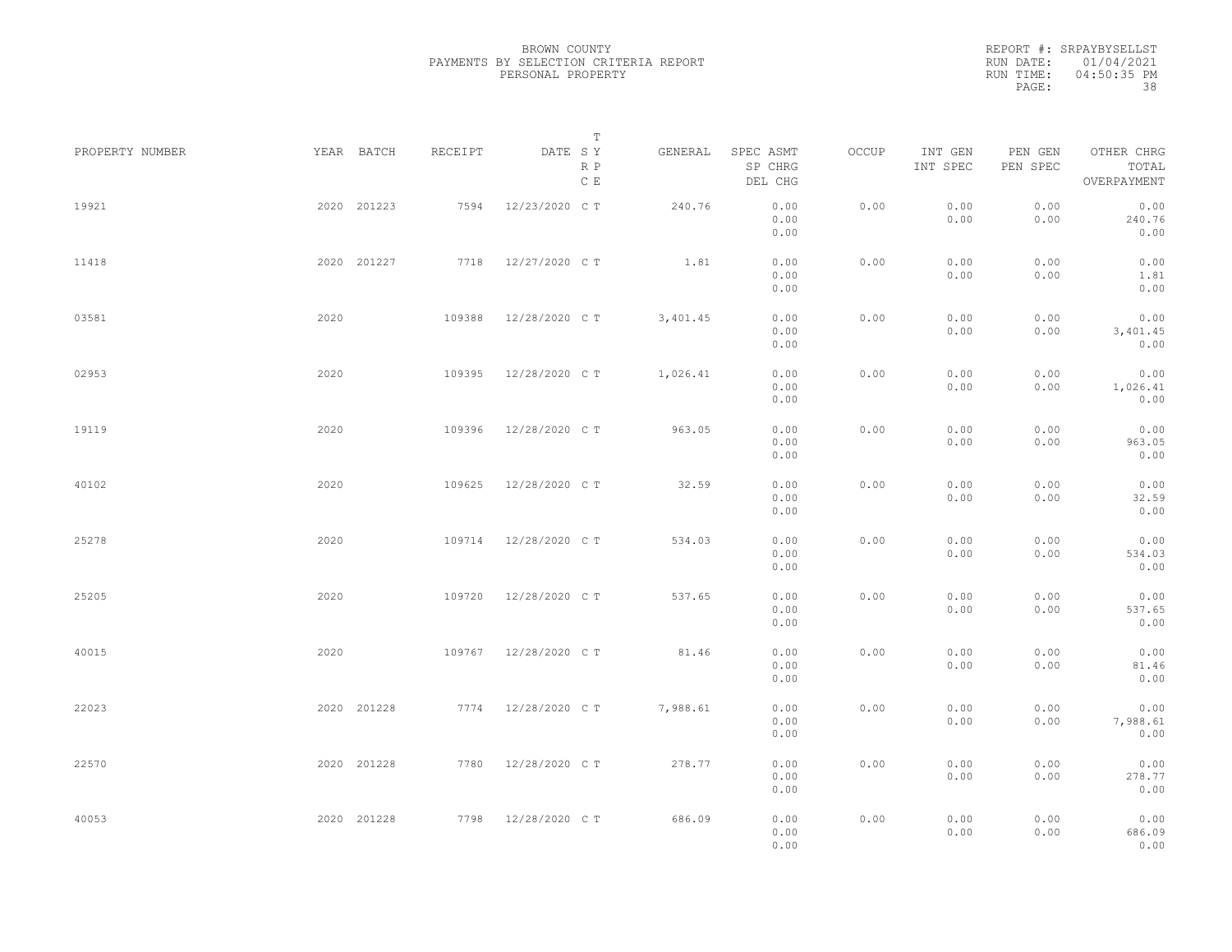|           | REPORT #: SRPAYBYSELLST |
|-----------|-------------------------|
|           | RUN DATE: 01/04/2021    |
| RUN TIME: | 04:50:35 PM             |
| PAGE:     | 39                      |

|                 |            |         | T                               |          |                                 |       |                     |                     |                                    |  |
|-----------------|------------|---------|---------------------------------|----------|---------------------------------|-------|---------------------|---------------------|------------------------------------|--|
| PROPERTY NUMBER | YEAR BATCH | RECEIPT | DATE SY<br>R P<br>$\,$ C $\,$ E | GENERAL  | SPEC ASMT<br>SP CHRG<br>DEL CHG | OCCUP | INT GEN<br>INT SPEC | PEN GEN<br>PEN SPEC | OTHER CHRG<br>TOTAL<br>OVERPAYMENT |  |
| 03453           | 2020       | 109941  | 12/28/2020 C T                  | 1,804.81 | 0.00<br>0.00<br>0.00            | 0.00  | 0.00<br>0.00        | 0.00<br>0.00        | 0.00<br>1,804.81<br>0.00           |  |
| 08061           | 2020       | 110114  | 12/28/2020 C T                  | 92.31    | 0.00<br>0.00<br>0.00            | 0.00  | 0.00<br>0.00        | 0.00<br>0.00        | 0.00<br>92.31<br>0.00              |  |
| 25928           | 2020       | 110212  | 12/28/2020 C T                  | 1.81     | 0.00<br>0.00<br>0.00            | 0.00  | 0.00<br>0.00        | 0.00<br>0.00        | 0.00<br>1.81<br>0.00               |  |
| 24006           | 2020       | 110234  | 12/28/2020 C T                  | 1,663.61 | 0.00<br>0.00<br>0.00            | 0.00  | 0.00<br>0.00        | 0.00<br>0.00        | 0.00<br>1,663.61<br>0.00           |  |
| 40065           | 2020       | 110279  | 12/28/2020 C T                  | 213.61   | 0.00<br>0.00<br>0.00            | 0.00  | 0.00<br>0.00        | 0.00<br>0.00        | 0.00<br>213.61<br>0.00             |  |
| 03103           | 2020       | 110319  | 12/28/2020 C T                  | 459.81   | 0.00<br>0.00<br>0.00            | 0.00  | 0.00<br>0.00        | 0.00<br>0.00        | 0.00<br>459.81<br>0.00             |  |
| 26752           | 2020       | 110337  | 12/28/2020 C T                  | 1,475.35 | 0.00<br>0.00<br>0.00            | 0.00  | 0.00<br>0.00        | 0.00<br>0.00        | 0.00<br>1,475.35<br>0.00           |  |
| 16513           | 2020       | 110342  | 12/28/2020 C T                  | 1,046.32 | 0.00<br>0.00<br>0.00            | 0.00  | 0.00<br>0.00        | 0.00<br>0.00        | 0.00<br>1,046.32<br>0.00           |  |
| 22582           | 2020       | 110599  | 12/28/2020 C T                  | 45.25    | 0.00<br>0.00<br>0.00            | 0.00  | 0.00<br>0.00        | 0.00<br>0.00        | 0.00<br>45.25<br>0.00              |  |
| 22623           | 2020       | 110611  | 12/28/2020 C T                  | 6,433.60 | 0.00<br>0.00<br>0.00            | 0.00  | 0.00<br>0.00        | 0.00<br>0.00        | 0.00<br>6,433.60<br>0.00           |  |
| 03095           | 2020       | 110612  | 12/28/2020 C T                  | 4,418.80 | 0.00<br>0.00<br>0.00            | 0.00  | 0.00<br>0.00        | 0.00<br>0.00        | 0.00<br>4,418.80<br>0.00           |  |
| 26627           | 2020       | 110614  | 12/28/2020 C T                  | 1,491.64 | 0.00<br>0.00<br>0.00            | 0.00  | 0.00<br>0.00        | 0.00<br>0.00        | 0.00<br>1,491.64<br>0.00           |  |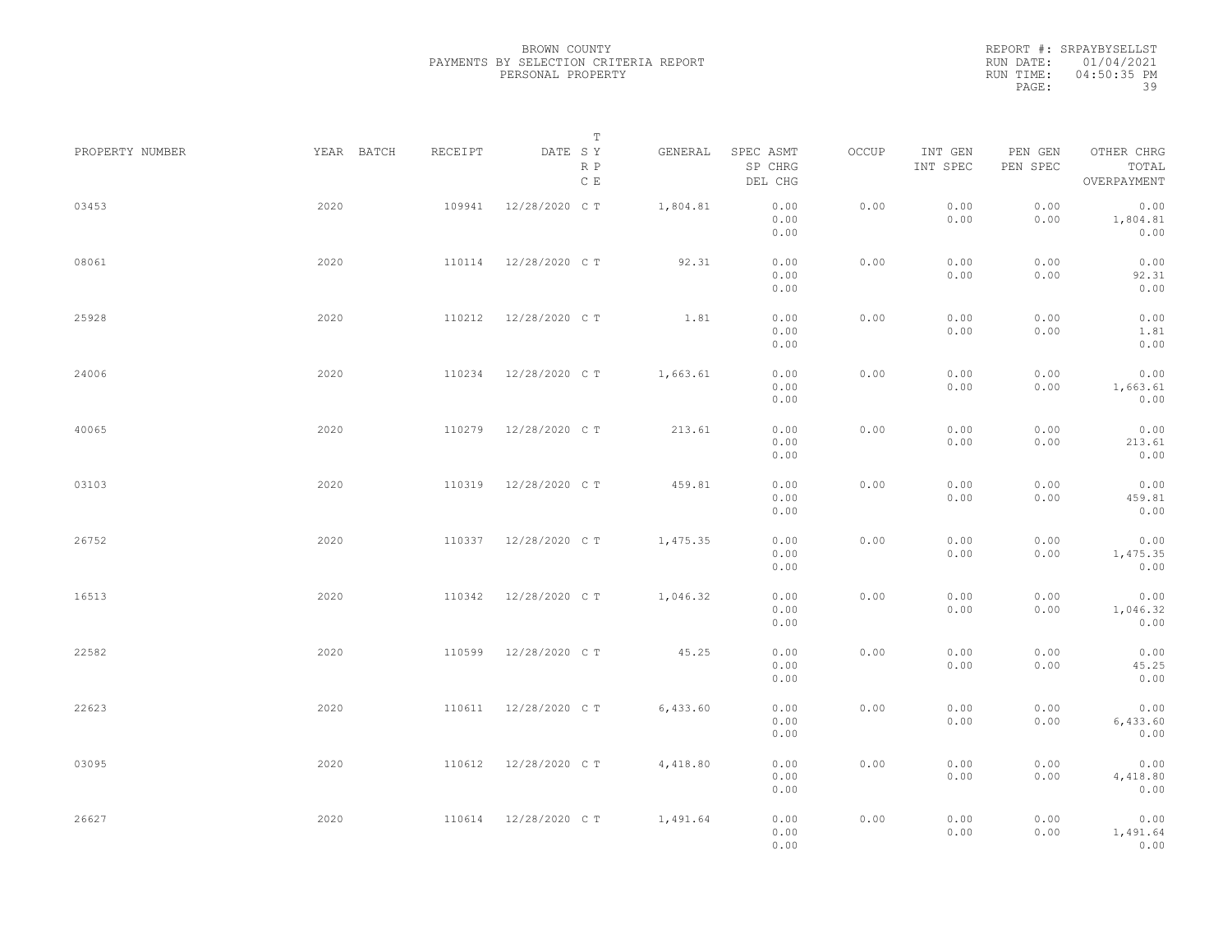|           | REPORT #: SRPAYBYSELLST |
|-----------|-------------------------|
|           | RUN DATE: 01/04/2021    |
| RUN TIME: | 04:50:36 PM             |
| PAGE:     | 40                      |

|             |            | T                    |                                                                               |                      |                                                                           |              |              |                           |                                                                            |
|-------------|------------|----------------------|-------------------------------------------------------------------------------|----------------------|---------------------------------------------------------------------------|--------------|--------------|---------------------------|----------------------------------------------------------------------------|
|             |            | R P<br>$\,$ C $\,$ E |                                                                               | SP CHRG<br>DEL CHG   |                                                                           | INT SPEC     | PEN SPEC     | TOTAL<br>OVERPAYMENT      |                                                                            |
| 2020        | 110626     | 12/28/2020 C T       | 166.72                                                                        | 0.00<br>0.00<br>0.00 | 0.00                                                                      | 0.00<br>0.00 | 0.00<br>0.00 | 0.00<br>166.72<br>0.00    |                                                                            |
| 2020        | 110677     | 12/28/2020 C T       | 188.83                                                                        | 0.00<br>0.00<br>0.00 | 0.00                                                                      | 0.00<br>0.00 | 0.00<br>0.00 | 0.00<br>188.83<br>0.00    |                                                                            |
| 2020        | 110688     | 12/28/2020 C T       | 486.96                                                                        | 0.00<br>0.00<br>0.00 | 0.00                                                                      | 0.00<br>0.00 | 0.00<br>0.00 | 0.00<br>486.96<br>0.00    |                                                                            |
| 2020        | 110739     | 12/28/2020 C T       | 570.22                                                                        | 0.00<br>0.00         | 0.00                                                                      | 0.00<br>0.00 | 0.00<br>0.00 | 0.00<br>570.22            |                                                                            |
| 2020        | 110740     | 12/28/2020 C T       | 1,873.60                                                                      | 0.00<br>0.00         | 0.00                                                                      | 0.00<br>0.00 | 0.00<br>0.00 | 0.00<br>1,873.60          |                                                                            |
| 2020        | 110802     | 12/28/2020 C T       | 152.06                                                                        | 0.00<br>0.00         | 0.00                                                                      | 0.00<br>0.00 | 0.00<br>0.00 | 0.00<br>152.06            |                                                                            |
| 2020        | 110873     | 12/28/2020 C T       | 32.59                                                                         | 0.00<br>0.00         | 0.00                                                                      | 0.00<br>0.00 | 0.00<br>0.00 | 0.00<br>32.59             |                                                                            |
| 2020        | 110883     | 12/28/2020 C T       | 235.32                                                                        | 0.00<br>0.00         | 0.00                                                                      | 0.00<br>0.00 | 0.00<br>0.00 | 0.00<br>235.32            |                                                                            |
| 2020        | 110919     | 12/28/2020 C T       | 157.49                                                                        | 0.00<br>0.00         | 0.00                                                                      | 0.00<br>0.00 | 0.00<br>0.00 | 0.00<br>157.49            |                                                                            |
| 2020 201228 |            |                      | 7.25                                                                          | 0.00<br>0.00         | 0.00                                                                      | 0.00<br>0.00 | 0.00<br>0.00 | 0.00<br>7.25              |                                                                            |
| 2020        |            |                      | 68.78                                                                         | 0.00<br>0.00         | 0.00                                                                      | 0.00<br>0.00 | 0.00<br>0.00 | 0.00<br>68.78             |                                                                            |
| 2020        |            |                      |                                                                               | 0.00<br>0.00<br>0.00 | 0.00                                                                      | 0.00<br>0.00 | 0.00<br>0.00 | 0.00<br>0.00<br>10,302.72 |                                                                            |
|             | YEAR BATCH | RECEIPT              | DATE SY<br>7857 12/28/2020 CT<br>111119 12/28/2020 CT<br>111164 12/28/2020 CT | GENERAL<br>10,302.72 | SPEC ASMT<br>0.00<br>0.00<br>0.00<br>0.00<br>0.00<br>0.00<br>0.00<br>0.00 | OCCUP        | INT GEN      | PEN GEN                   | OTHER CHRG<br>0.00<br>0.00<br>0.00<br>0.00<br>0.00<br>0.00<br>0.00<br>0.00 |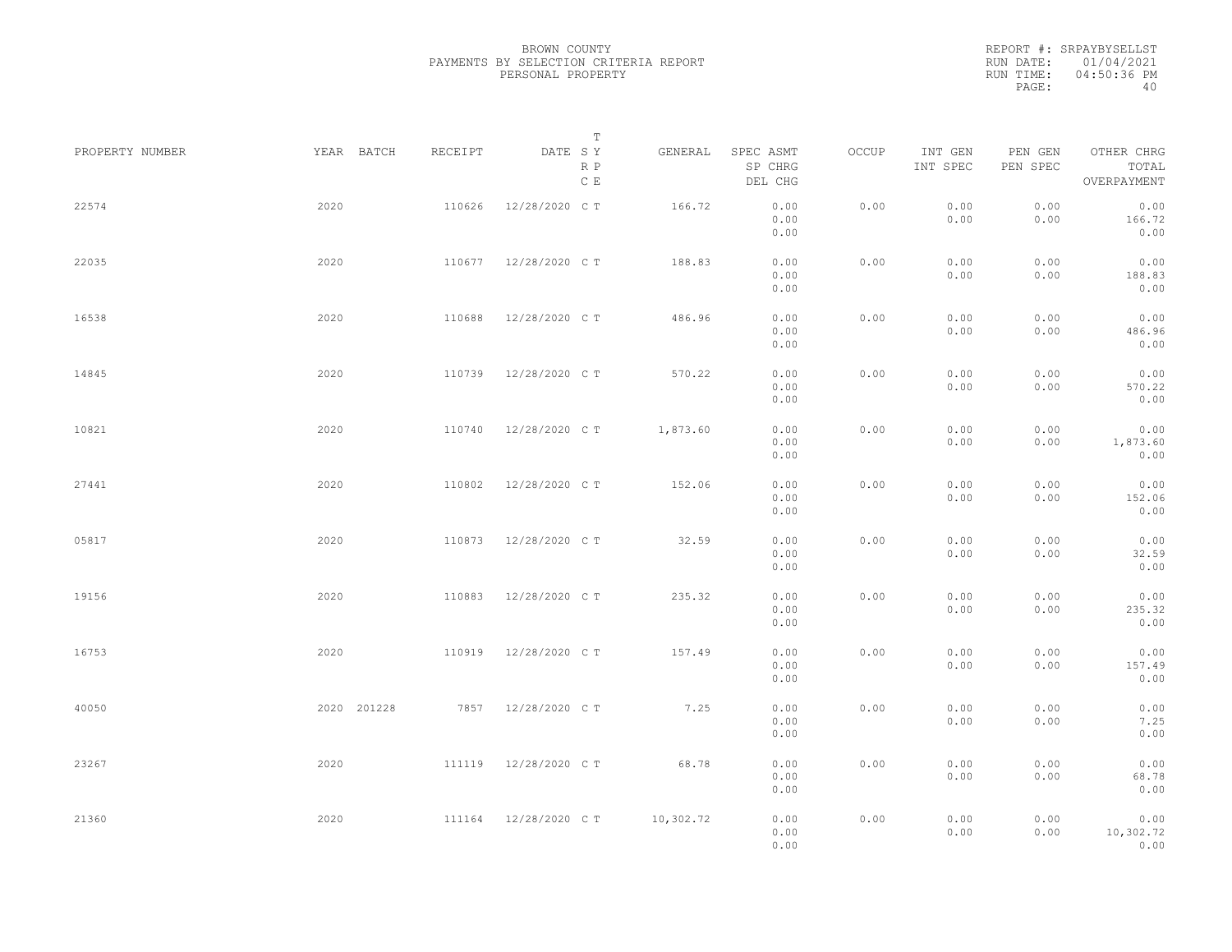|           | REPORT #: SRPAYBYSELLST |
|-----------|-------------------------|
|           | RUN DATE: 01/04/2021    |
| RUN TIME: | 04:50:36 PM             |
| PAGE:     | 41                      |

|                 |            |         | T                               |          |                                                                                                        |       |                     |                     |                                    |  |
|-----------------|------------|---------|---------------------------------|----------|--------------------------------------------------------------------------------------------------------|-------|---------------------|---------------------|------------------------------------|--|
| PROPERTY NUMBER | YEAR BATCH | RECEIPT | DATE SY<br>R P<br>$\,$ C $\,$ E | GENERAL  | SPEC ASMT<br>SP CHRG<br>DEL CHG                                                                        | OCCUP | INT GEN<br>INT SPEC | PEN GEN<br>PEN SPEC | OTHER CHRG<br>TOTAL<br>OVERPAYMENT |  |
| 20619           | 2020       | 111191  | 12/28/2020 C T                  | 23.53    | 0.00<br>0.00<br>0.00                                                                                   | 0.00  | 0.00<br>0.00        | 0.00<br>0.00        | 0.00<br>23.53<br>0.00              |  |
| 19884           | 2020       | 111212  | 12/28/2020 C T                  | 10.86    | 0.00<br>0.00<br>0.00                                                                                   | 0.00  | 0.00<br>0.00        | 0.00<br>0.00        | 0.00<br>10.86<br>0.00              |  |
| 03302           | 2020       | 111342  | 12/28/2020 C T                  | 110.43   | 0.00<br>0.00<br>0.00                                                                                   | 0.00  | 0.00<br>0.00        | 0.00<br>0.00        | 0.00<br>110.43<br>0.00             |  |
| 21541           | 2020       | 111433  | 12/28/2020 C T                  | 123.09   | 0.00<br>0.00<br>0.00                                                                                   | 0.00  | 0.00<br>0.00        | 0.00<br>0.00        | 0.00<br>123.09<br>0.00             |  |
| 16473           | 2020       | 111967  | 12/28/2020 C T                  | 14.47    | 0.00<br>0.00<br>0.00                                                                                   | 0.00  | 0.00<br>0.00        | 0.00<br>0.00        | 0.00<br>14.47<br>0.00              |  |
| 03352           | 2020       | 112031  | 12/28/2020 C T                  | 72.41    | 0.00<br>0.00<br>0.00                                                                                   | 0.00  | 0.00<br>0.00        | 0.00<br>0.00        | 0.00<br>72.41<br>0.00              |  |
| 09993           | 2020       | 112368  | 12/28/2020 C T                  | 25.33    | 0.00<br>0.00<br>0.00                                                                                   | 0.00  | 0.00<br>0.00        | 0.00<br>0.00        | 0.00<br>25.33<br>0.00              |  |
| 26758           | 2020       | 112987  | 12/29/2020 C T                  | 123.09   | 0.00<br>0.00<br>0.00                                                                                   | 0.00  | 0.00<br>0.00        | 0.00<br>0.00        | 0.00<br>123.09<br>0.00             |  |
| 26012           | 2020       | 113002  | 12/29/2020 C T                  | 535.84   | 0.00<br>0.00                                                                                           | 0.00  | 0.00<br>0.00        | 0.00<br>0.00        | 0.00<br>535.84                     |  |
| 26013           | 2020       | 113025  | 12/29/2020 C T                  | 3.61     | 0.00<br>0.00<br>0.00                                                                                   | 0.00  | 0.00<br>0.00        | 0.00<br>0.00        | 0.00<br>0.00<br>3.61               |  |
| 02941           | 2020       | 113027  | 12/29/2020 C T                  | 1,265.37 | 0.00<br>0.00<br>0.00                                                                                   | 0.00  | 0.00<br>0.00        | 0.00<br>0.00        | 0.00<br>0.00<br>1,265.37           |  |
| 25310           | 2020       | 113043  | 12/29/2020 C T                  | 479.72   | 0.00<br>$\ensuremath{\mathbf{0}}$ . $\ensuremath{\mathbf{0}}\,\ensuremath{\mathbf{0}}$<br>0.00<br>0.00 | 0.00  | 0.00<br>0.00        | 0.00<br>0.00        | 0.00<br>0.00<br>479.72<br>0.00     |  |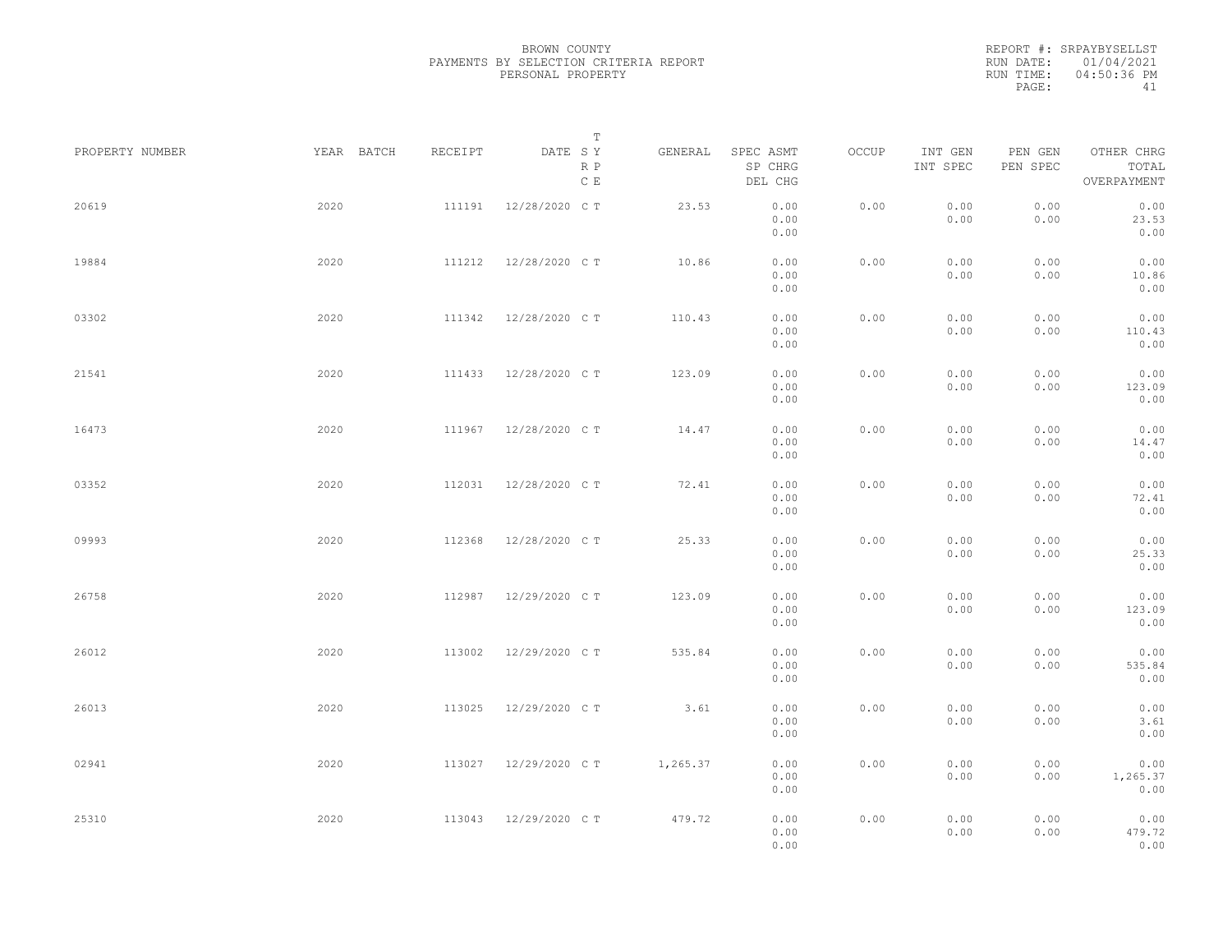|           | REPORT #: SRPAYBYSELLST |
|-----------|-------------------------|
|           | RUN DATE: 01/04/2021    |
| RUN TIME: | 04:50:36 PM             |
| PAGE:     | ΔΩ                      |

|                 |             |         | T                               |           |                                 |       |                     |                     |                                    |  |
|-----------------|-------------|---------|---------------------------------|-----------|---------------------------------|-------|---------------------|---------------------|------------------------------------|--|
| PROPERTY NUMBER | YEAR BATCH  | RECEIPT | DATE SY<br>R P<br>$\,$ C $\,$ E | GENERAL   | SPEC ASMT<br>SP CHRG<br>DEL CHG | OCCUP | INT GEN<br>INT SPEC | PEN GEN<br>PEN SPEC | OTHER CHRG<br>TOTAL<br>OVERPAYMENT |  |
| 24595           | 2020        | 113069  | 12/29/2020 C T                  | 30.78     | 0.00<br>0.00<br>0.00            | 0.00  | 0.00<br>0.00        | 0.00<br>0.00        | 0.00<br>30.78<br>0.00              |  |
| 03396           | 2020        | 113324  | 12/29/2020 C T                  | 14.47     | 0.00<br>0.00<br>0.00            | 0.00  | 0.00<br>0.00        | 0.00<br>0.00        | 0.00<br>14.47<br>0.00              |  |
| 25249           | 2020        |         | 113511 12/29/2020 CT            | 470.67    | 0.00<br>0.00<br>0.00            | 0.00  | 0.00<br>0.00        | 0.00<br>0.00        | 0.00<br>470.67<br>0.00             |  |
| 20641           | 2020        | 113542  | 12/29/2020 C T                  | 530.40    | 0.00<br>0.00<br>0.00            | 0.00  | 0.00<br>0.00        | 0.00<br>0.00        | 0.00<br>530.40<br>0.00             |  |
| 04572           | 2020        | 113551  | 12/29/2020 C T                  | 115.86    | 0.00<br>0.00<br>0.00            | 0.00  | 0.00<br>0.00        | 0.00<br>0.00        | 0.00<br>115.86<br>0.00             |  |
| 08549           | 2020        | 113686  | 12/29/2020 C T                  | 1.81      | 0.00<br>0.00<br>0.00            | 0.00  | 0.00<br>0.00        | 0.00<br>0.00        | 0.00<br>1.81<br>0.00               |  |
| 26375           | 2020        | 113766  | 12/29/2020 C T                  | 367.48    | 0.00<br>0.00<br>0.00            | 0.00  | 0.00<br>0.00        | 0.00<br>0.00        | 0.00<br>367.48<br>0.00             |  |
| 20585           | 2020 201229 | 7969    | 12/29/2020 C T                  | 14.47     | 0.00<br>0.00                    | 0.00  | 0.00<br>0.00        | 0.00<br>0.00        | 0.00<br>14.47                      |  |
| 18323           | 2020        | 113945  | 12/29/2020 C T                  | 27.15     | 0.00<br>0.00<br>0.00            | 0.00  | 0.00<br>0.00        | 0.00<br>0.00        | 0.00<br>0.00<br>27.15              |  |
| 07303           | 2020        | 114145  | 12/29/2020 C T                  | 5.43      | 0.00<br>0.00<br>0.00            | 0.00  | 0.00<br>0.00        | 0.00<br>0.00        | 0.00<br>0.00<br>5.43               |  |
| 03351           | 2020        | 114238  | 12/29/2020 C T                  | 769.35    | 0.00<br>0.00<br>0.00            | 0.00  | 0.00<br>0.00        | 0.00<br>0.00        | 0.00<br>0.00<br>769.35             |  |
| 40046           | 2020        |         | 114481 12/29/2020 CT            | 3, 149.82 | 0.00<br>0.00<br>0.00<br>0.00    | 0.00  | 0.00<br>0.00        | 0.00<br>0.00        | 0.00<br>0.00<br>3,149.82<br>0.00   |  |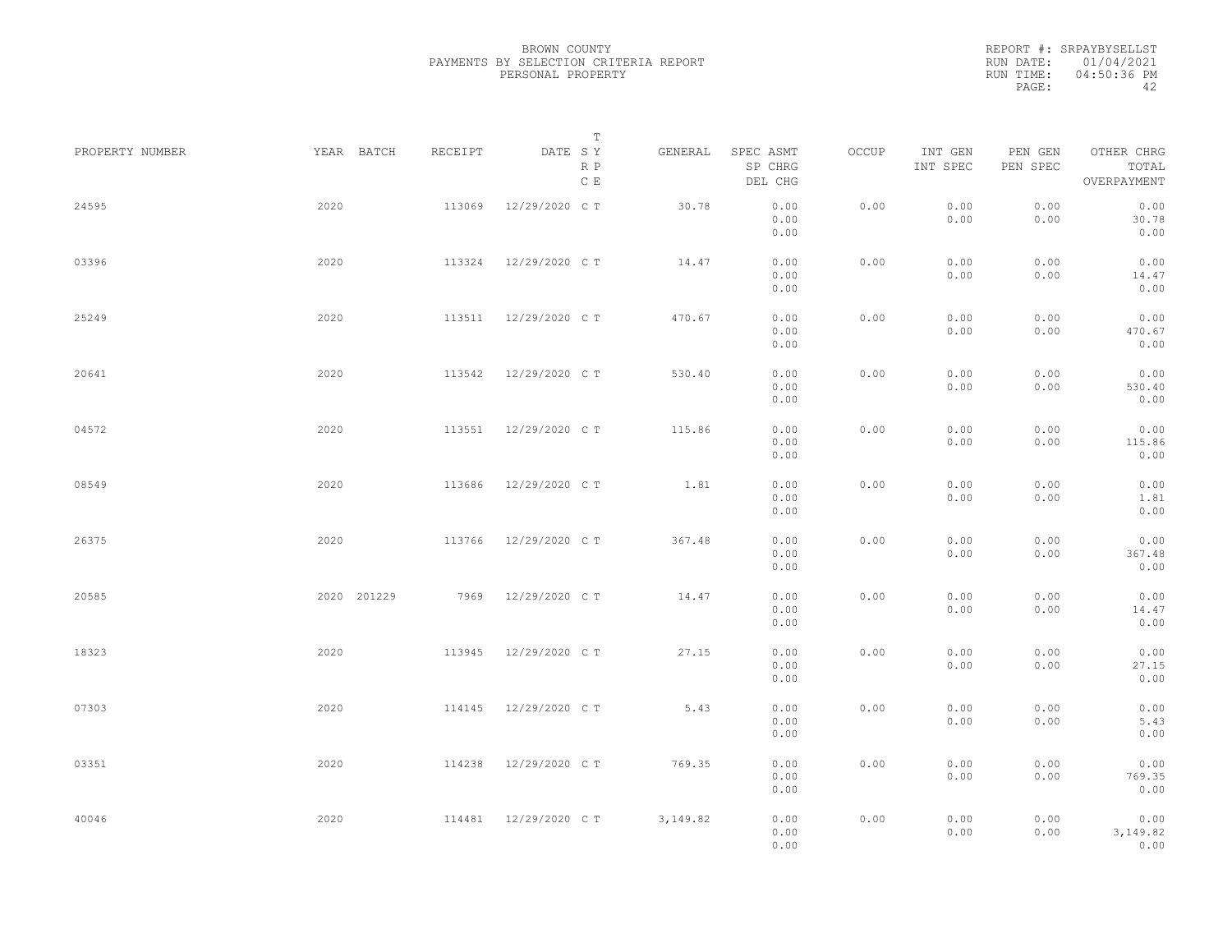REPORT #: SRPAYBYSELLST RUN DATE: 01/04/2021 RUN TIME: 04:50:37 PM PAGE: 43

|                 |             |         | $\mathbb T$           |          |                                 |       |                     |                     |                                    |  |
|-----------------|-------------|---------|-----------------------|----------|---------------------------------|-------|---------------------|---------------------|------------------------------------|--|
| PROPERTY NUMBER | YEAR BATCH  | RECEIPT | DATE SY<br>R P<br>C E | GENERAL  | SPEC ASMT<br>SP CHRG<br>DEL CHG | OCCUP | INT GEN<br>INT SPEC | PEN GEN<br>PEN SPEC | OTHER CHRG<br>TOTAL<br>OVERPAYMENT |  |
| 17490           | 2020        | 114504  | 12/29/2020 C T        | 2,280.91 | 0.00<br>0.00<br>0.00            | 0.00  | 0.00<br>0.00        | 0.00<br>0.00        | 0.00<br>2,280.91<br>0.00           |  |
| 03048           | 2020        | 114510  | 12/29/2020 C T        | 2,890.96 | 0.00<br>0.00<br>0.00            | 0.00  | 0.00<br>0.00        | 0.00<br>0.00        | 0.00<br>2,890.96<br>0.00           |  |
| 12915           | 2020        |         | 114517 12/29/2020 CT  | 1,219.29 | 0.00<br>0.00<br>0.00            | 0.00  | 0.00<br>0.00        | 0.00<br>0.00        | 0.00<br>1,219.29<br>0.00           |  |
| 03190           | 2020        | 114523  | 12/29/2020 C T        | 50.69    | 0.00<br>0.00<br>0.00            | 0.00  | 0.00<br>0.00        | 0.00<br>0.00        | 0.00<br>50.69<br>0.00              |  |
| 11511           | 2020        | 114532  | 12/29/2020 C T        | 56.11    | 0.00<br>0.00<br>0.00            | 0.00  | 0.00<br>0.00        | 0.00<br>0.00        | 0.00<br>56.11<br>0.00              |  |
| 03245           | 2020 201229 | 7999    | 12/29/2020 C T        | 3,448.52 | 0.00<br>0.00<br>0.00            | 0.00  | 0.00<br>0.00        | 0.00<br>0.00        | 0.00<br>3,448.52<br>0.00           |  |
| 03440           | 2020        | 114558  | 12/29/2020 C T        | 372.91   | 0.00<br>0.00<br>0.00            | 0.00  | 0.00<br>0.00        | 0.00<br>0.00        | 0.00<br>372.91<br>0.00             |  |
| 23330           | 2020        | 114567  | 12/29/2020 C T        | 4,744.65 | 0.00<br>0.00<br>0.00            | 0.00  | 0.00<br>0.00        | 0.00<br>0.00        | 0.00<br>4,744.65<br>0.00           |  |
| 40088           | 2020        | 114570  | 12/29/2020 C T        | 526.78   | 0.00<br>0.00<br>0.00            | 0.00  | 0.00<br>0.00        | 0.00<br>0.00        | 0.00<br>526.78<br>0.00             |  |
| 03024           | 2020        | 114571  | 12/29/2020 C T        | 2,168.68 | 0.00<br>0.00<br>0.00            | 0.00  | 0.00<br>0.00        | 0.00<br>0.00        | 0.00<br>2,168.68<br>0.00           |  |
| 25269           | 2020        |         | 114572 12/29/2020 CT  | 23.53    | 0.00<br>0.00<br>0.00            | 0.00  | 0.00<br>0.00        | 0.00<br>0.00        | 0.00<br>23.53<br>0.00              |  |
| 24716           | 2020        |         | 114594 12/29/2020 CT  | 2,092.65 | 0.00<br>0.00<br>0.00            | 0.00  | 0.00<br>0.00        | 0.00<br>0.00        | 0.00<br>2,092.65<br>0.00           |  |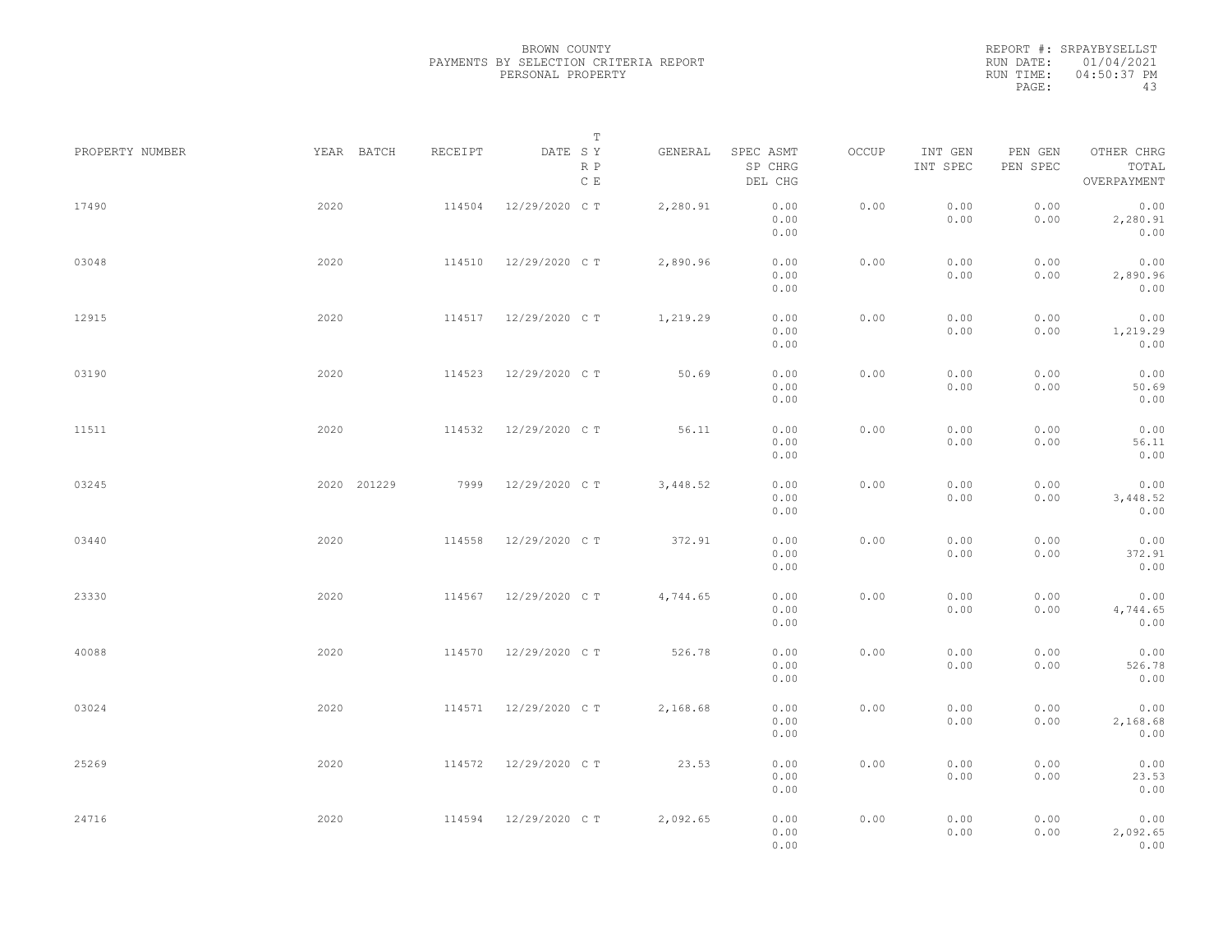REPORT #: SRPAYBYSELLST RUN DATE: 01/04/2021 RUN TIME: 04:50:37 PM PAGE: 44

|                 |            |                   | $\mathbb T$                     |          |                                 |       |                     |                     |                                    |  |
|-----------------|------------|-------------------|---------------------------------|----------|---------------------------------|-------|---------------------|---------------------|------------------------------------|--|
| PROPERTY NUMBER | YEAR BATCH | RECEIPT           | DATE SY<br>R P<br>$\,$ C $\,$ E | GENERAL  | SPEC ASMT<br>SP CHRG<br>DEL CHG | OCCUP | INT GEN<br>INT SPEC | PEN GEN<br>PEN SPEC | OTHER CHRG<br>TOTAL<br>OVERPAYMENT |  |
| 22129           | 2020       | 114618            | 12/29/2020 C T                  | 269.74   | 0.00<br>0.00<br>0.00            | 0.00  | 0.00<br>0.00        | 0.00<br>0.00        | 0.00<br>269.74<br>0.00             |  |
| 12956           | 2020       | 114626            | 12/29/2020 C T                  | 1,509.75 | 0.00<br>0.00<br>0.00            | 0.00  | 0.00<br>0.00        | 0.00<br>0.00        | 0.00<br>1,509.75<br>0.00           |  |
| 12958           | 2020       | 114627            | 12/29/2020 C T                  | 2,550.64 | 0.00<br>0.00<br>0.00            | 0.00  | 0.00<br>0.00        | 0.00<br>0.00        | 0.00<br>2,550.64<br>0.00           |  |
| 40031           | 2020       |                   | 114867 12/29/2020 CT            | 9.05     | 0.00<br>0.00<br>0.00            | 0.00  | 0.00<br>0.00        | 0.00<br>0.00        | 0.00<br>9.05<br>0.00               |  |
| 24085           | 2020       | 115141            | 12/29/2020 C T                  | 19.91    | 0.00<br>0.00<br>0.00            | 0.00  | 0.00<br>0.00        | 0.00<br>0.00        | 0.00<br>19.91<br>0.00              |  |
| 24589           | 2020       | 115160            | 12/29/2020 C T                  | 86.89    | 0.00<br>0.00<br>0.00            | 0.00  | 0.00<br>0.00        | 0.00<br>0.00        | 0.00<br>86.89<br>0.00              |  |
| 22687           | 2020       | 115166            | 12/29/2020 C T                  | 32.59    | 0.00<br>0.00<br>0.00            | 0.00  | 0.00<br>0.00        | 0.00<br>0.00        | 0.00<br>32.59<br>0.00              |  |
| 25892           | 2020       | 115191            | 12/29/2020 C T                  | 646.25   | 0.00<br>0.00<br>0.00            | 0.00  | 0.00<br>0.00        | 0.00<br>0.00        | 0.00<br>646.25<br>0.00             |  |
| 03187           | 2020       | 115193            | 12/29/2020 C T                  | 45.25    | 0.00<br>0.00<br>0.00            | 0.00  | 0.00<br>0.00        | 0.00<br>0.00        | 0.00<br>45.25<br>0.00              |  |
| 27106           | 2020       | 115199            | 12/29/2020 C T                  | 570.22   | 0.00<br>0.00<br>0.00            | 0.00  | 0.00<br>0.00        | 0.00<br>0.00        | 0.00<br>570.22<br>0.00             |  |
| 22120           | 2020       | 115221            | 12/29/2020 C T                  | 1,397.51 | 0.00<br>0.00<br>0.00            | 0.00  | 0.00<br>0.00        | 0.00<br>0.00        | 0.00<br>1,397.51<br>0.00           |  |
| 24688           | 2020       | Voids #<br>106217 | 12/22/2020 CV                   | $-32.59$ | 0.00<br>0.00<br>0.00            | 0.00  | 0.00<br>0.00        | 0.00<br>0.00        | 0.00<br>$-32.59$<br>0.00           |  |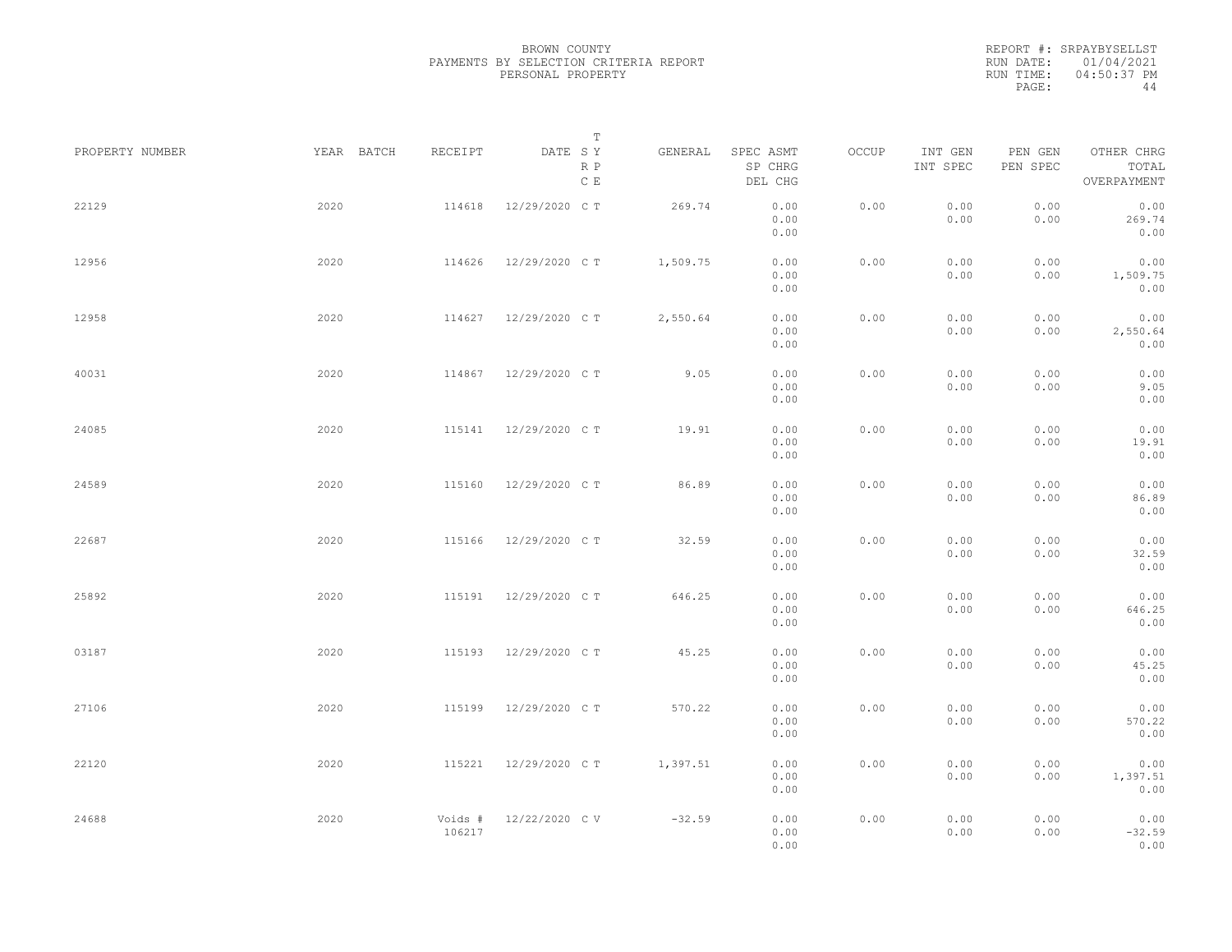REPORT #: SRPAYBYSELLST RUN DATE: 01/04/2021 RUN TIME: 04:50:37 PM PAGE: 45

|                 |            |         | $\mathbb T$                     |          |                                 |       |                     |                     |                                    |  |
|-----------------|------------|---------|---------------------------------|----------|---------------------------------|-------|---------------------|---------------------|------------------------------------|--|
| PROPERTY NUMBER | YEAR BATCH | RECEIPT | DATE SY<br>R P<br>$\,$ C $\,$ E | GENERAL  | SPEC ASMT<br>SP CHRG<br>DEL CHG | OCCUP | INT GEN<br>INT SPEC | PEN GEN<br>PEN SPEC | OTHER CHRG<br>TOTAL<br>OVERPAYMENT |  |
| 24717           | 2020       | 115244  | 12/29/2020 C T                  | 32.59    | 0.00<br>0.00<br>0.00            | 0.00  | 0.00<br>0.00        | 0.00<br>0.00        | 0.00<br>32.59<br>0.00              |  |
| 24936           | 2020       | 115264  | 12/29/2020 C T                  | 286.02   | 0.00<br>0.00<br>0.00            | 0.00  | 0.00<br>0.00        | 0.00<br>0.00        | 0.00<br>286.02<br>0.00             |  |
| 12912           | 2020       | 115281  | 12/29/2020 C T                  | 219.04   | 0.00<br>0.00<br>0.00            | 0.00  | 0.00<br>0.00        | 0.00<br>0.00        | 0.00<br>219.04<br>0.00             |  |
| 24011           | 2020       | 115303  | 12/29/2020 C T                  | 349.52   | 0.00<br>0.00<br>0.00            | 0.00  | 0.00<br>0.00        | 0.00<br>0.00        | 0.00<br>349.52<br>0.00             |  |
| 40110           | 2020       | 115315  | 12/29/2020 C T                  | 521.36   | 0.00<br>0.00<br>0.00            | 0.00  | 0.00<br>0.00        | 0.00<br>0.00        | 0.00<br>521.36<br>0.00             |  |
| 24059           | 2020       | 115400  | 12/29/2020 C T                  | 16.28    | 0.00<br>0.00<br>0.00            | 0.00  | 0.00<br>0.00        | 0.00<br>0.00        | 0.00<br>16.28<br>0.00              |  |
| 10732           | 2020       | 115461  | 12/29/2020 C T                  | 1,786.72 | 0.00<br>0.00<br>0.00            | 0.00  | 0.00<br>0.00        | 0.00<br>0.00        | 0.00<br>1,786.72<br>0.00           |  |
| 21626           | 2020       | 115530  | 12/29/2020 C T                  | 25.33    | 0.00<br>0.00<br>0.00            | 0.00  | 0.00<br>0.00        | 0.00<br>0.00        | 0.00<br>25.33<br>0.00              |  |
| 17470           | 2020       | 115652  | 12/29/2020 C T                  | 28.97    | 0.00<br>0.00<br>0.00            | 0.00  | 0.00<br>0.00        | 0.00<br>0.00        | 0.00<br>28.97<br>0.00              |  |
| 03112           | 2020       | 115661  | 12/29/2020 C T                  | 68.78    | 0.00<br>0.00<br>0.00            | 0.00  | 0.00<br>0.00        | 0.00<br>0.00        | 0.00<br>68.78<br>0.00              |  |
| 11472           | 2020       | 115910  | 12/29/2020 C T                  | 9.05     | 0.00<br>0.00<br>0.00            | 0.00  | 0.00<br>0.00        | 0.00<br>0.00        | 0.00<br>9.05<br>0.00               |  |
| 26642           | 2020       | 115921  | 12/29/2020 C T                  | 23.53    | 0.00<br>0.00<br>0.00            | 0.00  | 0.00<br>0.00        | 0.00<br>0.00        | 0.00<br>23.53<br>0.00              |  |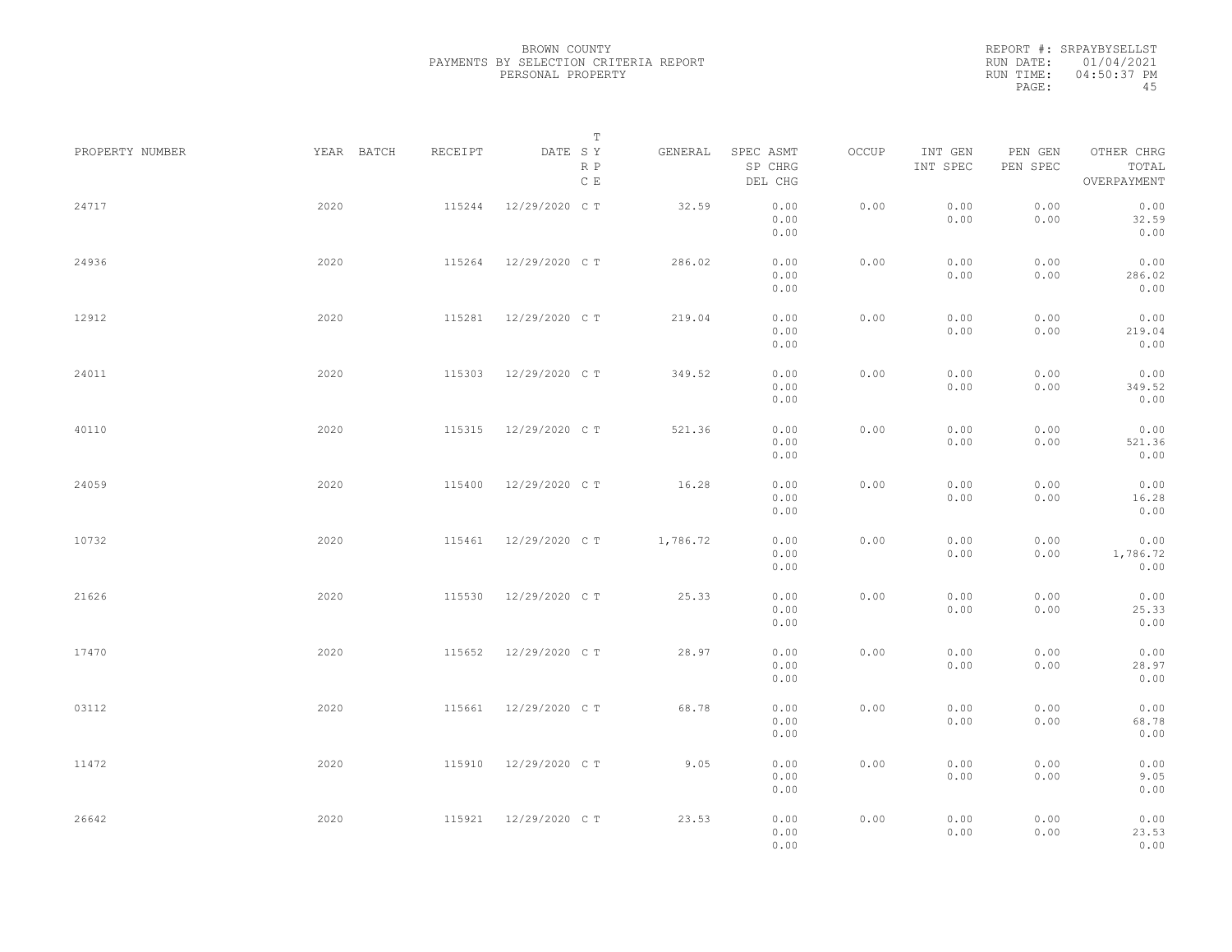REPORT #: SRPAYBYSELLST RUN DATE: 01/04/2021 RUN TIME: 04:50:37 PM PAGE: 46

|                 |            |         | $\mathbb T$           |          |                                 |       |                     |                     |                                    |
|-----------------|------------|---------|-----------------------|----------|---------------------------------|-------|---------------------|---------------------|------------------------------------|
| PROPERTY NUMBER | YEAR BATCH | RECEIPT | DATE SY<br>R P<br>C E | GENERAL  | SPEC ASMT<br>SP CHRG<br>DEL CHG | OCCUP | INT GEN<br>INT SPEC | PEN GEN<br>PEN SPEC | OTHER CHRG<br>TOTAL<br>OVERPAYMENT |
| 15793           | 2020       | 116196  | 12/29/2020 C T        | 9.05     | 0.00<br>0.00<br>0.00            | 0.00  | 0.00<br>0.00        | 0.00<br>0.00        | 0.00<br>9.05<br>0.00               |
| 20581           | 2020       | 116266  | 12/29/2020 C T        | 63.36    | 0.00<br>0.00<br>0.00            | 0.00  | 0.00<br>0.00        | 0.00<br>0.00        | 0.00<br>63.36<br>0.00              |
| 26765           | 2020       | 116375  | 12/29/2020 C T        | 2,490.88 | 0.00<br>0.00<br>0.00            | 0.00  | 0.00<br>0.00        | 0.00<br>0.00        | 0.00<br>2,490.88<br>0.00           |
| 22580           | 2020       | 116399  | 12/29/2020 C T        | 7.25     | 0.00<br>0.00<br>0.00            | 0.00  | 0.00<br>0.00        | 0.00<br>0.00        | 0.00<br>7.25<br>0.00               |
| 10015           | 2020       | 116606  | 12/30/2020 C T        | 541.25   | 0.00<br>0.00<br>0.00            | 0.00  | 0.00<br>0.00        | 0.00<br>0.00        | 0.00<br>541.25<br>0.00             |
| 04569           | 2020       | 116611  | 12/30/2020 C T        | 48.87    | 0.00<br>0.00<br>0.00            | 0.00  | 0.00<br>0.00        | 0.00<br>0.00        | 0.00<br>48.87<br>0.00              |
| 03243           | 2020       | 116612  | 12/30/2020 C T        | 295.07   | 0.00<br>0.00<br>0.00            | 0.00  | 0.00<br>0.00        | 0.00<br>0.00        | 0.00<br>295.07<br>0.00             |
| 24634           | 2020       | 116613  | 12/30/2020 C T        | 505.06   | 0.00<br>0.00<br>0.00            | 0.00  | 0.00<br>0.00        | 0.00<br>0.00        | 0.00<br>505.06<br>0.00             |
| 22563           | 2020       | 116614  | 12/30/2020 C T        | 45.25    | 0.00<br>0.00<br>0.00            | 0.00  | 0.00<br>0.00        | 0.00<br>0.00        | 0.00<br>45.25<br>0.00              |
| 24061           | 2020       | 116634  | 12/30/2020 C T        | 12.68    | 0.00<br>0.00<br>0.00            | 0.00  | 0.00<br>0.00        | 0.00<br>0.00        | 0.00<br>12.68<br>0.00              |
| 12928           | 2020       | 116646  | 12/30/2020 C T        | 36.21    | 0.00<br>0.00<br>0.00            | 0.00  | 0.00<br>0.00        | 0.00<br>0.00        | 0.00<br>36.21<br>0.00              |
| 25862           | 2020       | 116648  | 12/30/2020 C T        | 615.48   | 0.00<br>0.00<br>0.00            | 0.00  | 0.00<br>0.00        | 0.00<br>0.00        | 0.00<br>615.48<br>0.00             |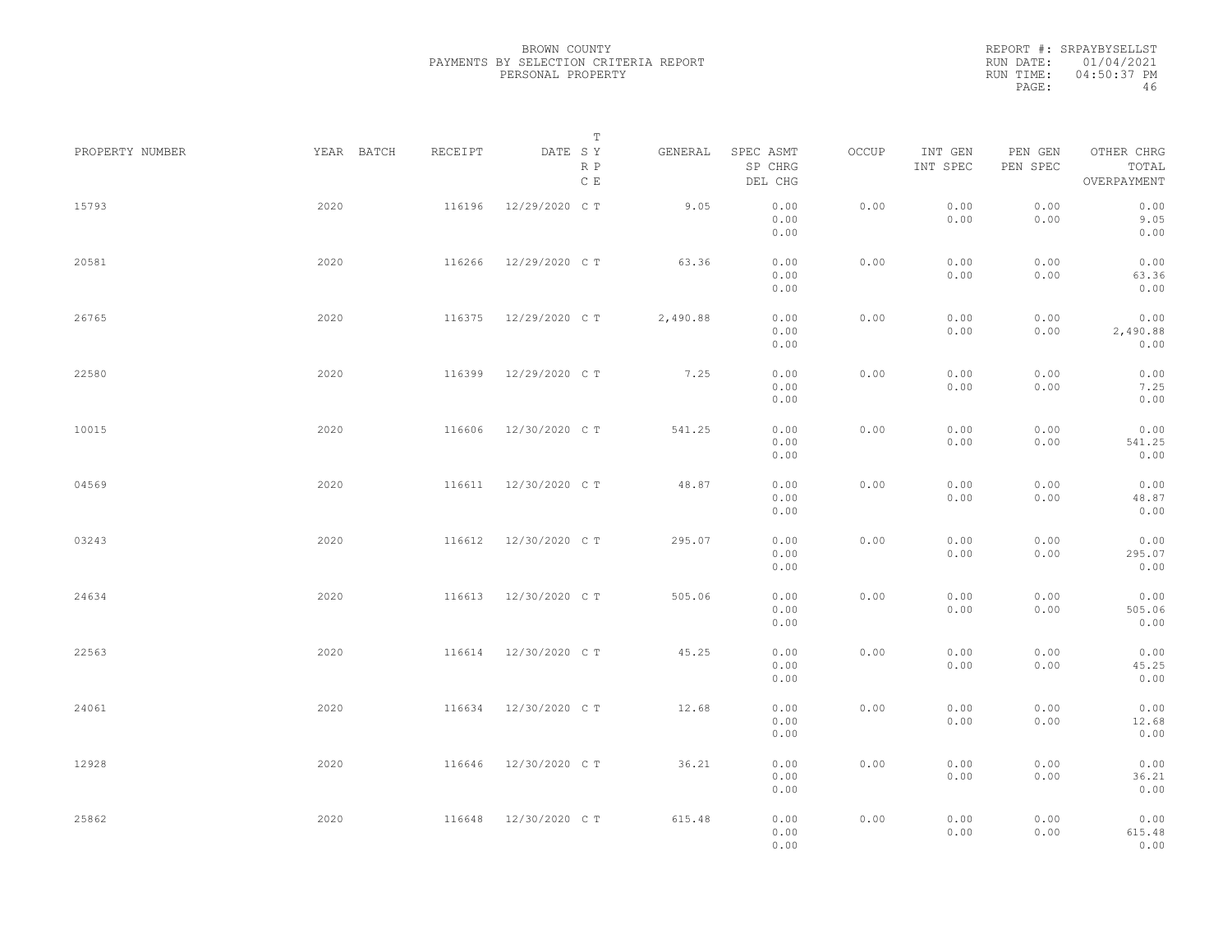|           | REPORT #: SRPAYBYSELLST |
|-----------|-------------------------|
|           | RUN DATE: 01/04/2021    |
| RUN TIME: | 04:50:38 PM             |
| PAGE:     | 47                      |

|                 |            |         | T                               |           |                                 |       |                     |                     |                                    |  |
|-----------------|------------|---------|---------------------------------|-----------|---------------------------------|-------|---------------------|---------------------|------------------------------------|--|
| PROPERTY NUMBER | YEAR BATCH | RECEIPT | DATE SY<br>R P<br>$\,$ C $\,$ E | GENERAL   | SPEC ASMT<br>SP CHRG<br>DEL CHG | OCCUP | INT GEN<br>INT SPEC | PEN GEN<br>PEN SPEC | OTHER CHRG<br>TOTAL<br>OVERPAYMENT |  |
| 03397           | 2020       | 116656  | 12/30/2020 C T                  | 25.33     | 0.00<br>0.00<br>0.00            | 0.00  | 0.00<br>0.00        | 0.00<br>0.00        | 0.00<br>25.33<br>0.00              |  |
| 25861           | 2020       | 116666  | 12/30/2020 C T                  | 188.26    | 0.00<br>0.00<br>0.00            | 0.00  | 0.00<br>0.00        | 0.00<br>0.00        | 0.00<br>188.26<br>0.00             |  |
| 03143           | 2020       |         | 116713 12/30/2020 CT            | 86.89     | 0.00<br>0.00<br>0.00            | 0.00  | 0.00<br>0.00        | 0.00<br>0.00        | 0.00<br>86.89<br>0.00              |  |
| 23300           | 2020       | 116878  | 12/30/2020 C T                  | 333.08    | 0.00<br>0.00<br>0.00            | 0.00  | 0.00<br>0.00        | 0.00<br>0.00        | 0.00<br>333.08<br>0.00             |  |
| 27405           | 2020       | 116957  | 12/30/2020 C T                  | 14.47     | 0.00<br>0.00<br>0.00            | 0.00  | 0.00<br>0.00        | 0.00<br>0.00        | 0.00<br>14.47<br>0.00              |  |
| 03116           | 2020       | 116958  | 12/30/2020 C T                  | 30.78     | 0.00<br>0.00<br>0.00            | 0.00  | 0.00<br>0.00        | 0.00<br>0.00        | 0.00<br>30.78<br>0.00              |  |
| 11039           | 2020       | 117001  | 12/30/2020 C T                  | 1,676.29  | 0.00<br>0.00<br>0.00            | 0.00  | 0.00<br>0.00        | 0.00<br>0.00        | 0.00<br>1,676.29<br>0.00           |  |
| 03266           | 2020       | 117077  | 12/30/2020 C T                  | 128.53    | 0.00<br>0.00<br>0.00            | 0.00  | 0.00<br>0.00        | 0.00<br>0.00        | 0.00<br>128.53<br>0.00             |  |
| 22597           | 2020       | 117261  | 12/30/2020 C T                  | 1,777.64  | 0.00<br>0.00<br>0.00            | 0.00  | 0.00<br>0.00        | 0.00<br>0.00        | 0.00<br>1,777.64<br>0.00           |  |
| 25316           | 2020       | 117273  | 12/30/2020 C T                  | 63.36     | 0.00<br>0.00<br>0.00            | 0.00  | 0.00<br>0.00        | 0.00<br>0.00        | 0.00<br>63.36<br>0.00              |  |
| 24044           | 2020       | 117293  | 12/30/2020 C T                  | 74,761.23 | 0.00<br>0.00<br>0.00            | 0.00  | 0.00<br>0.00        | 0.00<br>0.00        | 0.00<br>74,761.23<br>0.00          |  |
| 22562           | 2020       | 117340  | 12/30/2020 C T                  | 38.02     | 0.00<br>0.00<br>0.00            | 0.00  | 0.00<br>0.00        | 0.00<br>0.00        | 0.00<br>38.02<br>0.00              |  |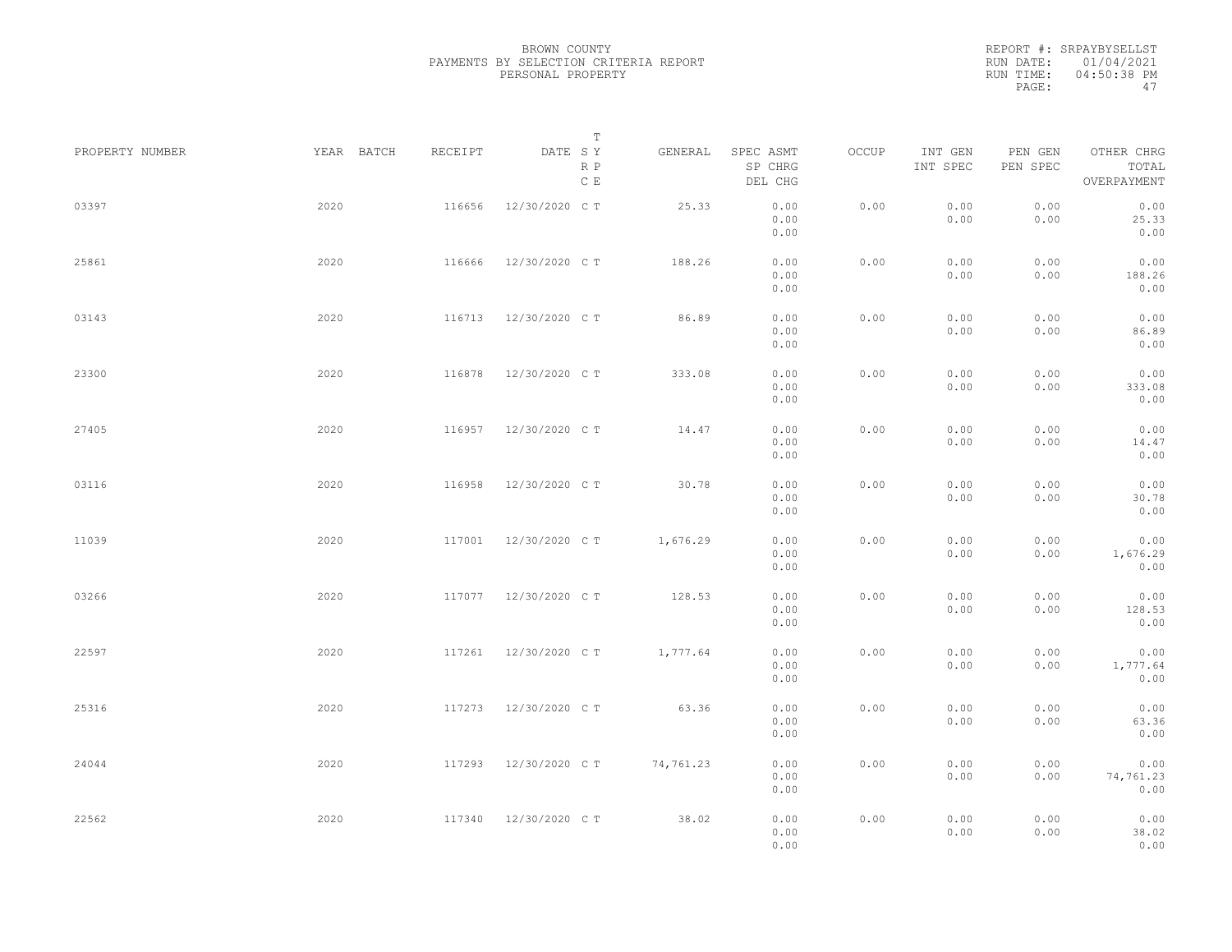|           | REPORT #: SRPAYBYSELLST |
|-----------|-------------------------|
|           | RUN DATE: 01/04/2021    |
| RUN TIME: | 04:50:38 PM             |
| PAGE:     | 48                      |

|                 |      |            |         | Т                               |          |                                 |       |                     |                     |                                    |  |
|-----------------|------|------------|---------|---------------------------------|----------|---------------------------------|-------|---------------------|---------------------|------------------------------------|--|
| PROPERTY NUMBER |      | YEAR BATCH | RECEIPT | DATE SY<br>R P<br>$\,$ C $\,$ E | GENERAL  | SPEC ASMT<br>SP CHRG<br>DEL CHG | OCCUP | INT GEN<br>INT SPEC | PEN GEN<br>PEN SPEC | OTHER CHRG<br>TOTAL<br>OVERPAYMENT |  |
| 04551           | 2020 |            | 117630  | 12/30/2020 C T                  | 56.11    | 0.00<br>0.00<br>0.00            | 0.00  | 0.00<br>0.00        | 0.00<br>0.00        | 0.00<br>56.11<br>0.00              |  |
| 25877           | 2020 |            | 117672  | 12/30/2020 C T                  | 2,994.14 | 0.00<br>0.00<br>0.00            | 0.00  | 0.00<br>0.00        | 0.00<br>0.00        | 0.00<br>2,994.14<br>0.00           |  |
| 25839           | 2020 |            |         | 117711 12/30/2020 CT            | 19.91    | 0.00<br>0.00<br>0.00            | 0.00  | 0.00<br>0.00        | 0.00<br>0.00        | 0.00<br>19.91<br>0.00              |  |
| 25903           | 2020 |            | 117846  | 12/30/2020 C T                  | 467.05   | 0.00<br>0.00<br>0.00            | 0.00  | 0.00<br>0.00        | 0.00<br>0.00        | 0.00<br>467.05<br>0.00             |  |
| 12184           | 2020 |            | 117880  | 12/30/2020 C T                  | 640.83   | 0.00<br>0.00<br>0.00            | 0.00  | 0.00<br>0.00        | 0.00<br>0.00        | 0.00<br>640.83<br>0.00             |  |
| 04990           | 2020 |            | 117899  | 12/30/2020 C T                  | 1,352.25 | 0.00<br>0.00<br>0.00            | 0.00  | 0.00<br>0.00        | 0.00<br>0.00        | 0.00<br>1,352.25<br>0.00           |  |
| 03225           | 2020 |            | 118003  | 12/30/2020 C T                  | 19.91    | 0.00<br>0.00<br>0.00            | 0.00  | 0.00<br>0.00        | 0.00<br>0.00        | 0.00<br>19.91<br>0.00              |  |
| 25841           | 2020 |            | 118012  | 12/30/2020 C T                  | 228.09   | 0.00<br>0.00<br>0.00            | 0.00  | 0.00<br>0.00        | 0.00<br>0.00        | 0.00<br>228.09<br>0.00             |  |
| 09279           | 2020 |            | 118028  | 12/30/2020 C T                  | 123.09   | 0.00<br>0.00<br>0.00            | 0.00  | 0.00<br>0.00        | 0.00<br>0.00        | 0.00<br>123.09<br>0.00             |  |
| 26651           | 2020 |            | 118039  | 12/30/2020 C T                  | 992.02   | 0.00<br>0.00<br>0.00            | 0.00  | 0.00<br>0.00        | 0.00<br>0.00        | 0.00<br>992.02<br>0.00             |  |
| 26634           | 2020 |            | 118057  | 12/30/2020 C T                  | 128.53   | 0.00<br>0.00<br>0.00            | 0.00  | 0.00<br>0.00        | 0.00<br>0.00        | 0.00<br>128.53<br>0.00             |  |
| 25840           | 2020 |            | 118070  | 12/30/2020 C T                  | 990.20   | 0.00<br>0.00<br>0.00            | 0.00  | 0.00<br>0.00        | 0.00<br>0.00        | 0.00<br>990.20<br>0.00             |  |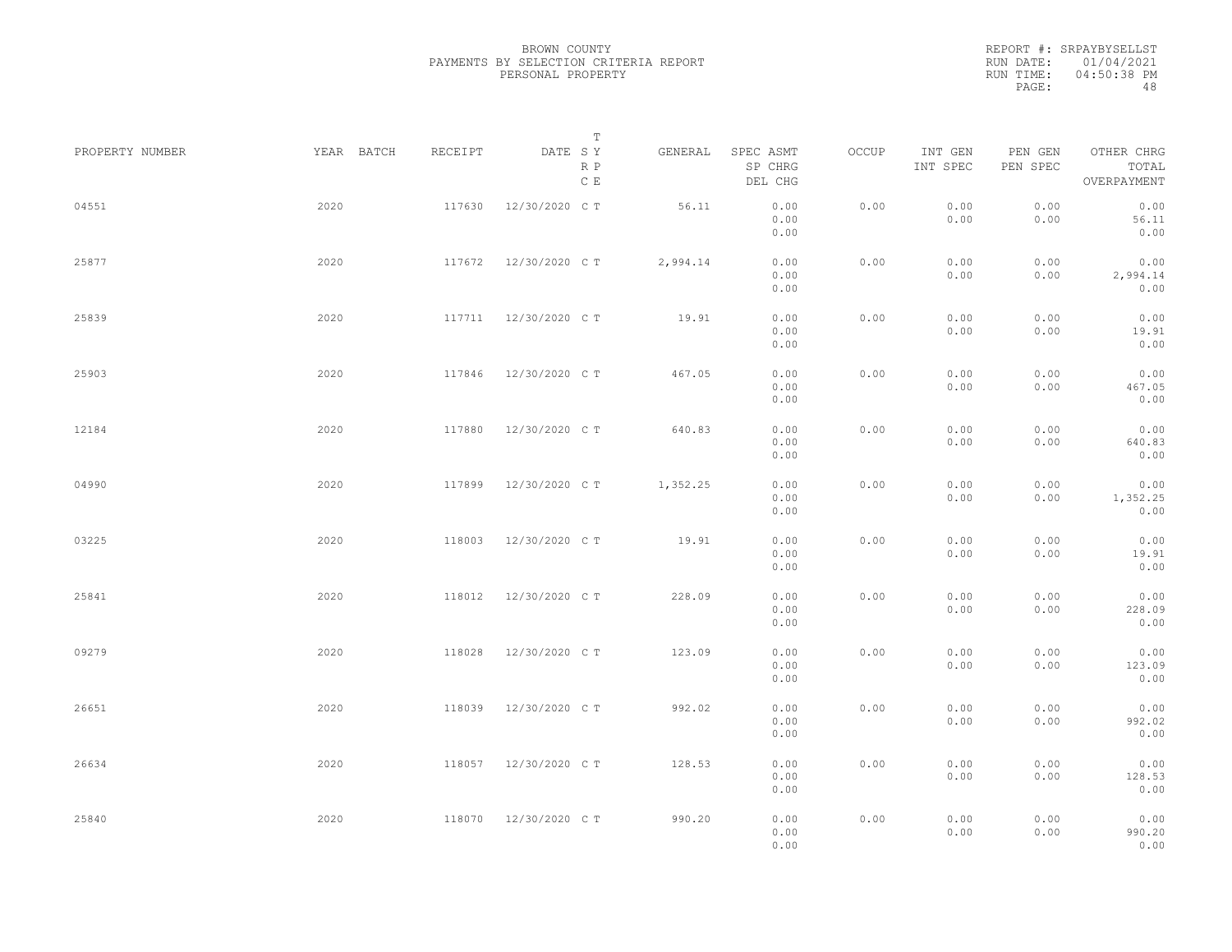|           | REPORT #: SRPAYBYSELLST |
|-----------|-------------------------|
|           | RUN DATE: 01/04/2021    |
| RUN TIME: | 04:50:38 PM             |
| PAGE:     | 49                      |

|                 |             |         | $\mathbb T$                     |          |                                 |       |                     |                     |                                    |  |
|-----------------|-------------|---------|---------------------------------|----------|---------------------------------|-------|---------------------|---------------------|------------------------------------|--|
| PROPERTY NUMBER | YEAR BATCH  | RECEIPT | DATE SY<br>R P<br>$\,$ C $\,$ E | GENERAL  | SPEC ASMT<br>SP CHRG<br>DEL CHG | OCCUP | INT GEN<br>INT SPEC | PEN GEN<br>PEN SPEC | OTHER CHRG<br>TOTAL<br>OVERPAYMENT |  |
| 17535           | 2020        | 118115  | 12/30/2020 C T                  | 200.93   | 0.00<br>0.00<br>0.00            | 0.00  | 0.00<br>0.00        | 0.00<br>0.00        | 0.00<br>200.93<br>0.00             |  |
| 18318           | 2020        | 118132  | 12/30/2020 C T                  | 765.74   | 0.00<br>0.00<br>0.00            | 0.00  | 0.00<br>0.00        | 0.00<br>0.00        | 0.00<br>765.74<br>0.00             |  |
| 25875           | 2020        | 118307  | 12/30/2020 C T                  | 48.87    | 0.00<br>0.00<br>0.00            | 0.00  | 0.00<br>0.00        | 0.00<br>0.00        | 0.00<br>48.87<br>0.00              |  |
| 11985           | 2020        | 118449  | 12/30/2020 C T                  | 21.72    | 0.00<br>0.00<br>0.00            | 0.00  | 0.00<br>0.00        | 0.00<br>0.00        | 0.00<br>21.72<br>0.00              |  |
| 40074           | 2020        | 119055  | 12/31/2020 C T                  | 63.36    | 0.00<br>0.00<br>0.00            | 0.00  | 0.00<br>0.00        | 0.00<br>0.00        | 0.00<br>63.36<br>0.00              |  |
| 03214           | 2020        | 119105  | 12/31/2020 C T                  | 68.78    | 0.00<br>0.00<br>0.00            | 0.00  | 0.00<br>0.00        | 0.00<br>0.00        | 0.00<br>68.78<br>0.00              |  |
| 03401           | 2020        | 119177  | 12/31/2020 C T                  | 427.22   | 0.00<br>0.00<br>0.00            | 0.00  | 0.00<br>0.00        | 0.00<br>0.00        | 0.00<br>427.22<br>0.00             |  |
| 10170           | 2020        | 119203  | 12/31/2020 C T                  | 262.49   | 0.00<br>0.00<br>0.00            | 0.00  | 0.00<br>0.00        | 0.00<br>0.00        | 0.00<br>262.49<br>0.00             |  |
| 11376           | 2020        | 119235  | 12/31/2020 C T                  | 613.67   | 0.00<br>0.00<br>0.00            | 0.00  | 0.00<br>0.00        | 0.00<br>0.00        | 0.00<br>613.67<br>0.00             |  |
| 10016           | 2020        | 119320  | 12/31/2020 C T                  | 3,039.41 | 0.00<br>0.00<br>0.00            | 0.00  | 0.00<br>0.00        | 0.00<br>0.00        | 0.00<br>3,039.41<br>0.00           |  |
| 14939           | 2020 201231 | 8282    | 12/31/2020 C T                  | 5.43     | 0.00<br>0.00<br>0.00            | 0.00  | 0.00<br>0.00        | 0.00<br>0.00        | 0.00<br>5.43<br>0.00               |  |
| 19131           | 2020        |         | 119467 12/31/2020 CT            | 255.25   | 0.00<br>0.00<br>0.00            | 0.00  | 0.00<br>0.00        | 0.00<br>0.00        | 0.00<br>255.25<br>0.00             |  |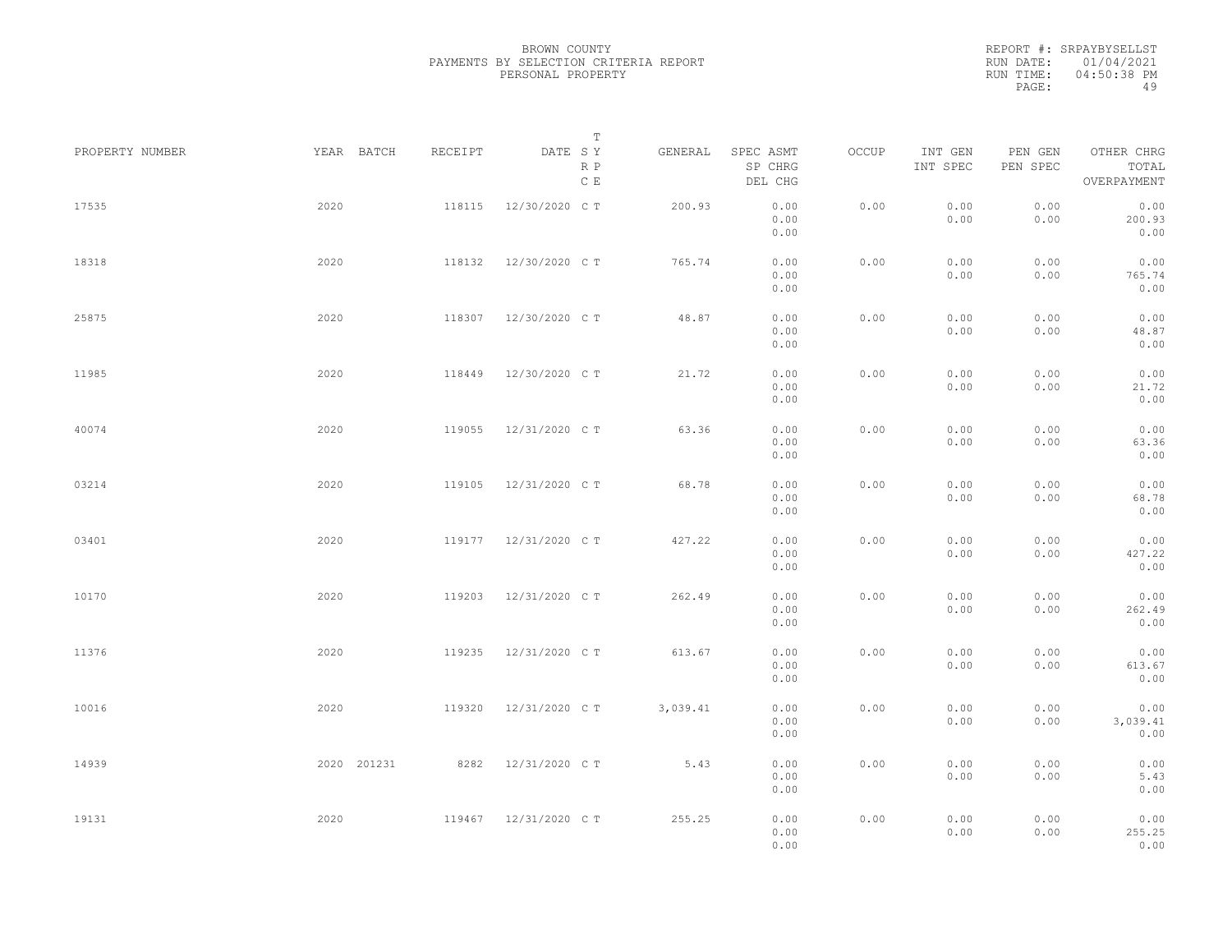REPORT #: SRPAYBYSELLST RUN DATE: 01/04/2021 RUN TIME: 04:50:38 PM PAGE: 50

|                 |            |         | $\mathbb T$           |          |                                 |       |                     |                     |                                    |  |
|-----------------|------------|---------|-----------------------|----------|---------------------------------|-------|---------------------|---------------------|------------------------------------|--|
| PROPERTY NUMBER | YEAR BATCH | RECEIPT | DATE SY<br>R P<br>C E | GENERAL  | SPEC ASMT<br>SP CHRG<br>DEL CHG | OCCUP | INT GEN<br>INT SPEC | PEN GEN<br>PEN SPEC | OTHER CHRG<br>TOTAL<br>OVERPAYMENT |  |
| 03332           | 2020       | 119510  | 12/31/2020 C T        | 465.22   | 0.00<br>0.00<br>0.00            | 0.00  | 0.00<br>0.00        | 0.00<br>0.00        | 0.00<br>465.22<br>0.00             |  |
| 27653           | 2020       | 119705  | 12/31/2020 C T        | 2,000.32 | 0.00<br>0.00<br>0.00            | 0.00  | 0.00<br>0.00        | 0.00<br>0.00        | 0.00<br>2,000.32<br>0.00           |  |
| 25858           | 2020       | 119716  | 12/31/2020 C T        | 429.04   | 0.00<br>0.00<br>0.00            | 0.00  | 0.00<br>0.00        | 0.00<br>0.00        | 0.00<br>429.04<br>0.00             |  |
| 08118           | 2020       | 119812  | 12/31/2020 C T        | 617.29   | 0.00<br>0.00<br>0.00            | 0.00  | 0.00<br>0.00        | 0.00<br>0.00        | 0.00<br>617.29<br>0.00             |  |
| 27676           | 2020       | 119848  | 12/31/2020 C T        | 537.65   | 0.00<br>0.00<br>0.00            | 0.00  | 0.00<br>0.00        | 0.00<br>0.00        | 0.00<br>537.65<br>0.00             |  |
| 24615           | 2020       | 120302  | 12/31/2020 C T        | 43.45    | 0.00<br>0.00<br>0.00            | 0.00  | 0.00<br>0.00        | 0.00<br>0.00        | 0.00<br>43.45<br>0.00              |  |
| 09863           | 2020       | 120393  | 12/31/2020 C T        | 176.77   | 0.00<br>0.00<br>0.00            | 0.00  | 0.00<br>0.00        | 0.00<br>0.00        | 0.00<br>176.77<br>0.00             |  |
| 10664           | 2020       | 120499  | 12/31/2020 C T        | 656.86   | 0.00<br>0.00<br>0.00            | 0.00  | 0.00<br>0.00        | 0.00<br>0.00        | 0.00<br>656.86<br>0.00             |  |
| 27528           | 2020       | 120515  | 12/31/2020 C T        | 224.46   | 0.00<br>0.00<br>0.00            | 0.00  | 0.00<br>0.00        | 0.00<br>0.00        | 0.00<br>224.46<br>0.00             |  |
| 25834           | 2020       | 120673  | 12/31/2020 C T        | 5.43     | 0.00<br>0.00<br>0.00            | 0.00  | 0.00<br>0.00        | 0.00<br>0.00        | 0.00<br>5.43<br>0.00               |  |
| 12933           | 2020       | 120692  | 12/31/2020 C T        | 23.53    | 0.00<br>0.00<br>0.00            | 0.00  | 0.00<br>0.00        | 0.00<br>0.00        | 0.00<br>23.53<br>0.00              |  |
| 24708           | 2020       | 120716  | 12/31/2020 C T        | 18.10    | 0.00<br>0.00<br>0.00            | 0.00  | 0.00<br>0.00        | 0.00<br>0.00        | 0.00<br>18.10<br>0.00              |  |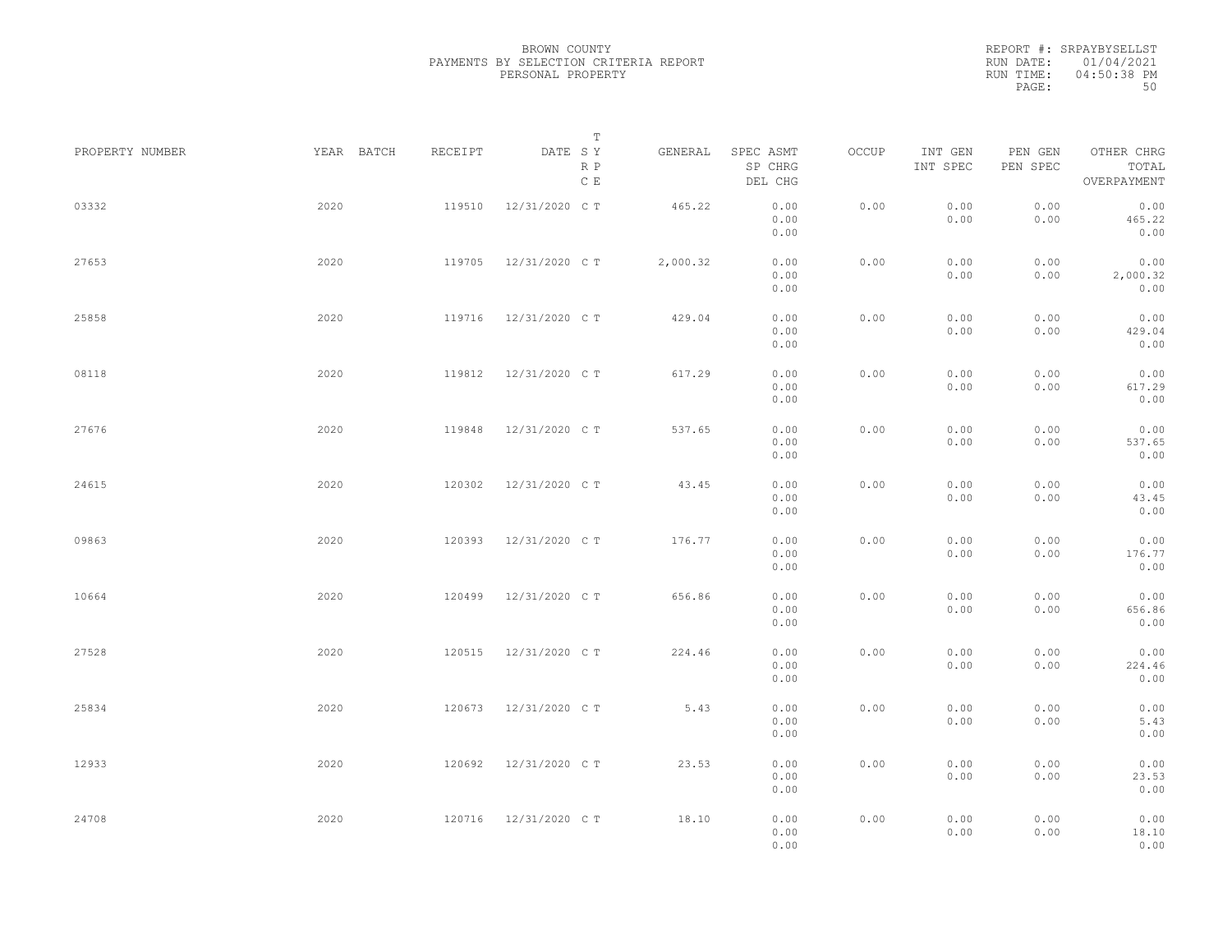|           | REPORT #: SRPAYBYSELLST |
|-----------|-------------------------|
|           | RUN DATE: 01/04/2021    |
| RUN TIME: | $04:50:39$ PM           |
| PAGE:     | 51                      |

|                 |            |         | T                     |         |                                 |       |                     |                     |                                    |  |
|-----------------|------------|---------|-----------------------|---------|---------------------------------|-------|---------------------|---------------------|------------------------------------|--|
| PROPERTY NUMBER | YEAR BATCH | RECEIPT | DATE SY<br>R P<br>C E | GENERAL | SPEC ASMT<br>SP CHRG<br>DEL CHG | OCCUP | INT GEN<br>INT SPEC | PEN GEN<br>PEN SPEC | OTHER CHRG<br>TOTAL<br>OVERPAYMENT |  |
| 03265           | 2020       | 120760  | 12/31/2020 C T        | 148.45  | 0.00<br>0.00<br>0.00            | 0.00  | 0.00<br>0.00        | 0.00<br>0.00        | 0.00<br>148.45<br>0.00             |  |
| 26670           | 2020       | 120771  | 12/31/2020 C T        | 508.67  | 0.00<br>0.00<br>0.00            | 0.00  | 0.00<br>0.00        | 0.00<br>0.00        | 0.00<br>508.67<br>0.00             |  |
| 25842           | 2020       | 120775  | 12/31/2020 C T        | 105.00  | 0.00<br>0.00<br>0.00            | 0.00  | 0.00<br>0.00        | 0.00<br>0.00        | 0.00<br>105.00<br>0.00             |  |
| 20370           | 2020       | 120784  | 12/31/2020 C T        | 18.10   | 0.00<br>0.00<br>0.00            | 0.00  | 0.00<br>0.00        | 0.00<br>0.00        | 0.00<br>18.10<br>0.00              |  |
| 26360           | 2020       | 120802  | 12/31/2020 C T        | 18.10   | 0.00<br>0.00<br>0.00            | 0.00  | 0.00<br>0.00        | 0.00<br>0.00        | 0.00<br>18.10<br>0.00              |  |
| 25219           | 2020       | 120842  | 12/31/2020 C T        | 97.75   | 0.00<br>0.00<br>0.00            | 0.00  | 0.00<br>0.00        | 0.00<br>0.00        | 0.00<br>97.75<br>0.00              |  |
| 22097           | 2020       | 120871  | 12/31/2020 C T        | 25.33   | 0.00<br>0.00<br>0.00            | 0.00  | 0.00<br>0.00        | 0.00<br>0.00        | 0.00<br>25.33<br>0.00              |  |
| 23236           | 2020       | 120878  | 12/31/2020 C T        | 96.41   | 0.00<br>0.00<br>0.00            | 0.00  | 0.00<br>0.00        | 0.00<br>0.00        | 0.00<br>96.41<br>0.00              |  |
| 13852           | 2020       | 120904  | 12/31/2020 C T        | 12.68   | 0.00<br>0.00<br>0.00            | 0.00  | 0.00<br>0.00        | 0.00<br>0.00        | 0.00<br>12.68<br>0.00              |  |
| 26036           | 2020       | 120919  | 12/31/2020 C T        | 512.31  | 0.00<br>0.00<br>0.00            | 0.00  | 0.00<br>0.00        | 0.00<br>0.00        | 0.00<br>512.31<br>0.00             |  |
| 27428           | 2020       | 120924  | 12/31/2020 C T        | 101.37  | 0.00<br>0.00<br>0.00            | 0.00  | 0.00<br>0.00        | 0.00<br>0.00        | 0.00<br>101.37<br>0.00             |  |
| 26646           | 2020       |         | 121114 12/31/2020 CT  | 9.05    | 0.00<br>0.00<br>0.00            | 0.00  | 0.00<br>0.00        | 0.00<br>0.00        | 0.00<br>9.05<br>0.00               |  |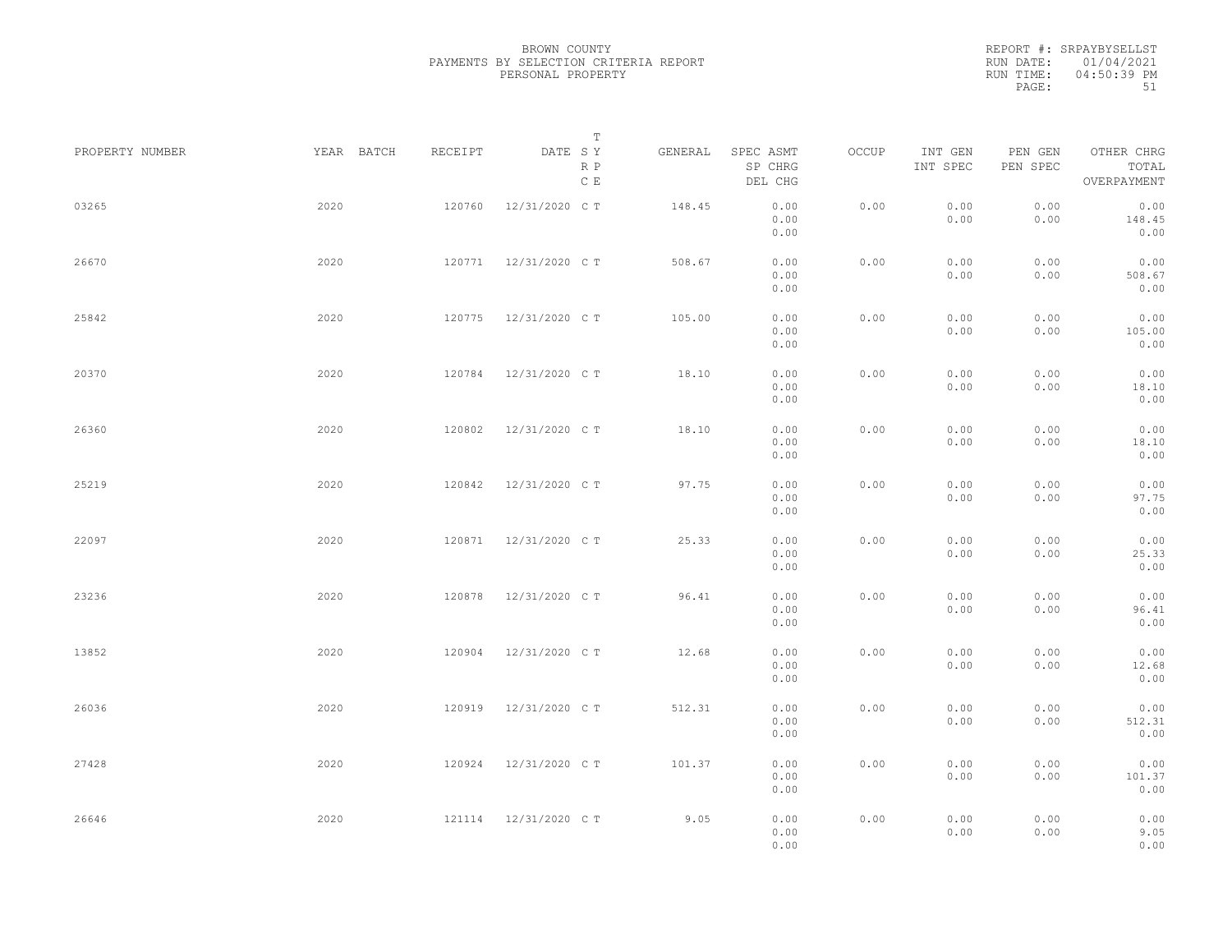REPORT #: SRPAYBYSELLST RUN DATE: 01/04/2021 RUN TIME: 04:50:39 PM PAGE: 52

|                 |      |                              |                | m.  |             |           |       |          |          |             |
|-----------------|------|------------------------------|----------------|-----|-------------|-----------|-------|----------|----------|-------------|
| PROPERTY NUMBER | YEAR | RECEIPT<br>BATCH             | DATE SY        |     | GENERAL     | SPEC ASMT | OCCUP | INT GEN  | PEN GEN  | OTHER CHRG  |
|                 |      |                              |                | R P |             | SP CHRG   |       | INT SPEC | PEN SPEC | TOTAL       |
|                 |      |                              |                | C E |             | DEL CHG   |       |          |          | OVERPAYMENT |
| 25876           | 2020 | 121115                       | 12/31/2020 C T |     | 21.72       | 0.00      | 0.00  | 0.00     | 0.00     | 0.00        |
|                 |      |                              |                |     |             | 0.00      |       | 0.00     | 0.00     | 21.72       |
|                 |      |                              |                |     |             | 0.00      |       |          |          | 0.00        |
| 25240           | 2020 | 201231<br>8384               | 12/31/2020 C T |     | 282.39      | 0.00      | 0.00  | 0.00     | 0.00     | 0.00        |
|                 |      |                              |                |     |             | 0.00      |       | 0.00     | 0.00     | 282.39      |
|                 |      |                              |                |     |             | 0.00      |       |          |          | 0.00        |
|                 |      | VILLAGE OF ASHWAUBENON TOTAL |                |     | 334, 272.75 | 0.00      | 0.00  | 0.00     | 0.00     | 0.00        |
|                 |      |                              |                |     |             | 0.00      |       | 0.00     | 0.00     | 334, 272.75 |
|                 |      |                              |                |     |             | 0.00      |       |          |          | 0.00        |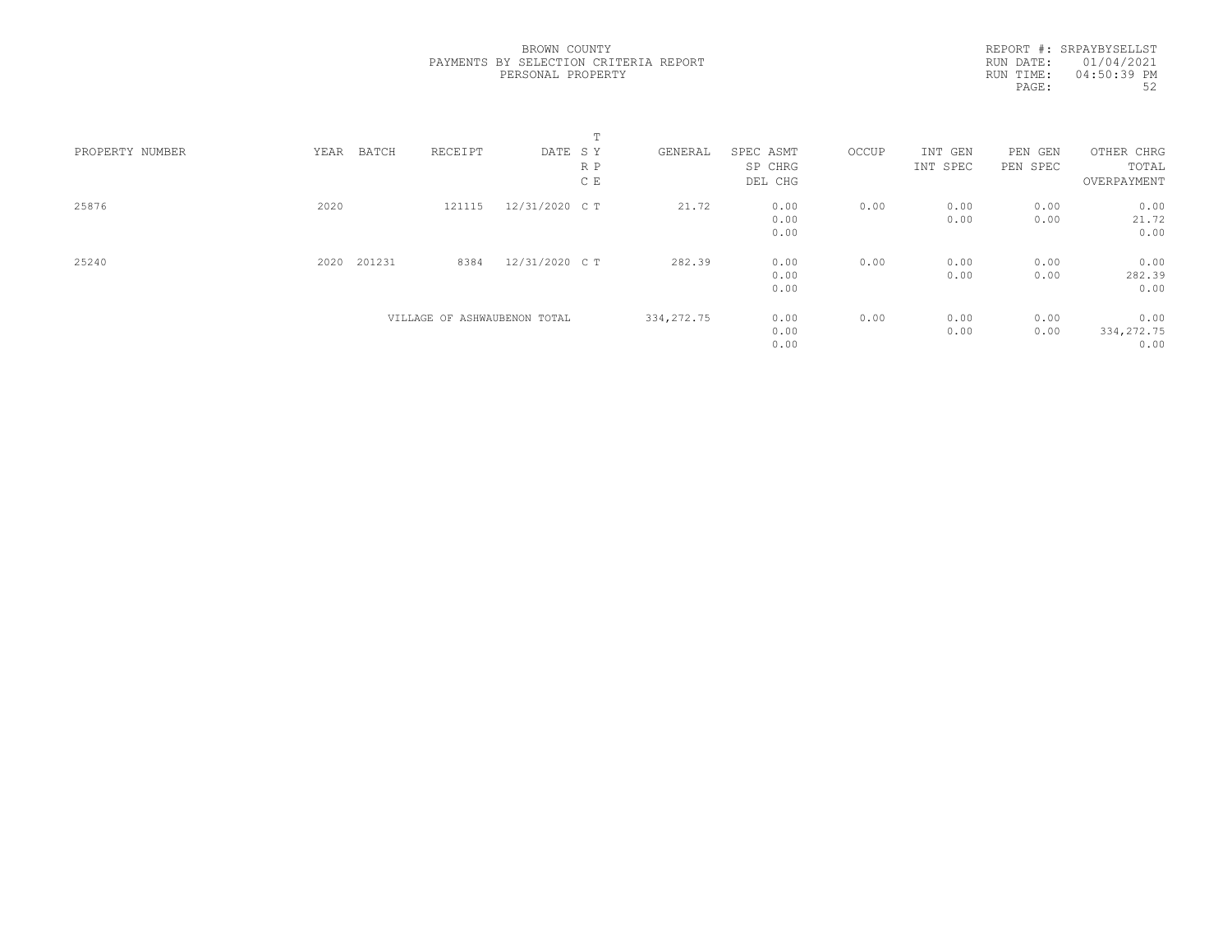REPORT #: SRPAYBYSELLST RUN DATE: 01/04/2021 RUN TIME: 04:50:39 PM PAGE: 53

|                 |             |         | $\mathbb T$                     |          |                                 |       |                     |                     |                                    |
|-----------------|-------------|---------|---------------------------------|----------|---------------------------------|-------|---------------------|---------------------|------------------------------------|
| PROPERTY NUMBER | YEAR BATCH  | RECEIPT | DATE SY<br>R P<br>$\,$ C $\,$ E | GENERAL  | SPEC ASMT<br>SP CHRG<br>DEL CHG | OCCUP | INT GEN<br>INT SPEC | PEN GEN<br>PEN SPEC | OTHER CHRG<br>TOTAL<br>OVERPAYMENT |
| 06250           | 2020        | 104142  | 12/21/2020 C T                  | 1,983.82 | 0.00<br>0.00<br>0.00            | 0.00  | 0.00<br>0.00        | 0.00<br>0.00        | 0.00<br>1,983.82<br>0.00           |
| 25672           | 2020 201221 |         | 7437 12/21/2020 CT              | 189.89   | 0.00<br>0.00<br>0.00            | 0.00  | 0.00<br>0.00        | 0.00<br>0.00        | 0.00<br>189.89<br>0.00             |
| 25991           | 2020        | 104860  | 12/21/2020 C T                  | 104.98   | 0.00<br>0.00<br>0.00            | 0.00  | 0.00<br>0.00        | 0.00<br>0.00        | 0.00<br>104.98<br>0.00             |
| 26702           | 2020        | 104899  | 12/21/2020 C T                  | 26.24    | 0.00<br>0.00<br>0.00            | 0.00  | 0.00<br>0.00        | 0.00<br>0.00        | 0.00<br>26.24<br>0.00              |
| 25981           | 2020        | 105029  | 12/21/2020 C T                  | 361.26   | 0.00<br>0.00<br>0.00            | 0.00  | 0.00<br>0.00        | 0.00<br>0.00        | 0.00<br>361.26<br>0.00             |
| 14625           | 2020        | 105042  | 12/21/2020 C T                  | 23.15    | 0.00<br>0.00<br>0.00            | 0.00  | 0.00<br>0.00        | 0.00<br>0.00        | 0.00<br>23.15<br>0.00              |
| 25684           | 2020        | 105161  | 12/21/2020 C T                  | 520.27   | 0.00<br>0.00<br>0.00            | 0.00  | 0.00<br>0.00        | 0.00<br>0.00        | 0.00<br>520.27<br>0.00             |
| 25969           | 2020        | 105188  | 12/21/2020 C T                  | 367.43   | 0.00<br>0.00<br>0.00            | 0.00  | 0.00<br>0.00        | 0.00<br>0.00        | 0.00<br>367.43<br>0.00             |
| 14651           | 2020        | 105687  | 12/22/2020 C T                  | 6.18     | 0.00<br>0.00<br>0.00            | 0.00  | 0.00<br>0.00        | 0.00<br>0.00        | 0.00<br>6.18<br>0.00               |
| 19769           | 2020 201222 |         | 7473 12/22/2020 CT              | 72.56    | 0.00<br>0.00<br>0.00            | 0.00  | 0.00<br>0.00        | 0.00<br>0.00        | 0.00<br>72.56<br>0.00              |
| 24497           | 2020        | 105982  | 12/22/2020 C T                  | 821.32   | 0.00<br>0.00<br>0.00            | 0.00  | 0.00<br>0.00        | 0.00<br>0.00        | 0.00<br>821.32<br>0.00             |
| 29853           | 2020        |         | 105984 12/22/2020 CT            | 20.07    | 0.00<br>0.00<br>0.00            | 0.00  | 0.00<br>0.00        | 0.00<br>0.00        | 0.00<br>20.07<br>0.00              |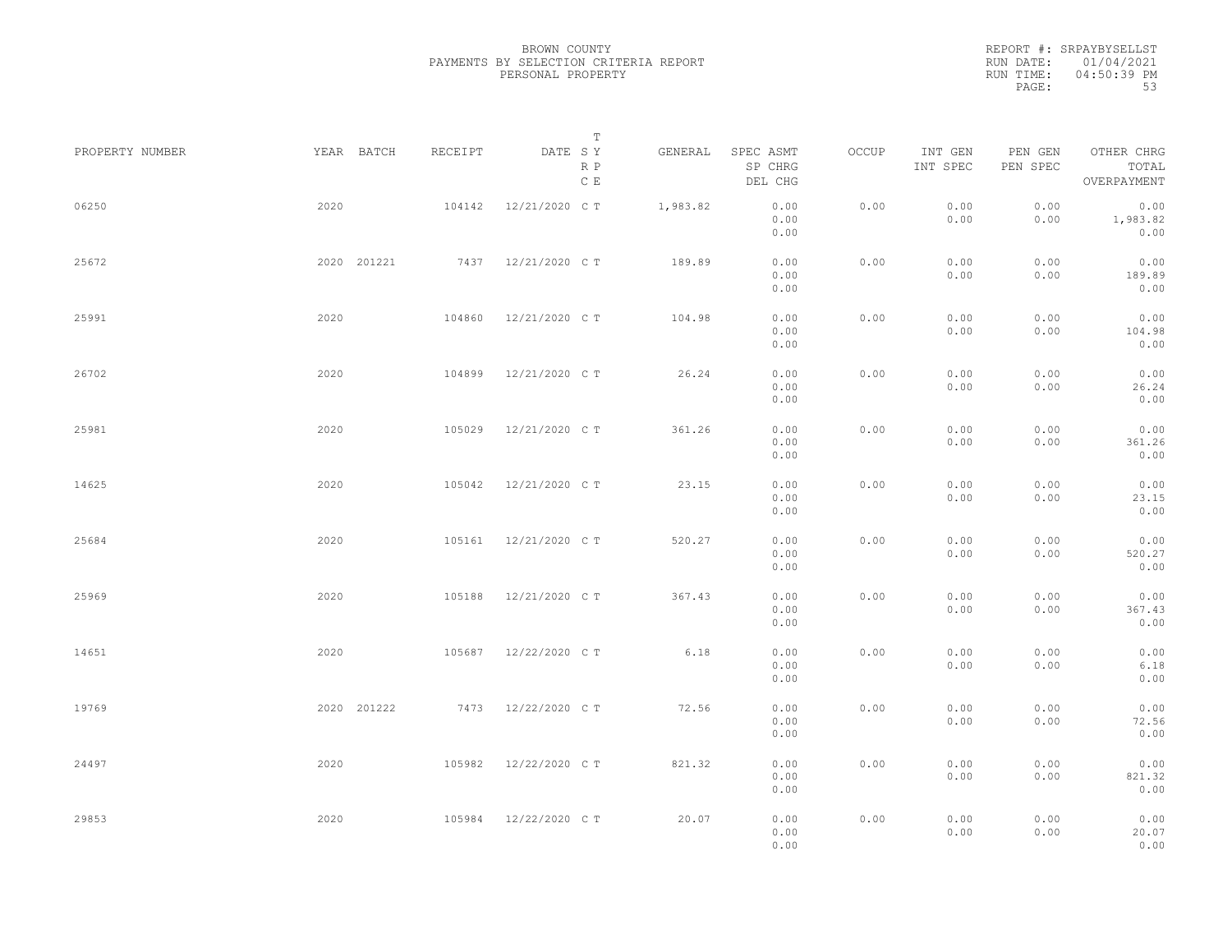|           | REPORT #: SRPAYBYSELLST |
|-----------|-------------------------|
|           | RUN DATE: 01/04/2021    |
| RUN TIME: | $04:50:39$ PM           |
| PAGE:     | 54                      |

|                 |             |         | T                               |          |                                 |       |                     |                     |                                    |  |
|-----------------|-------------|---------|---------------------------------|----------|---------------------------------|-------|---------------------|---------------------|------------------------------------|--|
| PROPERTY NUMBER | YEAR BATCH  | RECEIPT | DATE SY<br>R P<br>$\,$ C $\,$ E | GENERAL  | SPEC ASMT<br>SP CHRG<br>DEL CHG | OCCUP | INT GEN<br>INT SPEC | PEN GEN<br>PEN SPEC | OTHER CHRG<br>TOTAL<br>OVERPAYMENT |  |
| 25936           | 2020        | 106037  | 12/22/2020 C T                  | 342.73   | 0.00<br>0.00<br>0.00            | 0.00  | 0.00<br>0.00        | 0.00<br>0.00        | 0.00<br>342.73<br>0.00             |  |
| 03632           | 2020        | 106039  | 12/22/2020 C T                  | 41.68    | 0.00<br>0.00<br>0.00            | 0.00  | 0.00<br>0.00        | 0.00<br>0.00        | 0.00<br>41.68<br>0.00              |  |
| 20358           | 2020        | 106054  | 12/22/2020 C T                  | 81.83    | 0.00<br>0.00<br>0.00            | 0.00  | 0.00<br>0.00        | 0.00<br>0.00        | 0.00<br>81.83<br>0.00              |  |
| 11940           | 2020 201222 | 7492    | 12/22/2020 C T                  | 54.03    | 0.00<br>0.00<br>0.00            | 0.00  | 0.00<br>0.00        | 0.00<br>0.00        | 0.00<br>54.03<br>0.00              |  |
| 24491           | 2020        | 106199  | 12/22/2020 C T                  | 58.66    | 0.00<br>0.00<br>0.00            | 0.00  | 0.00<br>0.00        | 0.00<br>0.00        | 0.00<br>58.66<br>0.00              |  |
| 11239           | 2020        | 106218  | 12/22/2020 C T                  | 129.68   | 0.00<br>0.00<br>0.00            | 0.00  | 0.00<br>0.00        | 0.00<br>0.00        | 0.00<br>129.68<br>0.00             |  |
| 22478           | 2020        | 106248  | 12/22/2020 C T                  | 12.35    | 0.00<br>0.00<br>0.00            | 0.00  | 0.00<br>0.00        | 0.00<br>0.00        | 0.00<br>12.35<br>0.00              |  |
| 27476           | 2020        | 106286  | 12/22/2020 C T                  | 49.41    | 0.00<br>0.00<br>0.00            | 0.00  | 0.00<br>0.00        | 0.00<br>0.00        | 0.00<br>49.41<br>0.00              |  |
| 25101           | 2020        | 106307  | 12/22/2020 C T                  | 89.54    | 0.00<br>0.00<br>0.00            | 0.00  | 0.00<br>0.00        | 0.00<br>0.00        | 0.00<br>89.54<br>0.00              |  |
| 23186           | 2020        | 106417  | 12/22/2020 C T                  | 7,350.17 | 0.00<br>0.00<br>0.00            | 0.00  | 0.00<br>0.00        | 0.00<br>0.00        | 0.00<br>7,350.17<br>0.00           |  |
| 25988           | 2020        | 106506  | 12/22/2020 C T                  | 32.42    | 0.00<br>0.00<br>0.00            | 0.00  | 0.00<br>0.00        | 0.00<br>0.00        | 0.00<br>32.42<br>0.00              |  |
| 27204           | 2020        |         | 106704 12/22/2020 CT            | 47.86    | 0.00<br>0.00<br>0.00            | 0.00  | 0.00<br>0.00        | 0.00<br>0.00        | 0.00<br>47.86<br>0.00              |  |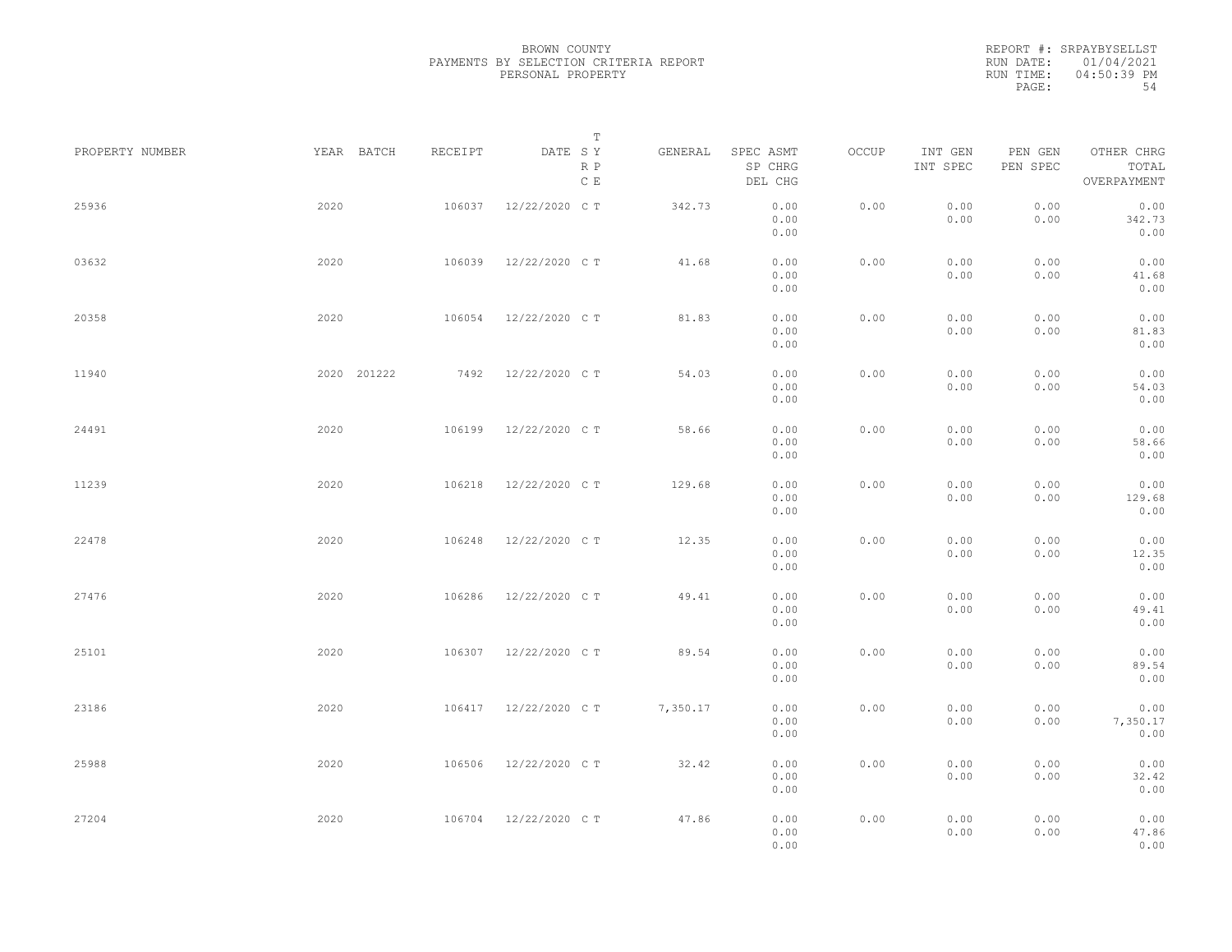|           | REPORT #: SRPAYBYSELLST |
|-----------|-------------------------|
|           | RUN DATE: 01/04/2021    |
| RUN TIME: | $04:50:39$ PM           |
| PAGE:     | 55                      |

|                 |      |             |         |                      | T              |                                 |       |                     |                     |                                    |  |
|-----------------|------|-------------|---------|----------------------|----------------|---------------------------------|-------|---------------------|---------------------|------------------------------------|--|
| PROPERTY NUMBER |      | YEAR BATCH  | RECEIPT | DATE SY<br>C E       | GENERAL<br>R P | SPEC ASMT<br>SP CHRG<br>DEL CHG | OCCUP | INT GEN<br>INT SPEC | PEN GEN<br>PEN SPEC | OTHER CHRG<br>TOTAL<br>OVERPAYMENT |  |
| 15962           | 2020 |             | 106717  | 12/22/2020 C T       | 7.72           | 0.00<br>0.00<br>0.00            | 0.00  | 0.00<br>0.00        | 0.00<br>0.00        | 0.00<br>7.72<br>0.00               |  |
| 26727           | 2020 |             | 106738  | 12/22/2020 C T       | 23.15          | 0.00<br>0.00<br>0.00            | 0.00  | 0.00<br>0.00        | 0.00<br>0.00        | 0.00<br>23.15<br>0.00              |  |
| 25976           | 2020 |             | 106793  | 12/22/2020 C T       | 331.91         | 0.00<br>0.00<br>0.00            | 0.00  | 0.00<br>0.00        | 0.00<br>0.00        | 0.00<br>331.91<br>0.00             |  |
| 11228           | 2020 |             | 106804  | 12/22/2020 C T       | 115.79         | 0.00<br>0.00<br>0.00            | 0.00  | 0.00<br>0.00        | 0.00<br>0.00        | 0.00<br>115.79<br>0.00             |  |
| 21561           | 2020 |             | 107062  | 12/22/2020 C T       | 16.99          | 0.00<br>0.00<br>0.00            | 0.00  | 0.00<br>0.00        | 0.00<br>0.00        | 0.00<br>16.99<br>0.00              |  |
| 21607           | 2020 |             | 107616  | 12/23/2020 C T       | 172.91         | 0.00<br>0.00                    | 0.00  | 0.00<br>0.00        | 0.00<br>0.00        | 0.00<br>172.91                     |  |
| 23743           | 2020 |             | 107745  | 12/23/2020 C T       | 869.18         | 0.00<br>0.00<br>0.00            | 0.00  | 0.00<br>0.00        | 0.00<br>0.00        | 0.00<br>0.00<br>869.18             |  |
| 27710           |      | 2020 201223 | 7560    | 12/23/2020 C T       | 128.13         | 0.00<br>0.00<br>0.00            | 0.00  | 0.00<br>0.00        | 0.00<br>0.00        | 0.00<br>0.00<br>128.13             |  |
| 14527           | 2020 |             | 108024  | 12/23/2020 C T       | 60.20          | 0.00<br>0.00                    | 0.00  | 0.00                | 0.00<br>0.00        | 0.00<br>0.00                       |  |
| 03675           | 2020 |             | 108124  | 12/23/2020 C T       | 38.59          | 0.00<br>0.00<br>0.00            | 0.00  | 0.00<br>0.00        | 0.00                | 60.20<br>0.00<br>0.00              |  |
|                 |      |             |         |                      |                | 0.00<br>0.00                    |       | 0.00                | 0.00                | 38.59<br>0.00                      |  |
| 13555           | 2020 |             | 108275  | 12/23/2020 C T       | 63.30          | 0.00<br>0.00<br>0.00            | 0.00  | 0.00<br>0.00        | 0.00<br>0.00        | 0.00<br>63.30<br>0.00              |  |
| 26472           | 2020 |             |         | 108347 12/23/2020 CT | 1,931.34       | 0.00<br>0.00<br>0.00            | 0.00  | 0.00<br>0.00        | 0.00<br>0.00        | 0.00<br>1,931.34<br>0.00           |  |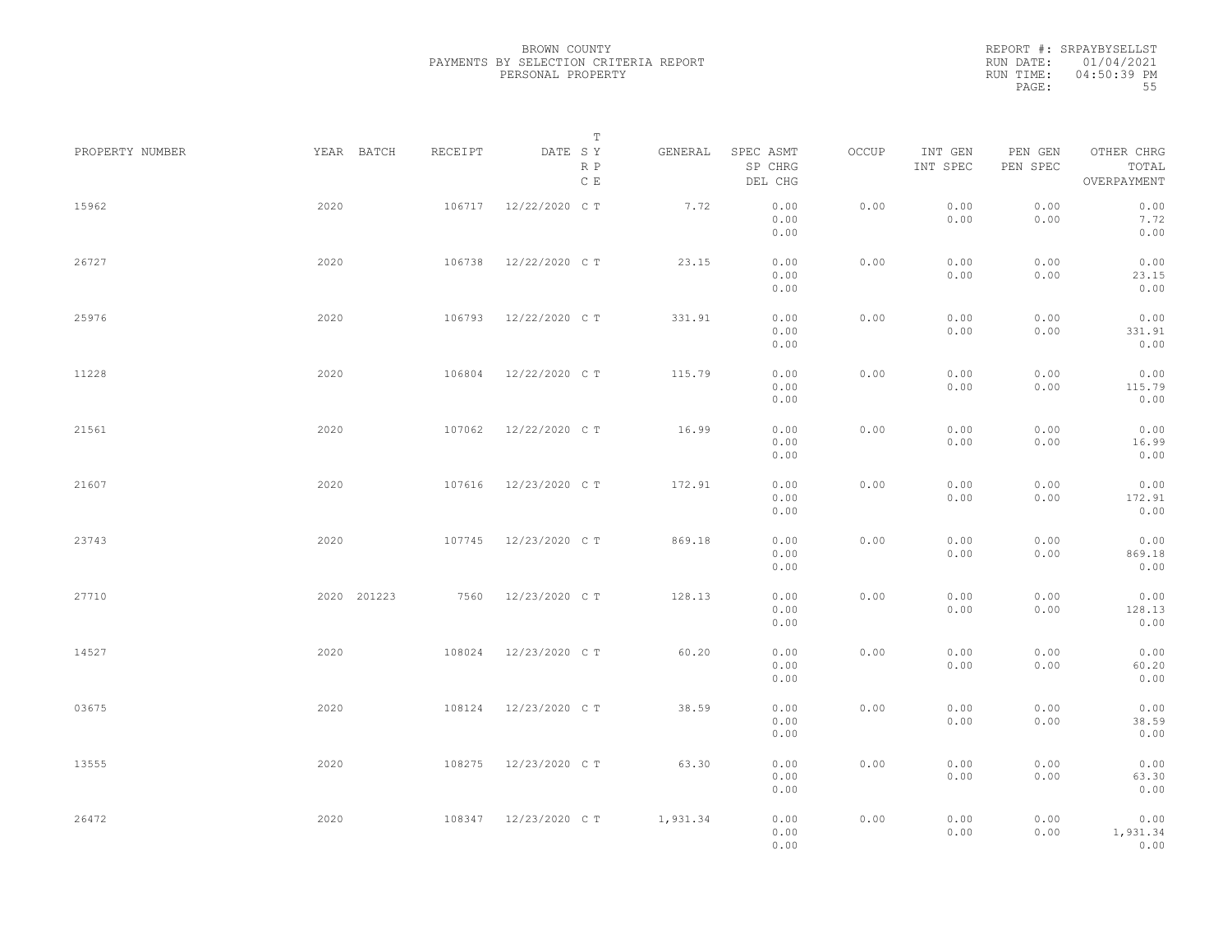|           | REPORT #: SRPAYBYSELLST |
|-----------|-------------------------|
|           | RUN DATE: 01/04/2021    |
| RUN TIME: | $04:50:40$ PM           |
| PAGE:     | 56                      |

|                 |            |         | T                               |          |                                 |       |                     |                     |                                    |  |
|-----------------|------------|---------|---------------------------------|----------|---------------------------------|-------|---------------------|---------------------|------------------------------------|--|
| PROPERTY NUMBER | YEAR BATCH | RECEIPT | DATE SY<br>R P<br>$\,$ C $\,$ E | GENERAL  | SPEC ASMT<br>SP CHRG<br>DEL CHG | OCCUP | INT GEN<br>INT SPEC | PEN GEN<br>PEN SPEC | OTHER CHRG<br>TOTAL<br>OVERPAYMENT |  |
| 25977           | 2020       | 108352  | 12/23/2020 C T                  | 1,877.29 | 0.00<br>0.00<br>0.00            | 0.00  | 0.00<br>0.00        | 0.00<br>0.00        | 0.00<br>1,877.29<br>0.00           |  |
| 03684           | 2020       | 108808  | 12/23/2020 C T                  | 30.88    | 0.00<br>0.00<br>0.00            | 0.00  | 0.00<br>0.00        | 0.00<br>0.00        | 0.00<br>30.88<br>0.00              |  |
| 17407           | 2020       | 109412  | 12/28/2020 C T                  | 359.72   | 0.00<br>0.00<br>0.00            | 0.00  | 0.00<br>0.00        | 0.00<br>0.00        | 0.00<br>359.72<br>0.00             |  |
| 26721           | 2020       | 109706  | 12/28/2020 C T                  | 137.40   | 0.00<br>0.00<br>0.00            | 0.00  | 0.00<br>0.00        | 0.00<br>0.00        | 0.00<br>137.40<br>0.00             |  |
| 25961           | 2020       | 110118  | 12/28/2020 C T                  | 92.63    | 0.00<br>0.00<br>0.00            | 0.00  | 0.00<br>0.00        | 0.00<br>0.00        | 0.00<br>92.63<br>0.00              |  |
| 19768           | 2020       | 110228  | 12/28/2020 C T                  | 21.62    | 0.00<br>0.00<br>0.00            | 0.00  | 0.00<br>0.00        | 0.00<br>0.00        | 0.00<br>21.62<br>0.00              |  |
| 10537           | 2020       | 110257  | 12/28/2020 C T                  | 9,066.91 | 0.00<br>0.00<br>0.00            | 0.00  | 0.00<br>0.00        | 0.00<br>0.00        | 0.00<br>9,066.91<br>0.00           |  |
| 26744           | 2020       | 110269  | 12/28/2020 C T                  | 183.72   | 0.00<br>0.00<br>0.00            | 0.00  | 0.00<br>0.00        | 0.00<br>0.00        | 0.00<br>183.72<br>0.00             |  |
| 21590           | 2020       | 110607  | 12/28/2020 C T                  | 2,332.72 | 0.00<br>0.00                    | 0.00  | 0.00<br>0.00        | 0.00<br>0.00        | 0.00<br>2,332.72                   |  |
| 22453           | 2020       | 110681  | 12/28/2020 C T                  | 5,215.05 | 0.00<br>0.00<br>0.00            | 0.00  | 0.00<br>0.00        | 0.00<br>0.00        | 0.00<br>0.00<br>5,215.05           |  |
| 19806           | 2020       | 111110  | 12/28/2020 C T                  | 4,566.86 | 0.00<br>0.00<br>0.00            | 0.00  | 0.00<br>0.00        | 0.00<br>0.00        | 0.00<br>0.00<br>4,566.86           |  |
| 29858           | 2020       | 111429  | 12/28/2020 C T                  | 1,292.18 | 0.00<br>0.00<br>0.00<br>0.00    | 0.00  | 0.00<br>0.00        | 0.00<br>0.00        | 0.00<br>0.00<br>1,292.18<br>0.00   |  |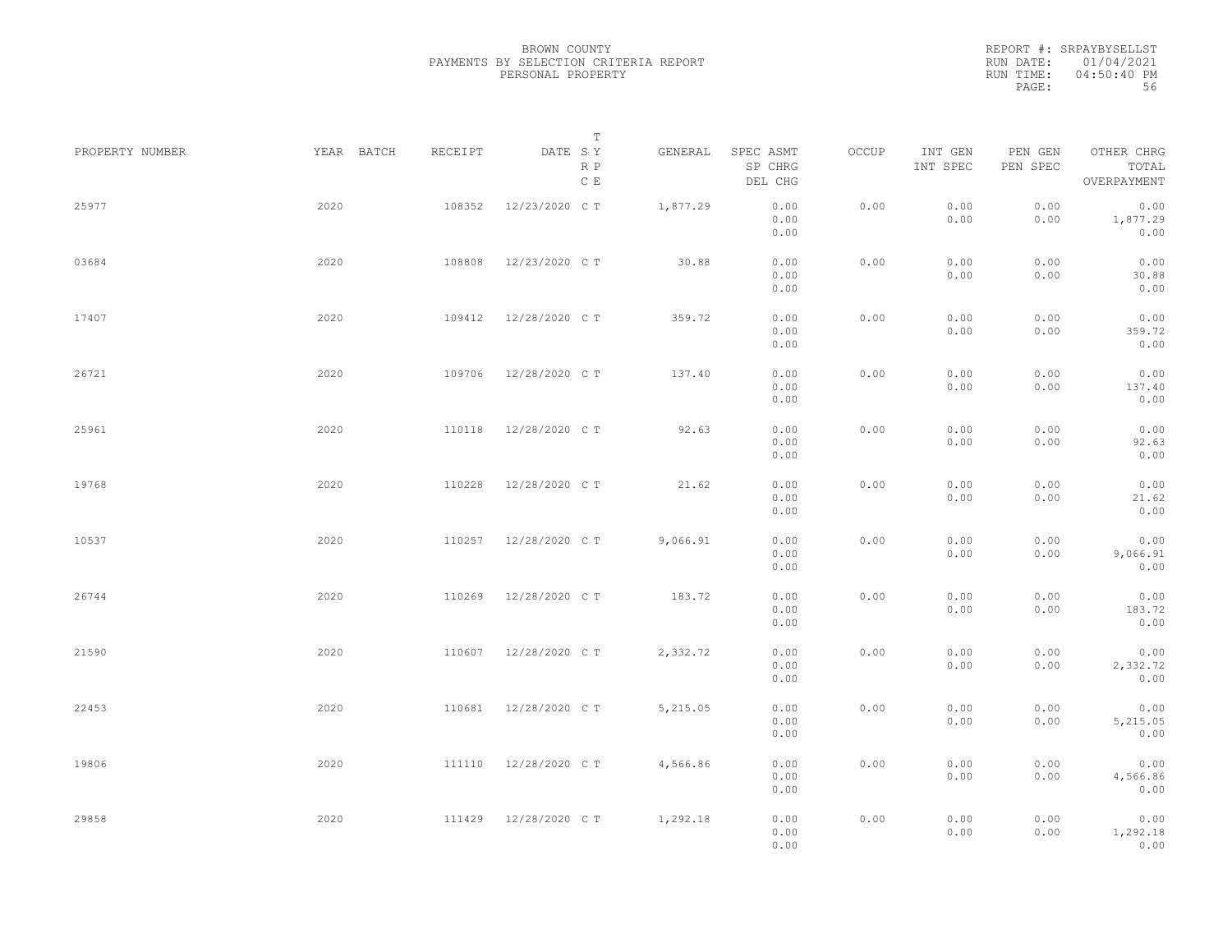|           | REPORT #: SRPAYBYSELLST |
|-----------|-------------------------|
|           | RUN DATE: 01/04/2021    |
| RUN TIME: | $04:50:40$ PM           |
| PAGE:     | 57                      |

|                 |             |         | T                               |         |                                 |       |                     |                     |                                    |  |
|-----------------|-------------|---------|---------------------------------|---------|---------------------------------|-------|---------------------|---------------------|------------------------------------|--|
| PROPERTY NUMBER | YEAR BATCH  | RECEIPT | DATE SY<br>R P<br>$\,$ C $\,$ E | GENERAL | SPEC ASMT<br>SP CHRG<br>DEL CHG | OCCUP | INT GEN<br>INT SPEC | PEN GEN<br>PEN SPEC | OTHER CHRG<br>TOTAL<br>OVERPAYMENT |  |
| 22942           | 2020        | 113485  | 12/29/2020 C T                  | 438.44  | 0.00<br>0.00<br>0.00            | 0.00  | 0.00<br>0.00        | 0.00<br>0.00        | 0.00<br>438.44<br>0.00             |  |
| 29870           | 2020        | 113495  | 12/29/2020 C T                  | 147.88  | 0.00<br>0.00<br>0.00            | 0.00  | 0.00<br>0.00        | 0.00<br>0.00        | 0.00<br>147.88<br>0.00             |  |
| 03720           | 2020        |         | 113617 12/29/2020 CT            | 322.66  | 0.00<br>0.00<br>0.00            | 0.00  | 0.00<br>0.00        | 0.00<br>0.00        | 0.00<br>322.66<br>0.00             |  |
| 11945           | 2020        | 113712  | 12/29/2020 C T                  | 37.05   | 0.00<br>0.00<br>0.00            | 0.00  | 0.00<br>0.00        | 0.00<br>0.00        | 0.00<br>37.05<br>0.00              |  |
| 16404           | 2020        | 113888  | 12/29/2020 C T                  | 313.47  | 0.00<br>0.00<br>0.00            | 0.00  | 0.00<br>0.00        | 0.00<br>0.00        | 0.00<br>313.47<br>0.00             |  |
| 09819           | 2020        | 114165  | 12/29/2020 C T                  | 143.57  | 0.00<br>0.00<br>0.00            | 0.00  | 0.00<br>0.00        | 0.00<br>0.00        | 0.00<br>143.57<br>0.00             |  |
| 29862           | 2020 201229 | 7986    | 12/29/2020 C T                  | 478.58  | 0.00<br>0.00<br>0.00            | 0.00  | 0.00<br>0.00        | 0.00<br>0.00        | 0.00<br>478.58<br>0.00             |  |
| 25668           | 2020        | 114428  | 12/29/2020 C T                  | 33.96   | 0.00<br>0.00<br>0.00            | 0.00  | 0.00<br>0.00        | 0.00<br>0.00        | 0.00<br>33.96<br>0.00              |  |
| 18497           | 2020        | 114483  | 12/29/2020 C T                  | 71.01   | 0.00<br>0.00<br>0.00            | 0.00  | 0.00<br>0.00        | 0.00<br>0.00        | 0.00<br>71.01<br>0.00              |  |
| 24486           | 2020 201229 | 7995    | 12/29/2020 C T                  | 290.71  | 0.00<br>0.00<br>0.00            | 0.00  | 0.00<br>0.00        | 0.00<br>0.00        | 0.00<br>290.71<br>0.00             |  |
| 25091           | 2020        | 114596  | 12/29/2020 C T                  | 775.01  | 0.00<br>0.00<br>0.00            | 0.00  | 0.00<br>0.00        | 0.00<br>0.00        | 0.00<br>775.01<br>0.00             |  |
| 29872           | 2020        | 114969  | 12/29/2020 C T                  | 389.05  | 0.00<br>0.00<br>0.00            | 0.00  | 0.00<br>0.00        | 0.00<br>0.00        | 0.00<br>389.05<br>0.00             |  |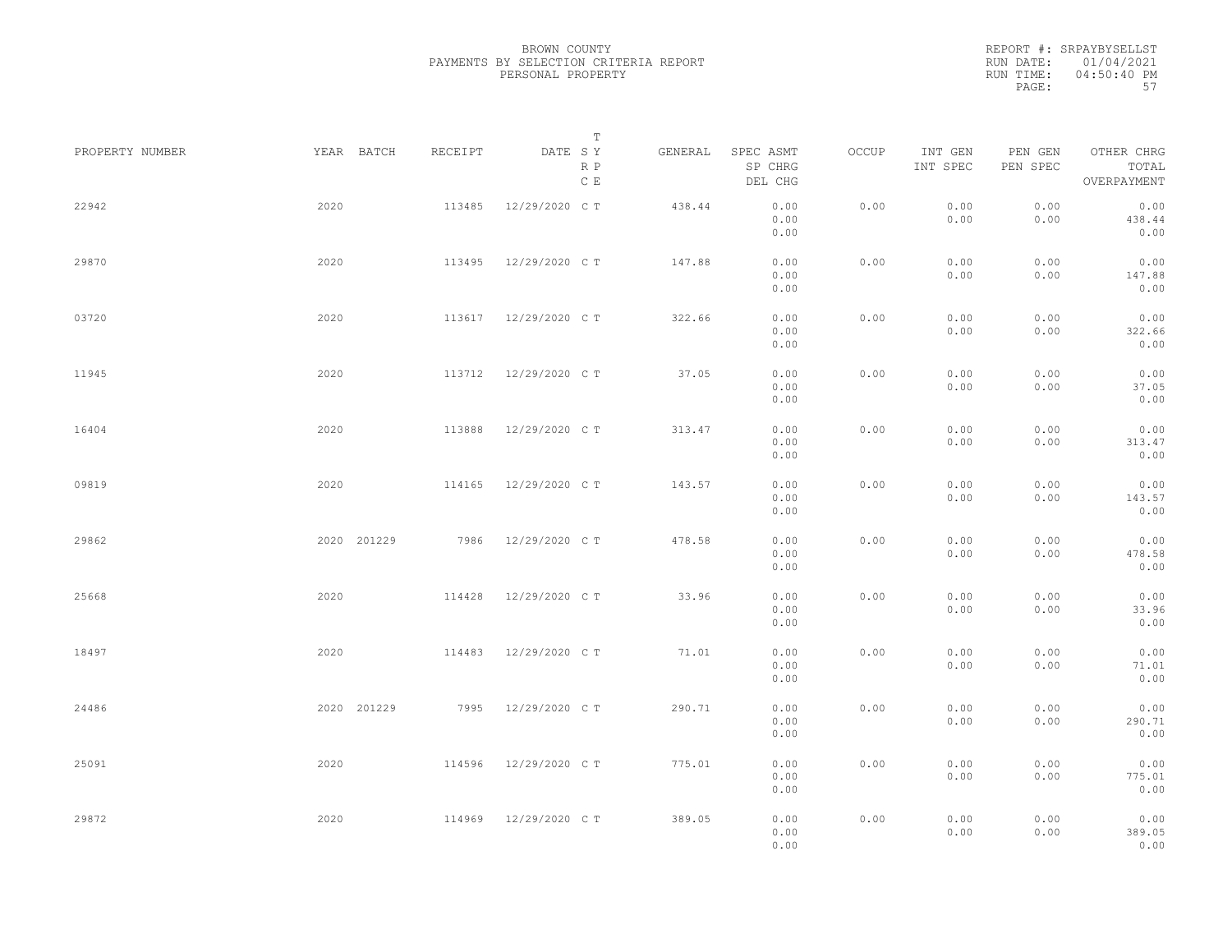|           | REPORT #: SRPAYBYSELLST |
|-----------|-------------------------|
|           | RUN DATE: 01/04/2021    |
| RUN TIME: | $04:50:40$ PM           |
| PAGE:     | 58                      |

|                 |            |         | T                               |           |                                 |       |                     |                     |                                    |  |
|-----------------|------------|---------|---------------------------------|-----------|---------------------------------|-------|---------------------|---------------------|------------------------------------|--|
| PROPERTY NUMBER | YEAR BATCH | RECEIPT | DATE SY<br>R P<br>$\,$ C $\,$ E | GENERAL   | SPEC ASMT<br>SP CHRG<br>DEL CHG | OCCUP | INT GEN<br>INT SPEC | PEN GEN<br>PEN SPEC | OTHER CHRG<br>TOTAL<br>OVERPAYMENT |  |
| 08035           | 2020       | 115201  | 12/29/2020 C T                  | 174.45    | 0.00<br>0.00<br>0.00            | 0.00  | 0.00<br>0.00        | 0.00<br>0.00        | 0.00<br>174.45<br>0.00             |  |
| 21403           | 2020       | 115208  | 12/29/2020 C T                  | 75.64     | 0.00<br>0.00<br>0.00            | 0.00  | 0.00<br>0.00        | 0.00<br>0.00        | 0.00<br>75.64<br>0.00              |  |
| 22476           | 2020       | 115245  | 12/29/2020 C T                  | 1,160.96  | 0.00<br>0.00<br>0.00            | 0.00  | 0.00<br>0.00        | 0.00<br>0.00        | 0.00<br>1,160.96<br>0.00           |  |
| 23095           | 2020       | 115394  | 12/29/2020 C T                  | 50.96     | 0.00<br>0.00<br>0.00            | 0.00  | 0.00<br>0.00        | 0.00<br>0.00        | 0.00<br>50.96<br>0.00              |  |
| 19804           | 2020       | 115654  | 12/29/2020 C T                  | 149.76    | 0.00<br>0.00<br>0.00            | 0.00  | 0.00<br>0.00        | 0.00<br>0.00        | 0.00<br>149.76<br>0.00             |  |
| 03677           | 2020       | 115739  | 12/29/2020 C T                  | 52.48     | 0.00<br>0.00<br>0.00            | 0.00  | 0.00<br>0.00        | 0.00<br>0.00        | 0.00<br>52.48<br>0.00              |  |
| 14615           | 2020       | 116216  | 12/29/2020 C T                  | 58.66     | 0.00<br>0.00<br>0.00            | 0.00  | 0.00<br>0.00        | 0.00<br>0.00        | 0.00<br>58.66<br>0.00              |  |
| 25989           | 2020       | 116352  | 12/29/2020 C T                  | 54.03     | 0.00<br>0.00<br>0.00            | 0.00  | 0.00<br>0.00        | 0.00<br>0.00        | 0.00<br>54.03<br>0.00              |  |
| 22358           | 2020       | 116402  | 12/29/2020 C T                  | 17,814.25 | 0.00<br>0.00<br>0.00            | 0.00  | 0.00<br>0.00        | 0.00<br>0.00        | 0.00<br>17,814.25<br>0.00          |  |
| 19772           | 2020       | 116527  | 12/30/2020 C T                  | 128.13    | 0.00<br>0.00<br>0.00            | 0.00  | 0.00<br>0.00        | 0.00<br>0.00        | 0.00<br>128.13<br>0.00             |  |
| 27483           | 2020       | 116694  | 12/30/2020 C T                  | 38.59     | 0.00<br>0.00<br>0.00            | 0.00  | 0.00<br>0.00        | 0.00<br>0.00        | 0.00<br>38.59<br>0.00              |  |
| 25634           | 2020       | 116698  | 12/30/2020 C T                  | 140.49    | 0.00<br>0.00<br>0.00            | 0.00  | 0.00<br>0.00        | 0.00<br>0.00        | 0.00<br>140.49<br>0.00             |  |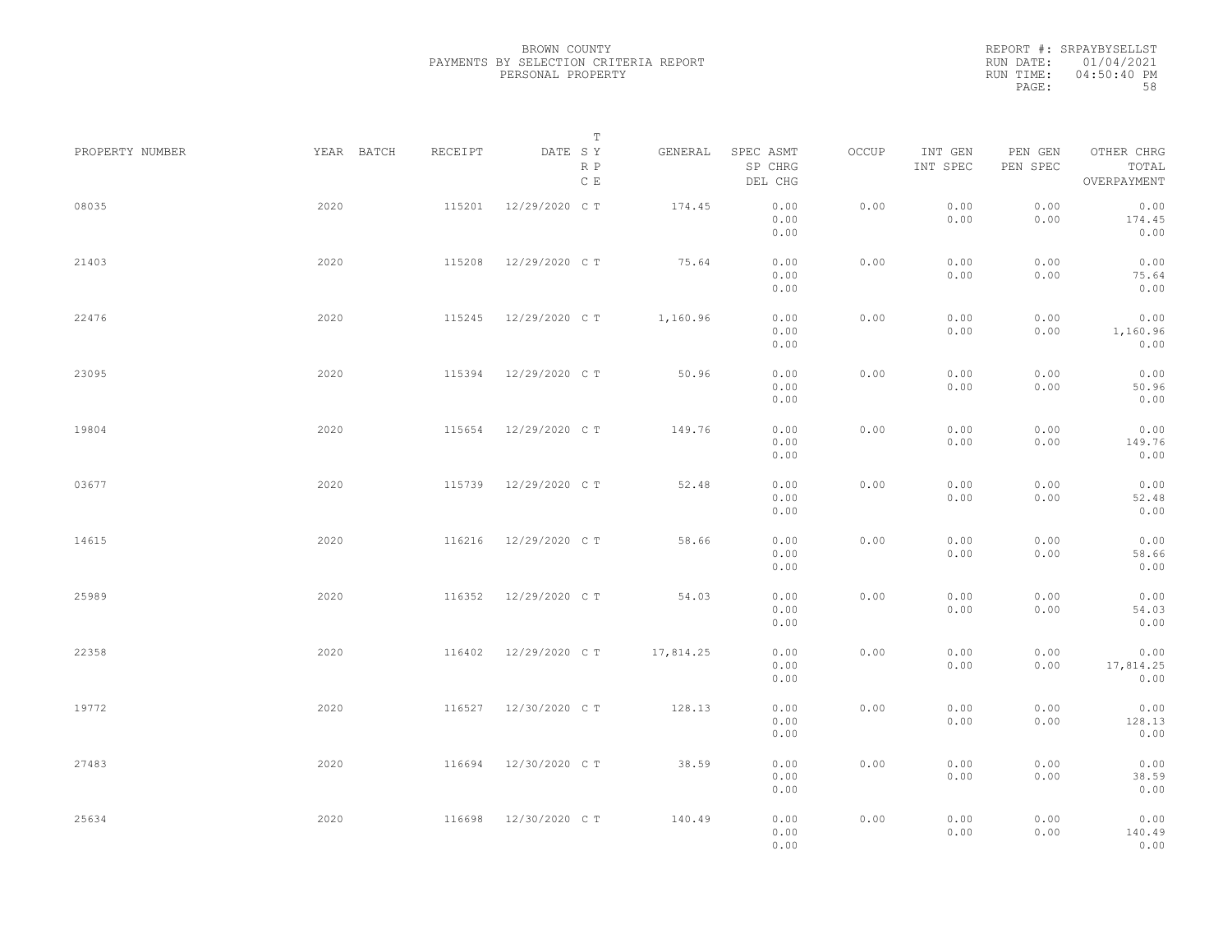|           | REPORT #: SRPAYBYSELLST |
|-----------|-------------------------|
|           | RUN DATE: $01/04/2021$  |
| RUN TIME: | $04:50:41$ PM           |
| PAGE:     | 59                      |

| PROPERTY NUMBER |      | YEAR BATCH  | RECEIPT | DATE SY<br>R P       | Т<br>GENERAL | SPEC ASMT<br>SP CHRG | OCCUP | INT GEN<br>INT SPEC | PEN GEN<br>PEN SPEC | OTHER CHRG<br>TOTAL      |  |
|-----------------|------|-------------|---------|----------------------|--------------|----------------------|-------|---------------------|---------------------|--------------------------|--|
|                 |      |             |         | $\,$ C $\,$ E        |              | DEL CHG              |       |                     |                     | OVERPAYMENT              |  |
| 27122           |      | 2020 201230 | 8106    | 12/30/2020 C T       | 20.07        | 0.00<br>0.00<br>0.00 | 0.00  | 0.00<br>0.00        | 0.00<br>0.00        | 0.00<br>20.07<br>0.00    |  |
| 13539           | 2020 |             | 117246  | 12/30/2020 C T       | 114.25       | 0.00<br>0.00<br>0.00 | 0.00  | 0.00<br>0.00        | 0.00<br>0.00        | 0.00<br>114.25<br>0.00   |  |
| 14638           | 2020 |             | 117637  | 12/30/2020 C T       | 182.02       | 0.00<br>0.00<br>0.00 | 0.00  | 0.00<br>0.00        | 0.00<br>0.00        | 0.00<br>182.02<br>0.00   |  |
| 21742           | 2020 |             | 118002  | 12/30/2020 C T       | 1,336.96     | 0.00<br>0.00<br>0.00 | 0.00  | 0.00<br>0.00        | 0.00<br>0.00        | 0.00<br>1,336.96<br>0.00 |  |
| 19756           |      | 2020 201230 | 8210    | 12/30/2020 C T       | 2,348.16     | 0.00<br>0.00<br>0.00 | 0.00  | 0.00<br>0.00        | 0.00<br>0.00        | 0.00<br>2,348.16<br>0.00 |  |
| 16380           | 2020 |             | 118820  | 12/30/2020 C T       | 137.40       | 0.00<br>0.00<br>0.00 | 0.00  | 0.00<br>0.00        | 0.00<br>0.00        | 0.00<br>137.40<br>0.00   |  |
| 03665           | 2020 |             | 119029  | 12/31/2020 C T       | 77.20        | 0.00<br>0.00<br>0.00 | 0.00  | 0.00<br>0.00        | 0.00<br>0.00        | 0.00<br>77.20<br>0.00    |  |
| 25982           | 2020 |             | 119033  | 12/31/2020 C T       | 37.05        | 0.00<br>0.00<br>0.00 | 0.00  | 0.00<br>0.00        | 0.00<br>0.00        | 0.00<br>37.05<br>0.00    |  |
| 15085           | 2020 |             | 119036  | 12/31/2020 C T       | 33.96        | 0.00<br>0.00<br>0.00 | 0.00  | 0.00<br>0.00        | 0.00<br>0.00        | 0.00<br>33.96<br>0.00    |  |
| 19758           | 2020 |             | 119463  | 12/31/2020 C T       | 402.94       | 0.00<br>0.00<br>0.00 | 0.00  | 0.00<br>0.00        | 0.00<br>0.00        | 0.00<br>402.94<br>0.00   |  |
| 03653           | 2020 |             | 119633  | 12/31/2020 C T       | 24.69        | 0.00<br>0.00<br>0.00 | 0.00  | 0.00<br>0.00        | 0.00<br>0.00        | 0.00<br>24.69<br>0.00    |  |
| 23764           | 2020 |             |         | 119774 12/31/2020 CT | 192.98       | 0.00<br>0.00<br>0.00 | 0.00  | 0.00<br>0.00        | 0.00<br>0.00        | 0.00<br>192.98<br>0.00   |  |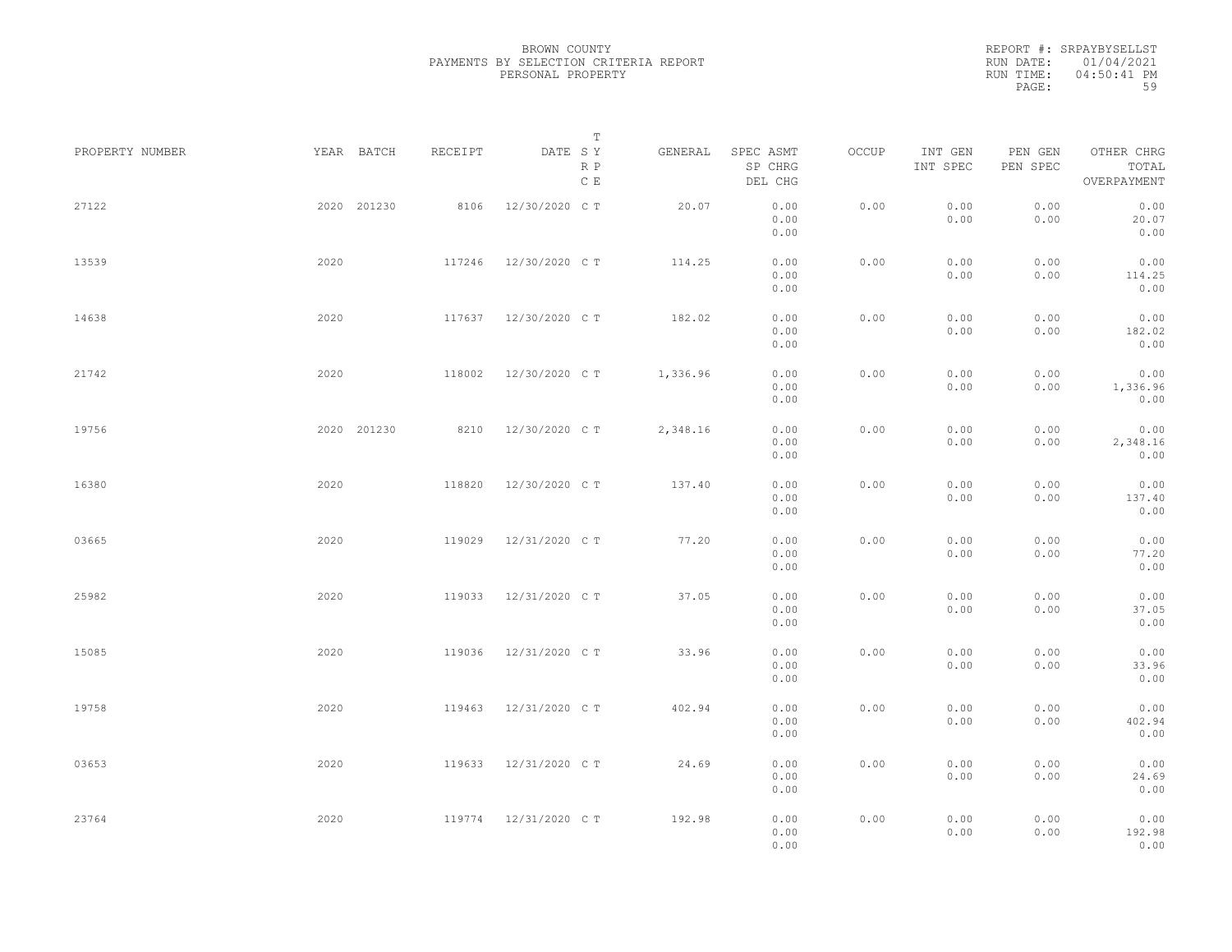|           | REPORT #: SRPAYBYSELLST |
|-----------|-------------------------|
|           | RUN DATE: 01/04/2021    |
| RUN TIME: | $04:50:41$ PM           |
| PAGE:     | 60                      |

|                 |            |                           | $\mathbb T$                                                                 |           |                      |       |                     |                     |                     |
|-----------------|------------|---------------------------|-----------------------------------------------------------------------------|-----------|----------------------|-------|---------------------|---------------------|---------------------|
| PROPERTY NUMBER | YEAR BATCH | RECEIPT                   | $\begin{tabular}{lllll} \bf{DATE} & \tt S & \tt Y \end{tabular}$<br>$R$ $P$ | GENERAL   | SPEC ASMT<br>SP CHRG | OCCUP | INT GEN<br>INT SPEC | PEN GEN<br>PEN SPEC | OTHER CHRG<br>TOTAL |
|                 |            |                           | C E                                                                         |           | DEL CHG              |       |                     |                     | OVERPAYMENT         |
| 18511           | 2020       | 119784                    | 12/31/2020 C T                                                              | 726.80    | 0.00                 | 0.00  | 0.00                | 0.00                | 0.00                |
|                 |            |                           |                                                                             |           | 0.00                 |       | 0.00                | 0.00                | 726.80              |
|                 |            |                           |                                                                             |           | 0.00                 |       |                     |                     | 0.00                |
| 25671           | 2020       | 119789                    | 12/31/2020 C T                                                              | 91.08     | 0.00                 | 0.00  | 0.00                | 0.00                | 0.00                |
|                 |            |                           |                                                                             |           | 0.00                 |       | 0.00                | 0.00                | 91.08               |
|                 |            |                           |                                                                             |           | 0.00                 |       |                     |                     | 0.00                |
| 19576           | 2020       | 119809                    | 12/31/2020 C T                                                              | 301.05    | 0.00                 | 0.00  | 0.00                | 0.00                | 0.00                |
|                 |            |                           |                                                                             |           | 0.00                 |       | 0.00                | 0.00                | 301.05              |
|                 |            |                           |                                                                             |           | 0.00                 |       |                     |                     | 0.00                |
| 18492           | 2020       | 120114                    | 12/31/2020 C T                                                              | 12.35     | 0.00                 | 0.00  | 0.00                | 0.00                | 0.00                |
|                 |            |                           |                                                                             |           | 0.00                 |       | 0.00                | 0.00                | 12.35               |
|                 |            |                           |                                                                             |           | 0.00                 |       |                     |                     | 0.00                |
| 18496           | 2020       | 120664                    | 12/31/2020 C T                                                              | 61.75     | 0.00                 | 0.00  | 0.00                | 0.00                | 0.00                |
|                 |            |                           |                                                                             |           | 0.00                 |       | 0.00                | 0.00                | 61.75               |
|                 |            |                           |                                                                             |           | 0.00                 |       |                     |                     | 0.00                |
| 09821           | 2020       | 120708                    | 12/31/2020 C T                                                              | 60.20     | 0.00                 | 0.00  | 0.00                | 0.00                | 0.00                |
|                 |            |                           |                                                                             |           | 0.00                 |       | 0.00                | 0.00                | 60.20               |
|                 |            |                           |                                                                             |           | 0.00                 |       |                     |                     | 0.00                |
| 18495           | 2020       | 120724                    | 12/31/2020 C T                                                              | 15.44     | 0.00                 | 0.00  | 0.00                | 0.00                | 0.00                |
|                 |            |                           |                                                                             |           | 0.00                 |       | 0.00                | 0.00                | 15.44               |
|                 |            |                           |                                                                             |           | 0.00                 |       |                     |                     | 0.00                |
|                 |            | VILLAGE OF BELLEVUE TOTAL |                                                                             | 71,239.86 | 0.00                 | 0.00  | 0.00                | 0.00                | 0.00                |
|                 |            |                           |                                                                             |           | 0.00                 |       | 0.00                | 0.00                | 71,239.86           |
|                 |            |                           |                                                                             |           | 0.00                 |       |                     |                     | 0.00                |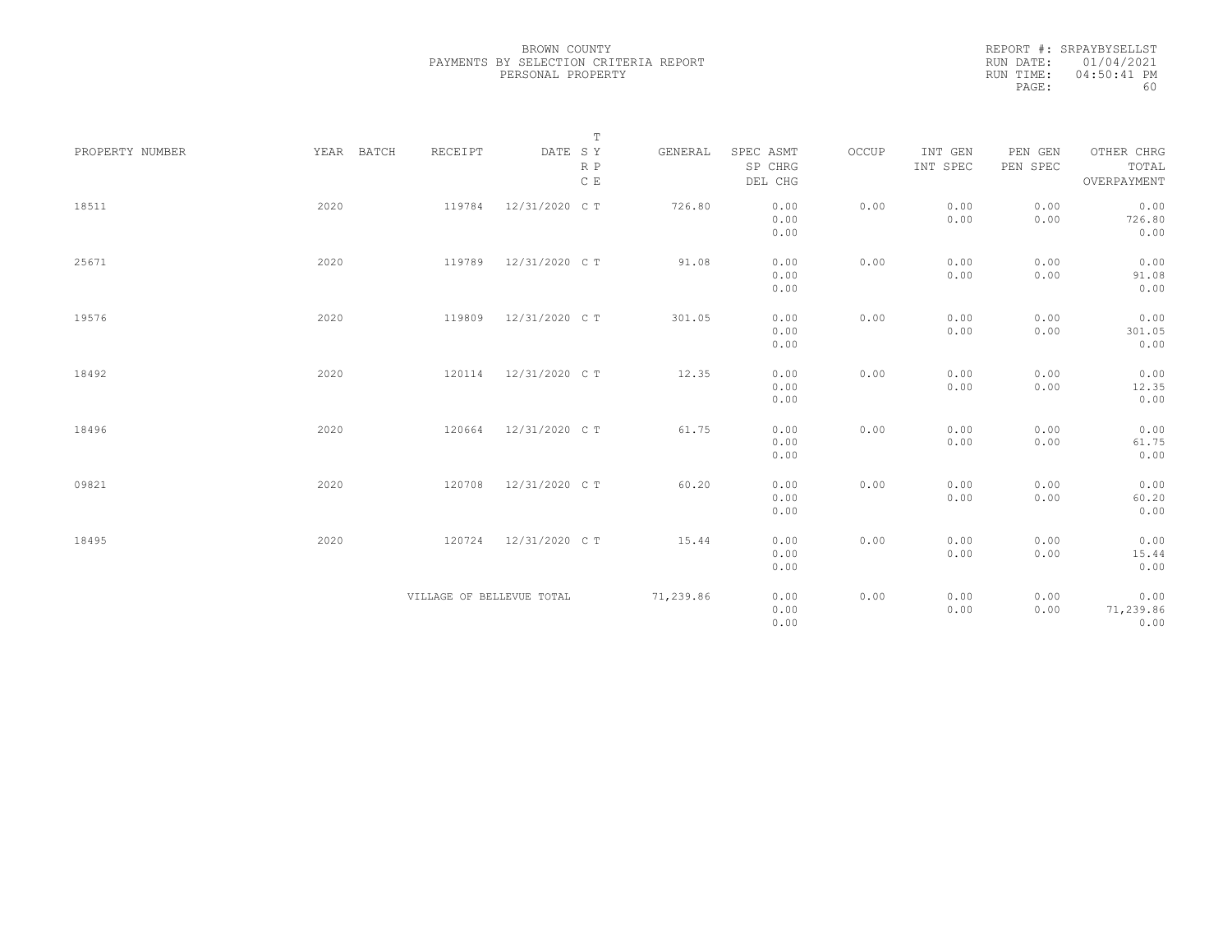|           | REPORT #: SRPAYBYSELLST |
|-----------|-------------------------|
|           | RUN DATE: 01/04/2021    |
| RUN TIME: | $04:50:41$ PM           |
| PAGE:     | 61                      |

|                 |            |         | T                     |         |                                 |       |                     |                     |                                    |  |
|-----------------|------------|---------|-----------------------|---------|---------------------------------|-------|---------------------|---------------------|------------------------------------|--|
| PROPERTY NUMBER | YEAR BATCH | RECEIPT | DATE SY<br>R P<br>C E | GENERAL | SPEC ASMT<br>SP CHRG<br>DEL CHG | OCCUP | INT GEN<br>INT SPEC | PEN GEN<br>PEN SPEC | OTHER CHRG<br>TOTAL<br>OVERPAYMENT |  |
| 17417           | 2020       | 104121  | 12/21/2020 C T        | 205.34  | 0.00<br>0.00<br>0.00            | 0.00  | 0.00<br>0.00        | 0.00<br>0.00        | 0.00<br>205.34<br>0.00             |  |
| 27487           | 2020       | 104189  | 12/21/2020 C T        | 817.43  | 0.00<br>0.00<br>0.00            | 0.00  | 0.00<br>0.00        | 0.00<br>0.00        | 0.00<br>817.43<br>0.00             |  |
| 09944           | 2020       | 104612  | 12/21/2020 C T        | 275.53  | 0.00<br>0.00<br>0.00            | 0.00  | 0.00<br>0.00        | 0.00<br>0.00        | 0.00<br>275.53<br>0.00             |  |
| 24460           | 2020       | 105624  | 12/22/2020 C T        | 6.93    | 0.00<br>0.00<br>0.00            | 0.00  | 0.00<br>0.00        | 0.00<br>0.00        | 0.00<br>6.93<br>0.00               |  |
| 23625           | 2020       | 105804  | 12/22/2020 C T        | 150.07  | 0.00<br>0.00<br>0.00            | 0.00  | 0.00<br>0.00        | 0.00<br>0.00        | 0.00<br>150.07<br>0.00             |  |
| 16916           | 2020       | 106064  | 12/22/2020 C T        | 75.03   | 0.00<br>0.00<br>0.00            | 0.00  | 0.00<br>0.00        | 0.00<br>0.00        | 0.00<br>75.03<br>0.00              |  |
| 24574           | 2020       | 106070  | 12/22/2020 C T        | 965.53  | 0.00<br>0.00<br>0.00            | 0.00  | 0.00<br>0.00        | 0.00<br>0.00        | 0.00<br>965.53<br>0.00             |  |
| 26169           | 2020       | 106109  | 12/22/2020 C T        | 43.43   | 0.00<br>0.00<br>0.00            | 0.00  | 0.00<br>0.00        | 0.00<br>0.00        | 0.00<br>43.43<br>0.00              |  |
| 24462           | 2020       | 106340  | 12/22/2020 C T        | 979.34  | 0.00<br>0.00<br>0.00            | 0.00  | 0.00<br>0.00        | 0.00<br>0.00        | 0.00<br>979.34<br>0.00             |  |
| 07912           | 2020       | 107201  | 12/22/2020 C T        | 19.75   | 0.00<br>0.00<br>0.00            | 0.00  | 0.00<br>0.00        | 0.00<br>0.00        | 0.00<br>19.75<br>0.00              |  |
| 13696           | 2020       | 108488  | 12/23/2020 C T        | 641.71  | 0.00<br>0.00<br>0.00            | 0.00  | 0.00<br>0.00        | 0.00<br>0.00        | 0.00<br>641.71<br>0.00             |  |
| 09778           | 2020       | 108624  | 12/23/2020 C T        | 37.51   | 0.00<br>0.00<br>0.00            | 0.00  | 0.00<br>0.00        | 0.00<br>0.00        | 0.00<br>37.51<br>0.00              |  |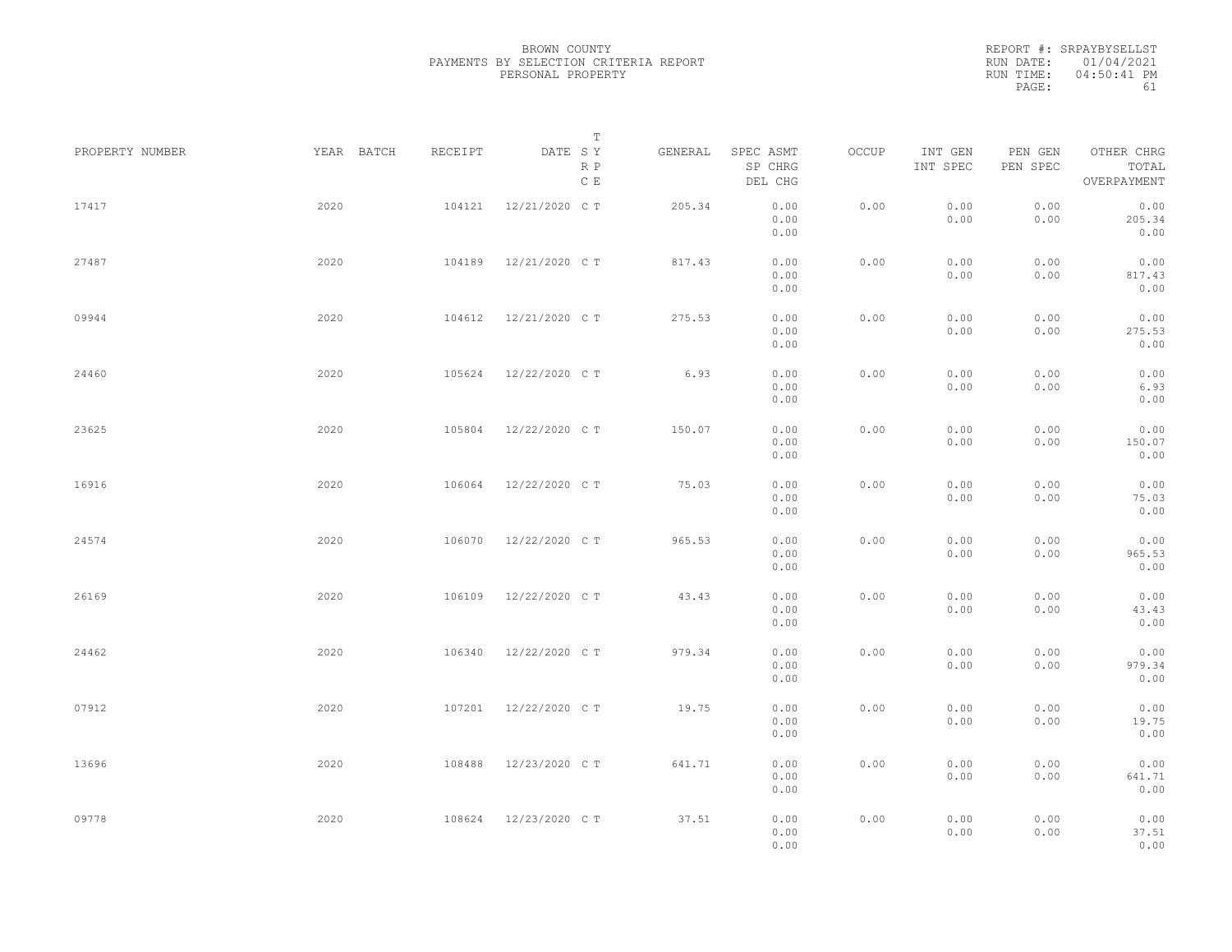REPORT #: SRPAYBYSELLST RUN DATE: 01/04/2021 RUN TIME: 04:50:41 PM PAGE: 62

|                 |             |         | $\mathbb T$                     |          |                                 |       |                     |                     |                                    |
|-----------------|-------------|---------|---------------------------------|----------|---------------------------------|-------|---------------------|---------------------|------------------------------------|
| PROPERTY NUMBER | YEAR BATCH  | RECEIPT | DATE SY<br>R P<br>$\,$ C $\,$ E | GENERAL  | SPEC ASMT<br>SP CHRG<br>DEL CHG | OCCUP | INT GEN<br>INT SPEC | PEN GEN<br>PEN SPEC | OTHER CHRG<br>TOTAL<br>OVERPAYMENT |
| 27486           | 2020        | 108913  | 12/23/2020 C T                  | 894.44   | 0.00<br>0.00<br>0.00            | 0.00  | 0.00<br>0.00        | 0.00<br>0.00        | 0.00<br>894.44<br>0.00             |
| 14680           | 2020 201224 | 7620    | 12/24/2020 C T                  | 542.99   | 0.00<br>0.00<br>0.00            | 0.00  | 0.00<br>0.00        | 0.00<br>0.00        | 0.00<br>542.99<br>0.00             |
| 26451           | 2020        | 110394  | 12/28/2020 C T                  | 876.68   | 0.00<br>0.00<br>0.00            | 0.00  | 0.00<br>0.00        | 0.00<br>0.00        | 0.00<br>876.68<br>0.00             |
| 24467           | 2020        | 110835  | 12/28/2020 C T                  | 15.79    | 0.00<br>0.00<br>0.00            | 0.00  | 0.00<br>0.00        | 0.00<br>0.00        | 0.00<br>15.79<br>0.00              |
| 11218           | 2020        | 111181  | 12/28/2020 C T                  | 375.16   | 0.00<br>0.00<br>0.00            | 0.00  | 0.00<br>0.00        | 0.00<br>0.00        | 0.00<br>375.16<br>0.00             |
| 14678           | 2020        | 112903  | 12/29/2020 C T                  | 720.68   | 0.00<br>0.00<br>0.00            | 0.00  | 0.00<br>0.00        | 0.00<br>0.00        | 0.00<br>720.68<br>0.00             |
| 04400           | 2020        | 112908  | 12/29/2020 C T                  | 154.00   | 0.00<br>0.00<br>0.00            | 0.00  | 0.00<br>0.00        | 0.00<br>0.00        | 0.00<br>154.00<br>0.00             |
| 20522           | 2020        | 112985  | 12/29/2020 C T                  | 189.55   | 0.00<br>0.00<br>0.00            | 0.00  | 0.00<br>0.00        | 0.00<br>0.00        | 0.00<br>189.55<br>0.00             |
| 20421           | 2020        | 113243  | 12/29/2020 C T                  | 375.16   | 0.00<br>0.00<br>0.00            | 0.00  | 0.00<br>0.00        | 0.00<br>0.00        | 0.00<br>375.16<br>0.00             |
| 26171           | 2020        | 114654  | 12/29/2020 C T                  | 315.92   | 0.00<br>0.00<br>0.00            | 0.00  | 0.00<br>0.00        | 0.00<br>0.00        | 0.00<br>315.92<br>0.00             |
| 14956           | 2020        |         | 114741 12/29/2020 CT            | 149.04   | 0.00<br>0.00<br>0.00            | 0.00  | 0.00<br>0.00        | 0.00<br>0.00        | 0.00<br>149.04<br>0.00             |
| 06990           | 2020        |         | 114974 12/29/2020 CT            | 2,096.72 | 0.00<br>0.00<br>0.00            | 0.00  | 0.00<br>0.00        | 0.00<br>0.00        | 0.00<br>2,096.72<br>0.00           |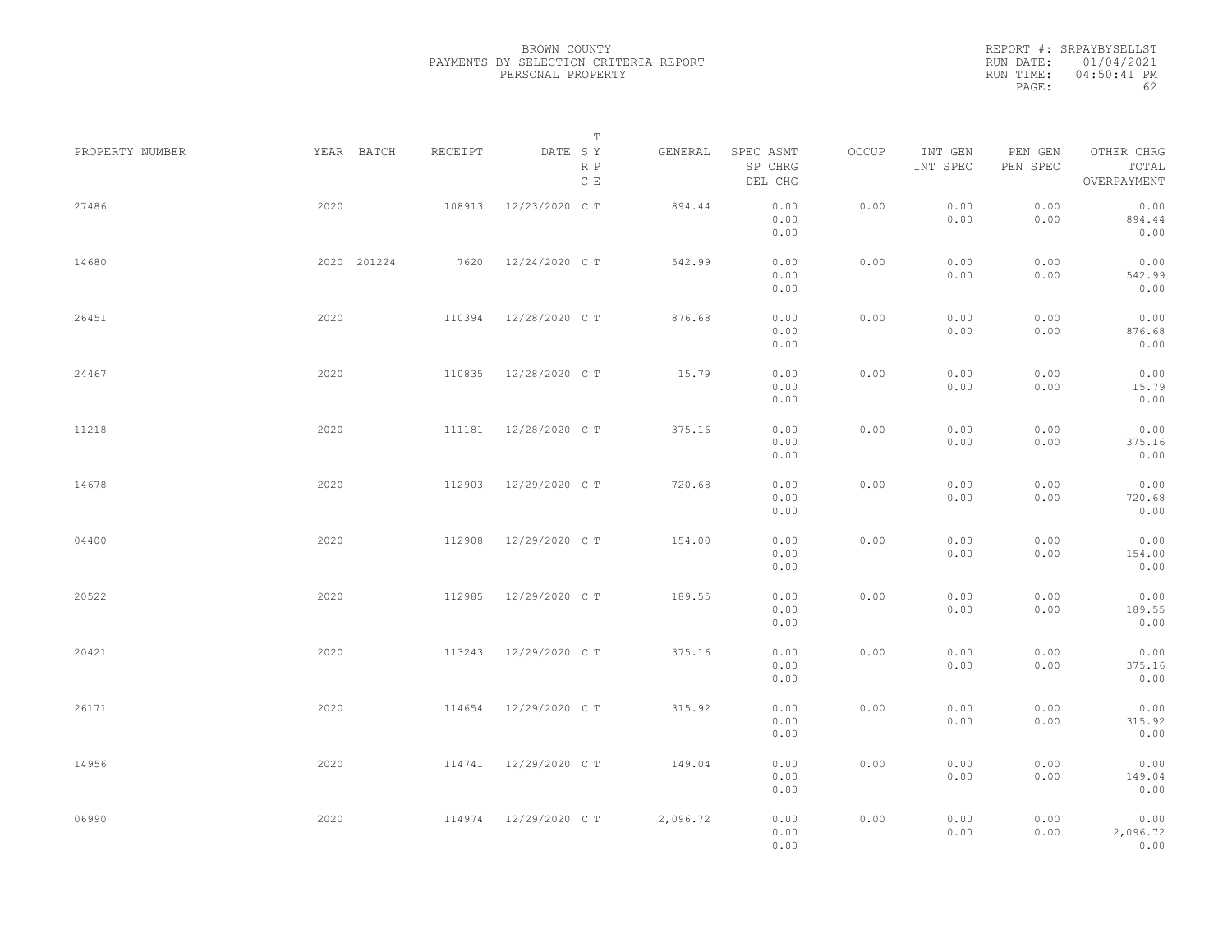| REPORT #: SRPAYBYSELLST |
|-------------------------|
| RUN DATE: 01/04/2021    |
| $04:50:42$ PM           |
| 63                      |
|                         |

|                 |            |         | $\mathbb T$                                                             |           |                      |       |                     |                     |                     |
|-----------------|------------|---------|-------------------------------------------------------------------------|-----------|----------------------|-------|---------------------|---------------------|---------------------|
| PROPERTY NUMBER | YEAR BATCH | RECEIPT | $\begin{tabular}{lllll} \bf{DATE} & \tt S & \tt Y \end{tabular}$<br>R P | GENERAL   | SPEC ASMT<br>SP CHRG | OCCUP | INT GEN<br>INT SPEC | PEN GEN<br>PEN SPEC | OTHER CHRG<br>TOTAL |
|                 |            |         | $\,$ C $\,$ E                                                           |           | DEL CHG              |       |                     |                     | OVERPAYMENT         |
| 25149           | 2020       | 115261  | 12/29/2020 C T                                                          | 15.79     | 0.00                 | 0.00  | 0.00                | 0.00                | 0.00                |
|                 |            |         |                                                                         |           | 0.00                 |       | 0.00                | 0.00                | 15.79               |
|                 |            |         |                                                                         |           | 0.00                 |       |                     |                     | 0.00                |
| 11355           | 2020       | 115295  | 12/29/2020 C T                                                          | 2,943.98  | 0.00                 | 0.00  | 0.00                | 0.00                | 0.00                |
|                 |            |         |                                                                         |           | 0.00                 |       | 0.00                | 0.00                | 2,943.98            |
|                 |            |         |                                                                         |           | 0.00                 |       |                     |                     | 0.00                |
| 10637           | 2020       | 115343  | 12/29/2020 C T                                                          | 685.16    | 0.00                 | 0.00  | 0.00                | 0.00                | 0.00                |
|                 |            |         |                                                                         |           | 0.00                 |       | 0.00                | 0.00                | 685.16              |
|                 |            |         |                                                                         |           | 0.00                 |       |                     |                     | 0.00                |
| 25701           | 2020       | 117677  | 12/30/2020 C T                                                          | 3,614.68  | 0.00                 | 0.00  | 0.00                | 0.00                | 0.00                |
|                 |            |         |                                                                         |           | 0.00                 |       | 0.00                | 0.00                | 3,614.68            |
|                 |            |         |                                                                         |           | 0.00                 |       |                     |                     | 0.00                |
| 10136           | 2020       | 118131  | 12/30/2020 C T                                                          | 165.86    | 0.00                 | 0.00  | 0.00                | 0.00                | 0.00                |
|                 |            |         |                                                                         |           | 0.00                 |       | 0.00                | 0.00                | 165.86              |
|                 |            |         |                                                                         |           | 0.00                 |       |                     |                     | 0.00                |
| 23753           | 2020       | 119199  | 12/31/2020 C T                                                          | 29.62     | 0.00                 | 0.00  | 0.00                | 0.00                | 0.00                |
|                 |            |         |                                                                         |           | 0.00                 |       | 0.00                | 0.00                | 29.62               |
|                 |            |         |                                                                         |           | 0.00                 |       |                     |                     | 0.00                |
| 10122           | 2020       | 120289  | 12/31/2020 C T                                                          | 361.34    | 0.00                 | 0.00  | 0.00                | 0.00                | 0.00                |
|                 |            |         |                                                                         |           | 0.00                 |       | 0.00                | 0.00                | 361.34              |
|                 |            |         |                                                                         |           | 0.00                 |       |                     |                     | 0.00                |
|                 |            |         | VILLAGE OF HOBART TOTAL                                                 | 18,740.16 | 0.00                 | 0.00  | 0.00                | 0.00                | 0.00                |
|                 |            |         |                                                                         |           | 0.00                 |       | 0.00                | 0.00                | 18,740.16           |
|                 |            |         |                                                                         |           | 0.00                 |       |                     |                     | 0.00                |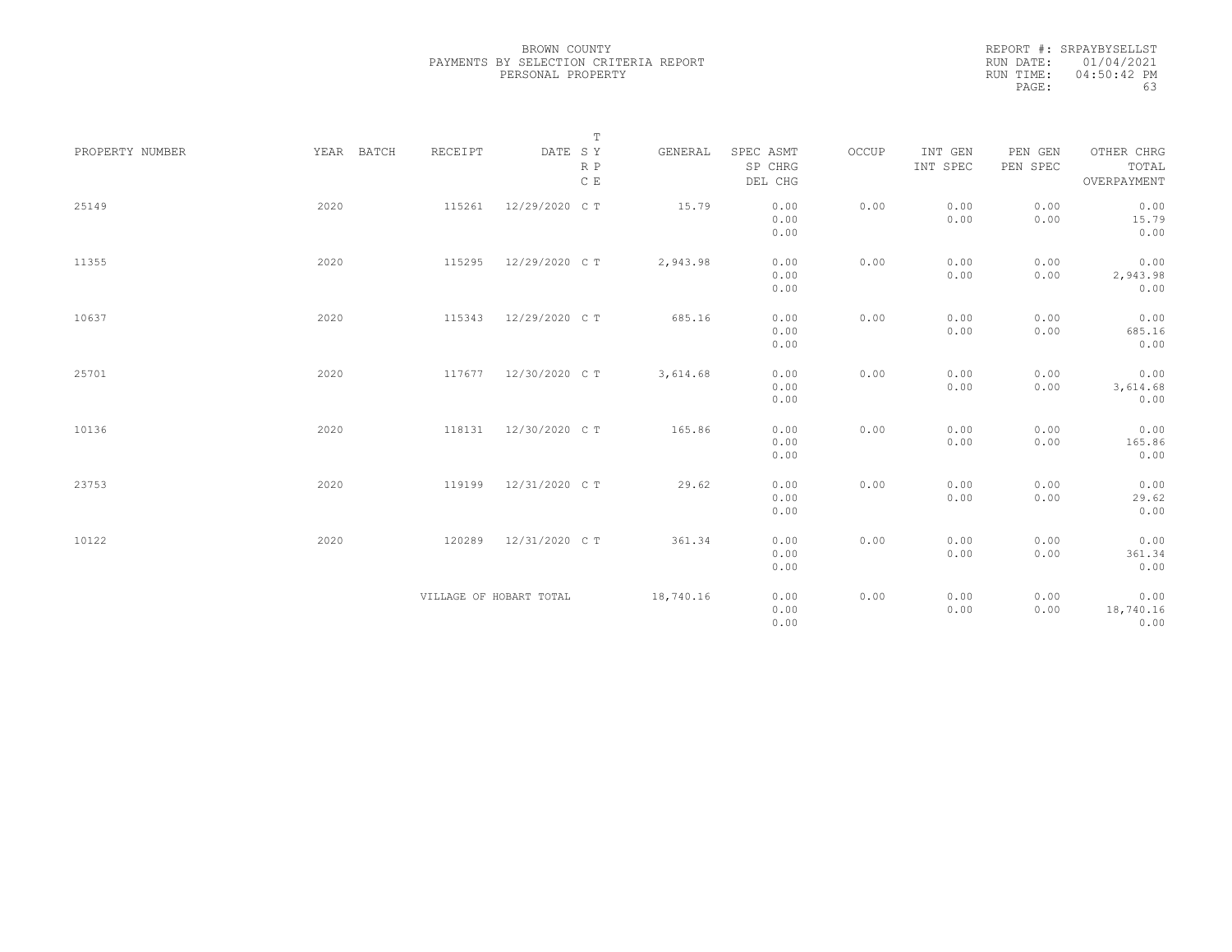REPORT #: SRPAYBYSELLST RUN DATE: 01/04/2021 RUN TIME: 04:50:42 PM PAGE: 64

|                 |      |             |         | $\mathbb T$           |          |                                 |       |                     |                     |                                    |  |
|-----------------|------|-------------|---------|-----------------------|----------|---------------------------------|-------|---------------------|---------------------|------------------------------------|--|
| PROPERTY NUMBER |      | YEAR BATCH  | RECEIPT | DATE SY<br>R P<br>C E | GENERAL  | SPEC ASMT<br>SP CHRG<br>DEL CHG | OCCUP | INT GEN<br>INT SPEC | PEN GEN<br>PEN SPEC | OTHER CHRG<br>TOTAL<br>OVERPAYMENT |  |
| 02818           |      | 2020 201220 | 7391    | 12/20/2020 C T        | 79.29    | 0.00<br>0.00<br>0.00            | 0.00  | 0.00<br>0.00        | 0.00<br>0.00        | 0.00<br>79.29<br>0.00              |  |
| 04750           | 2020 |             | 104456  | 12/21/2020 C T        | 415.21   | 0.00<br>0.00<br>0.00            | 0.00  | 0.00<br>0.00        | 0.00<br>0.00        | 0.00<br>415.21<br>0.00             |  |
| 15166           | 2020 |             | 105047  | 12/21/2020 C T        | 456.93   | 0.00<br>0.00<br>0.00            | 0.00  | 0.00<br>0.00        | 0.00<br>0.00        | 0.00<br>456.93<br>0.00             |  |
| 13334           | 2020 |             | 106320  | 12/22/2020 C T        | 4.18     | 0.00<br>0.00<br>0.00            | 0.00  | 0.00<br>0.00        | 0.00<br>0.00        | 0.00<br>4.18<br>0.00               |  |
| 23308           | 2020 |             | 106598  | 12/22/2020 C T        | 54.25    | 0.00<br>0.00<br>0.00            | 0.00  | 0.00<br>0.00        | 0.00<br>0.00        | 0.00<br>54.25<br>0.00              |  |
| 02809           | 2020 |             | 108463  | 12/23/2020 C T        | 22.95    | 0.00<br>0.00<br>0.00            | 0.00  | 0.00<br>0.00        | 0.00<br>0.00        | 0.00<br>22.95<br>0.00              |  |
| 24723           | 2020 |             | 110616  | 12/28/2020 C T        | 342.19   | 0.00<br>0.00<br>0.00            | 0.00  | 0.00<br>0.00        | 0.00<br>0.00        | 0.00<br>342.19<br>0.00             |  |
| 29702           | 2020 |             | 110849  | 12/28/2020 C T        | 1,132.98 | 0.00<br>0.00<br>0.00            | 0.00  | 0.00<br>0.00        | 0.00<br>0.00        | 0.00<br>1,132.98<br>0.00           |  |
| 29706           | 2020 |             | 111014  | 12/28/2020 C T        | 37.57    | 0.00<br>0.00<br>0.00            | 0.00  | 0.00<br>0.00        | 0.00<br>0.00        | 0.00<br>37.57<br>0.00              |  |
| 21538           | 2020 |             | 113140  | 12/29/2020 C T        | 465.28   | 0.00<br>0.00<br>0.00            | 0.00  | 0.00<br>0.00        | 0.00<br>0.00        | 0.00<br>465.28<br>0.00             |  |
| 05495           | 2020 |             | 115145  | 12/29/2020 C T        | 68.86    | 0.00<br>0.00<br>0.00            | 0.00  | 0.00<br>0.00        | 0.00<br>0.00        | 0.00<br>68.86<br>0.00              |  |
| 10611           |      | 2020 201229 |         | 8052 12/29/2020 CT    | 392.26   | 0.00<br>0.00<br>0.00            | 0.00  | 0.00<br>0.00        | 0.00<br>0.00        | 0.00<br>392.26<br>0.00             |  |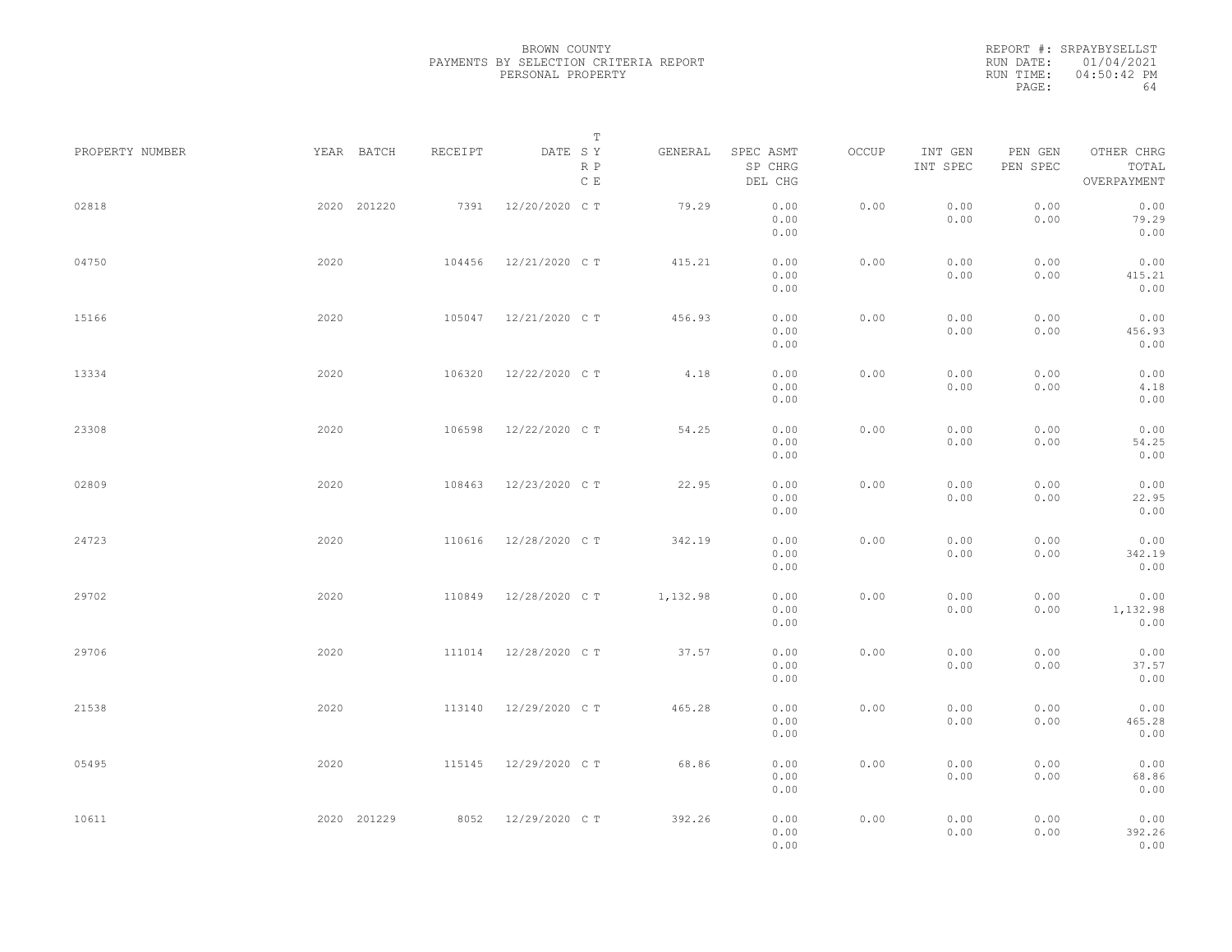REPORT #: SRPAYBYSELLST RUN DATE: 01/04/2021 RUN TIME: 04:50:42 PM PAGE: 65

|                 |               |                          |                | $\mathbb T$ |          |                                 |       |                     |                     |                                    |
|-----------------|---------------|--------------------------|----------------|-------------|----------|---------------------------------|-------|---------------------|---------------------|------------------------------------|
| PROPERTY NUMBER | YEAR<br>BATCH | RECEIPT                  | DATE SY        | R P<br>C E  | GENERAL  | SPEC ASMT<br>SP CHRG<br>DEL CHG | OCCUP | INT GEN<br>INT SPEC | PEN GEN<br>PEN SPEC | OTHER CHRG<br>TOTAL<br>OVERPAYMENT |
| 29700           | 2020          | 117531                   | 12/30/2020 C T |             | 175.26   | 0.00<br>0.00<br>0.00            | 0.00  | 0.00<br>0.00        | 0.00<br>0.00        | 0.00<br>175.26<br>0.00             |
| 26691           | 2020          | 119308                   | 12/31/2020 C T |             | 29.22    | 0.00<br>0.00<br>0.00            | 0.00  | 0.00<br>0.00        | 0.00<br>0.00        | 0.00<br>29.22<br>0.00              |
| 12565           | 2020          | 119317                   | 12/31/2020 C T |             | 152.31   | 0.00<br>0.00<br>0.00            | 0.00  | 0.00<br>0.00        | 0.00<br>0.00        | 0.00<br>152.31<br>0.00             |
| 13342           | 2020          | 119725                   | 12/31/2020 C T |             | 1,009.86 | 0.00<br>0.00<br>0.00            | 0.00  | 0.00<br>0.00        | 0.00<br>0.00        | 0.00<br>1,009.86<br>0.00           |
| 19556           | 2020          | 119726                   | 12/31/2020 C T |             | 584.22   | 0.00<br>0.00<br>0.00            | 0.00  | 0.00<br>0.00        | 0.00<br>0.00        | 0.00<br>584.22<br>0.00             |
|                 |               | VILLAGE OF PULASKI TOTAL |                |             | 5,422.82 | 0.00<br>0.00<br>0.00            | 0.00  | 0.00<br>0.00        | 0.00<br>0.00        | 0.00<br>5,422.82<br>0.00           |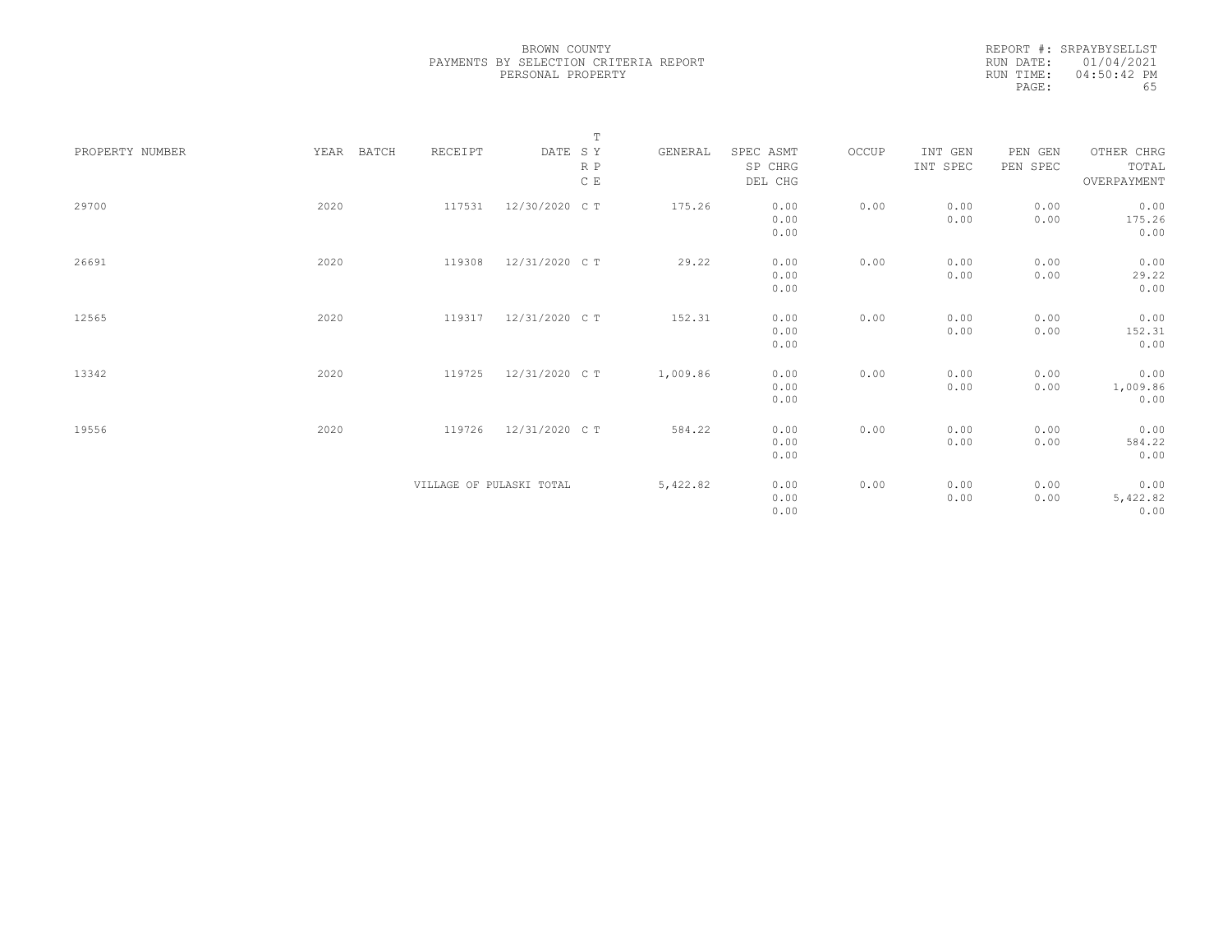|           | REPORT #: SRPAYBYSELLST |
|-----------|-------------------------|
|           | RUN DATE: 01/04/2021    |
| RUN TIME: | 04:50:42 PM             |
| PAGE:     | 66                      |

|                 |            |         | T                               |           |                                 |       |                     |                     |                                    |  |
|-----------------|------------|---------|---------------------------------|-----------|---------------------------------|-------|---------------------|---------------------|------------------------------------|--|
| PROPERTY NUMBER | YEAR BATCH | RECEIPT | DATE SY<br>R P<br>$\,$ C $\,$ E | GENERAL   | SPEC ASMT<br>SP CHRG<br>DEL CHG | OCCUP | INT GEN<br>INT SPEC | PEN GEN<br>PEN SPEC | OTHER CHRG<br>TOTAL<br>OVERPAYMENT |  |
| 24341           | 2020       | 104060  | 12/21/2020 C T                  | 97.88     | 0.00<br>0.00<br>0.00            | 0.00  | 0.00<br>0.00        | 0.00<br>0.00        | 0.00<br>97.88<br>0.00              |  |
| 26734           | 2020       | 104062  | 12/21/2020 C T                  | 234.92    | 0.00<br>0.00<br>0.00            | 0.00  | 0.00<br>0.00        | 0.00<br>0.00        | 0.00<br>234.92<br>0.00             |  |
| 26456           | 2020       | 104063  | 12/21/2020 C T                  | 132.15    | 0.00<br>0.00<br>0.00            | 0.00  | 0.00<br>0.00        | 0.00<br>0.00        | 0.00<br>132.15<br>0.00             |  |
| 25604           | 2020       | 104171  | 12/21/2020 C T                  | 24.47     | 0.00<br>0.00<br>0.00            | 0.00  | 0.00<br>0.00        | 0.00<br>0.00        | 0.00<br>24.47<br>0.00              |  |
| 20306           | 2020       | 104526  | 12/21/2020 C T                  | 453.54    | 0.00<br>0.00<br>0.00            | 0.00  | 0.00<br>0.00        | 0.00<br>0.00        | 0.00<br>453.54<br>0.00             |  |
| 25609           | 2020       | 104666  | 12/21/2020 C T                  | 1,742.38  | 0.00<br>0.00<br>0.00            | 0.00  | 0.00<br>0.00        | 0.00<br>0.00        | 0.00<br>1,742.38<br>0.00           |  |
| 06135           | 2020       | 104673  | 12/21/2020 C T                  | 1,233.37  | 0.00<br>0.00<br>0.00            | 0.00  | 0.00<br>0.00        | 0.00<br>0.00        | 0.00<br>1,233.37<br>0.00           |  |
| 19419           | 2020       | 104987  | 12/21/2020 C T                  | 161.51    | 0.00<br>0.00<br>0.00            | 0.00  | 0.00<br>0.00        | 0.00<br>0.00        | 0.00<br>161.51<br>0.00             |  |
| 18998           | 2020       | 106151  | 12/22/2020 C T                  | 29,166.96 | 0.00<br>0.00<br>0.00            | 0.00  | 0.00<br>0.00        | 0.00<br>0.00        | 0.00<br>29,166.96<br>0.00          |  |
| 20310           | 2020       | 106670  | 12/22/2020 C T                  | 714.58    | 0.00<br>0.00<br>0.00            | 0.00  | 0.00<br>0.00        | 0.00<br>0.00        | 0.00<br>714.58<br>0.00             |  |
| 27512           | 2020       | 106795  | 12/22/2020 C T                  | 34.26     | 0.00<br>0.00<br>0.00            | 0.00  | 0.00<br>0.00        | 0.00<br>0.00        | 0.00<br>34.26<br>0.00              |  |
| 18473           | 2020       | 106896  | 12/22/2020 C T                  | 27.73     | 0.00<br>0.00<br>0.00            | 0.00  | 0.00<br>0.00        | 0.00<br>0.00        | 0.00<br>27.73<br>0.00              |  |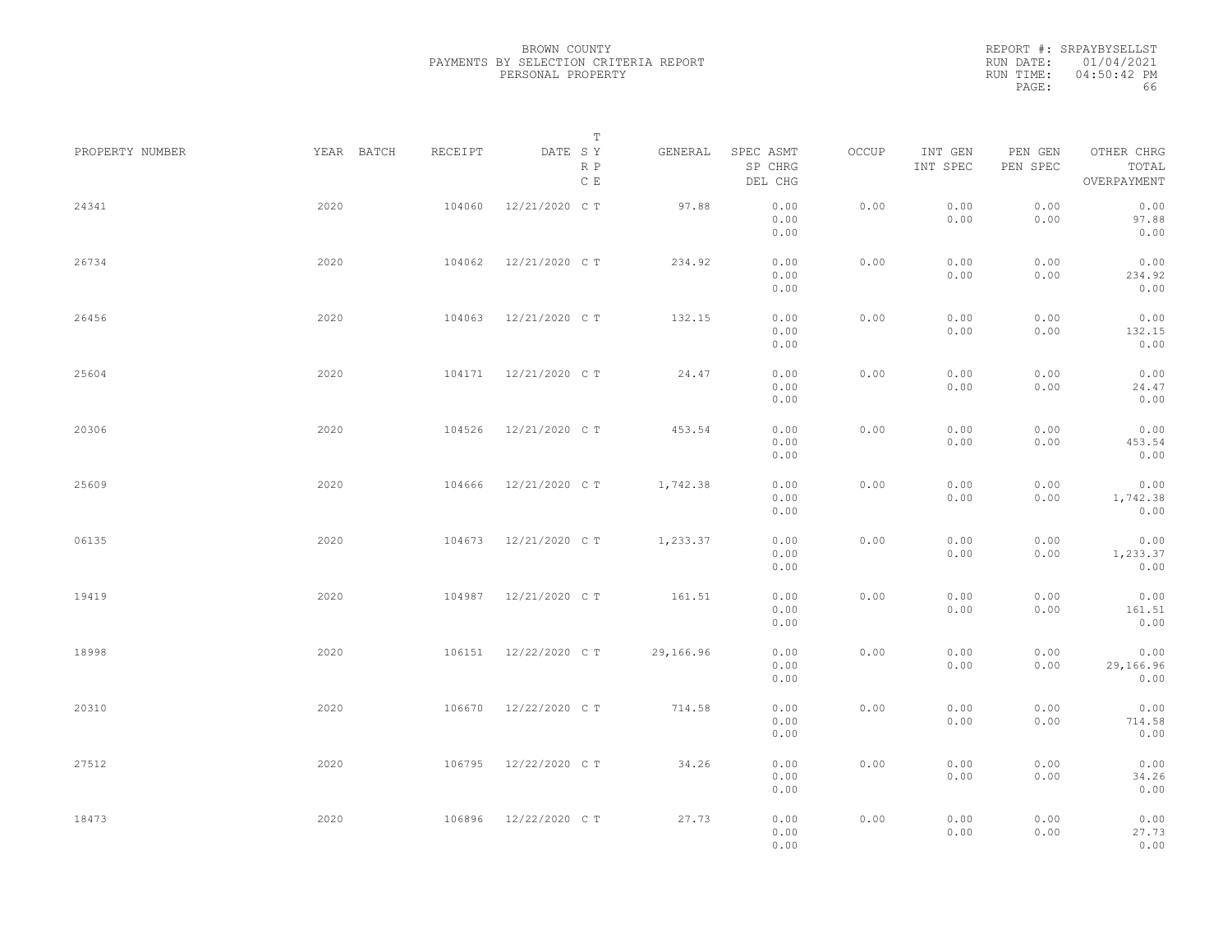REPORT #: SRPAYBYSELLST RUN DATE: 01/04/2021 RUN TIME: 04:50:42 PM PAGE: 67

|                 |             |         | $\mathbb T$           |          |                                 |       |                     |                     |                                    |  |
|-----------------|-------------|---------|-----------------------|----------|---------------------------------|-------|---------------------|---------------------|------------------------------------|--|
| PROPERTY NUMBER | YEAR BATCH  | RECEIPT | DATE SY<br>R P<br>C E | GENERAL  | SPEC ASMT<br>SP CHRG<br>DEL CHG | OCCUP | INT GEN<br>INT SPEC | PEN GEN<br>PEN SPEC | OTHER CHRG<br>TOTAL<br>OVERPAYMENT |  |
| 15909           | 2020        | 107872  | 12/23/2020 C T        | 11.42    | 0.00<br>0.00<br>0.00            | 0.00  | 0.00<br>0.00        | 0.00<br>0.00        | 0.00<br>11.42<br>0.00              |  |
| 20308           | 2020        | 108039  | 12/23/2020 C T        | 133.78   | 0.00<br>0.00<br>0.00            | 0.00  | 0.00<br>0.00        | 0.00<br>0.00        | 0.00<br>133.78<br>0.00             |  |
| 22410           | 2020        | 108284  | 12/23/2020 C T        | 234.92   | 0.00<br>0.00<br>0.00            | 0.00  | 0.00<br>0.00        | 0.00<br>0.00        | 0.00<br>234.92<br>0.00             |  |
| 27056           | 2020        | 109731  | 12/28/2020 C T        | 8.16     | 0.00<br>0.00<br>0.00            | 0.00  | 0.00<br>0.00        | 0.00<br>0.00        | 0.00<br>8.16<br>0.00               |  |
| 17859           | 2020 201228 | 7795    | 12/28/2020 C T        | 81.56    | 0.00<br>0.00<br>0.00            | 0.00  | 0.00<br>0.00        | 0.00<br>0.00        | 0.00<br>81.56<br>0.00              |  |
| 24334           | 2020        | 110258  | 12/28/2020 C T        | 265.92   | 0.00<br>0.00<br>0.00            | 0.00  | 0.00<br>0.00        | 0.00<br>0.00        | 0.00<br>265.92<br>0.00             |  |
| 16797           | 2020        | 110550  | 12/28/2020 C T        | 342.60   | 0.00<br>0.00<br>0.00            | 0.00  | 0.00<br>0.00        | 0.00<br>0.00        | 0.00<br>342.60<br>0.00             |  |
| 26988           | 2020        | 110557  | 12/28/2020 C T        | 169.67   | 0.00<br>0.00<br>0.00            | 0.00  | 0.00<br>0.00        | 0.00<br>0.00        | 0.00<br>169.67<br>0.00             |  |
| 22983           | 2020        | 110615  | 12/28/2020 C T        | 60.35    | 0.00<br>0.00<br>0.00            | 0.00  | 0.00<br>0.00        | 0.00<br>0.00        | 0.00<br>60.35<br>0.00              |  |
| 11360           | 2020        | 111086  | 12/28/2020 C T        | 1,600.45 | 0.00<br>0.00<br>0.00            | 0.00  | 0.00<br>0.00        | 0.00<br>0.00        | 0.00<br>1,600.45<br>0.00           |  |
| 20298           | 2020        | 113288  | 12/29/2020 C T        | 81.56    | 0.00<br>0.00<br>0.00            | 0.00  | 0.00<br>0.00        | 0.00<br>0.00        | 0.00<br>81.56<br>0.00              |  |
| 16801           | 2020        | 113295  | 12/29/2020 C T        | 654.21   | 0.00<br>0.00<br>0.00            | 0.00  | 0.00<br>0.00        | 0.00<br>0.00        | 0.00<br>654.21<br>0.00             |  |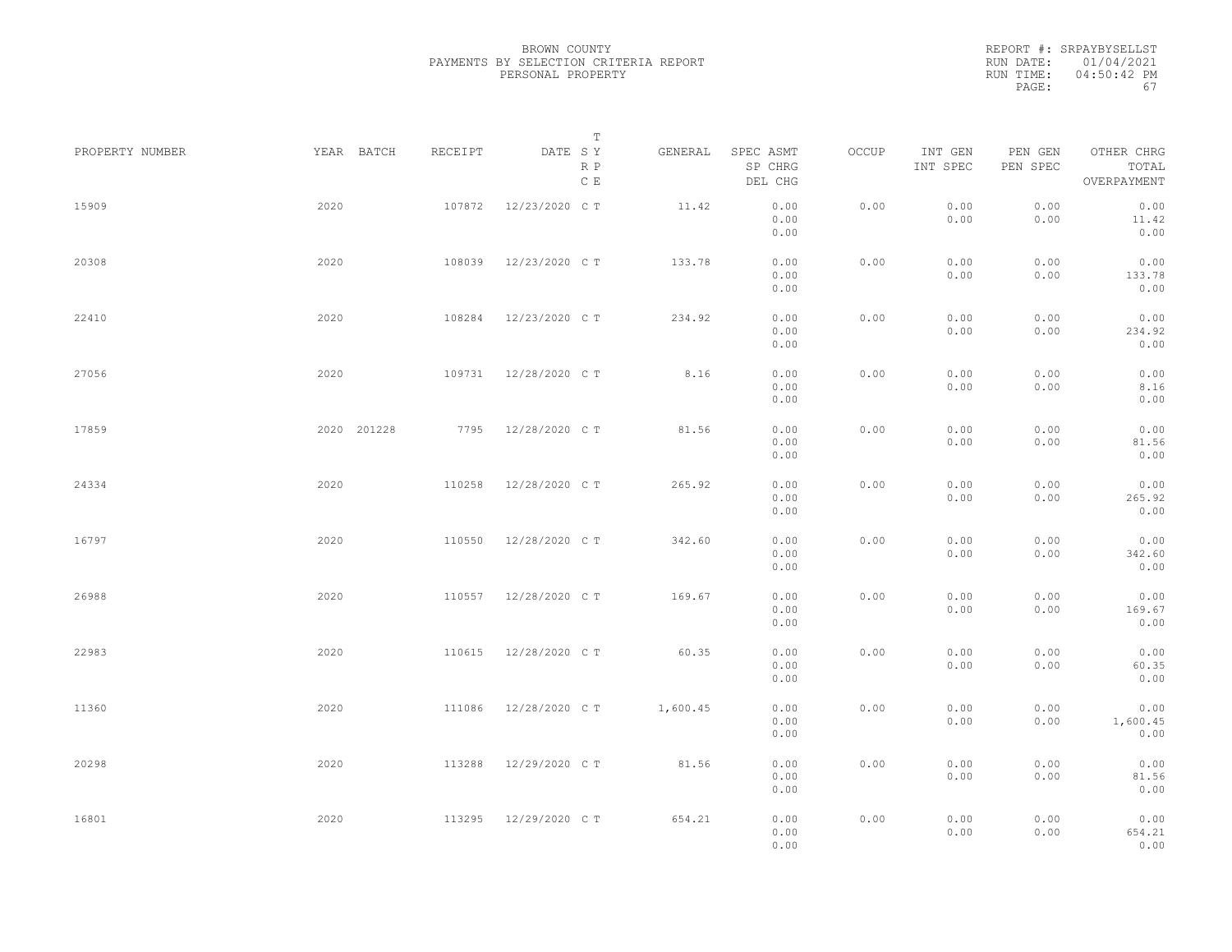|           | REPORT #: SRPAYBYSELLST |
|-----------|-------------------------|
|           | RUN DATE: 01/04/2021    |
| RUN TIME: | $04:50:43$ PM           |
| PAGE:     | 68                      |

|                 |            |         | T                     |          |                                 |       |                     |                     |                                    |  |
|-----------------|------------|---------|-----------------------|----------|---------------------------------|-------|---------------------|---------------------|------------------------------------|--|
| PROPERTY NUMBER | YEAR BATCH | RECEIPT | DATE SY<br>R P<br>C E | GENERAL  | SPEC ASMT<br>SP CHRG<br>DEL CHG | OCCUP | INT GEN<br>INT SPEC | PEN GEN<br>PEN SPEC | OTHER CHRG<br>TOTAL<br>OVERPAYMENT |  |
| 26433           | 2020       | 114601  | 12/29/2020 C T        | 758.62   | 0.00<br>0.00<br>0.00            | 0.00  | 0.00<br>0.00        | 0.00<br>0.00        | 0.00<br>758.62<br>0.00             |  |
| 05037           | 2020       | 115949  | 12/29/2020 C T        | 296.92   | 0.00<br>0.00<br>0.00            | 0.00  | 0.00<br>0.00        | 0.00<br>0.00        | 0.00<br>296.92<br>0.00             |  |
| 10094           | 2020       | 116215  | 12/29/2020 C T        | 4,553.36 | 0.00<br>0.00<br>0.00            | 0.00  | 0.00<br>0.00        | 0.00<br>0.00        | 0.00<br>4,553.36<br>0.00           |  |
| 04265           | 2020       | 116362  | 12/29/2020 C T        | 137.04   | 0.00<br>0.00<br>0.00            | 0.00  | 0.00<br>0.00        | 0.00<br>0.00        | 0.00<br>137.04<br>0.00             |  |
| 23727           | 2020       | 116541  | 12/30/2020 C T        | 598.75   | 0.00<br>0.00<br>0.00            | 0.00  | 0.00<br>0.00        | 0.00<br>0.00        | 0.00<br>598.75<br>0.00             |  |
| 22977           | 2020       | 116665  | 12/30/2020 C T        | 50.58    | 0.00<br>0.00<br>0.00            | 0.00  | 0.00<br>0.00        | 0.00<br>0.00        | 0.00<br>50.58<br>0.00              |  |
| 04798           | 2020       | 116670  | 12/30/2020 C T        | 2,109.46 | 0.00<br>0.00<br>0.00            | 0.00  | 0.00<br>0.00        | 0.00<br>0.00        | 0.00<br>2,109.46<br>0.00           |  |
| 06137           | 2020       | 117431  | 12/30/2020 C T        | 595.48   | 0.00<br>0.00<br>0.00            | 0.00  | 0.00<br>0.00        | 0.00<br>0.00        | 0.00<br>595.48<br>0.00             |  |
| 27524           | 2020       | 117439  | 12/30/2020 C T        | 24.47    | 0.00<br>0.00<br>0.00            | 0.00  | 0.00<br>0.00        | 0.00<br>0.00        | 0.00<br>24.47<br>0.00              |  |
| 09945           | 2020       | 117869  | 12/30/2020 C T        | 1,021.28 | 0.00<br>0.00<br>0.00            | 0.00  | 0.00<br>0.00        | 0.00<br>0.00        | 0.00<br>1,021.28<br>0.00           |  |
| 25035           | 2020       | 119464  | 12/31/2020 C T        | 311.60   | 0.00<br>0.00<br>0.00            | 0.00  | 0.00<br>0.00        | 0.00<br>0.00        | 0.00<br>311.60<br>0.00             |  |
| 10109           | 2020       | 120863  | 12/31/2020 C T        | 420.91   | 0.00<br>0.00<br>0.00            | 0.00  | 0.00<br>0.00        | 0.00<br>0.00        | 0.00<br>420.91<br>0.00             |  |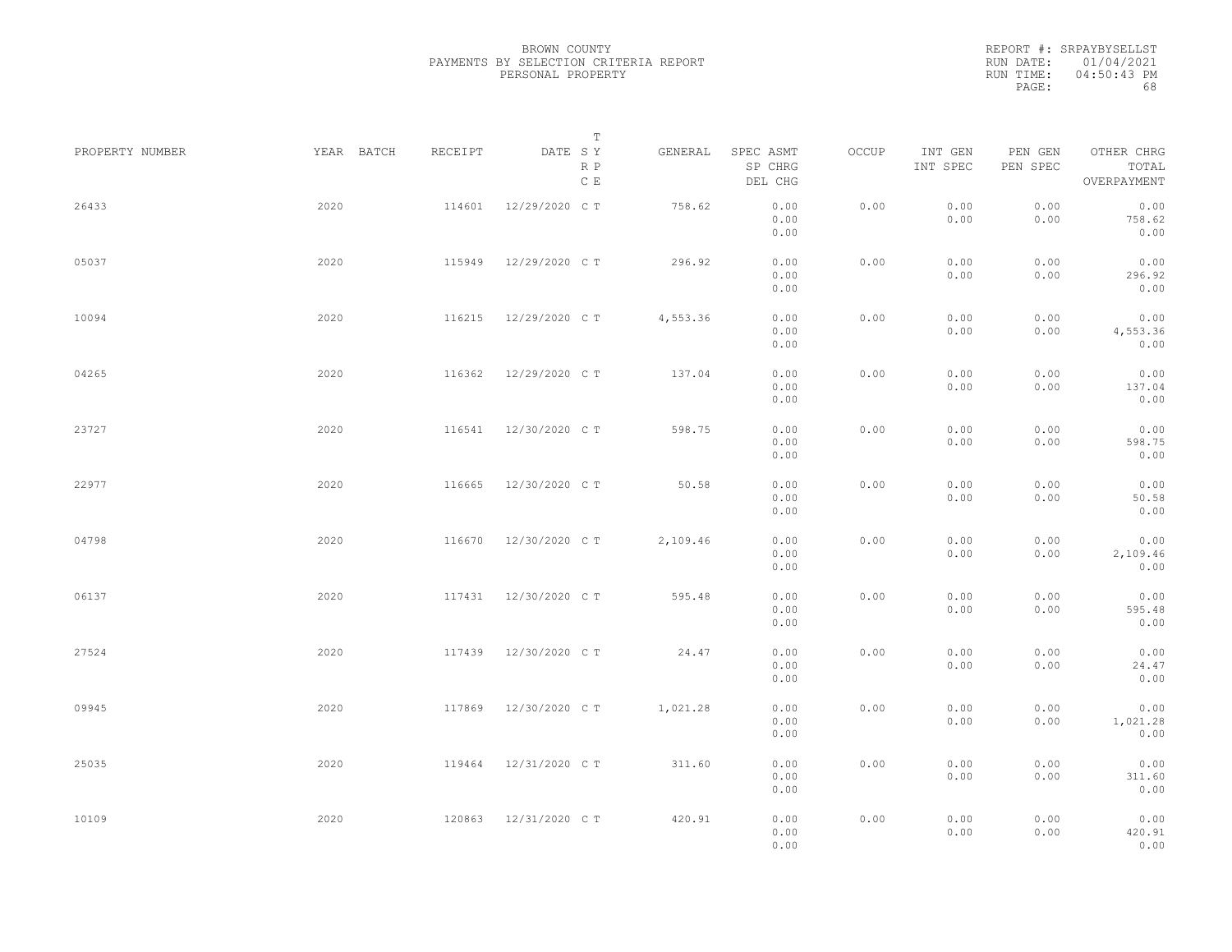REPORT #: SRPAYBYSELLST RUN DATE: 01/04/2021 RUN TIME: 04:50:43 PM PAGE: 69

|                 |               |                          |                | $\blacksquare$<br>÷. |           |           |       |          |          |             |  |
|-----------------|---------------|--------------------------|----------------|----------------------|-----------|-----------|-------|----------|----------|-------------|--|
| PROPERTY NUMBER | YEAR<br>BATCH | RECEIPT                  | DATE SY        |                      | GENERAL   | SPEC ASMT | OCCUP | INT GEN  | PEN GEN  | OTHER CHRG  |  |
|                 |               |                          |                | R P                  |           | SP CHRG   |       | INT SPEC | PEN SPEC | TOTAL       |  |
|                 |               |                          |                | C E                  |           | DEL CHG   |       |          |          | OVERPAYMENT |  |
| 10101           | 2020          | 120866                   | 12/31/2020 C T |                      | 35.90     | 0.00      | 0.00  | 0.00     | 0.00     | 0.00        |  |
|                 |               |                          |                |                      |           | 0.00      |       | 0.00     | 0.00     | 35.90       |  |
|                 |               |                          |                |                      |           | 0.00      |       |          |          | 0.00        |  |
| 15265           | 2020          | 121059                   | 12/31/2020 C T |                      | 562.84    | 0.00      | 0.00  | 0.00     | 0.00     | 0.00        |  |
|                 |               |                          |                |                      |           | 0.00      |       | 0.00     | 0.00     | 562.84      |  |
|                 |               |                          |                |                      |           | 0.00      |       |          |          | 0.00        |  |
|                 |               | VILLAGE OF SUAMICO TOTAL |                |                      | 49,145.56 | 0.00      | 0.00  | 0.00     | 0.00     | 0.00        |  |
|                 |               |                          |                |                      |           | 0.00      |       | 0.00     | 0.00     | 49,145.56   |  |
|                 |               |                          |                |                      |           | 0.00      |       |          |          | 0.00        |  |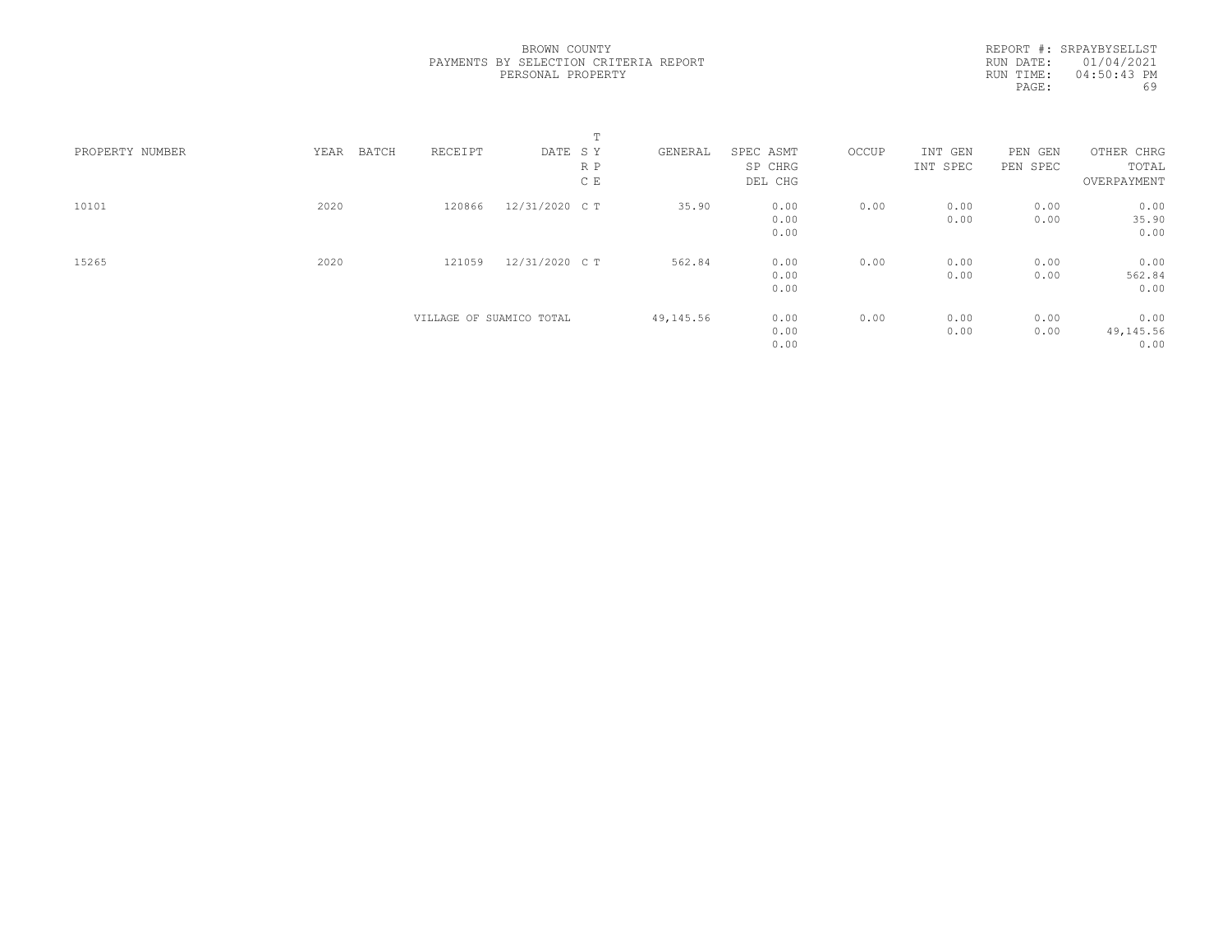REPORT #: SRPAYBYSELLST RUN DATE: 01/04/2021 RUN TIME: 04:50:43 PM PAGE: 70

|                 |             |                              | $\mathbf T$           |          |                                 |       |                     |                     |                                    |  |
|-----------------|-------------|------------------------------|-----------------------|----------|---------------------------------|-------|---------------------|---------------------|------------------------------------|--|
| PROPERTY NUMBER | YEAR BATCH  | RECEIPT                      | DATE SY<br>R P<br>C E | GENERAL  | SPEC ASMT<br>SP CHRG<br>DEL CHG | OCCUP | INT GEN<br>INT SPEC | PEN GEN<br>PEN SPEC | OTHER CHRG<br>TOTAL<br>OVERPAYMENT |  |
| 25011           | 2020        | 108020                       | 12/23/2020 C T        | 3,978.44 | 0.00<br>0.00<br>0.00            | 0.00  | 0.00<br>0.00        | 0.00<br>0.00        | 0.00<br>3,978.44<br>0.00           |  |
| 24718           | 2020        | 110619                       | 12/28/2020 C T        | 232.94   | 0.00<br>0.00<br>0.00            | 0.00  | 0.00<br>0.00        | 0.00<br>0.00        | 0.00<br>232.94<br>0.00             |  |
| 12075           | 2020        | 113317                       | 12/29/2020 C T        | 89.95    | 0.00<br>0.00<br>0.00            | 0.00  | 0.00<br>0.00        | 0.00<br>0.00        | 0.00<br>89.95<br>0.00              |  |
| 24428           | 2020        | 114493                       | 12/29/2020 C T        | 1,123.18 | 0.00<br>0.00<br>0.00            | 0.00  | 0.00<br>0.00        | 0.00<br>0.00        | 0.00<br>1,123.18<br>0.00           |  |
| 17357           | 2020        | 114751                       | 12/29/2020 C T        | 721.88   | 0.00<br>0.00<br>0.00            | 0.00  | 0.00<br>0.00        | 0.00<br>0.00        | 0.00<br>721.88<br>0.00             |  |
| 27162           | 2020 201230 |                              | 8107 12/30/2020 CT    | 110.70   | 0.00<br>0.00<br>0.00            | 0.00  | 0.00<br>0.00        | 0.00<br>0.00        | 0.00<br>110.70<br>0.00             |  |
| 25937           | 2020        | 117199                       | 12/30/2020 C T        | 262.92   | 0.00<br>0.00<br>0.00            | 0.00  | 0.00<br>0.00        | 0.00<br>0.00        | 0.00<br>262.92<br>0.00             |  |
| 27158           | 2020        | 120575                       | 12/31/2020 C T        | 29.98    | 0.00<br>0.00<br>0.00            | 0.00  | 0.00<br>0.00        | 0.00<br>0.00        | 0.00<br>29.98<br>0.00              |  |
| 13462           | 2020        | 120656                       | 12/31/2020 C T        | 994.05   | 0.00<br>0.00<br>0.00            | 0.00  | 0.00<br>0.00        | 0.00<br>0.00        | 0.00<br>994.05<br>0.00             |  |
|                 |             | VILLAGE OF WRIGHTSTOWN TOTAL |                       | 7,544.04 | 0.00<br>0.00<br>0.00            | 0.00  | 0.00<br>0.00        | 0.00<br>0.00        | 0.00<br>7,544.04<br>0.00           |  |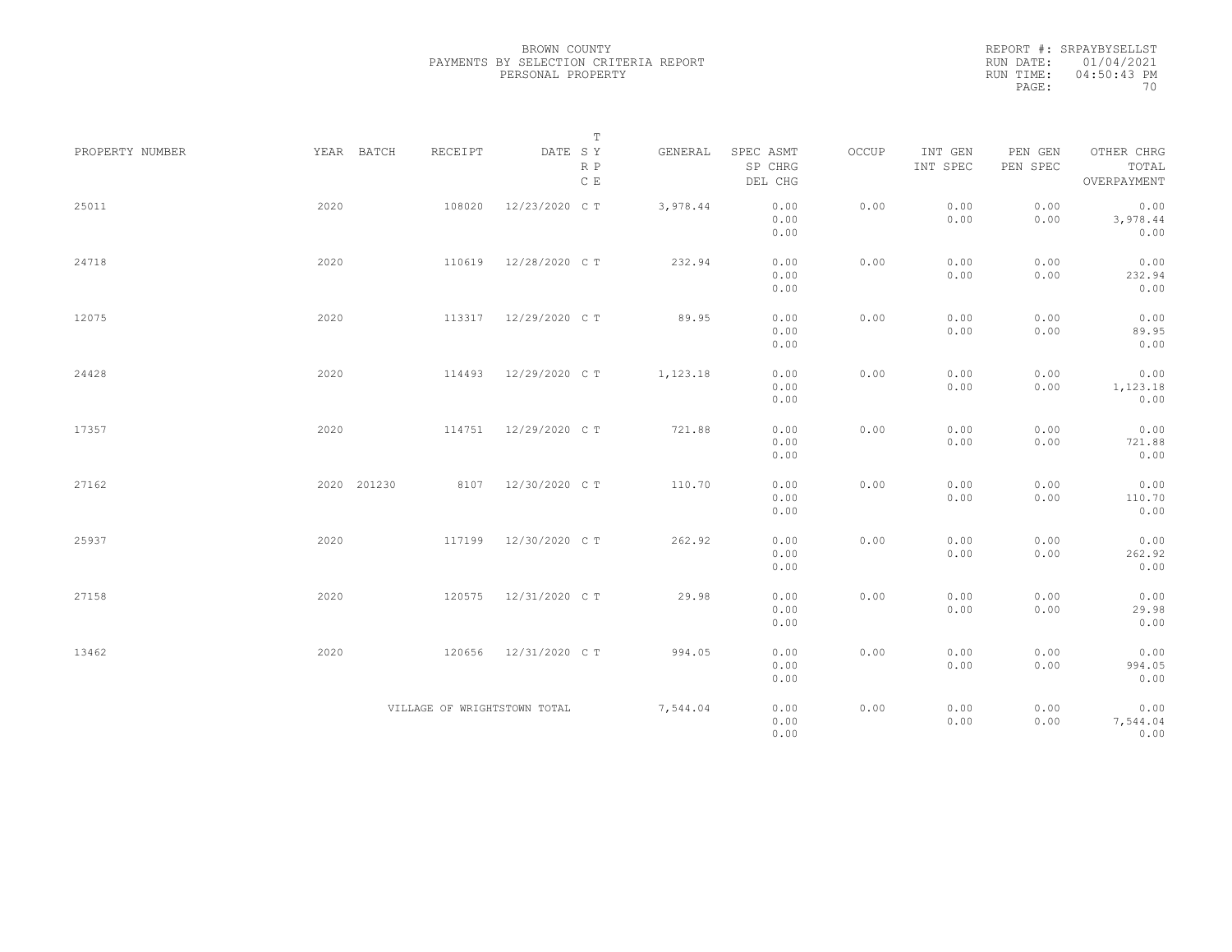REPORT #: SRPAYBYSELLST RUN DATE: 01/04/2021 RUN TIME: 04:50:43 PM PAGE: 71

|                 |            |         | $\mathbb T$           |         |                                 |       |                     |                     |                                    |  |
|-----------------|------------|---------|-----------------------|---------|---------------------------------|-------|---------------------|---------------------|------------------------------------|--|
| PROPERTY NUMBER | YEAR BATCH | RECEIPT | DATE SY<br>R P<br>C E | GENERAL | SPEC ASMT<br>SP CHRG<br>DEL CHG | OCCUP | INT GEN<br>INT SPEC | PEN GEN<br>PEN SPEC | OTHER CHRG<br>TOTAL<br>OVERPAYMENT |  |
| 24541           | 2020       | 104064  | 12/21/2020 C T        | 43.59   | 0.00<br>0.00<br>0.00            | 0.00  | 0.00<br>0.00        | 0.00<br>0.00        | 0.00<br>43.59<br>0.00              |  |
| 35003           | 2020       | 104104  | 12/21/2020 C T        | 16.77   | 0.00<br>0.00<br>0.00            | 0.00  | 0.00<br>0.00        | 0.00<br>0.00        | 0.00<br>16.77<br>0.00              |  |
| 24537           | 2020       | 104105  | 12/21/2020 C T        | 276.63  | 0.00<br>0.00<br>0.00            | 0.00  | 0.00<br>0.00        | 0.00<br>0.00        | 0.00<br>276.63<br>0.00             |  |
| 25185           | 2020       | 104161  | 12/21/2020 C T        | 297.88  | 0.00<br>0.00<br>0.00            | 0.00  | 0.00<br>0.00        | 0.00<br>0.00        | 0.00<br>297.88<br>0.00             |  |
| 35034           | 2020       | 104186  | 12/21/2020 C T        | 49.99   | 0.00<br>0.00<br>0.00            | 0.00  | 0.00<br>0.00        | 0.00<br>0.00        | 0.00<br>49.99<br>0.00              |  |
| 18737           | 2020       | 104209  | 12/21/2020 C T        | 51.98   | 0.00<br>0.00<br>0.00            | 0.00  | 0.00<br>0.00        | 0.00<br>0.00        | 0.00<br>51.98<br>0.00              |  |
| 35006           | 2020       | 104235  | 12/21/2020 C T        | 129.09  | 0.00<br>0.00<br>0.00            | 0.00  | 0.00<br>0.00        | 0.00<br>0.00        | 0.00<br>129.09<br>0.00             |  |
| 23175           | 2020       | 104240  | 12/21/2020 C T        | 243.88  | 0.00<br>0.00<br>0.00            | 0.00  | 0.00<br>0.00        | 0.00<br>0.00        | 0.00<br>243.88<br>0.00             |  |
| 12587           | 2020       | 104386  | 12/21/2020 C T        | 206.20  | 0.00<br>0.00<br>0.00            | 0.00  | 0.00<br>0.00        | 0.00<br>0.00        | 0.00<br>206.20<br>0.00             |  |
| 23171           | 2020       | 104527  | 12/21/2020 C T        | 555.76  | 0.00<br>0.00<br>0.00            | 0.00  | 0.00<br>0.00        | 0.00<br>0.00        | 0.00<br>555.76<br>0.00             |  |
| 23921           | 2020       | 104661  | 12/21/2020 C T        | 835.64  | 0.00<br>0.00<br>0.00            | 0.00  | 0.00<br>0.00        | 0.00<br>0.00        | 0.00<br>835.64<br>0.00             |  |
| 35076           | 2020       | 104700  | 12/21/2020 C T        | 18.44   | 0.00<br>0.00<br>0.00            | 0.00  | 0.00<br>0.00        | 0.00<br>0.00        | 0.00<br>18.44<br>0.00              |  |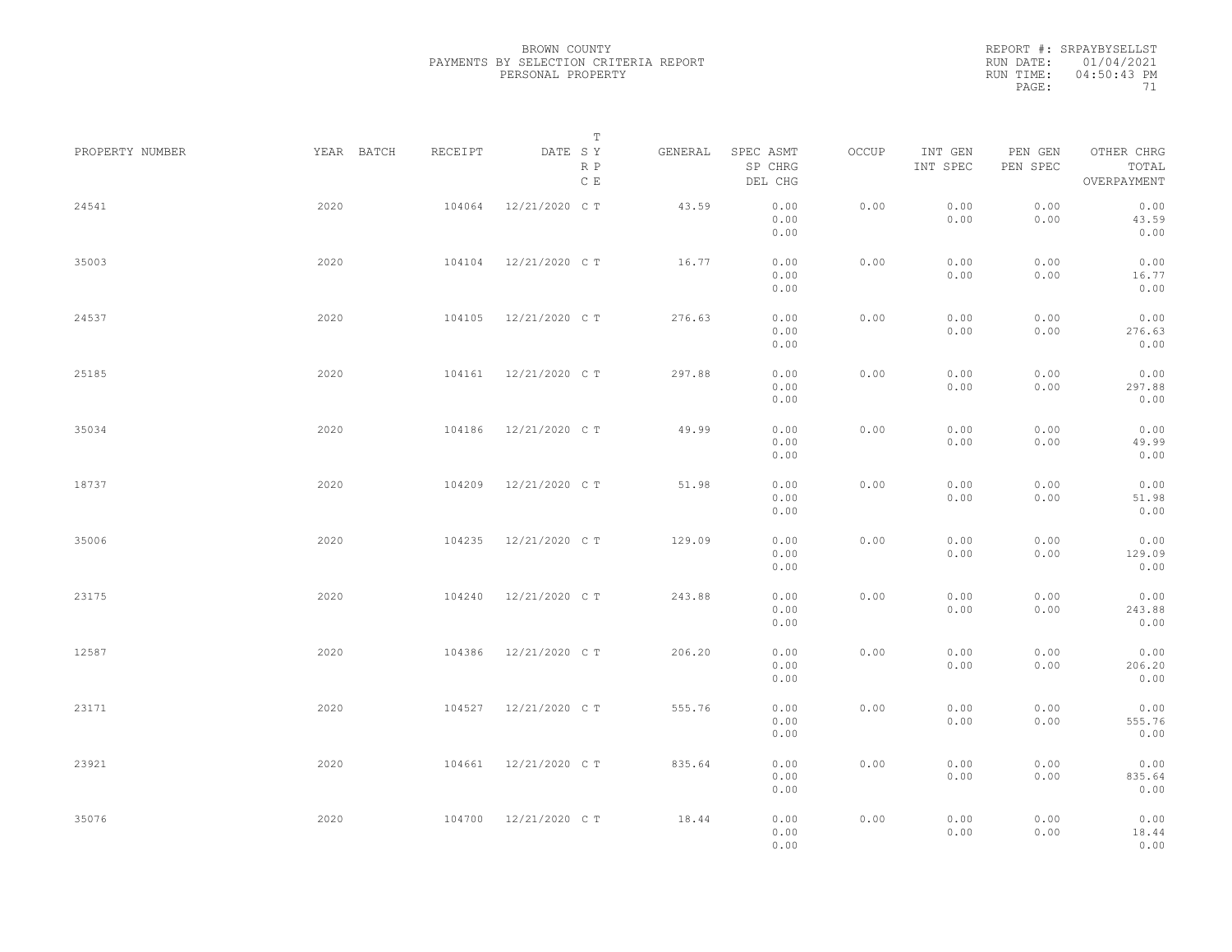REPORT #: SRPAYBYSELLST RUN DATE: 01/04/2021 RUN TIME: 04:50:44 PM PAGE: 72

|                 |            |         | $\mathbb T$           |          |                                 |       |                     |                     |                                    |  |
|-----------------|------------|---------|-----------------------|----------|---------------------------------|-------|---------------------|---------------------|------------------------------------|--|
| PROPERTY NUMBER | YEAR BATCH | RECEIPT | DATE SY<br>R P<br>C E | GENERAL  | SPEC ASMT<br>SP CHRG<br>DEL CHG | OCCUP | INT GEN<br>INT SPEC | PEN GEN<br>PEN SPEC | OTHER CHRG<br>TOTAL<br>OVERPAYMENT |  |
| 08822           | 2020       | 104898  | 12/21/2020 C T        | 25.14    | 0.00<br>0.00<br>0.00            | 0.00  | 0.00<br>0.00        | 0.00<br>0.00        | 0.00<br>25.14<br>0.00              |  |
| 25799           | 2020       | 105078  | 12/21/2020 C T        | 193.93   | 0.00<br>0.00<br>0.00            | 0.00  | 0.00<br>0.00        | 0.00<br>0.00        | 0.00<br>193.93<br>0.00             |  |
| 21969           | 2020       | 105254  | 12/21/2020 C T        | 49.99    | 0.00<br>0.00<br>0.00            | 0.00  | 0.00<br>0.00        | 0.00<br>0.00        | 0.00<br>49.99<br>0.00              |  |
| 24580           | 2020       | 105255  | 12/21/2020 C T        | 1,793.22 | 0.00<br>0.00<br>0.00            | 0.00  | 0.00<br>0.00        | 0.00<br>0.00        | 0.00<br>1,793.22<br>0.00           |  |
| 17220           | 2020       | 105257  | 12/21/2020 C T        | 199.91   | 0.00<br>0.00<br>0.00            | 0.00  | 0.00<br>0.00        | 0.00<br>0.00        | 0.00<br>199.91<br>0.00             |  |
| 21333           | 2020       | 105284  | 12/21/2020 C T        | 55.97    | 0.00<br>0.00<br>0.00            | 0.00  | 0.00<br>0.00        | 0.00<br>0.00        | 0.00<br>55.97<br>0.00              |  |
| 16282           | 2020       | 105932  | 12/22/2020 C T        | 85.96    | 0.00<br>0.00<br>0.00            | 0.00  | 0.00<br>0.00        | 0.00<br>0.00        | 0.00<br>85.96<br>0.00              |  |
| 08939           | 2020       | 105964  | 12/22/2020 C T        | 61.98    | 0.00<br>0.00<br>0.00            | 0.00  | 0.00<br>0.00        | 0.00<br>0.00        | 0.00<br>61.98<br>0.00              |  |
| 24554           | 2020       | 106063  | 12/22/2020 C T        | 651.71   | 0.00<br>0.00<br>0.00            | 0.00  | 0.00<br>0.00        | 0.00<br>0.00        | 0.00<br>651.71<br>0.00             |  |
| 23154           | 2020       | 106293  | 12/22/2020 C T        | 129.95   | 0.00<br>0.00<br>0.00            | 0.00  | 0.00<br>0.00        | 0.00<br>0.00        | 0.00<br>129.95<br>0.00             |  |
| 08912           | 2020       | 106498  | 12/22/2020 C T        | 28.51    | 0.00<br>0.00<br>0.00            | 0.00  | 0.00<br>0.00        | 0.00<br>0.00        | 0.00<br>28.51<br>0.00              |  |
| 09064           | 2020       | 106612  | 12/22/2020 C T        | 167.93   | 0.00<br>0.00<br>0.00            | 0.00  | 0.00<br>0.00        | 0.00<br>0.00        | 0.00<br>167.93<br>0.00             |  |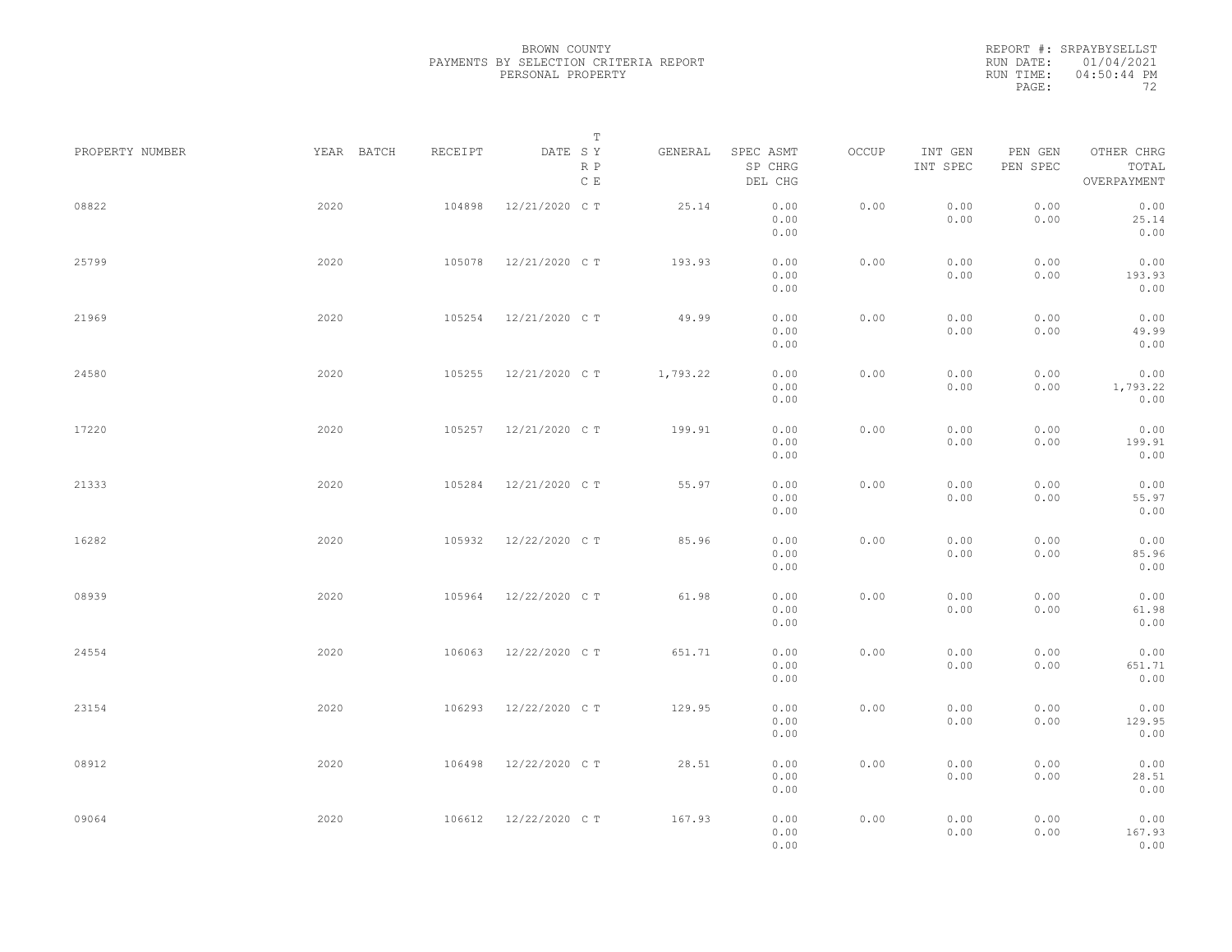REPORT #: SRPAYBYSELLST RUN DATE: 01/04/2021 RUN TIME: 04:50:44 PM PAGE: 73

|                 |            |         | $\mathbb T$           |          |                                 |       |                     |                     |                                    |  |
|-----------------|------------|---------|-----------------------|----------|---------------------------------|-------|---------------------|---------------------|------------------------------------|--|
| PROPERTY NUMBER | YEAR BATCH | RECEIPT | DATE SY<br>R P<br>C E | GENERAL  | SPEC ASMT<br>SP CHRG<br>DEL CHG | OCCUP | INT GEN<br>INT SPEC | PEN GEN<br>PEN SPEC | OTHER CHRG<br>TOTAL<br>OVERPAYMENT |  |
| 11308           | 2020       | 106661  | 12/22/2020 C T        | 803.07   | 0.00<br>0.00<br>0.00            | 0.00  | 0.00<br>0.00        | 0.00<br>0.00        | 0.00<br>803.07<br>0.00             |  |
| 24542           | 2020       | 106746  | 12/22/2020 C T        | 30.18    | 0.00<br>0.00<br>0.00            | 0.00  | 0.00<br>0.00        | 0.00<br>0.00        | 0.00<br>30.18<br>0.00              |  |
| 26531           | 2020       | 107104  | 12/22/2020 C T        | 73.76    | 0.00<br>0.00<br>0.00            | 0.00  | 0.00<br>0.00        | 0.00<br>0.00        | 0.00<br>73.76<br>0.00              |  |
| 11304           | 2020       |         | 107127 12/22/2020 CT  | 90.53    | 0.00<br>0.00<br>0.00            | 0.00  | 0.00<br>0.00        | 0.00<br>0.00        | 0.00<br>90.53<br>0.00              |  |
| 23141           | 2020       | 107133  | 12/22/2020 C T        | 10.05    | 0.00<br>0.00<br>0.00            | 0.00  | 0.00<br>0.00        | 0.00<br>0.00        | 0.00<br>10.05<br>0.00              |  |
| 18130           | 2020       | 107203  | 12/22/2020 C T        | 1,323.44 | 0.00<br>0.00<br>0.00            | 0.00  | 0.00<br>0.00        | 0.00<br>0.00        | 0.00<br>1,323.44<br>0.00           |  |
| 25162           | 2020       | 107523  | 12/23/2020 C T        | 18.44    | 0.00<br>0.00<br>0.00            | 0.00  | 0.00<br>0.00        | 0.00<br>0.00        | 0.00<br>18.44<br>0.00              |  |
| 23851           | 2020       | 107912  | 12/23/2020 C T        | 6.70     | 0.00<br>0.00<br>0.00            | 0.00  | 0.00<br>0.00        | 0.00<br>0.00        | 0.00<br>6.70<br>0.00               |  |
| 09937           | 2020       | 107920  | 12/23/2020 C T        | 35.99    | 0.00<br>0.00<br>0.00            | 0.00  | 0.00<br>0.00        | 0.00<br>0.00        | 0.00<br>35.99<br>0.00              |  |
| 08918           | 2020       | 108034  | 12/23/2020 C T        | 1,569.25 | 0.00<br>0.00<br>0.00            | 0.00  | 0.00<br>0.00        | 0.00<br>0.00        | 0.00<br>1,569.25<br>0.00           |  |
| 35078           | 2020       | 108037  | 12/23/2020 C T        | 2.00     | 0.00<br>0.00<br>0.00            | 0.00  | 0.00<br>0.00        | 0.00<br>0.00        | 0.00<br>2.00<br>0.00               |  |
| 25176           | 2020       | 108164  | 12/23/2020 C T        | 27.98    | 0.00<br>0.00<br>0.00            | 0.00  | 0.00<br>0.00        | 0.00<br>0.00        | 0.00<br>27.98<br>0.00              |  |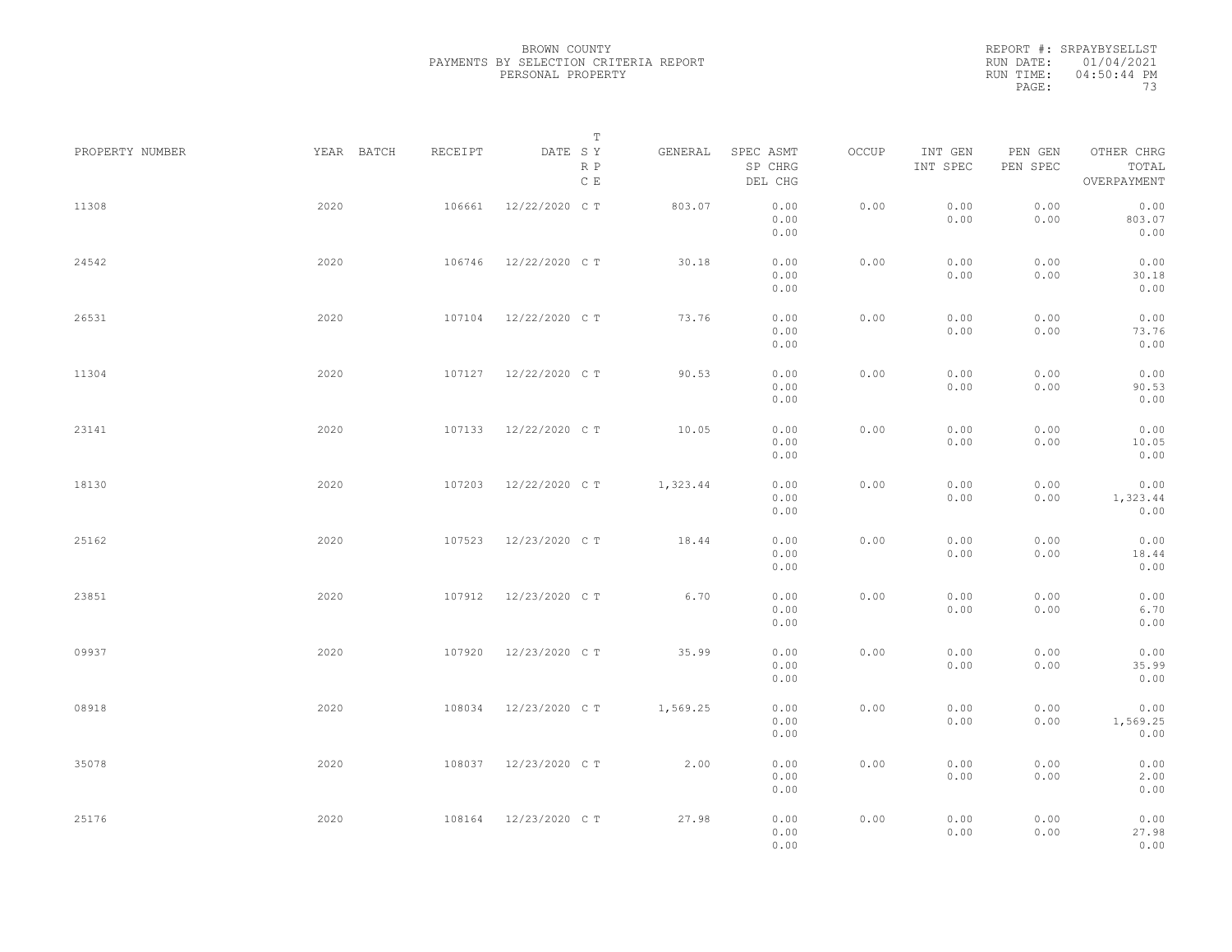|           | REPORT #: SRPAYBYSELLST |
|-----------|-------------------------|
|           | RUN DATE: 01/04/2021    |
| RUN TIME: | $04:50:44$ PM           |
| PAGE:     | 74                      |

|                 |             |         | T                     |          |                                 |       |                     |                     |                                    |  |
|-----------------|-------------|---------|-----------------------|----------|---------------------------------|-------|---------------------|---------------------|------------------------------------|--|
| PROPERTY NUMBER | YEAR BATCH  | RECEIPT | DATE SY<br>R P<br>C E | GENERAL  | SPEC ASMT<br>SP CHRG<br>DEL CHG | OCCUP | INT GEN<br>INT SPEC | PEN GEN<br>PEN SPEC | OTHER CHRG<br>TOTAL<br>OVERPAYMENT |  |
| 23835           | 2020        | 108218  | 12/23/2020 C T        | 132.45   | 0.00<br>0.00<br>0.00            | 0.00  | 0.00<br>0.00        | 0.00<br>0.00        | 0.00<br>132.45<br>0.00             |  |
| 25798           | 2020 201223 | 7581    | 12/23/2020 C T        | 241.89   | 0.00<br>0.00<br>0.00            | 0.00  | 0.00<br>0.00        | 0.00<br>0.00        | 0.00<br>241.89<br>0.00             |  |
| 26534           | 2020        | 108301  | 12/23/2020 C T        | 92.20    | 0.00<br>0.00<br>0.00            | 0.00  | 0.00<br>0.00        | 0.00<br>0.00        | 0.00<br>92.20<br>0.00              |  |
| 26526           | 2020        | 108504  | 12/23/2020 C T        | 88.86    | 0.00<br>0.00<br>0.00            | 0.00  | 0.00<br>0.00        | 0.00<br>0.00        | 0.00<br>88.86<br>0.00              |  |
| 21324           | 2020        | 108509  | 12/23/2020 C T        | 577.74   | 0.00<br>0.00<br>0.00            | 0.00  | 0.00<br>0.00        | 0.00<br>0.00        | 0.00<br>577.74<br>0.00             |  |
| 35082           | 2020        | 108582  | 12/23/2020 C T        | 99.96    | 0.00<br>0.00<br>0.00            | 0.00  | 0.00<br>0.00        | 0.00<br>0.00        | 0.00<br>99.96<br>0.00              |  |
| 26539           | 2020        | 108601  | 12/23/2020 C T        | 35.21    | 0.00<br>0.00<br>0.00            | 0.00  | 0.00<br>0.00        | 0.00<br>0.00        | 0.00<br>35.21<br>0.00              |  |
| 08996           | 2020        | 109527  | 12/28/2020 C T        | 43.98    | 0.00<br>0.00<br>0.00            | 0.00  | 0.00<br>0.00        | 0.00<br>0.00        | 0.00<br>43.98<br>0.00              |  |
| 9927            | 2020        | 109571  | 12/28/2020 C T        | 99.96    | 0.00<br>0.00                    | 0.00  | 0.00<br>0.00        | 0.00<br>0.00        | 0.00<br>99.96                      |  |
| 16298           | 2020        | 109681  | 12/28/2020 C T        | 3,426.52 | 0.00<br>0.00<br>0.00<br>0.00    | 0.00  | 0.00<br>0.00        | 0.00<br>0.00        | 0.00<br>0.00<br>3,426.52<br>0.00   |  |
| 35010           | 2020        | 109683  | 12/28/2020 C T        | 526.44   | 0.00<br>0.00                    | 0.00  | 0.00<br>0.00        | 0.00<br>0.00        | 0.00<br>526.44                     |  |
| 15392           | 2020        | 109944  | 12/28/2020 C T        | 53.98    | 0.00<br>0.00<br>0.00<br>0.00    | 0.00  | 0.00<br>0.00        | 0.00<br>0.00        | 0.00<br>0.00<br>53.98<br>0.00      |  |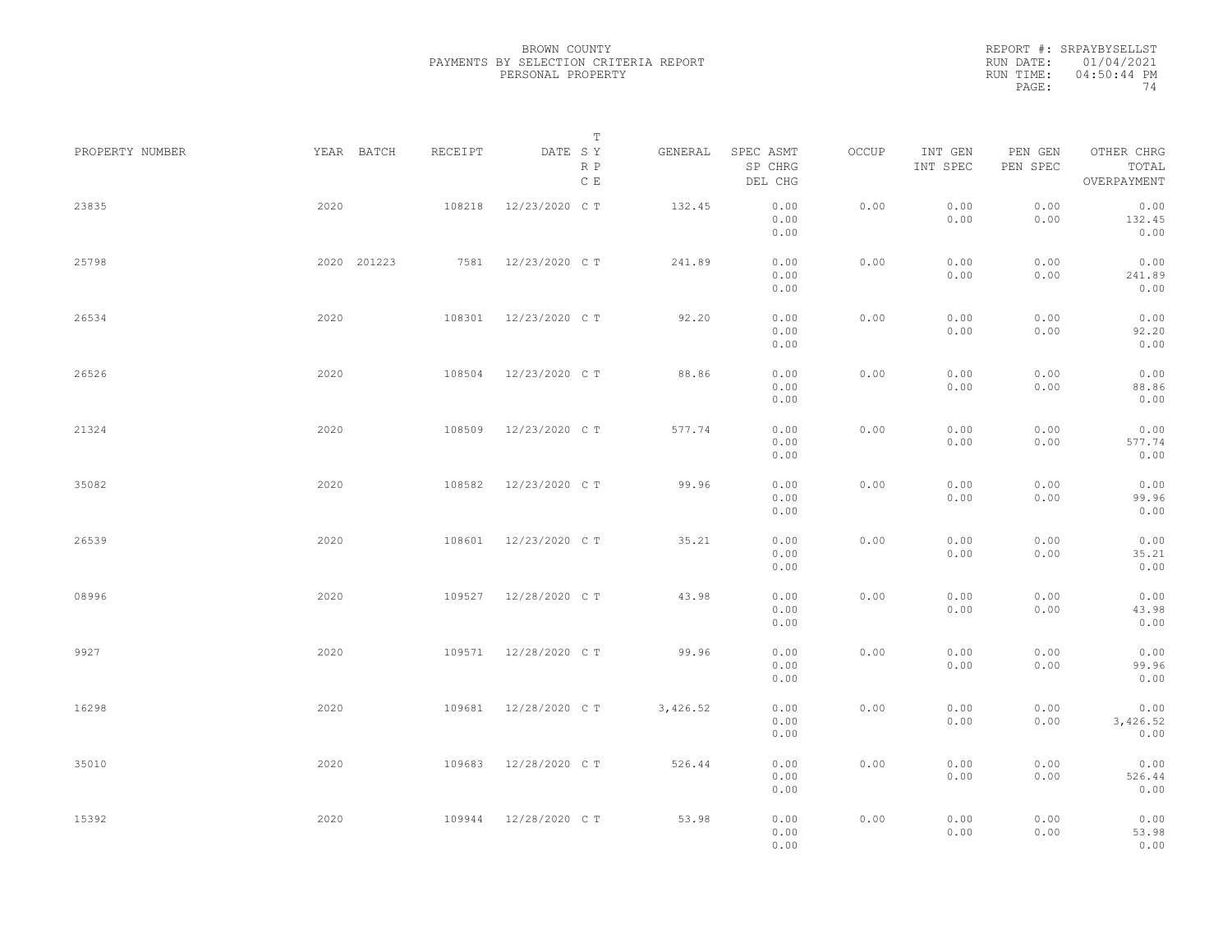| REPORT #: SRPAYBYSELLST |
|-------------------------|
| RUN DATE: 01/04/2021    |
| $04:50:44$ PM           |
| 75                      |
|                         |

| PROPERTY NUMBER | YEAR BATCH | RECEIPT | Т<br>DATE SY         | GENERAL  | SPEC ASMT            | OCCUP | INT GEN      | PEN GEN      | OTHER CHRG               |  |
|-----------------|------------|---------|----------------------|----------|----------------------|-------|--------------|--------------|--------------------------|--|
|                 |            |         | R P<br>$\,$ C $\,$ E |          | SP CHRG<br>DEL CHG   |       | INT SPEC     | PEN SPEC     | TOTAL<br>OVERPAYMENT     |  |
| 21343           | 2020       | 110079  | 12/28/2020 C T       | 1,261.46 | 0.00<br>0.00<br>0.00 | 0.00  | 0.00<br>0.00 | 0.00<br>0.00 | 0.00<br>1,261.46<br>0.00 |  |
| 9073            | 2020       | 110218  | 12/28/2020 C T       | 13.41    | 0.00<br>0.00<br>0.00 | 0.00  | 0.00<br>0.00 | 0.00<br>0.00 | 0.00<br>13.41<br>0.00    |  |
| 26579           | 2020       | 110230  | 12/28/2020 C T       | 85.96    | 0.00<br>0.00<br>0.00 | 0.00  | 0.00<br>0.00 | 0.00<br>0.00 | 0.00<br>85.96<br>0.00    |  |
| 26577           | 2020       | 110270  | 12/28/2020 C T       | 237.90   | 0.00<br>0.00<br>0.00 | 0.00  | 0.00<br>0.00 | 0.00<br>0.00 | 0.00<br>237.90<br>0.00   |  |
| 21320           | 2020       | 110610  | 12/28/2020 C T       | 57.97    | 0.00<br>0.00<br>0.00 | 0.00  | 0.00<br>0.00 | 0.00<br>0.00 | 0.00<br>57.97<br>0.00    |  |
| 11578           | 2020       | 110692  | 12/28/2020 C T       | 15.10    | 0.00<br>0.00<br>0.00 | 0.00  | 0.00<br>0.00 | 0.00<br>0.00 | 0.00<br>15.10<br>0.00    |  |
| 09053           | 2020       | 110864  | 12/28/2020 C T       | 219.91   | 0.00<br>0.00<br>0.00 | 0.00  | 0.00<br>0.00 | 0.00<br>0.00 | 0.00<br>219.91<br>0.00   |  |
| 23875           | 2020       | 111035  | 12/28/2020 C T       | 174.36   | 0.00<br>0.00<br>0.00 | 0.00  | 0.00<br>0.00 | 0.00<br>0.00 | 0.00<br>174.36<br>0.00   |  |
| 09056           | 2020       | 111036  | 12/28/2020 C T       | 93.96    | 0.00<br>0.00<br>0.00 | 0.00  | 0.00<br>0.00 | 0.00<br>0.00 | 0.00<br>93.96<br>0.00    |  |
| 12089           | 2020       | 111108  | 12/28/2020 C T       | 4,526.05 | 0.00<br>0.00<br>0.00 | 0.00  | 0.00<br>0.00 | 0.00<br>0.00 | 0.00<br>4,526.05<br>0.00 |  |
| 12090           | 2020       | 112002  | 12/28/2020 C T       | 1,575.33 | 0.00<br>0.00<br>0.00 | 0.00  | 0.00<br>0.00 | 0.00<br>0.00 | 0.00<br>1,575.33<br>0.00 |  |
| 09024           | 2020       |         | 112873 12/29/2020 CT | 18.00    | 0.00<br>0.00<br>0.00 | 0.00  | 0.00<br>0.00 | 0.00<br>0.00 | 0.00<br>18.00<br>0.00    |  |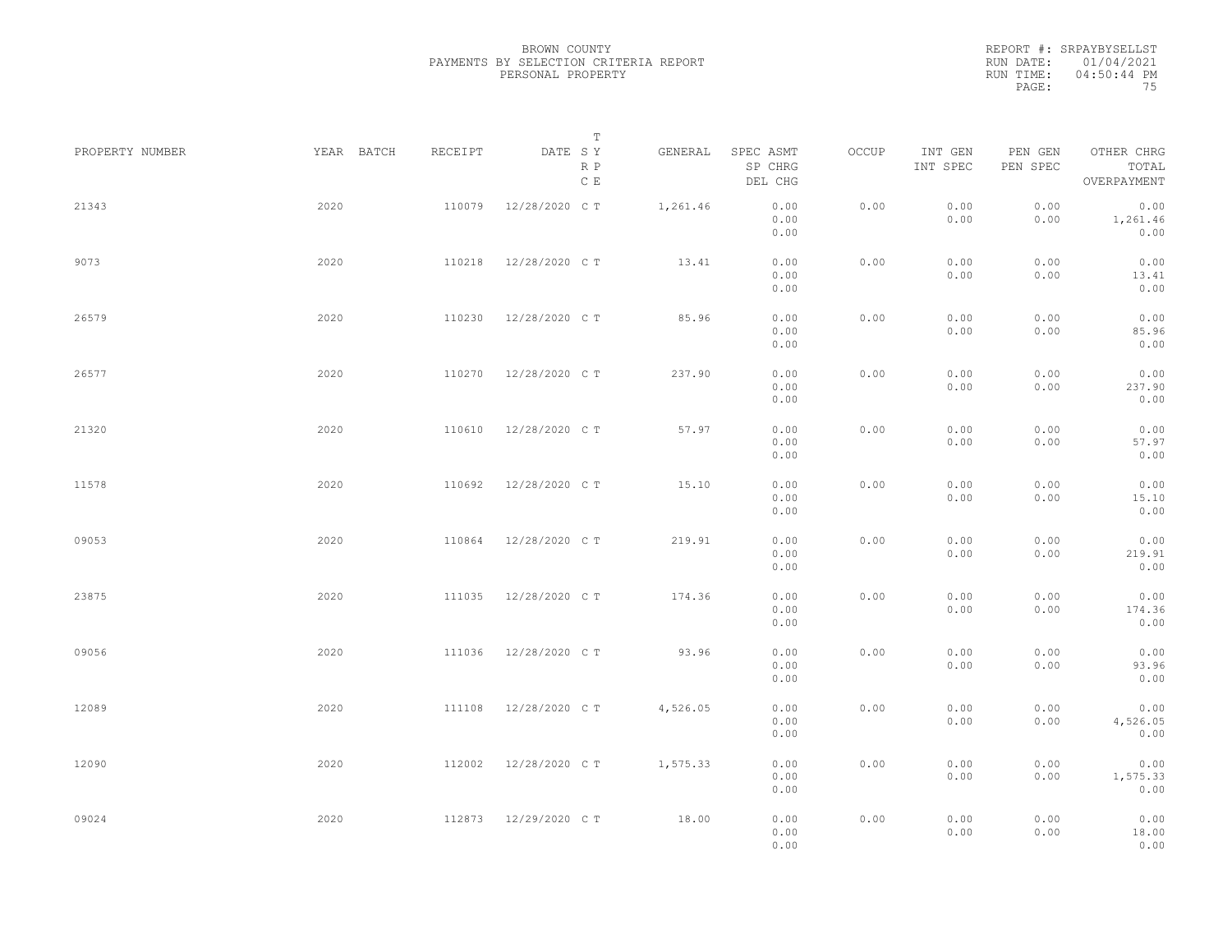|           | REPORT #: SRPAYBYSELLST |
|-----------|-------------------------|
|           | RUN DATE: 01/04/2021    |
| RUN TIME: | $04:50:45$ PM           |
| PAGE:     | 76                      |

|                 |            |         | T                               |          |                                 |       |                     |                     |                                    |  |
|-----------------|------------|---------|---------------------------------|----------|---------------------------------|-------|---------------------|---------------------|------------------------------------|--|
| PROPERTY NUMBER | YEAR BATCH | RECEIPT | DATE SY<br>R P<br>$\,$ C $\,$ E | GENERAL  | SPEC ASMT<br>SP CHRG<br>DEL CHG | OCCUP | INT GEN<br>INT SPEC | PEN GEN<br>PEN SPEC | OTHER CHRG<br>TOTAL<br>OVERPAYMENT |  |
| 08829           | 2020       | 113031  | 12/29/2020 C T                  | 6.70     | 0.00<br>0.00<br>0.00            | 0.00  | 0.00<br>0.00        | 0.00<br>0.00        | 0.00<br>6.70<br>0.00               |  |
| 26525           | 2020       | 113032  | 12/29/2020 C T                  | 10.05    | 0.00<br>0.00<br>0.00            | 0.00  | 0.00<br>0.00        | 0.00<br>0.00        | 0.00<br>10.05<br>0.00              |  |
| 17202           | 2020       | 113034  | 12/29/2020 C T                  | 704.15   | 0.00<br>0.00<br>0.00            | 0.00  | 0.00<br>0.00        | 0.00<br>0.00        | 0.00<br>704.15<br>0.00             |  |
| 23146           | 2020       | 113045  | 12/29/2020 C T                  | 1,193.71 | 0.00<br>0.00<br>0.00            | 0.00  | 0.00<br>0.00        | 0.00<br>0.00        | 0.00<br>1,193.71<br>0.00           |  |
| 35095           | 2020       | 113046  | 12/29/2020 C T                  | 125.74   | 0.00<br>0.00<br>0.00            | 0.00  | 0.00<br>0.00        | 0.00<br>0.00        | 0.00<br>125.74<br>0.00             |  |
| 23168           | 2020       | 113047  | 12/29/2020 C T                  | 2,335.00 | 0.00<br>0.00<br>0.00            | 0.00  | 0.00<br>0.00        | 0.00<br>0.00        | 0.00<br>2,335.00<br>0.00           |  |
| 27178           | 2020       | 113120  | 12/29/2020 C T                  | 8.37     | 0.00<br>0.00<br>0.00            | 0.00  | 0.00<br>0.00        | 0.00<br>0.00        | 0.00<br>8.37<br>0.00               |  |
| 26543           | 2020       | 113343  | 12/29/2020 C T                  | 36.88    | 0.00<br>0.00                    | 0.00  | 0.00<br>0.00        | 0.00<br>0.00        | 0.00<br>36.88                      |  |
| 24558           | 2020       | 113355  | 12/29/2020 C T                  | 71.96    | 0.00<br>0.00<br>0.00            | 0.00  | 0.00<br>0.00        | 0.00<br>0.00        | 0.00<br>0.00<br>71.96              |  |
| 09891           | 2020       | 113403  | 12/29/2020 C T                  | 65.39    | 0.00<br>0.00<br>0.00<br>0.00    | 0.00  | 0.00<br>0.00        | 0.00<br>0.00        | 0.00<br>0.00<br>65.39<br>0.00      |  |
| 26523           | 2020       | 113854  | 12/29/2020 C T                  | 276.63   | 0.00<br>0.00                    | 0.00  | 0.00<br>0.00        | 0.00<br>0.00        | 0.00<br>276.63                     |  |
| 09910           | 2020       | 113915  | 12/29/2020 C T                  | 2,392.96 | 0.00<br>0.00<br>0.00<br>0.00    | 0.00  | 0.00<br>0.00        | 0.00<br>0.00        | 0.00<br>0.00<br>2,392.96<br>0.00   |  |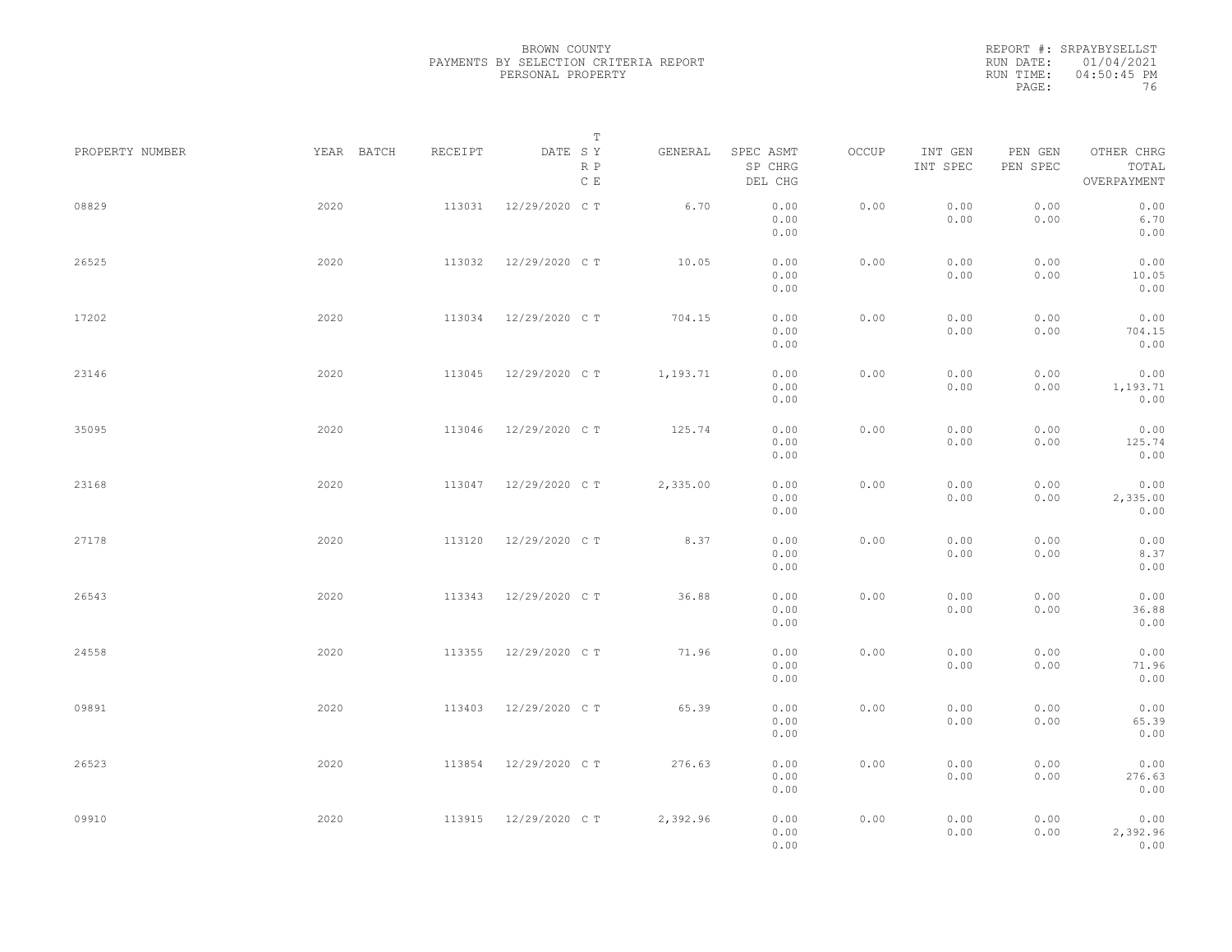|           | REPORT #: SRPAYBYSELLST |
|-----------|-------------------------|
|           | RUN DATE: 01/04/2021    |
| RUN TIME: | $04:50:45$ PM           |
| PAGE:     | 77                      |

|                 |             |         | $\mathbb T$                     |           |                                 |       |                     |                     |                                    |  |
|-----------------|-------------|---------|---------------------------------|-----------|---------------------------------|-------|---------------------|---------------------|------------------------------------|--|
| PROPERTY NUMBER | YEAR BATCH  | RECEIPT | DATE SY<br>R P<br>$\,$ C $\,$ E | GENERAL   | SPEC ASMT<br>SP CHRG<br>DEL CHG | OCCUP | INT GEN<br>INT SPEC | PEN GEN<br>PEN SPEC | OTHER CHRG<br>TOTAL<br>OVERPAYMENT |  |
| 14744           | 2020        | 114231  | 12/29/2020 C T                  | 495.79    | 0.00<br>0.00<br>0.00            | 0.00  | 0.00<br>0.00        | 0.00<br>0.00        | 0.00<br>495.79<br>0.00             |  |
| 9115            | 2020        | 114404  | 12/29/2020 C T                  | 22,571.33 | 0.00<br>0.00<br>0.00            | 0.00  | 0.00<br>0.00        | 0.00<br>0.00        | 0.00<br>22,571.33<br>0.00          |  |
| 35093           | 2020        | 114566  | 12/29/2020 C T                  | 33.99     | 0.00<br>0.00<br>0.00            | 0.00  | 0.00<br>0.00        | 0.00<br>0.00        | 0.00<br>33.99<br>0.00              |  |
| 35045           | 2020        | 115161  | 12/29/2020 C T                  | 187.92    | 0.00<br>0.00<br>0.00            | 0.00  | 0.00<br>0.00        | 0.00<br>0.00        | 0.00<br>187.92<br>0.00             |  |
| 20492           | 2020        | 115342  | 12/29/2020 C T                  | 99.96     | 0.00<br>0.00<br>0.00            | 0.00  | 0.00<br>0.00        | 0.00<br>0.00        | 0.00<br>99.96<br>0.00              |  |
| 18103           | 2020        | 115443  | 12/29/2020 C T                  | 1,559.19  | 0.00<br>0.00<br>0.00            | 0.00  | 0.00<br>0.00        | 0.00<br>0.00        | 0.00<br>1,559.19<br>0.00           |  |
| 18126           | 2020        | 115444  | 12/29/2020 C T                  | 1,561.33  | 0.00<br>0.00<br>0.00            | 0.00  | 0.00<br>0.00        | 0.00<br>0.00        | 0.00<br>1,561.33<br>0.00           |  |
| 08917           | 2020        | 115655  | 12/29/2020 C T                  | 6.70      | 0.00<br>0.00<br>0.00            | 0.00  | 0.00<br>0.00        | 0.00<br>0.00        | 0.00<br>6.70<br>0.00               |  |
| 26565           | 2020        | 116184  | 12/29/2020 C T                  | 53.98     | 0.00<br>0.00<br>0.00            | 0.00  | 0.00<br>0.00        | 0.00<br>0.00        | 0.00<br>53.98<br>0.00              |  |
| 23151           | 2020        | 116214  | 12/29/2020 C T                  | 1,123.52  | 0.00<br>0.00<br>0.00            | 0.00  | 0.00<br>0.00        | 0.00<br>0.00        | 0.00<br>1,123.52<br>0.00           |  |
| 23898           | 2020        | 116604  | 12/30/2020 C T                  | 131.95    | 0.00<br>0.00<br>0.00            | 0.00  | 0.00<br>0.00        | 0.00<br>0.00        | 0.00<br>131.95<br>0.00             |  |
| 08848           | 2020 201230 |         | 8103 12/30/2020 CT              | 28.51     | 0.00<br>0.00<br>0.00            | 0.00  | 0.00<br>0.00        | 0.00<br>0.00        | 0.00<br>28.51<br>0.00              |  |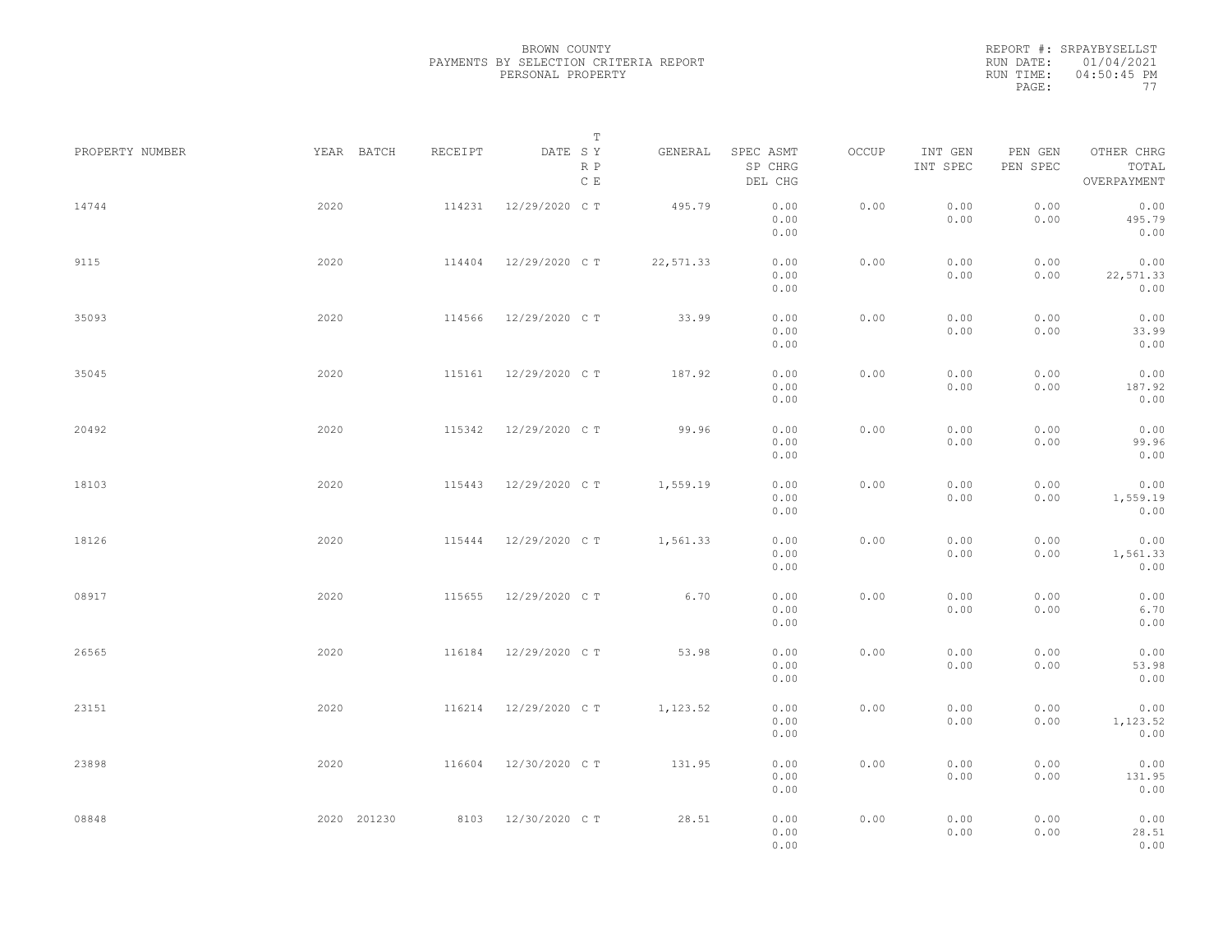|           | REPORT #: SRPAYBYSELLST |
|-----------|-------------------------|
|           | RUN DATE: 01/04/2021    |
| RUN TIME: | 04:50:45 PM             |
| PAGE:     | 78                      |

|                 |             |         | $\mathbb T$                     |          |                                 |       |                     |                     |                                    |  |
|-----------------|-------------|---------|---------------------------------|----------|---------------------------------|-------|---------------------|---------------------|------------------------------------|--|
| PROPERTY NUMBER | YEAR BATCH  | RECEIPT | DATE SY<br>R P<br>$\,$ C $\,$ E | GENERAL  | SPEC ASMT<br>SP CHRG<br>DEL CHG | OCCUP | INT GEN<br>INT SPEC | PEN GEN<br>PEN SPEC | OTHER CHRG<br>TOTAL<br>OVERPAYMENT |  |
| 11300           | 2020        | 116849  | 12/30/2020 C T                  | 606.91   | 0.00<br>0.00<br>0.00            | 0.00  | 0.00<br>0.00        | 0.00<br>0.00        | 0.00<br>606.91<br>0.00             |  |
| 11323           | 2020        | 116999  | 12/30/2020 C T                  | 3,468.50 | 0.00<br>0.00<br>0.00            | 0.00  | 0.00<br>0.00        | 0.00<br>0.00        | 0.00<br>3,468.50<br>0.00           |  |
| 08950           | 2020        | 117094  | 12/30/2020 C T                  | 849.63   | 0.00<br>0.00<br>0.00            | 0.00  | 0.00<br>0.00        | 0.00<br>0.00        | 0.00<br>849.63<br>0.00             |  |
| 18132           | 2020        | 117182  | 12/30/2020 C T                  | 129.95   | 0.00<br>0.00<br>0.00            | 0.00  | 0.00<br>0.00        | 0.00<br>0.00        | 0.00<br>129.95<br>0.00             |  |
| 35020           | 2020        | 117687  | 12/30/2020 C T                  | 2,914.75 | 0.00<br>0.00<br>0.00            | 0.00  | 0.00<br>0.00        | 0.00<br>0.00        | 0.00<br>2,914.75<br>0.00           |  |
| 35079           | 2020        | 118015  | 12/30/2020 C T                  | 15.10    | 0.00<br>0.00<br>0.00            | 0.00  | 0.00<br>0.00        | 0.00<br>0.00        | 0.00<br>15.10<br>0.00              |  |
| 19752           | 2020        | 118026  | 12/30/2020 C T                  | 171.01   | 0.00<br>0.00<br>0.00            | 0.00  | 0.00<br>0.00        | 0.00<br>0.00        | 0.00<br>171.01<br>0.00             |  |
| 18111           | 2020        | 118749  | 12/30/2020 C T                  | 10.05    | 0.00<br>0.00<br>0.00            | 0.00  | 0.00<br>0.00        | 0.00<br>0.00        | 0.00<br>10.05<br>0.00              |  |
| 21381           | 2020        | 118829  | 12/31/2020 C T                  | 355.85   | 0.00<br>0.00<br>0.00            | 0.00  | 0.00<br>0.00        | 0.00<br>0.00        | 0.00<br>355.85<br>0.00             |  |
| 23929           | 2020 201231 | 8255    | 12/31/2020 C T                  | 519.78   | 0.00<br>0.00<br>0.00            | 0.00  | 0.00<br>0.00        | 0.00<br>0.00        | 0.00<br>519.78<br>0.00             |  |
| 26527           | 2020        | 119185  | 12/31/2020 C T                  | 6.70     | 0.00<br>0.00<br>0.00            | 0.00  | 0.00<br>0.00        | 0.00<br>0.00        | 0.00<br>6.70<br>0.00               |  |
| 08825           | 2020        | 119284  | 12/31/2020 C T                  | 3.36     | 0.00<br>0.00<br>0.00            | 0.00  | 0.00<br>0.00        | 0.00<br>0.00        | 0.00<br>3.36<br>0.00               |  |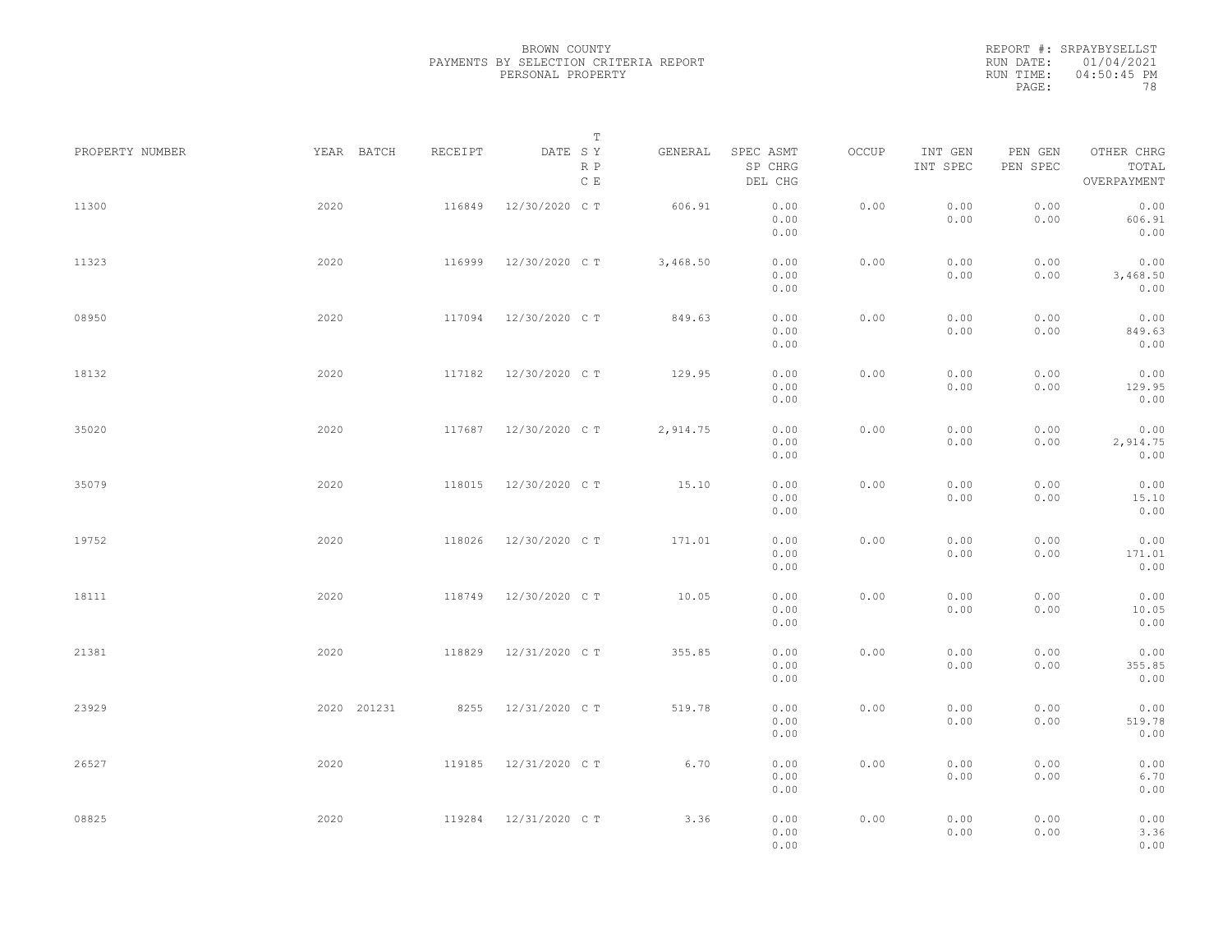|           | REPORT #: SRPAYBYSELLST |
|-----------|-------------------------|
|           | RUN DATE: 01/04/2021    |
| RUN TIME: | 04:50:46 PM             |
| PAGE:     | 79                      |

|                 |            |         | $\mathbb T$           |           |                      |       |                     |                     |                     |
|-----------------|------------|---------|-----------------------|-----------|----------------------|-------|---------------------|---------------------|---------------------|
| PROPERTY NUMBER | YEAR BATCH | RECEIPT | DATE SY<br>R P        | GENERAL   | SPEC ASMT<br>SP CHRG | OCCUP | INT GEN<br>INT SPEC | PEN GEN<br>PEN SPEC | OTHER CHRG<br>TOTAL |
|                 |            |         | C E                   |           | DEL CHG              |       |                     |                     | OVERPAYMENT         |
| 09026           | 2020       | 119549  | 12/31/2020 C T        | 49.99     | 0.00                 | 0.00  | 0.00                | 0.00                | 0.00                |
|                 |            |         |                       |           | 0.00                 |       | 0.00                | 0.00                | 49.99               |
|                 |            |         |                       |           | 0.00                 |       |                     |                     | 0.00                |
| 35048           | 2020       | 119694  | 12/31/2020 C T        | 776.24    | 0.00                 | 0.00  | 0.00                | 0.00                | 0.00                |
|                 |            |         |                       |           | 0.00                 |       | 0.00                | 0.00                | 776.24              |
|                 |            |         |                       |           | 0.00                 |       |                     |                     | 0.00                |
| 25186           | 2020       | 119768  | 12/31/2020 C T        | 1,305.43  | 0.00                 | 0.00  | 0.00                | 0.00                | 0.00                |
|                 |            |         |                       |           | 0.00                 |       | 0.00                | 0.00                | 1,305.43            |
|                 |            |         |                       |           | 0.00                 |       |                     |                     | 0.00                |
| 08844           | 2020       | 120650  | 12/31/2020 C T        | 137.47    | 0.00                 | 0.00  | 0.00                | 0.00                | 0.00                |
|                 |            |         |                       |           | 0.00                 |       | 0.00                | 0.00                | 137.47              |
|                 |            |         |                       |           | 0.00                 |       |                     |                     | 0.00                |
| 21957           | 2020       | 120752  | 12/31/2020 C T        | 132.45    | 0.00                 | 0.00  | 0.00                | 0.00                | 0.00                |
|                 |            |         |                       |           | 0.00                 |       | 0.00                | 0.00                | 132.45              |
|                 |            |         |                       |           | 0.00                 |       |                     |                     | 0.00                |
| 24545           | 2020       | 120785  | 12/31/2020 C T        | 23.98     | 0.00                 | 0.00  | 0.00                | 0.00                | 0.00                |
|                 |            |         |                       |           | 0.00                 |       | 0.00                | 0.00                | 23.98               |
|                 |            |         |                       |           | 0.00                 |       |                     |                     | 0.00                |
| 09917           | 2020       | 120793  | 12/31/2020 C T        | 285.88    | 0.00                 | 0.00  | 0.00                | 0.00                | 0.00                |
|                 |            |         |                       |           | 0.00                 |       | 0.00                | 0.00                | 285.88              |
|                 |            |         |                       |           | 0.00                 |       |                     |                     | 0.00                |
|                 |            |         | CITY OF DE PERE TOTAL | 70,704.78 | 0.00                 | 0.00  | 0.00                | 0.00                | 0.00                |
|                 |            |         |                       |           | 0.00                 |       | 0.00                | 0.00                | 70,704.78           |
|                 |            |         |                       |           | 0.00                 |       |                     |                     | 0.00                |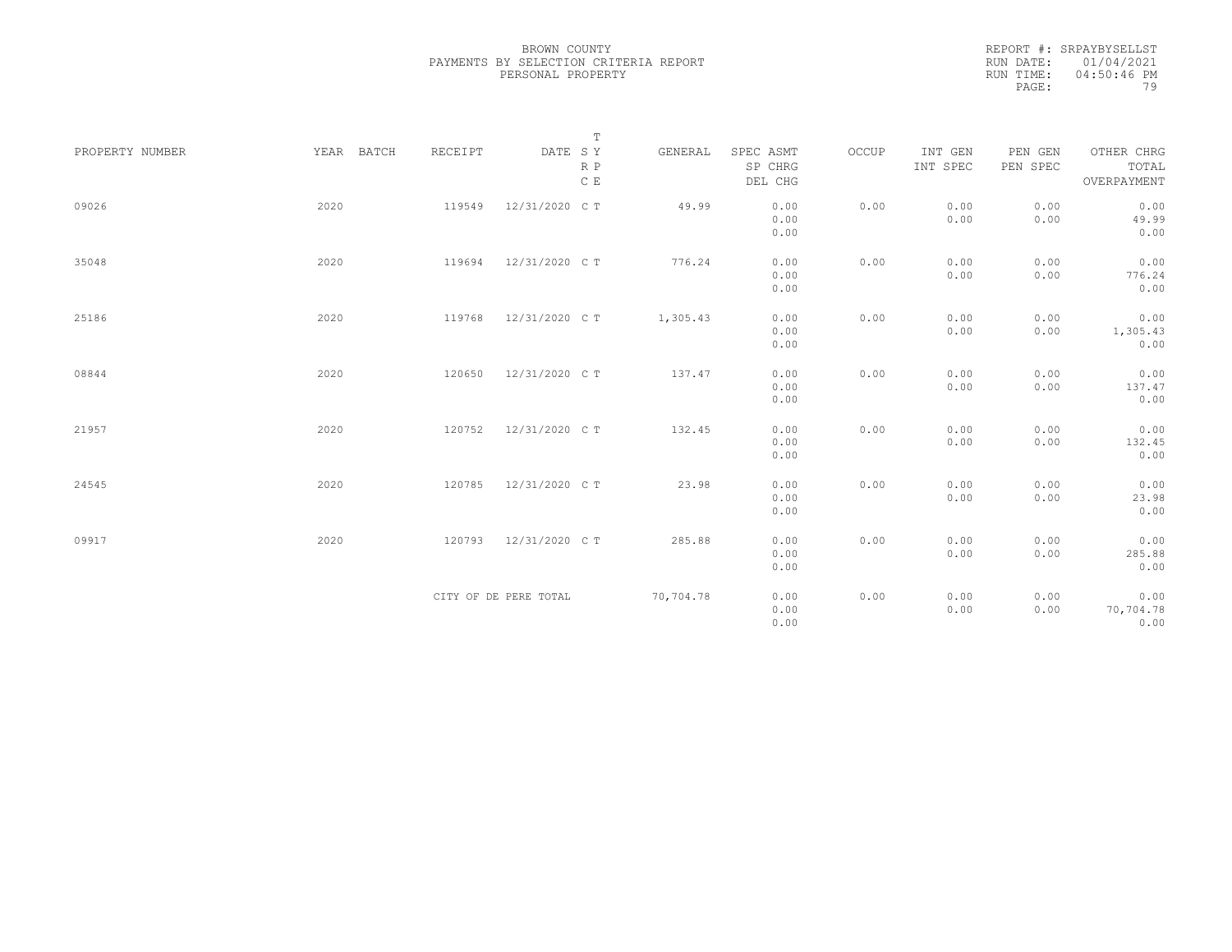REPORT #: SRPAYBYSELLST RUN DATE: 01/04/2021 RUN TIME: 04:50:46 PM PAGE: 80

| PROPERTY NUMBER | YEAR | BATCH | RECEIPT                | DATE SY     | GENERAL    | SPEC ASMT | OCCUP | INT<br>GEN | PEN GEN  | OTHER CHRG  |  |
|-----------------|------|-------|------------------------|-------------|------------|-----------|-------|------------|----------|-------------|--|
|                 |      |       |                        | R P         |            | SP CHRG   |       | INT SPEC   | PEN SPEC | TOTAL       |  |
|                 |      |       |                        | C E         |            | DEL CHG   |       |            |          | OVERPAYMENT |  |
|                 |      |       |                        | GRAND TOTAL | 679,242.41 | 0.00      | 0.00  | 0.00       | 0.00     | 0.00        |  |
|                 |      |       |                        |             |            | 0.00      |       | 0.00       | 0.00     | 679,242.41  |  |
|                 |      |       |                        |             |            | 0.00      |       |            |          | 0.00        |  |
|                 |      |       | LOTTERY PAYMENTS TOTAL |             | 0.00       | 0.00      | 0.00  | 0.00       | 0.00     | 0.00        |  |
|                 |      |       |                        |             |            | 0.00      |       | 0.00       | 0.00     | 0.00        |  |
|                 |      |       |                        |             |            | 0.00      |       |            |          | 0.00        |  |